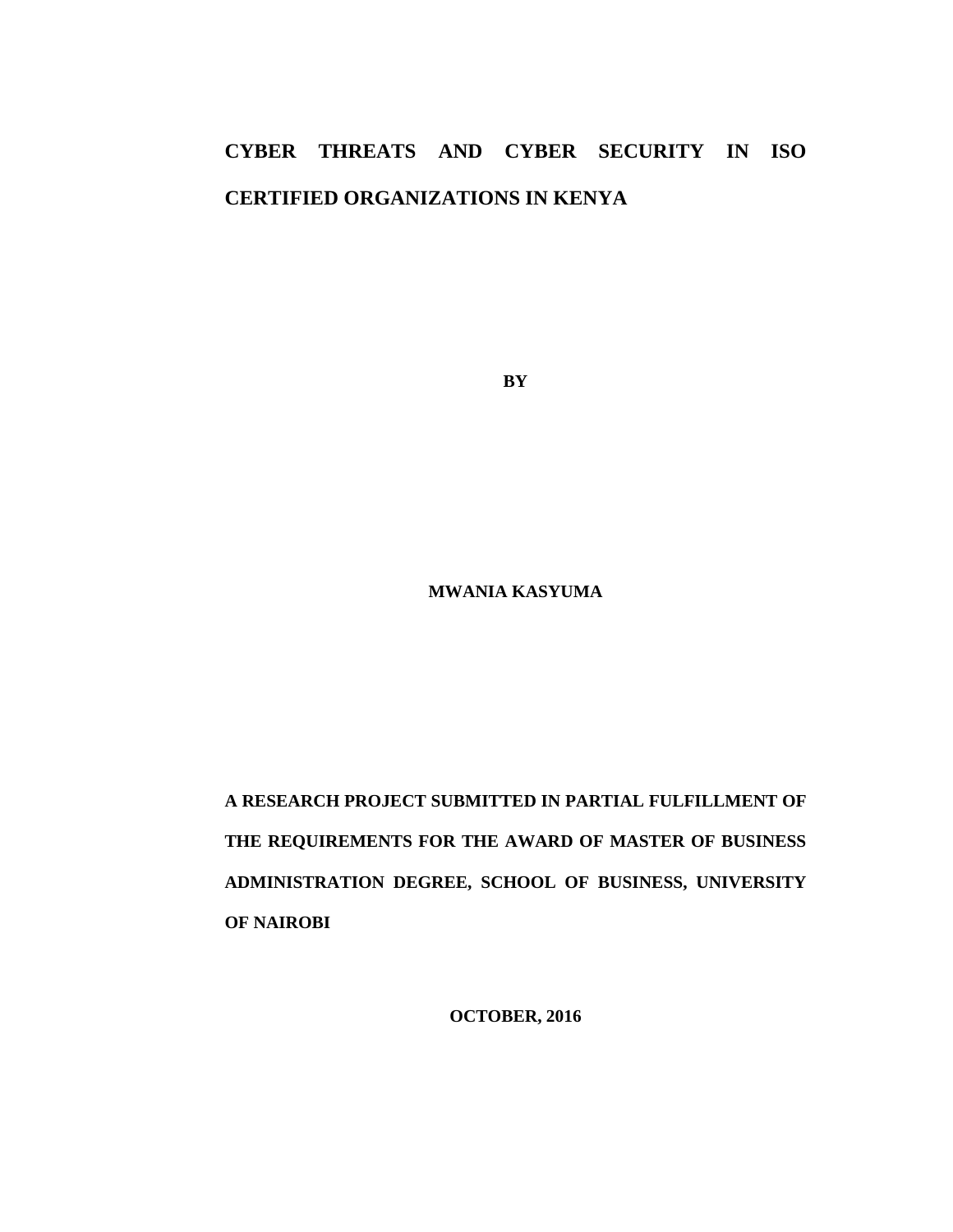# **DEDICATION**

First, I dedicate this research to the Almighty God, without whom this research would have been impossible to conduct.

 Secondly I dedicate with love this research to my family, who offered me unconditional love and support throughout the course of this research.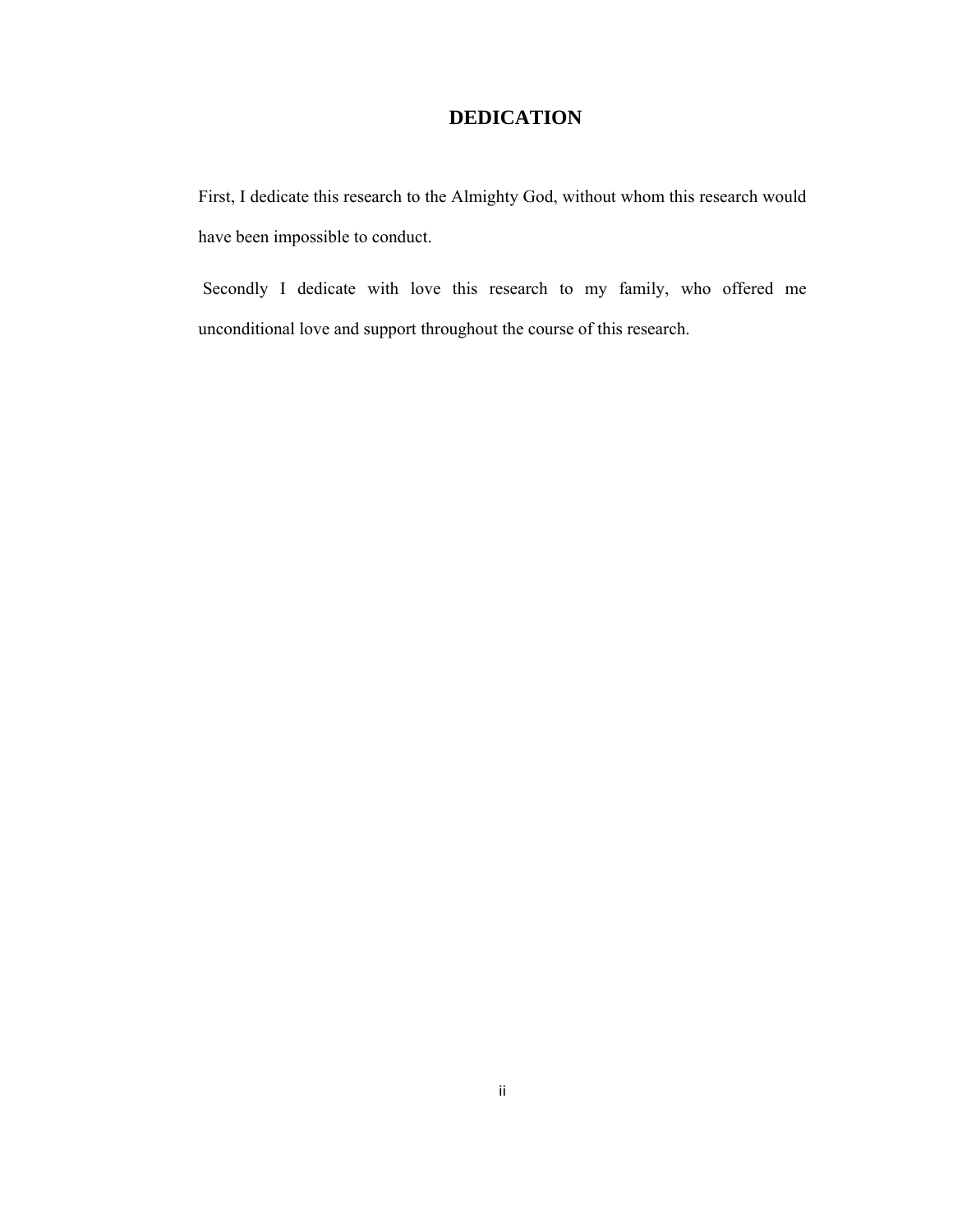# **DECLARATION**

I declare that this research project is my original work and has not been presented for any academic award in any university

| <b>SIGNED</b> | DATE |
|---------------|------|
|               |      |

**Mwania Kasyuma** 

**Registration No.: D61/P/7094/2003** 

This project has been submitted for examination with my approval as the University Supervisor.

**SIGNED\_\_\_\_\_\_\_\_\_\_\_\_\_\_\_\_\_\_\_\_\_\_\_\_\_\_\_\_DATE\_\_\_\_\_\_\_\_\_\_\_\_\_\_\_\_\_\_\_\_\_\_\_\_\_\_\_** 

**Joel Lelei** 

**Department of Management Science,** 

**School of Business,** 

**University of Nairobi**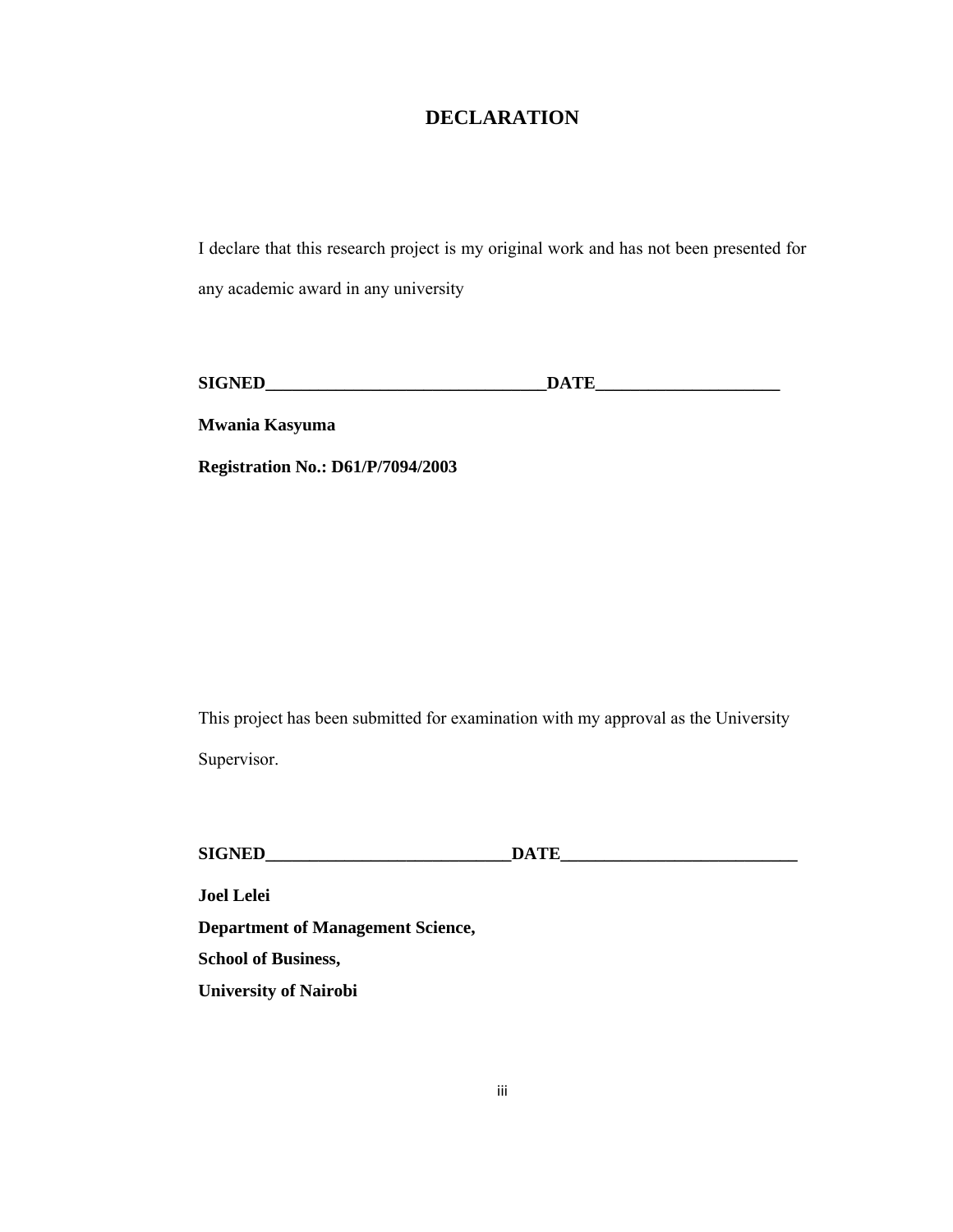# **ABSTRACT**

This research is about cyber threats and cyber security in ISO certified organizations in Kenya. The research was motivated by the need to establish the cyber threats facing the ISO certified organizations in Kenya, the cyber threat countermeasures these organizations have implemented and how effective the implemented countermeasures are in managing the cyber threats faced and the overall cyber security of the organizations. ISO certified organizations in Kenya are under a lot of pressure to give their customers quality products and services efficiently. So as to meet their customers' expectations on quality products and services efficiently, the ISO certified organizations have had to rely heavily on the use of ICT systems which are networked and connected to the internet through the national fibre network. With networked ICT Systems, the organizations have become more vulnerable to cyber attacks. The objectives of this research were to establish the cyber threats being faced by ISO certified organizations in Kenya, the cyber threat countermeasures these organizations have implemented and the effectiveness of the countermeasures implemented to managing or counter the cyber threats and ultimately the overall cyber security. A descriptive survey targeting ICT officers, ICT Managers, IT Managers, ICT officers, Information security officers, chief information officers, Heads of ICT as well as ICT Directors was carried out in 45 ISO certified organization in Kenya selected randomly from a population of 175 ISO certified organizations. Overall 35 respondents returned fully completed survey questionnaire resulting in a total response rate of 77.8%. The main instrument for the survey was a questionnaire and descriptive statistics was used for data analysis. The study found out that ISO certified organizations in Kenya face the following cyber threats: insider threats, VOIP PBX Fraud, social media, denial of service (DoS), botnet attacks, online and mobile banking fraud, mobile money fraud and cyber espionage. The study findings also indicate that although most ISO certified organizations have implemented effective cyber threat countermeasures to the cyber threats facing them, some of the organizations have not. Some of the organizations that have not implanted effective countermeasures lack even a cyber security policy which is a crucial blue print guideline and source of reference for managing cyber security.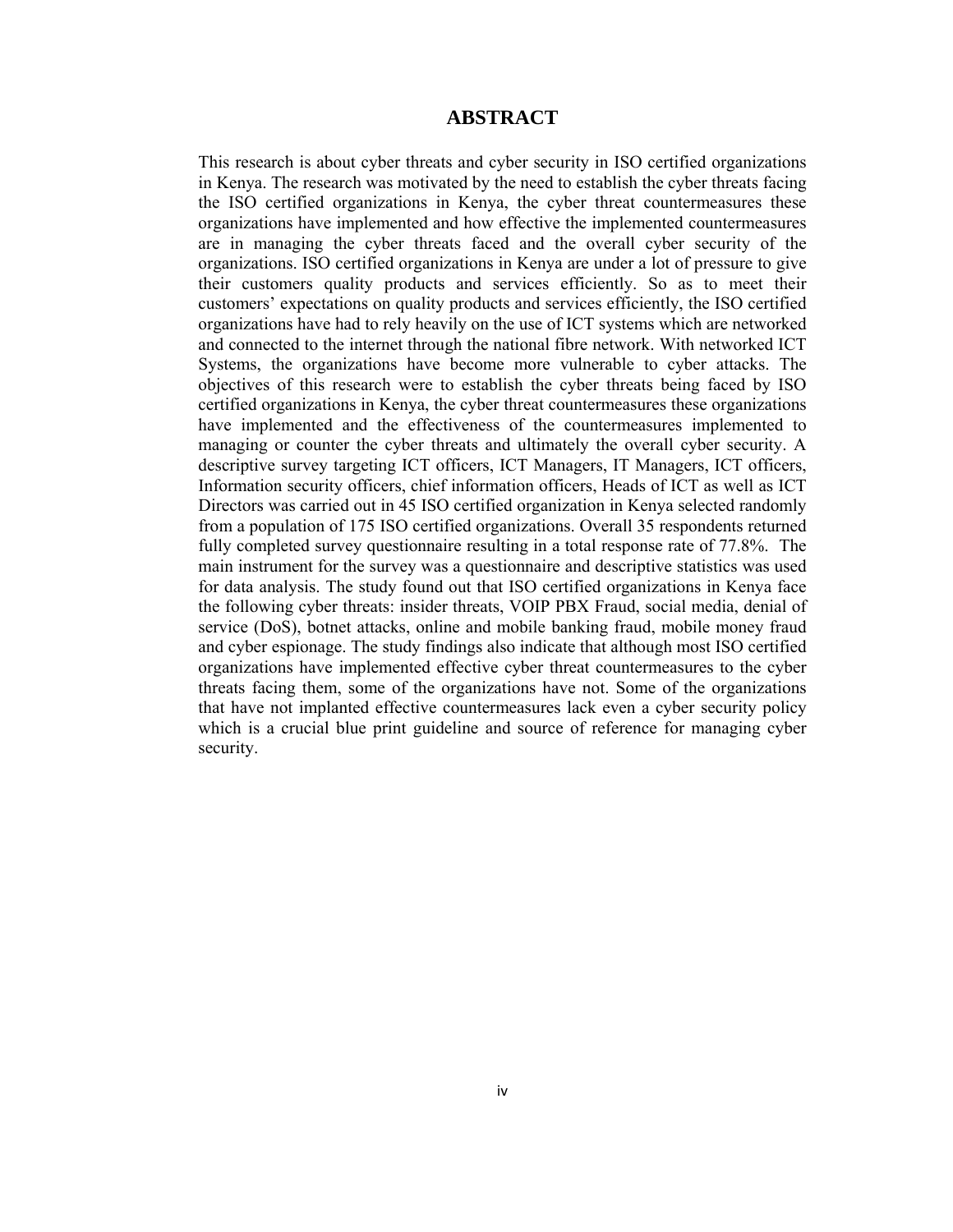# **ACKNOWLEDGEMENTS**

I would like to express my deep appreciation to my supervisor Joel Lelei for his support, guidance and encouragement during the entire period of this research. Special thanks to Dr. Kate Litondo and Dr. Kariuki J. T. for their support and recommendations, which helped improve this thesis.

I would also like to thank all Lecturers, IT professionals and all other individuals in the various ISO certified organizations who participated in this study, for their help and co-operation; without them I would not have been able to complete the research.

Last but not certainly not least, I am forever indebted to my wife Hilda Wavinya and my sons Ian, Mark and Moses for their endless patience and support.

Thank you all.

**Mwania Kasyuma** 

**Registration No.: D61/P/7094/2003**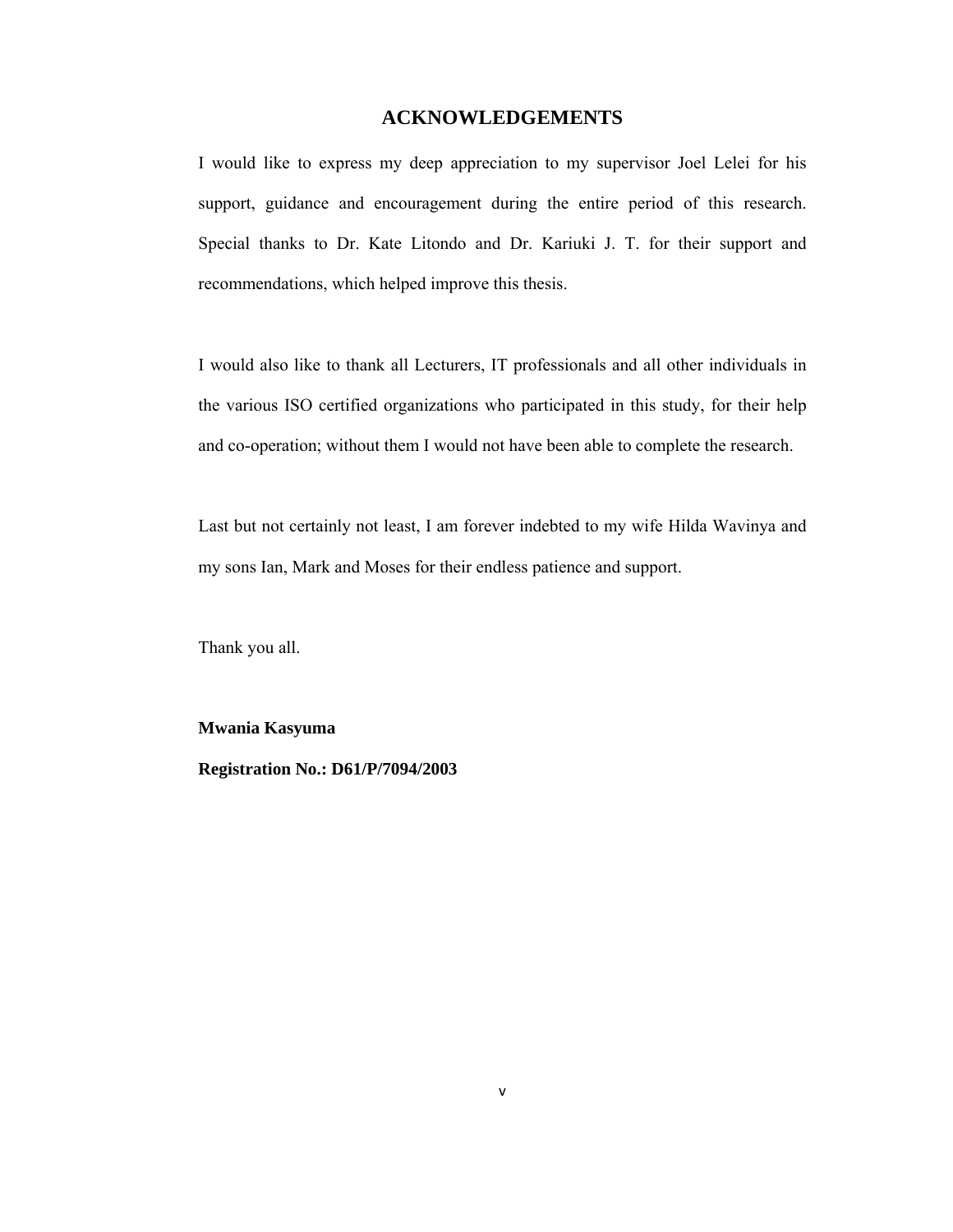| <b>TABLE OF CONTENTS</b> |  |  |  |  |  |  |
|--------------------------|--|--|--|--|--|--|
|--------------------------|--|--|--|--|--|--|

| 1.1   |  |
|-------|--|
| 1.2   |  |
| 1.3   |  |
| 1.4   |  |
| 1.5   |  |
| 1.7   |  |
|       |  |
|       |  |
| 2.1   |  |
| 2.2   |  |
| 2.2.1 |  |
| 2.2.2 |  |
| 2.2.3 |  |
| 2.2.4 |  |
| 2.3   |  |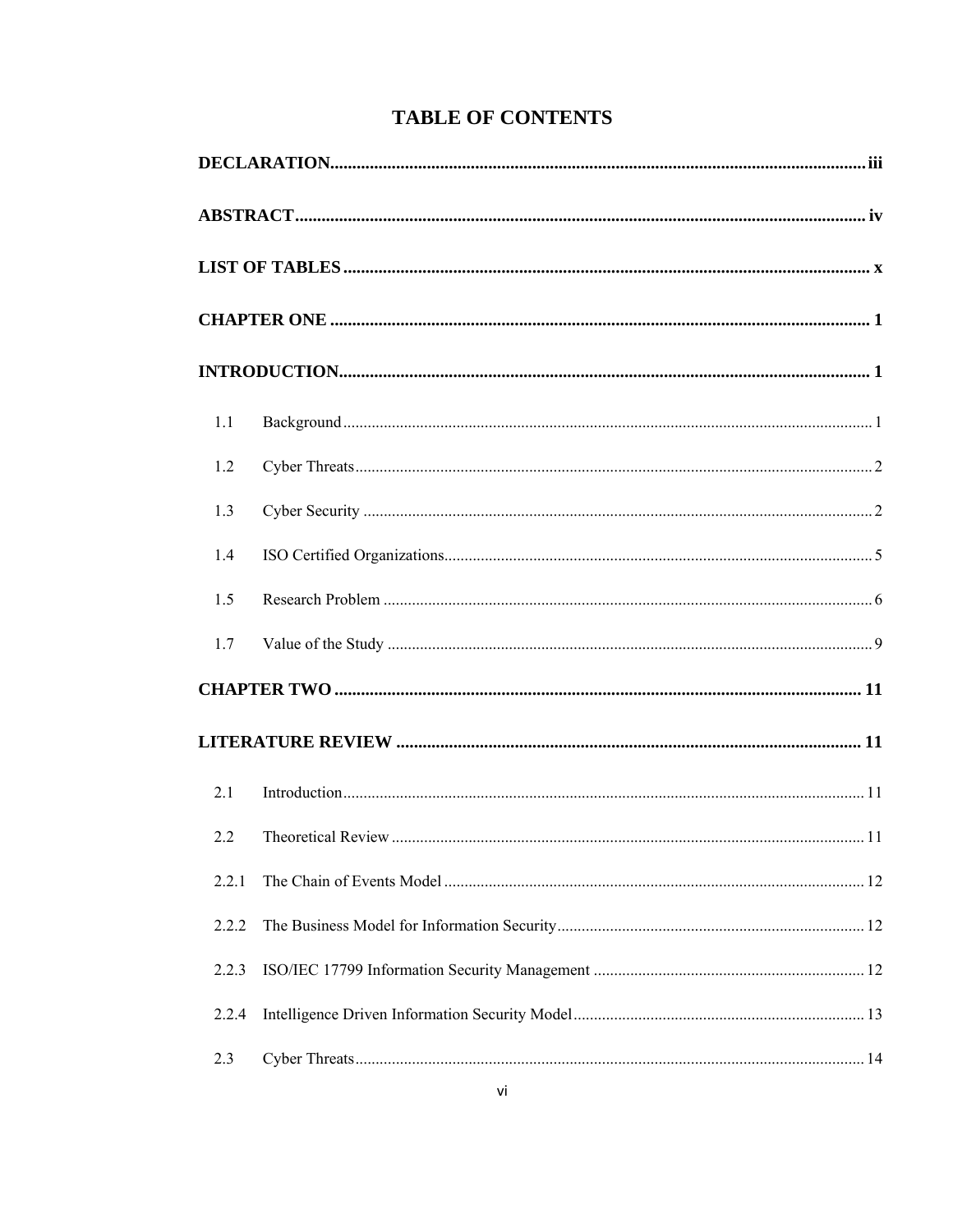| 2.3.1 |    |
|-------|----|
| 232   |    |
| 2.3.3 |    |
| 2.3.4 |    |
| 2.3.5 |    |
| 2.3.6 |    |
| 2.3.7 |    |
| 2.3.8 |    |
| 2.4.1 |    |
| 2.4.2 |    |
|       |    |
|       |    |
| 2.4.5 |    |
| 2.4.6 |    |
| 2.4.7 |    |
| 2.5   |    |
| 2.6   |    |
| 2.6.1 |    |
| 2.6.2 |    |
|       |    |
| 2.8   |    |
|       | 29 |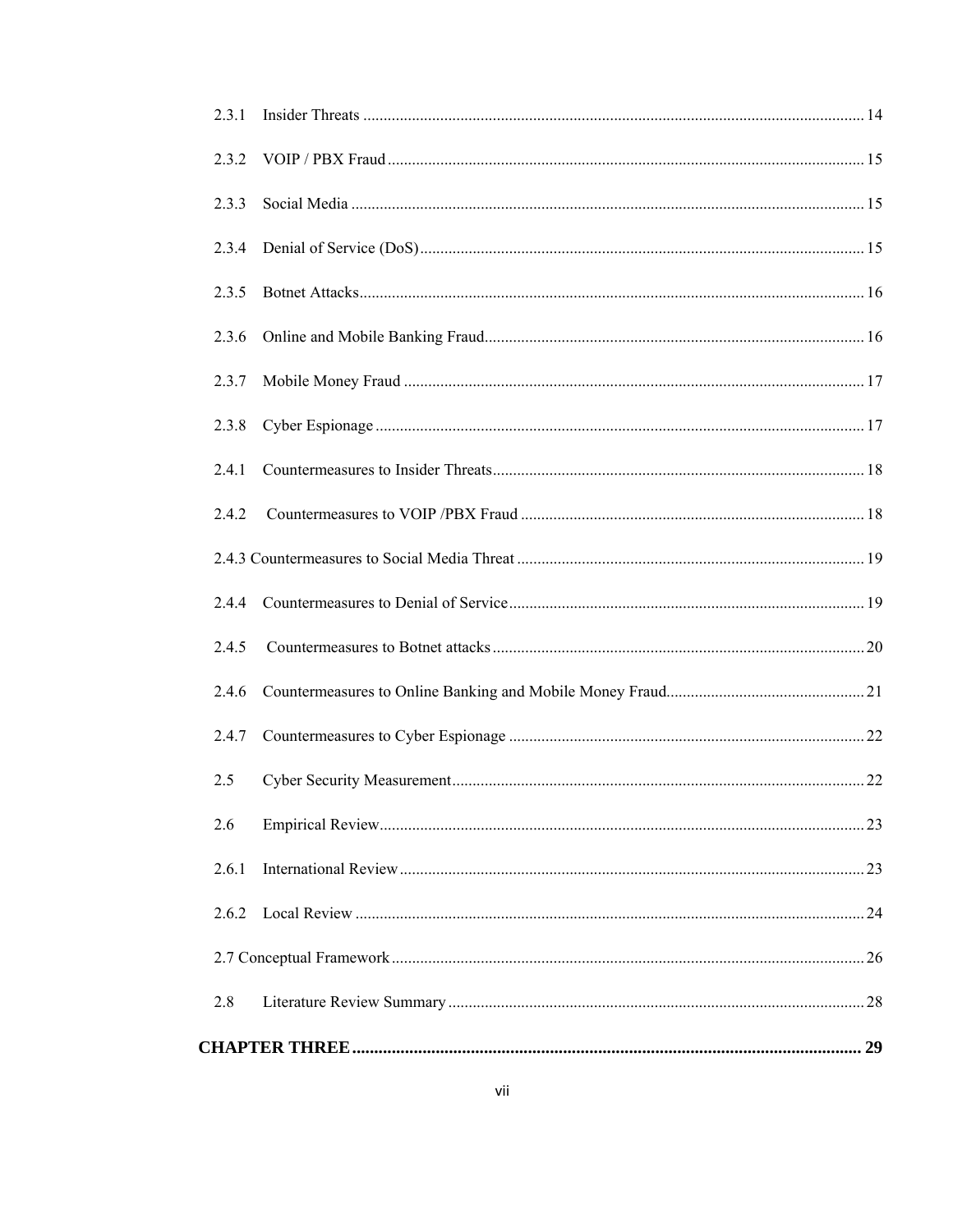| 3.1   |  |  |  |
|-------|--|--|--|
| 3.2   |  |  |  |
| 3.3   |  |  |  |
| 3.4   |  |  |  |
| 3.5   |  |  |  |
| 3.7   |  |  |  |
| 3.7.1 |  |  |  |
| 3.7.2 |  |  |  |
|       |  |  |  |
|       |  |  |  |
| 4.1   |  |  |  |
| 4.2   |  |  |  |
| 4.3   |  |  |  |
| 4.4   |  |  |  |
|       |  |  |  |
| 4.6   |  |  |  |
| 4.6.1 |  |  |  |
| 4.6.2 |  |  |  |
| 4.7   |  |  |  |
|       |  |  |  |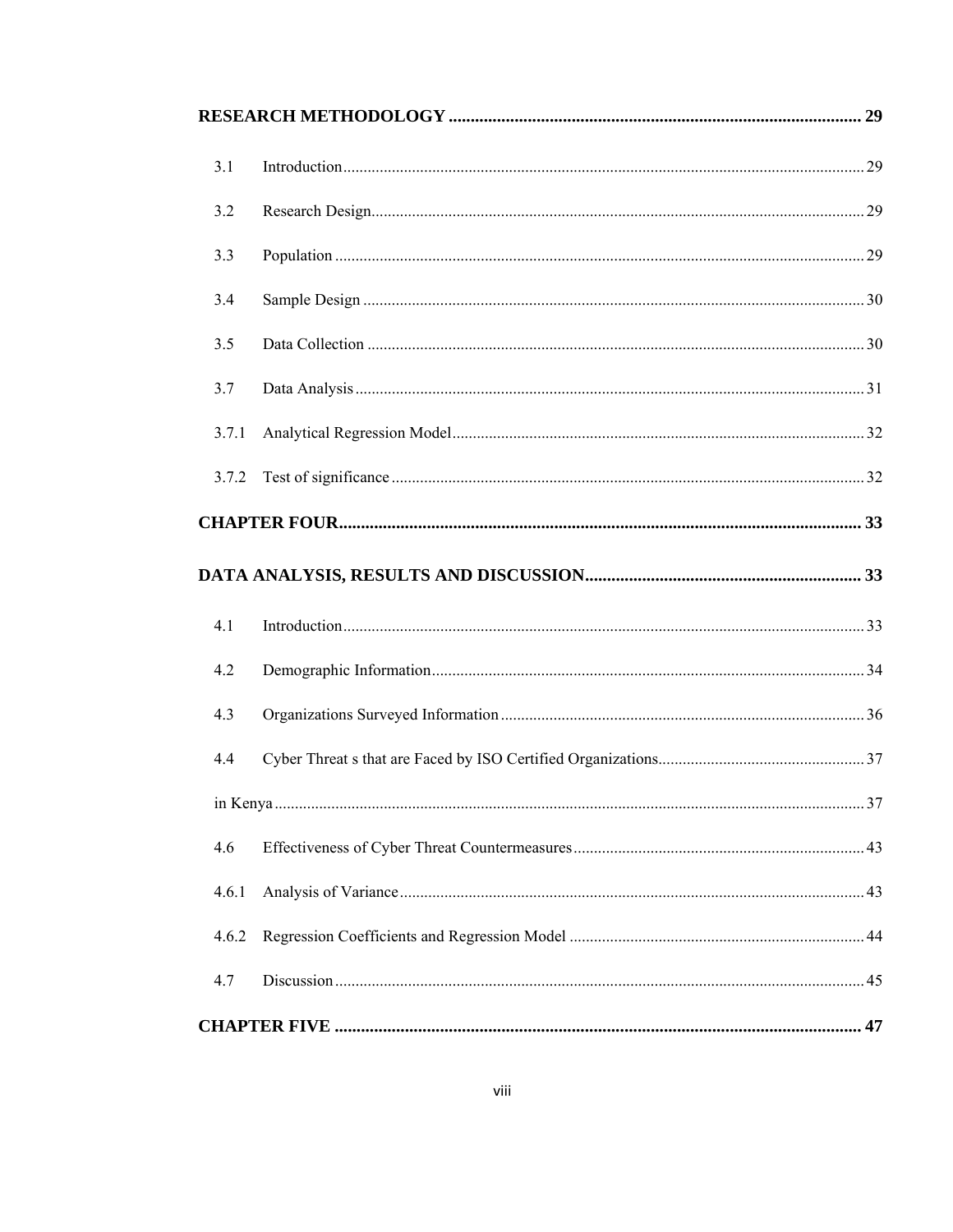| 5.1 |                                                           |  |
|-----|-----------------------------------------------------------|--|
| 5.2 |                                                           |  |
| 5.3 |                                                           |  |
| 5.4 |                                                           |  |
| 5.5 |                                                           |  |
| 5.6 |                                                           |  |
|     |                                                           |  |
|     |                                                           |  |
|     | APPENDIX 2: LIST OF KENYAN ISO CERTIFIED ORGANIZATIONS 64 |  |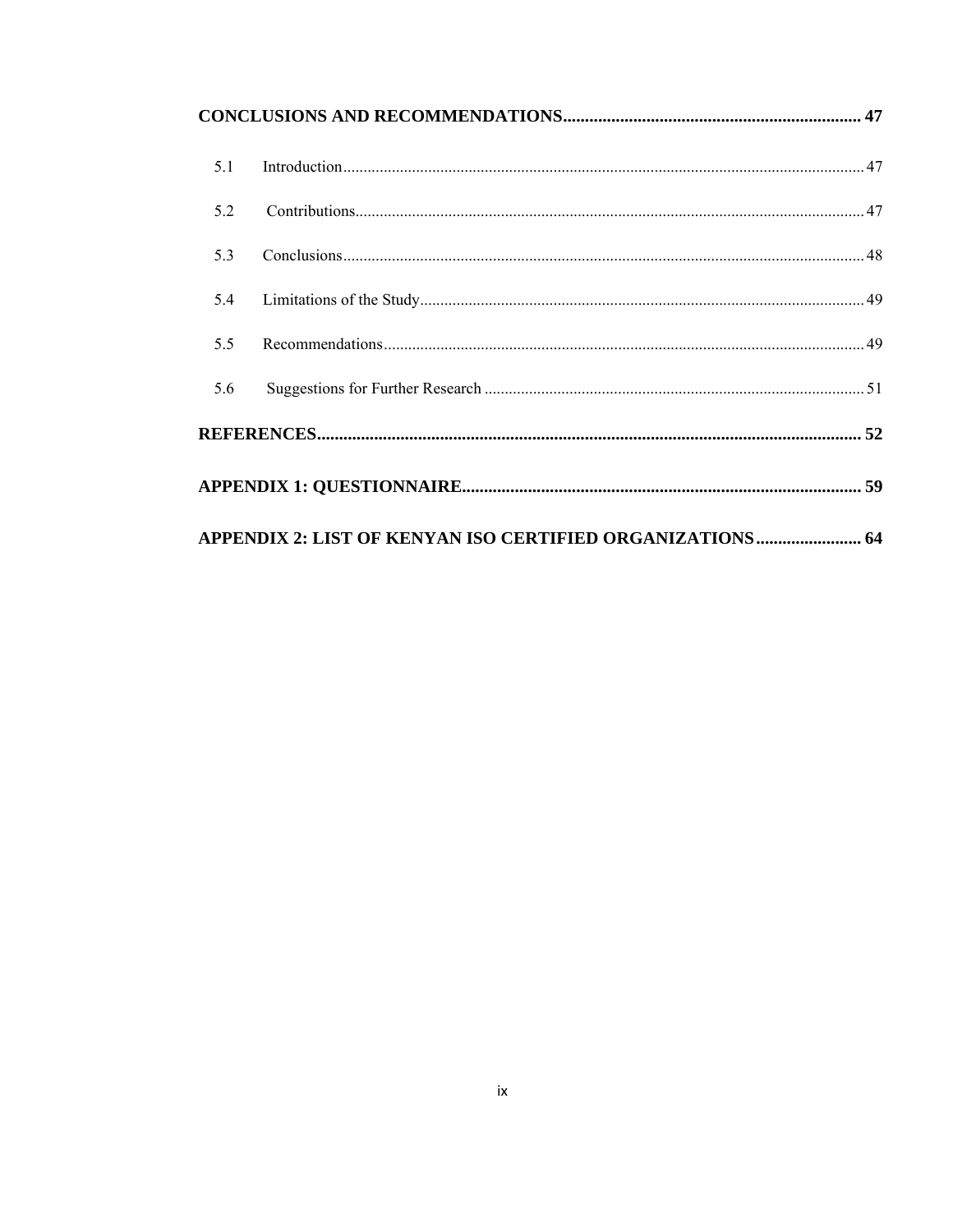# **LIST OF TABLES**

| Table 13: Cyber Threat Countermeasures Implemented by Respondent Organizations  |
|---------------------------------------------------------------------------------|
|                                                                                 |
| Table 14: Regression Analysis for Effectiveness of Cyber Threat Countermeasures |
|                                                                                 |
| Table 15: Adjusted Regression Analysis for Effectiveness of the Cyber Threat    |
|                                                                                 |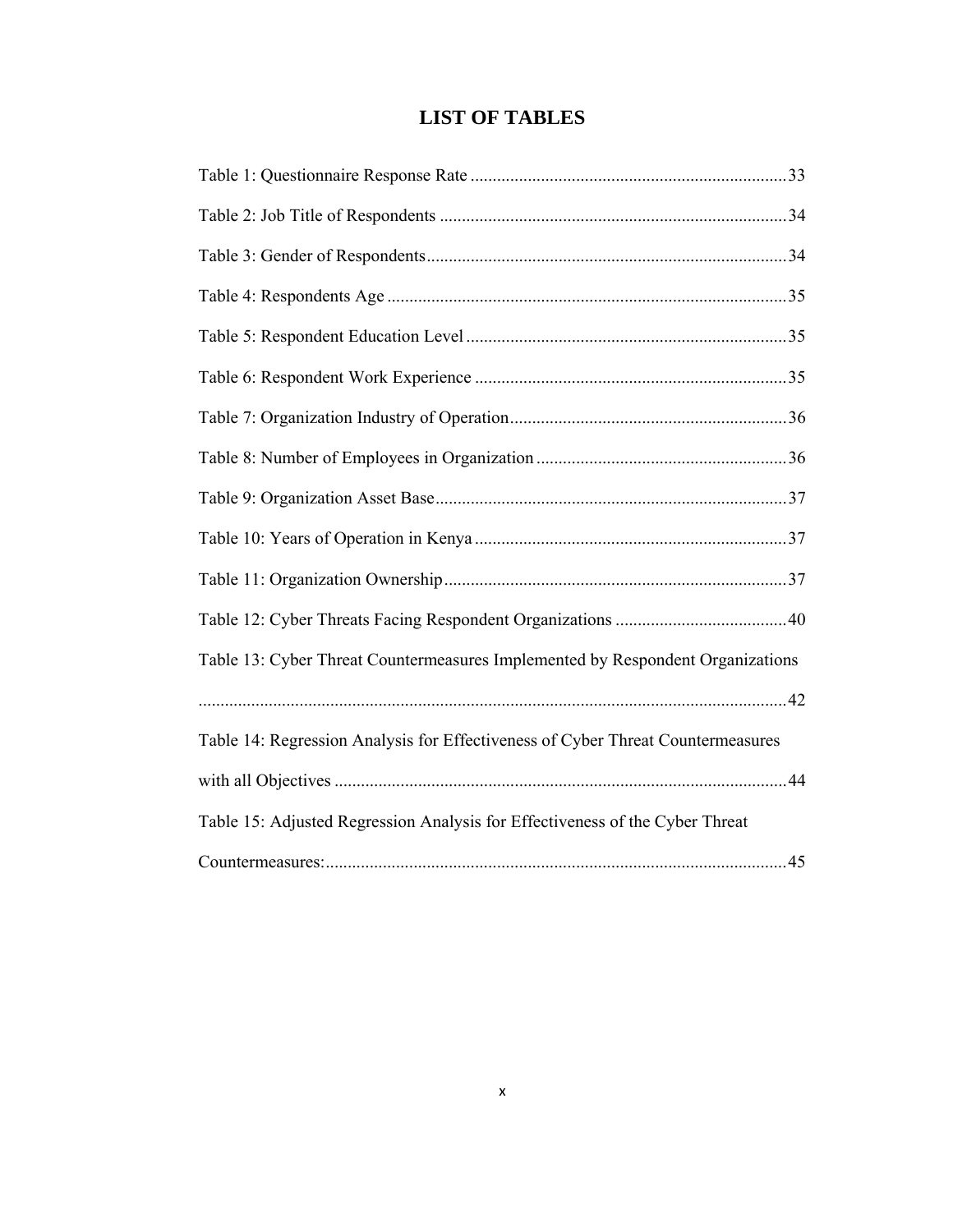# **LIST OF ABBREVIATIONS**

| <b>BERR</b>   | $\ddot{\cdot}$                     | Business, Enterprise and Regulatory Reform             |
|---------------|------------------------------------|--------------------------------------------------------|
| <b>CERT</b>   | $\mathbb{Z}^{\mathbb{Z}^{\times}}$ | Computer Emergency Response Team                       |
| <b>COBIT</b>  | $\mathcal{I}^{\mathcal{I}}$ .      | Control Objectives for Information and related         |
| <b>DOS</b>    | $\mathbb{Z}^{n+1}$                 | Denial of Service                                      |
| IEEE 802.1Q : |                                    | Networking standard that supports virtual LANs (VLANs) |
|               |                                    | on an Ethernet network                                 |
| ICT           | $\frac{1}{2}$ .                    | Information and Communication Technology               |
| <b>ISACA</b>  | $\mathcal{L}^{\mathcal{L}}$        | Information Systems Audit and Control Association      |
| <b>ISO</b>    | $\mathbb{R}^{\mathbb{Z}}$          | International Organization for Standardization         |
| <b>ISP</b>    | $\bullet$                          | <b>Internet Service Provider</b>                       |
| <b>LAN</b>    | $\mathbb{R}^{\mathbb{Z}}$          | Local Area Network                                     |
| <b>PBX</b>    | $\mathbb{Z}^{n+1}$                 | Private branch Exchange                                |
| <b>VOIP</b>   |                                    | Voice over Internet Protocol                           |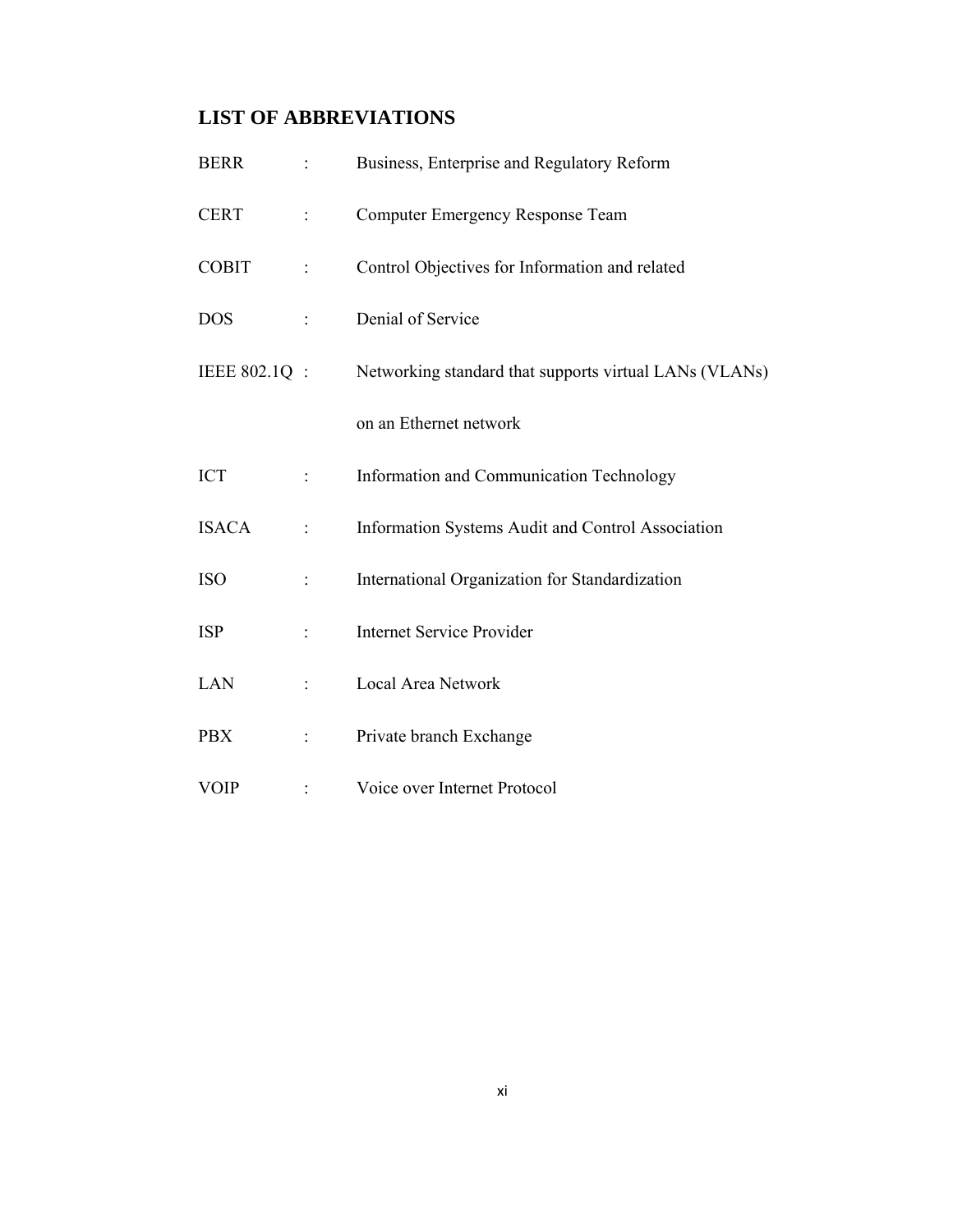#### **CHAPTER ONE**

# **INTRODUCTION**

# **1.1 Background**

Spontaneous information and communication technology (ICT) advancements have resulted in numerous new areas of opportunities and efficiencies for organizations in Kenya and globally. However, while these new technologies have brought the said benefits, they have also brought unprecedented cyber threats (IT Governance Ltd, 2015). To exploit the mentioned ICT benefits, organizations have to put in place ICT infrastructures that consist of networked computers and other communications systems. With the advent of the use of these networked computers both within Local Area Networks (LANs) and internet, organizations worldwide are on a continual basis being faced with the challenge of maintaining their information systems and data in cyberspace secure. Probes of corporate networks by hackers have increased dramatically and new strains of computer viruses that can be used by hackers to launch cyber attacks are being released rapidly and on a continual basis. This calls for organizations to protect their networks and websites with proper security measures because the threat of destructive denial of service attacks has increased significantly (O'Brien 2002).

In Kenya there is improved bandwidth availability as a result of the arrival of the submarine fibre optic cable. Kenyan organizations are using the increased bandwidth and ICT capabilities brought about by the deployment of the national fibre network to efficiently deliver services and collaborate across organizational, social, and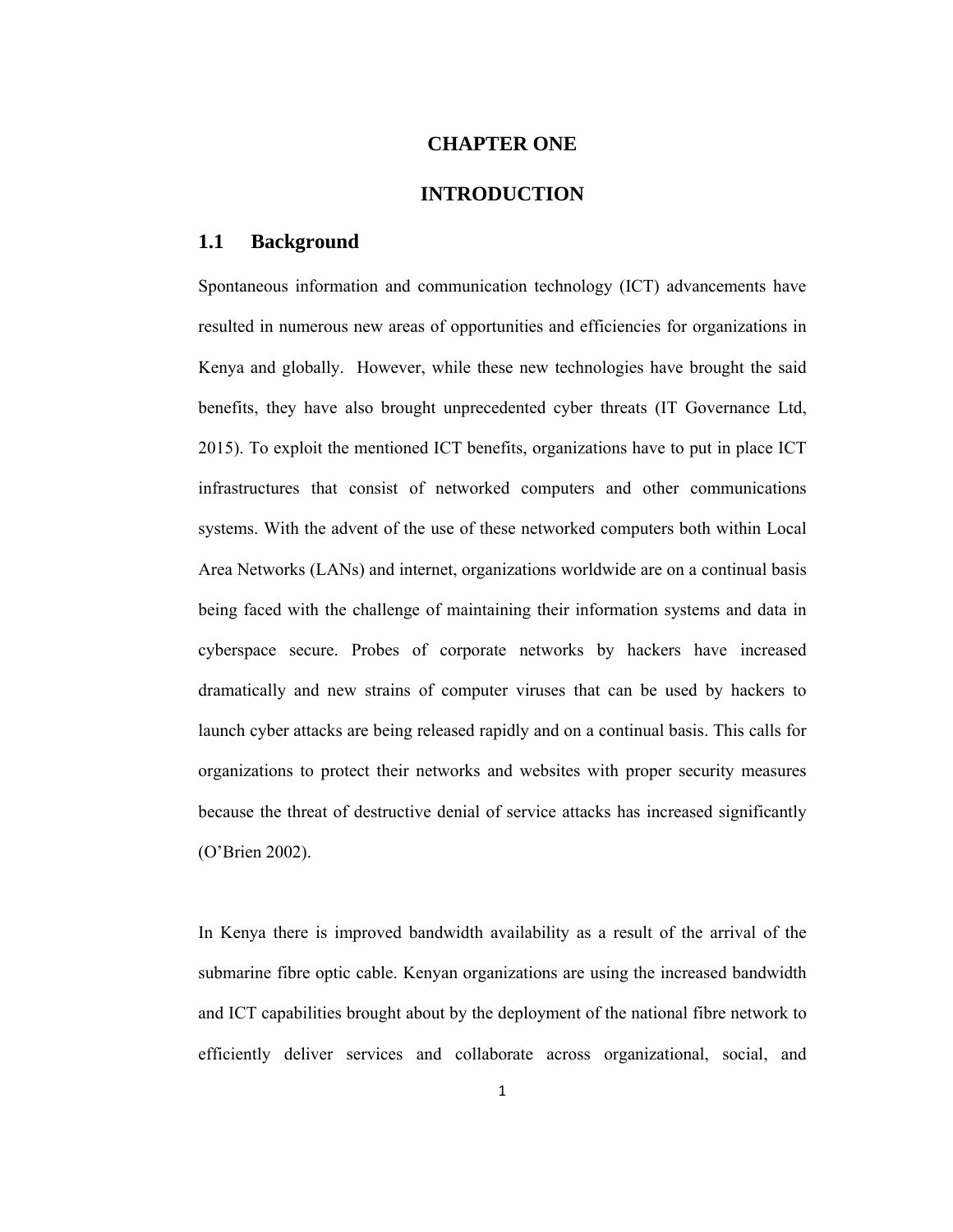geographic boundaries (Government of Kenya, 2014). The result of this is the dissolution of network boundaries so that organizations allow their stakeholders access to their information and data in order to push collaboration and innovation. In so doing, organizations have become more exposed to the likelihood of their data and information getting misused or stolen. Cloud computing has put even more strain on what is left of enterprise network boundaries and also introduced new cyber risks and threats (Curry, 2013).

# **1.2 Cyber Threats**

Cyber threats may be defined as those actors or adversaries exhibiting the strategic behaviour and capability to exploit cyberspace with an intention of harming life, information, operations, the environment and or property (Robinson et al, 2013). Cyber threats have a huge potential to cause serious harm because cyber applications permeate most places including governments, vital infrastructure, businesses and also private space. Cyber threats may be broadly categorized into two, cyber warfare and cyber crime. Cyber warfare is any malevolent activity which poses a threat to the security, defence mechanisms or vital installations of a state or a geographical region (Saulius, 2012). On the converse, cyber crime alludes to criminal activities done using ICT infrastructure (Jethwani & Surbhi, 2015).

# **1.3 Cyber Security**

Cyber security may be defined as the defence of ICT infrastructure, data and information in cyberspace against threats such as cyber crime and cyber war. The required protection involves the implementation of one or a matrix of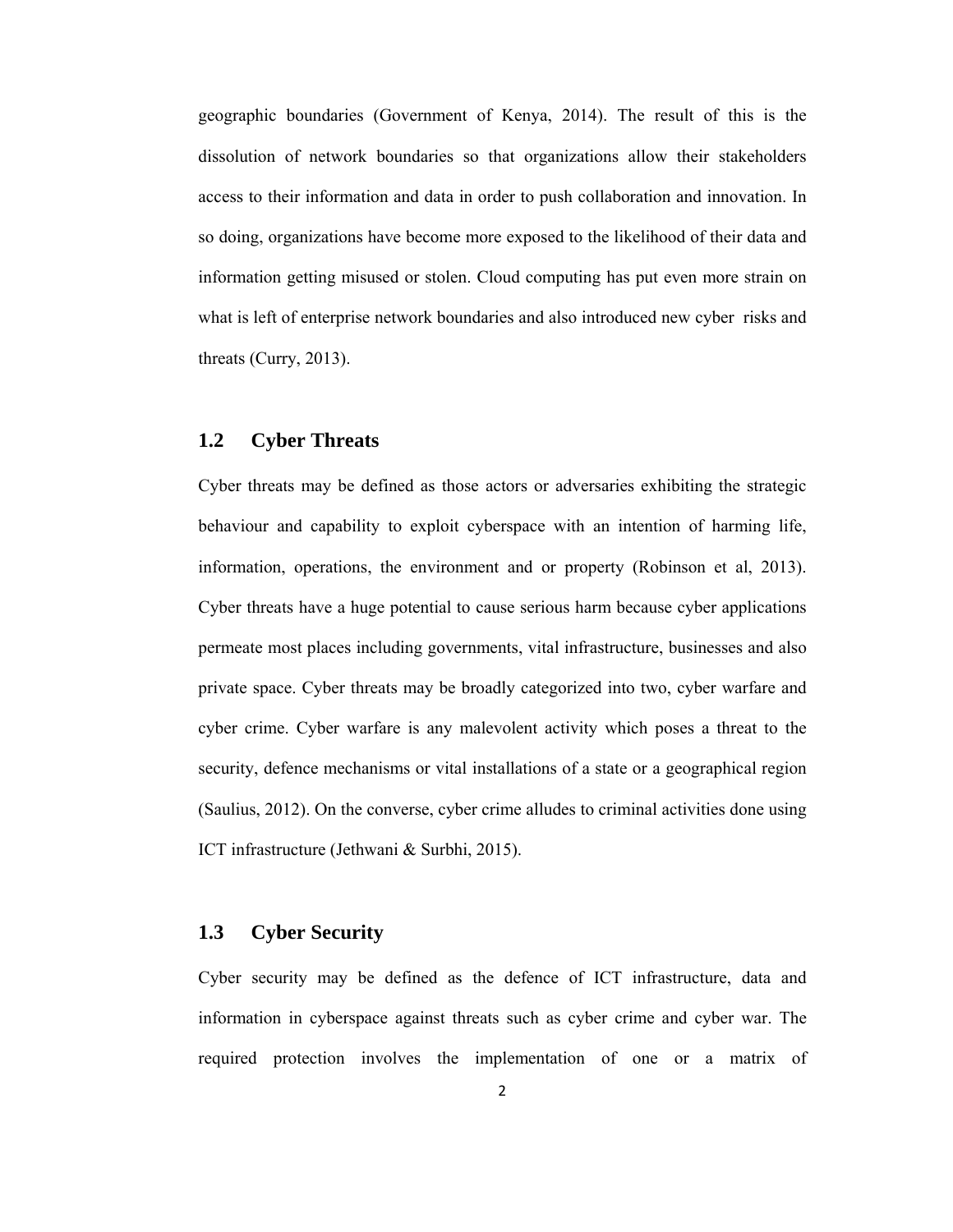countermeasures to the cyber threats. A cyber threat countermeasure may be defined as a mechanism that completely eliminates cyber threat attack(s) or reduces the effects of a cyber attack (Carnagie Mellon University, 2016). Common cyber threat countermeasures include but not limited to training of employees on cyber security policy issues, access controls to ICT assets to counter insider and social media threats and patching software vulnerabilities to harden ICT Systems (Paula et al, 2014).

Other countermeasures include: use of virtual LAN to segregate voice and data traffic to counter VOIP PBX fraud (Wei, 2012), continuous monitoring of system capacity; traffic type of any critical infrastructure like firewalls and sand boxes, segmentation of internal and external networks to counter denial of Service (DOS) attack threat (European Broadcasting Union, 2015), cooperation with internet service providers to gain access and shutdown central components and remote cleaning up of infected machines in case of botnet attacks (Leder & Martini, 2009), two-factor authentication to counter online banking, mobile banking and mobile money fraud (Ferguson, 2015), legislation and diplomatic cooperation on the part of governments, and use of advanced threat analyzers by private organizations to counter cyber espionage (Threat Track Security, Inc, 2013).

The effectiveness of a cyber threat countermeasure is to deter cyber attackers by reducing an organization's cyber attack surface. However, the efficacy of cyber threat countermeasures upon the deterrence of cyber attackers has not yet been examined critically. As a result organizations spend large sums of money upon countermeasures without knowledge of their effects upon the hackers who are behind the attacks.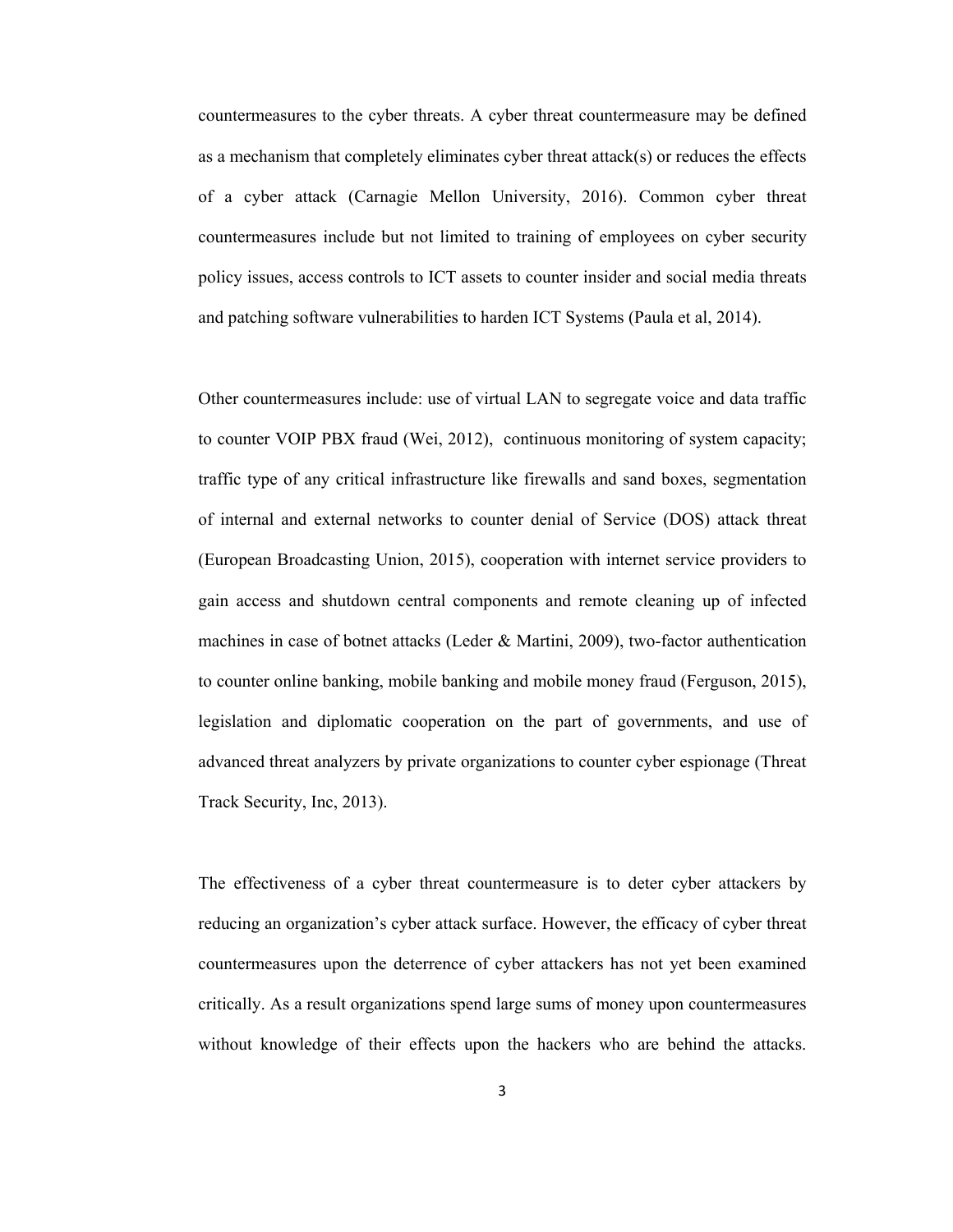Given the exponential growth of cyber threats and vulnerabilities, effective models are needed to aid in the implementation of the right security mechanisms so as to achieve the desired objectives of attack prevention, vulnerability reduction, and threat deterrence at a good return on investment for the organization (Gurvirender, 2012).

 Establishing effective cyber threats countermeasures is not an easy exercise to do. Largely, this is due to the ever-evolving threat landscape and the fact that hackers can easily and almost effortlessly make their hacking tools more sophisticated. Unfortunately organizations cannot predict with precise accuracy what hackers' will do next. However, countermeasures that minimize an organization's exposure to cyber attacks either by removing vulnerabilities or blocking them are regarded as more effective compared to those that require interpretation or analysis to operate (Cyberedge Group, 2014).

A number of studies have been done in the area of cyber threats and countermeasures including: Rjaibi (2015) researched on monitoring the effectiveness of security countermeasures in a security risk management model. The objective of the study was to extent the value based cyber security metric namely the Mean Failure Cost (MFC) into information security management to aid in highlighting what constitutes security priorities for an organization. The extended model was also to assist in implementing cyber threat countermeasures and in the monitoring and evaluating how effective the implemented countermeasures are using return on investment (Rjaibi, 2015). Gurvirender (2012) did a research on investigating the effectiveness of information sstem security countermeasures towards cyber attacker deterrence whose aim was to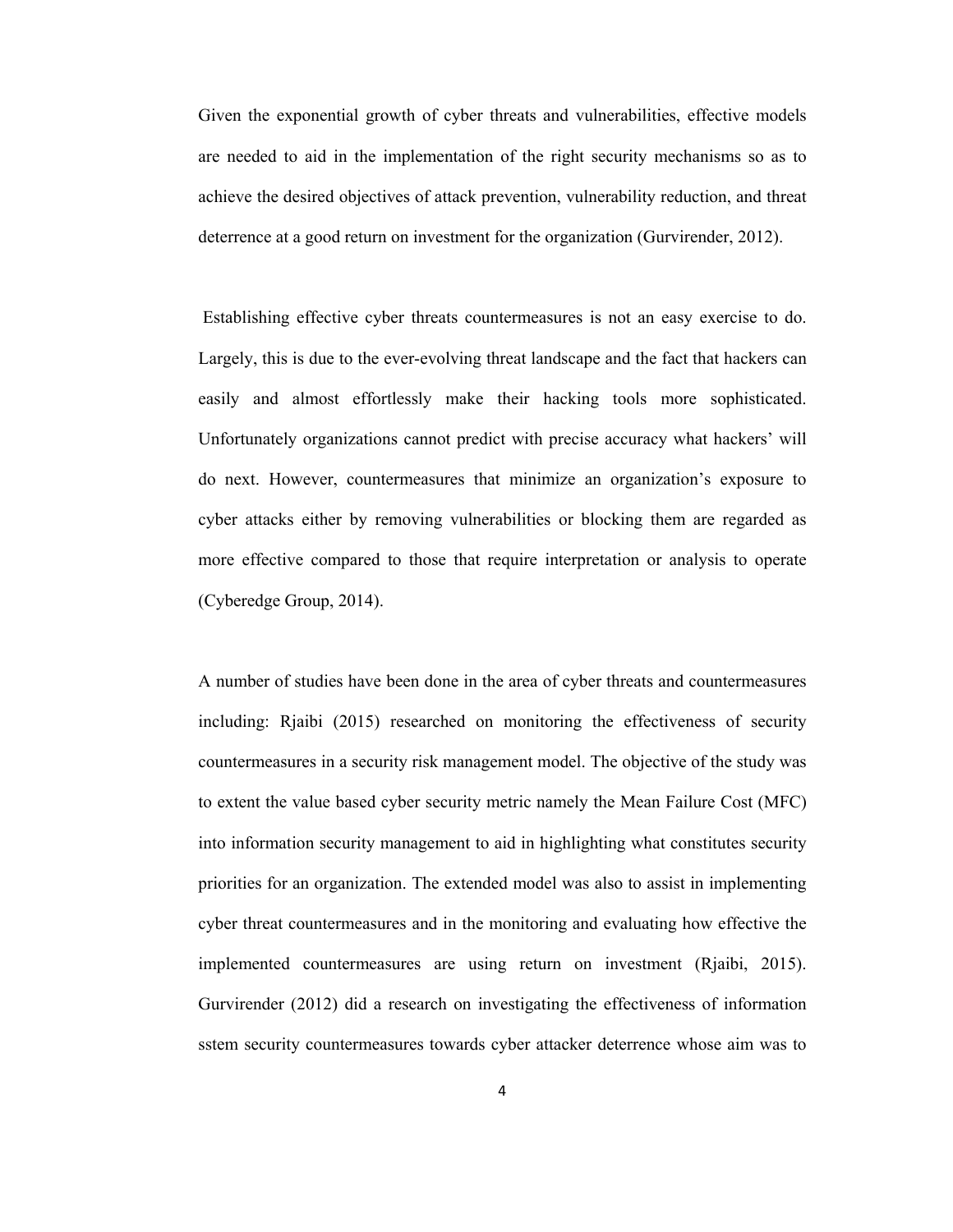develop a better model to aid organizations choose and implement cost effective cyber threat countermeasures (Gurvirender, 2012).

# **1.4 ISO Certified Organizations**

The scope of this study is within ISO certified organizations. These are organizations that have implemented and are certified for ISO 9001 quality management system (QMS). An ISO 9001 quality management system is a systematic and process driven approach to managing an organization's processes. Its main objective is to aid the organization in meeting the requirements of its stakeholders at a consistent quality and satisfaction level (ISO Quality Systems Limited, 2015). The quality management system gives the certified organization benefits such as providing efficient management processes, defining responsibility dockets in the organization, aiding in setting up the right communication strategy or strategies to staff and customers, helping in the identification and implementation of more efficient processes, highlighting gaps in business processes, reducing costs of doing business and providing continuous assessment and improvement of business systems and processes. Customers of the ISO certified organizations benefit from improved quality products and services, delivery on time of products and services, fewer returned products and less complaints. Independent audits of the ISO quality management system ensures commitment to quality of products and services (ACS Registrars, 2010). A complete list of the organizations that were sampled and studied is found in appendix 2 of this study.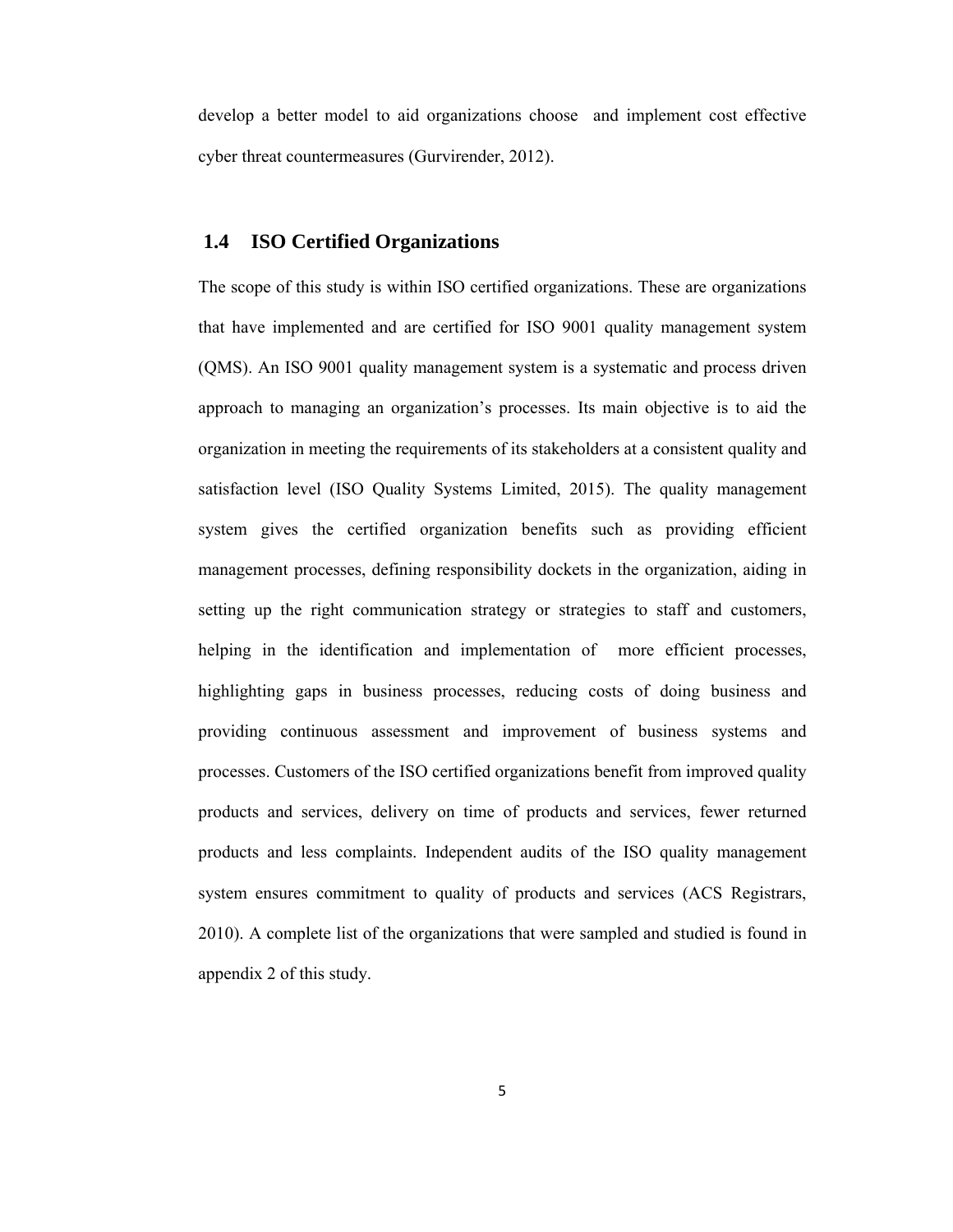To give their customers quality products and services, these ISO certified organizations rely heavily on the use of ICT systems which are networked and connected to the internet through the Kenya national fibre network. In so doing, these organizations have become more vulnerable to cyber attacks (Curry, 2013). This situation brings the need to put in place effective cyber threat countermeasures in order to comply with the stringent requirements they are expected to meet by virtue of being ISO certified. Hence the need for this study in the ISO certified organizations in Kenya.

# **1.5 Research Problem**

Cyber security is critical to organizations because they need to secure their information systems and data in cyber space to ensure uninterrupted provision of quality products and services efficiently to their customers (Kumar, 2011). Increasingly organizations are more reliant on information stored in cyberspace for the efficient execution of their business transactions. Should confidentiality, integrity or availability, which attributes are critical to reliability of the information be breached, the aftermath could be seriously damaging to the organizations. The effects could include but not limited customer loss, dented organizational image and monetary losses. Robust cyber security is a necessity for reliable information needed for conducting business reliably (Zegers, 2006).

Numerous researches have been carried out globally on cyber security, cyber threats and cyber threats countermeasures. In United States, Vatis (2009) did a study on trends in cyber vulnerabilities, threats and countermeasures. He recommended for improvement in the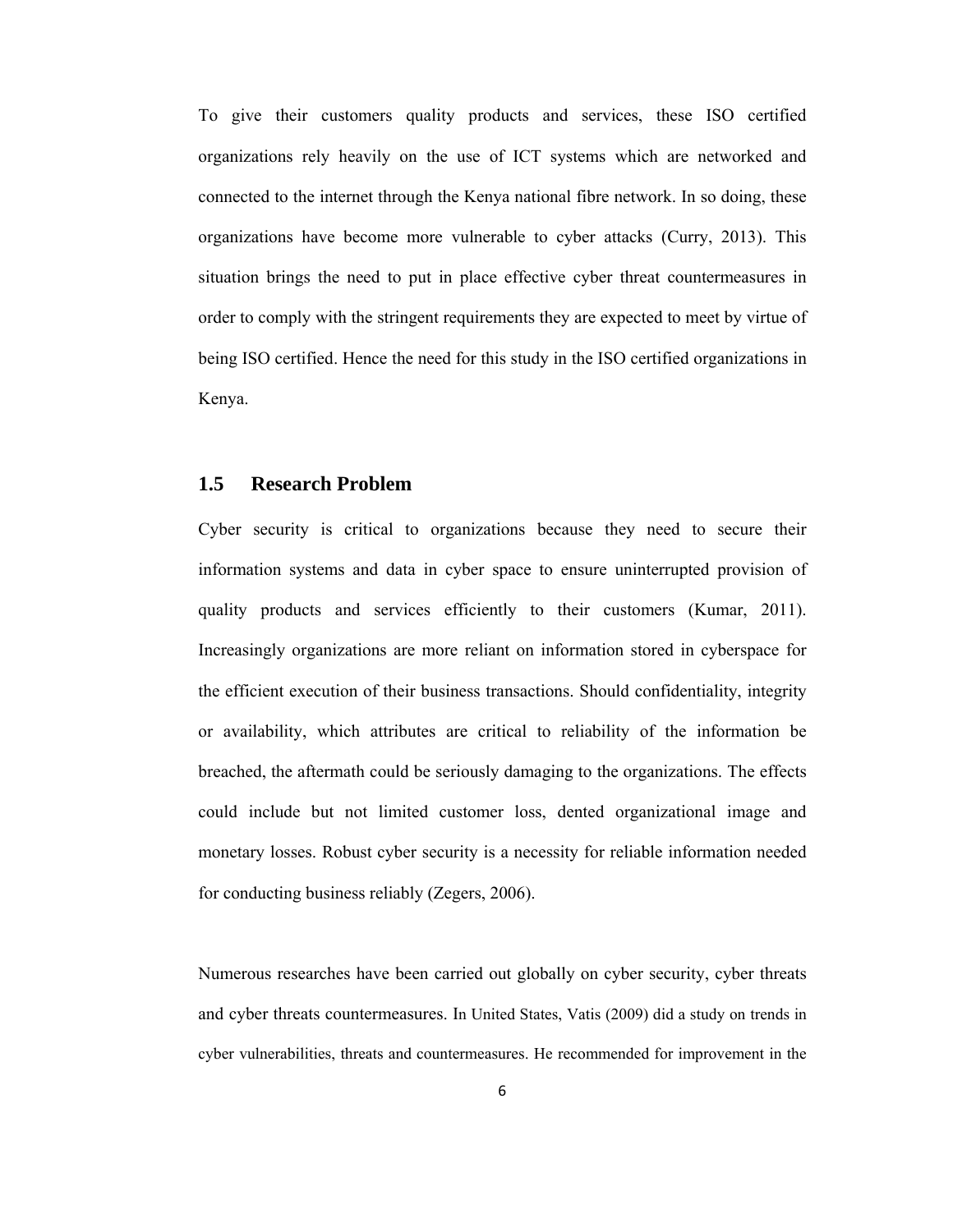detection, investigation and response to cyber security incidents and exploration for more effective ways to foster greater security of networks so that they are less vulnerable to cyber attacks. In Australia, Heidi (2009) carried out a research on countering social engineering through social media: an enterprise security perspective. The research found out that social engineering cannot be managed by traditional security measures due to its mode of attack which relies heavily on human error. In Germany, Leder (2009) did a study on proactive botnet countermeasures an offensive approach. The study recommended an approach that combines both defensive and offensive countermeasures in response to botnet attacks. He also recommended cooperation as an important aspect to successful and sustainable botnet mitigation.

These global studies have been done in the context of their different countries and also not in the context of ISO certified organizations in Kenya. Therefore they are not very relevant in the context of Kenya as a country and also the ISO certified organizations in Kenya. In Kenya ISO certified organizations are under a lot of pressure to meet the standards of quality of goods and services they provide to their customers and other stakeholders by virtue of being ISO certified. To meet the stringent standards of giving quality products and services, the ISO certified in Kenya organizations rely heavily on the use of ICT systems which are networked and connected to the internet. In so doing, these organizations have become more vulnerable to cyber attacks. Hence the need for this study whose findings are expected to be more relevant in the context of Kenya as a country and Kenyan ISO certified organizations.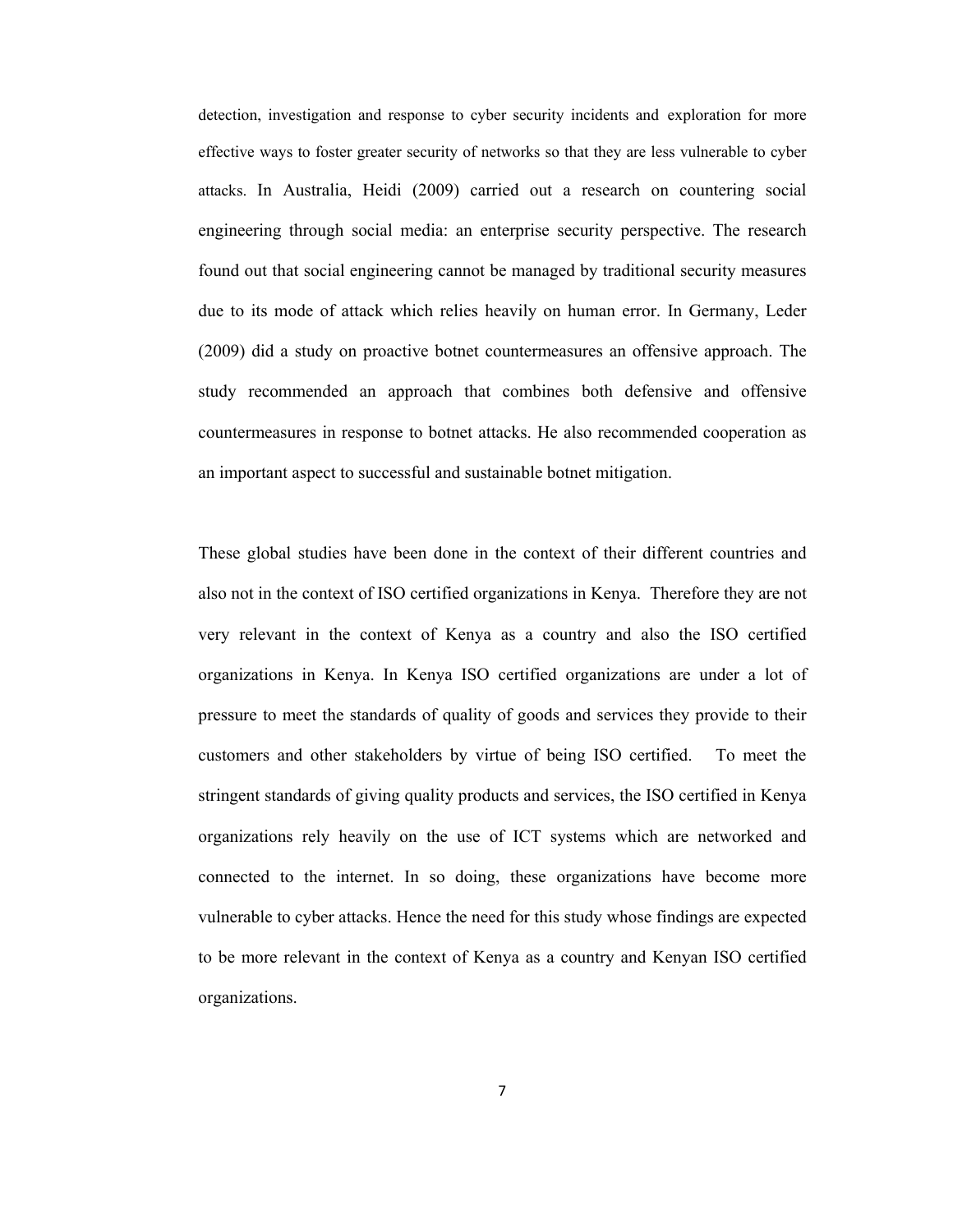In Kenya, Njiiru (2013) did a study on a framework to guide information security initiatives for banking information systems in the Kenyan banking sector. The results of the study showed that human stakeholders were the biggest threat to information systems security (Njiru, 2013). Kitheka (2013) did a study on information security management systems in public universities in Kenya. The study showed that the information security controls in public universities were not strong enough to deal effectively with information security threats (Kitheka, 2013). Ngalyuka (2013) did a study on the relationship between ICT utilization and fraud losses in commercial banks in Kenya. The study found out that ICT utilization has exposed commercial banks in Kenya to more fraud (Ngalyuka, 2013).

Despite there being local studies conducted in the area of information systems security, they have not addressed the subject matter with a focus on cyber security in ISO certified organizations in Kenya. Therefore there exists a knowledge gap on how ISO certified organizations in Kenya are managing cyber security hence the need for this research to find answers to the questions: What cyber security threats are being faced by Kenyan ISO certified organizations? What cyber security countermeasures have been put in place by these ISO certified organizations in Kenya? What is the perceived effectiveness of the countermeasures these organizations have put in place in countering cyber security threats?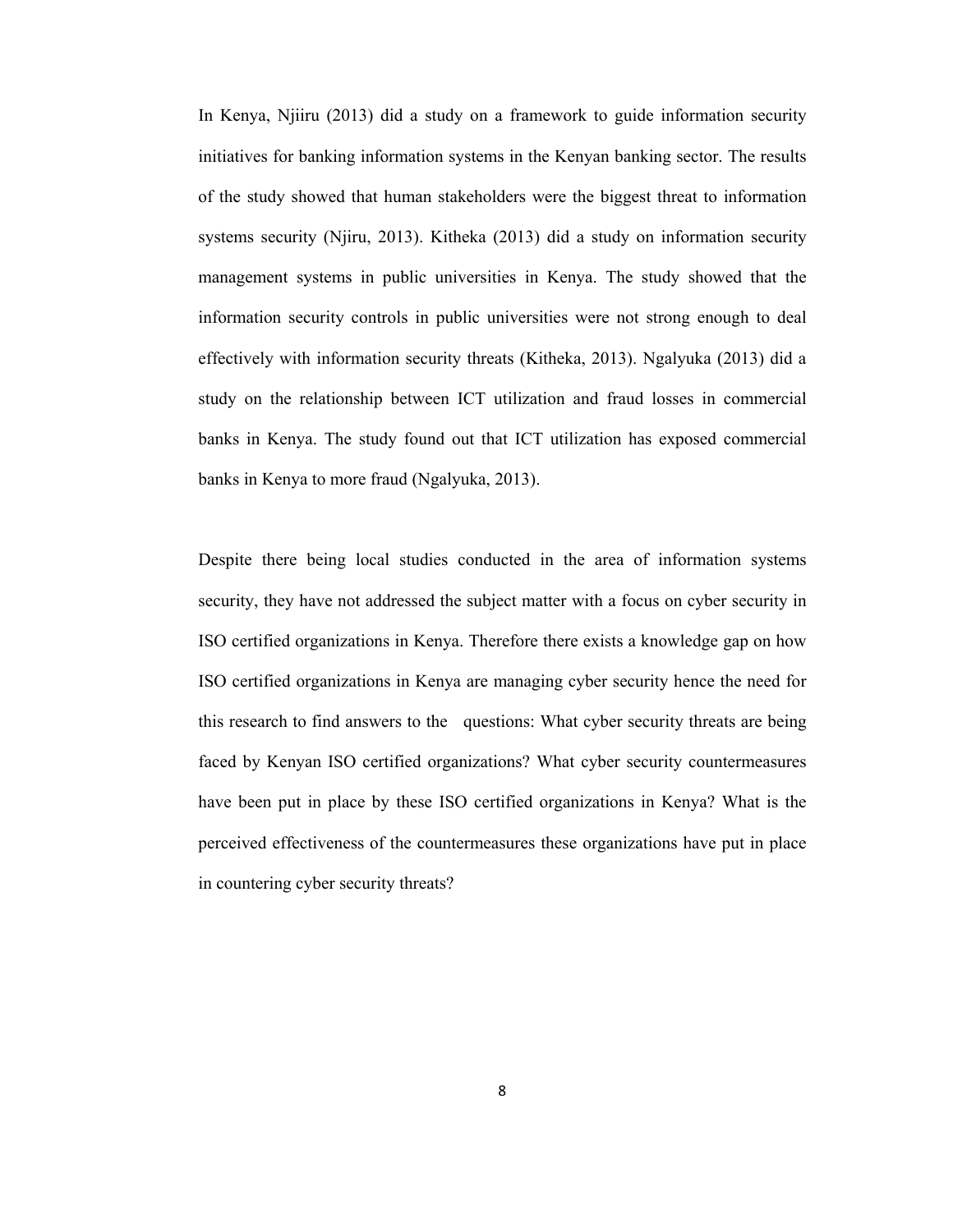#### **1.6 Research Objectives**

The objectives of this research project are to:

- 1. Establish the cyber security threats faced by ISO certified organizations in Kenya.
- 2. Establish the cyber threat countermeasures that ISO certified organizations in Kenya have put in place.
- 3. Determine the effectiveness of the cyber threat countermeasures used by ISO certified organizations in Kenya in countering cyber security threats.

# **1.7 Value of the Study**

The findings of this research are expected to be of great value to Kenyan organizations both ISO certified and not yet certified ones. It will give practical insights in cyber threats and cyber security management, especially the need to implement more effective cyber threat countermeasures. It will give cyber security chiefs, security supervisors and different ICT partners with a superior comprehension of how their recognitions, concerns, needs and in particular how their current guarded stances stack up against those of other cyber security experts and associations. It will lead to Kenyan organizations getting better returns on investment in their cyber security investments and avoid losses that can result from cyber attack eventualities.

The study will also contribute to the body of knowledge on cyber security threats; cyber threats countermeasures and cyber security. It will avail to academicians, scholars and researchers with additional written material on the concepts of cyber security threats, cyber threats countermeasures and cyber security. The study is also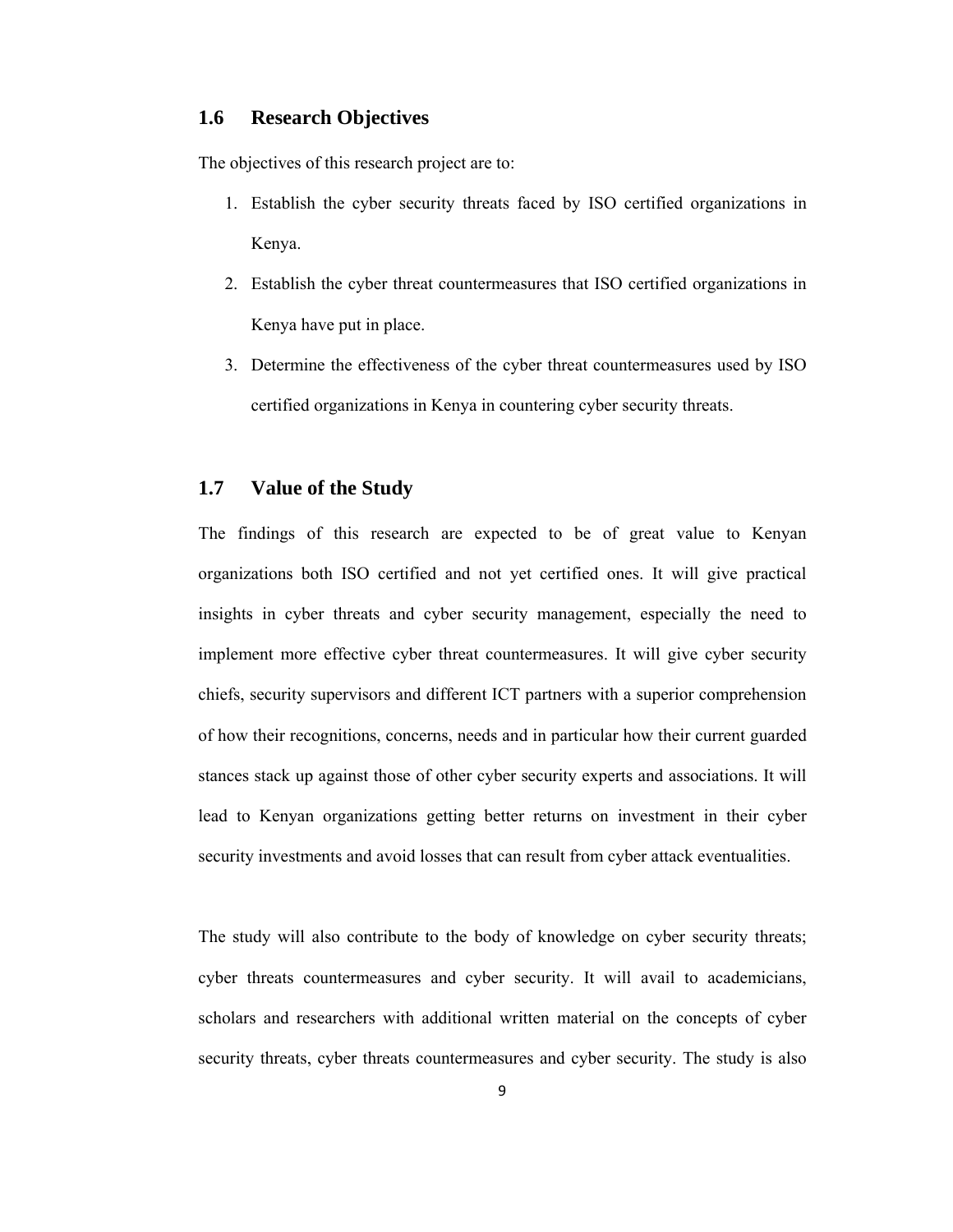expected to give cyber security development engineers with better answers to take care of the worries and necessities of their clients.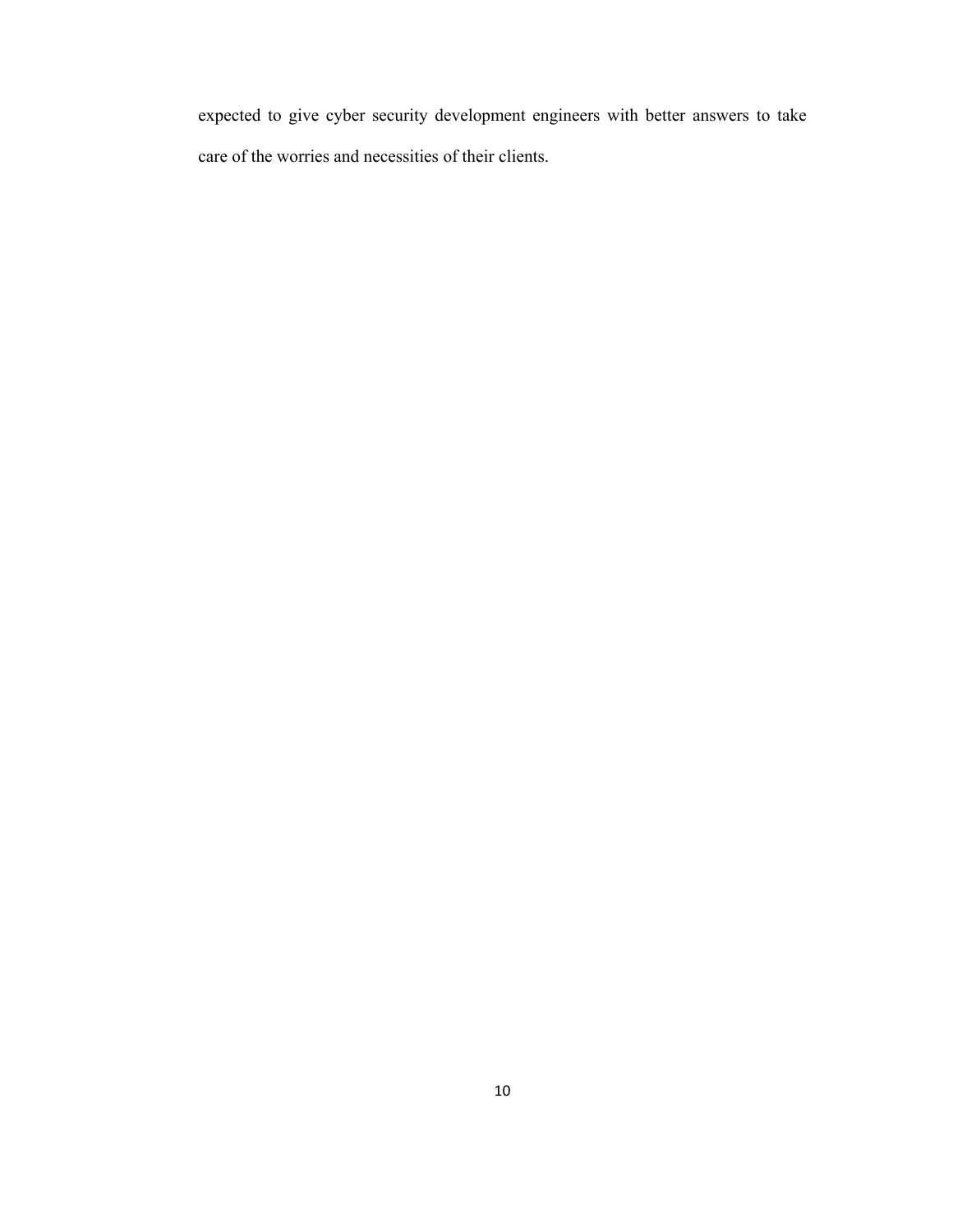#### **CHAPTER TWO**

# **LITERATURE REVIEW**

# **2.1 Introduction**

 This chapter explores related researches conducted on cyber threats and cyber security in ISO certified organizations. The review aims at bringing out good insights into the concepts of cyber threats, countermeasures to cyber security threats, and effectiveness of countermeasures to cyber threats. The chapter also discusses theories of managing cyber security.

# **2.2 Theoretical Review**

Cyber security may be defined as the protection of systems, networks and data in cyber space against threats such as cyber crime and cyber war. Cyber crime is generally defined as any illegal behaviour directed electronically at the security of ICT systems and data these systems process. Cyber warfare includes the activities by a state or worldwide organization to attack and endeavour to harm another state's or organization's computers or data and information stored in their computers and ICT network through, for instance, computer malware infections (IT Governance Ltd, 2015). Theoretically numerous models to the management of cyber security have been advanced. This study will use the Chain-of-Events Model, the Business Model for Information Security by ISACA, the ISO/IEC 17799 Information Security Management and the EMC Corporation's Intelligence Driven Information Security Model to get more insights into the theory of cyber security management.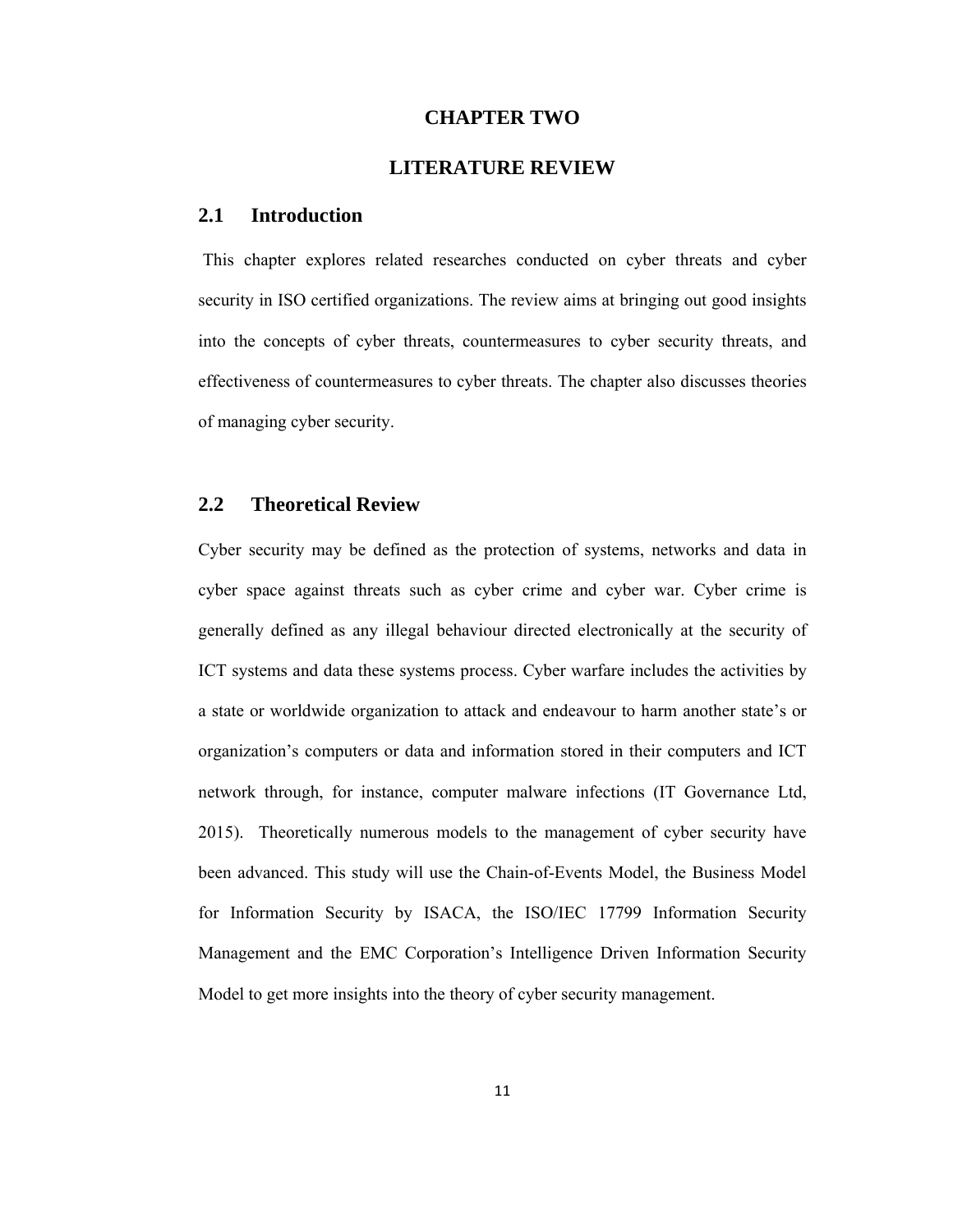### **2.2.1 The Chain of Events Model**

Chain of Events Model sequentially organizes causal components shaping an occasion chain, where different occasions are incorporated to comprehend causal variables behind a loss. The objective of Chain of Events Model is to manage the danger of a future cyber attack by executing countermeasures, for removing an event(s) or potentially mediating between occasions in a chain, so that the chain is broken. In this model, a few occasions or environmental aspects are assigned as proximate, root, or contributory. Unsafe practices and conditions prompting to such practices are utilized to comprehend basic causal components, which resulted in a loss (Salim, 2014).

## **2.2.2 The Business Model for Information Security**

Conceptually the Business Model for Information Security is best depicted as an adaptable, three dimensional, pyramid formed structure made up of four components connected up by six element interconnections. The dynamic interconnections go about as strains, applying a push and draw constraints in response to changes in the venture, permitting the model to adjust as required. The four components of the model are: organizational strategy and design, processes, people and technology. The interconnections are governance, culture, enabling and support, emergence, human factors and architecture (ISACA, 2009).

# **2.2.3 ISO/IEC 17799 Information Security Management**

ISO 17799 is an exhaustive information systems security management model that avails to organizations the benefits of an internationally accepted and tested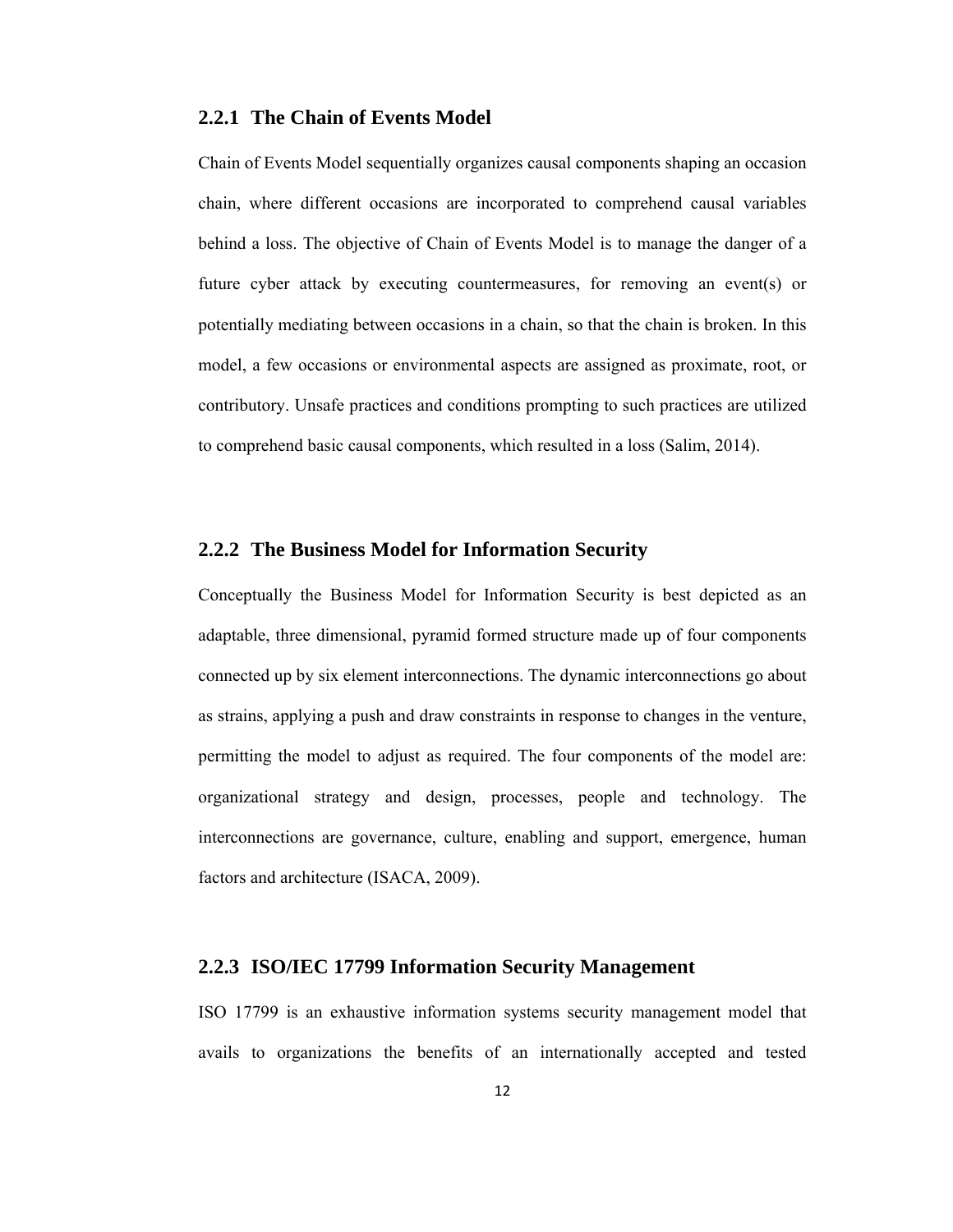methodology that defines a clear process for evaluating, implementing, maintaining, and managing information systems security. It also defines a set of targeted policies, procedures and guidelines and standards for information systems security management. ISO certification allows organizations to evaluate their own information security standing and also that of their business partners. The model consists of ten ICT security tenets, which are used as a baseline reference for security risk assessment in organizations. The ICT security tenets are: the overall security policy, organizational security, asset classification and control, human resources security, physical and environmental security, communications and operations management, access control, systems development and maintenance, business continuity management and compliance (Tom, 2001).

# **2.2.4 Intelligence Driven Information Security Model**

An industry initiative sponsored by RSA Security LLC, the security division of EMC Corporation under the umbrella of the Security for Business Innovation council of the United Kingdom formulated a six step road map to developing an intelligence driven information security (EMC Corporation, 2012). The six steps are: one, carry out an inventory of strategic or mission critical information assets that need protection and their locations. Two, present a value proposition to the appropriate stakeholders who could include the executive management, the board of directors and the various organizational departments. Three, putting in place a team of people with the right cyber intelligence skills. Four, build sources of cyber risk data. Five, develop a standard methodology that produces significant intelligence thus guaranteeing proper reaction to security breaches or incidents and six, implement automation that assists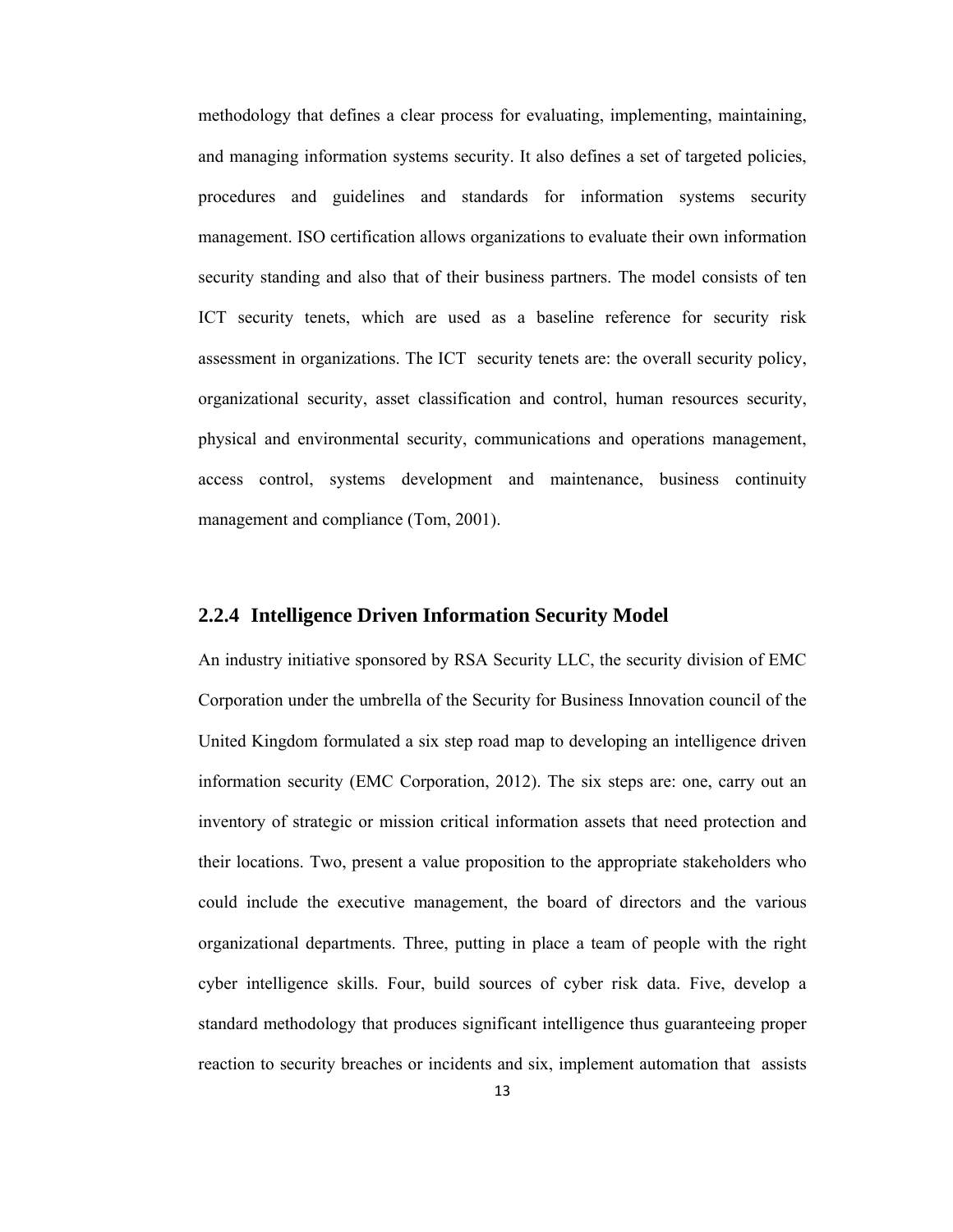in making big data set easier to manage and access. Automation also makes it easier to identify relationships, connections and any patterns of activities forming among disparate data types (EMC Corporation, 2012).

# **2.3 Cyber Threats**

The Kenya Cyber security report 2014 found the following cyber threats as topping the list of the cyber threats facing Kenyan organizations; insider threats, VOIP PBX Fraud, social media, denial of service (DoS), botnet attacks, online and mobile banking fraud, mobile money fraud and cyber espionage (Paula et al, 2014).

# **2.3.1 Insider Threats**

This type of threats are characterised by employees deliberately attacking the organizational cyberspace assets. High level access users, for example system administrators look for system loop holes so as to gain unauthorized access, ride on other users' access privileges without their authority to attack the organizational systems for reasons ranging from but not limited to disgruntlement, revenge and blackmail (Paula et al, 2014). Insider threats can be categorized into three, malicious insiders who purposely take data or cause harm, insiders who are unwittingly abused by external parties and insiders who are reckless and so commit unintended errors (Zegers, 2006). Insider threats may likewise originate from privileged systems users or regular system users with authorized access to sensitive data. System administrators in most cases possess full access to conduct basically any operation on many vital organizational systems. Also employees of all cadres more often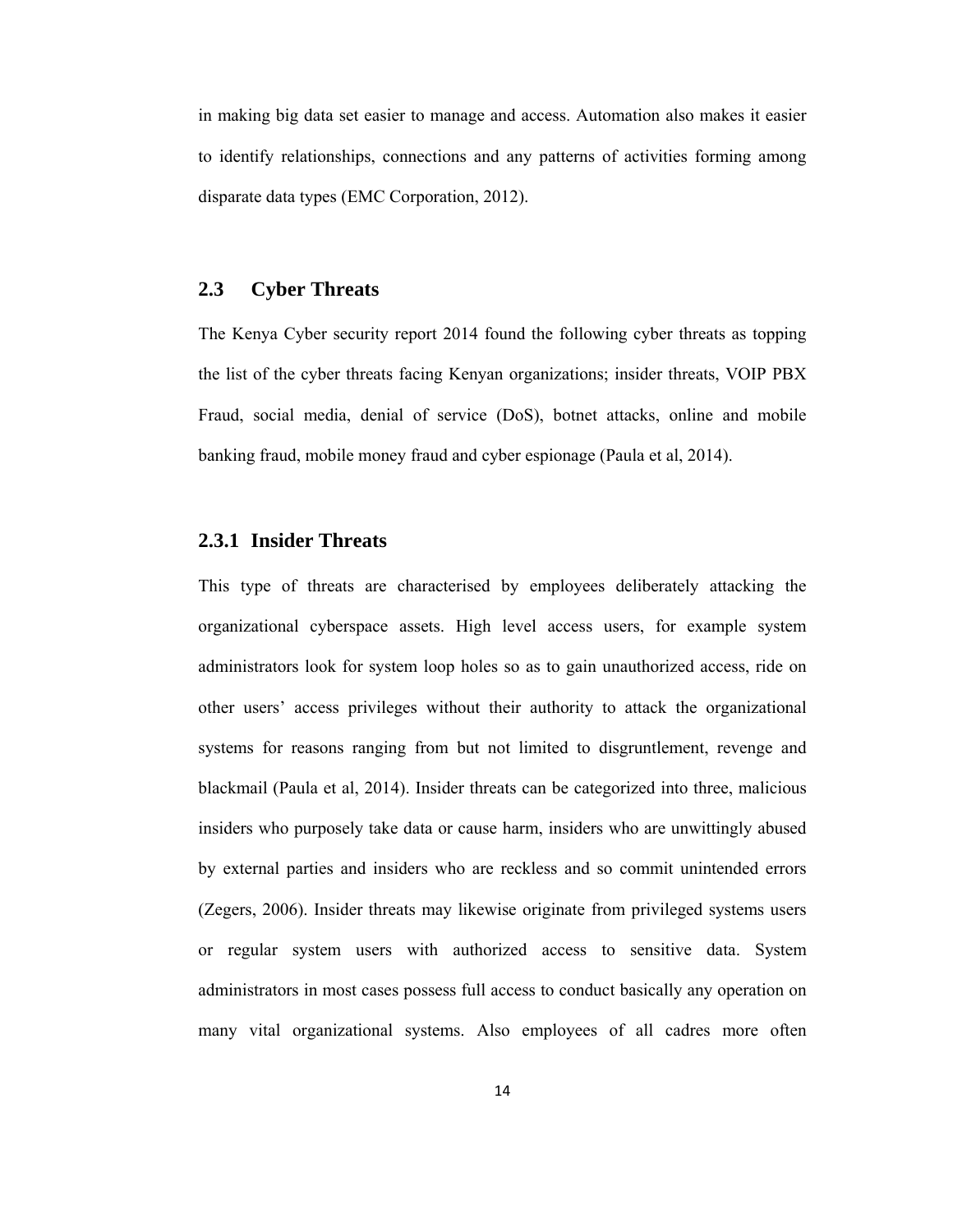accumulate access levels than they need for their job roles generating higher security risk levels that are preventable with proper access review systems (Miller et al, 2015).

# **2.3.2 VOIP / PBX Fraud**

This type of fraud involves parties external to the organization making unauthorized calls through the organization's VOIP/PBX systems at the expense of the organization. The external parties hack into the organization's VOIP/PBX phone system and make money by using the phone system to make calls to premium rate numbers, and leave the owner organization to pay the bills of the hackers' calls (Paula et al, 2014).

# **2.3.3 Social Media**

Social media cyber threats include online fake offers that are designed to trick users to give away their access credentials. Subtle online malware install buttons are availed to user with the ultimate aim of gaining access to the user's computer(s) or system(s). The hackers may provide fake plug-ins posing as legitimate internet extensions to trick users to download them and therefore infect their computer and steal information from it (George, 2015).

### **2.3.4 Denial of Service (DoS)**

Many denial of service (DoS) attacks come from compromised ICT systems at hosting service providers sites especially the ones that are slow to respond to malware attack clean ups and also from installations that cannot be reached by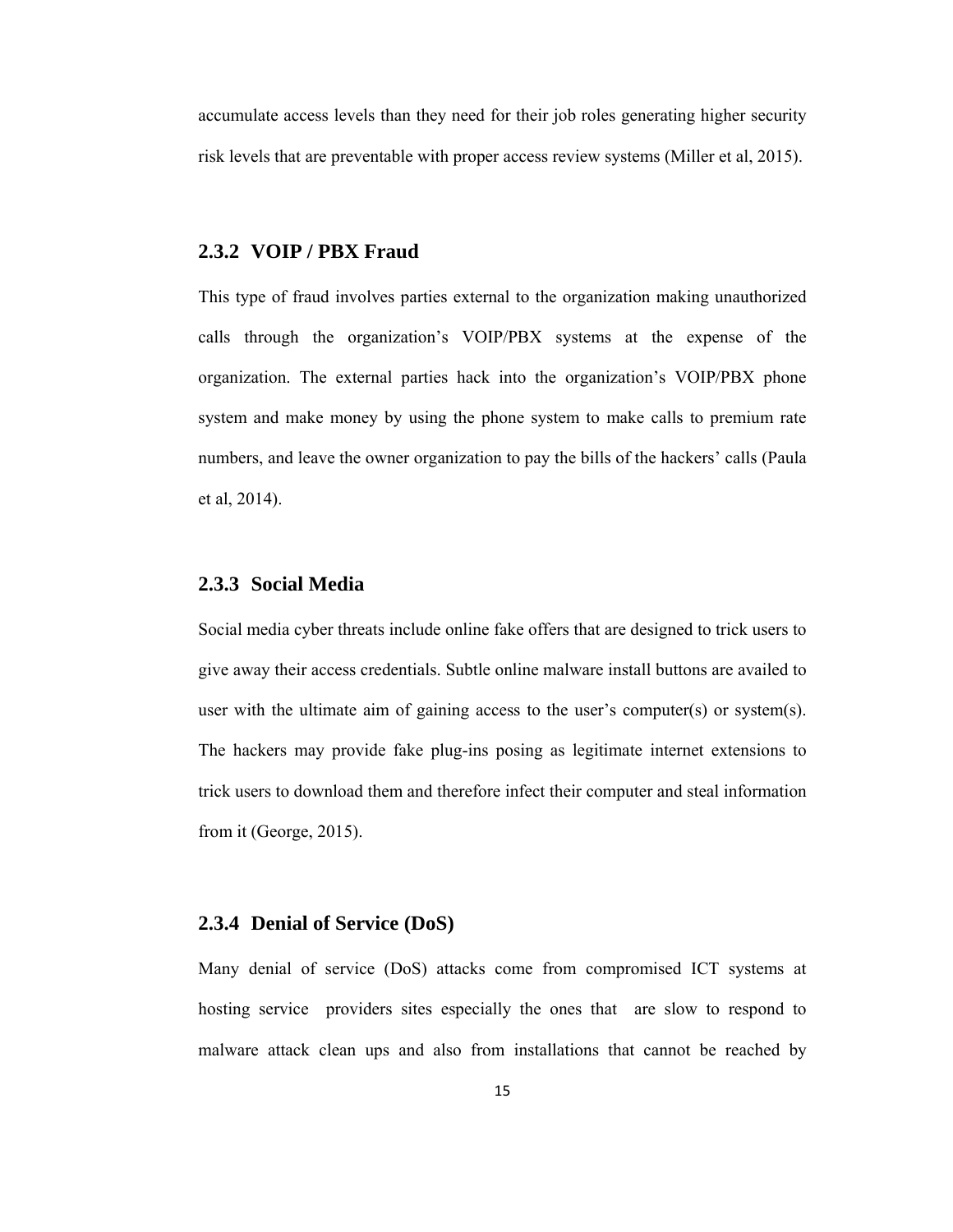international authorities. Denial of service attacks present themselves in various forms, some attack the ICT infrastructure at a site. Others take advantage of vulnerabilities in applications and network communication protocols in use at a site. The attacks are intended to make websites, servers and ICT infrastructures unavailable to their legitimate users (Blagov, 2015).

#### **2.3.5 Botnet Attacks**

These attacks emanate from compromised computers (referred to as botnets) in cyberspace. The rapidly expanding usage of high speed internet exposes more computers, routers and other ICT gadgets to the world-wide-web and in this manner expanding the quantity of computers, routers and other ICT gadgets that can be compromised by cyber crooks especially if these gadgets are not properly secured. The compromised gadgets can be utilized to spread viral infections, produce spam and carry out different sorts of online crime and fraud. The assailants then use this very distributed system to launch attacks on targets such as, monetary establishments and government institutions with the aim to defraud, cripple or steal information (Leder, 2009).

# **2.3.6 Online and Mobile Banking Fraud**

Kenyans who have subscribed to mobile banking services run the risk of exposing their money to fraudsters (Mukinda, 2014). The growing implementation and use of online and mobile banking services has brought to the fore a new frontier of cyber threats to financial institutions and their customers. This is due to the fact that most of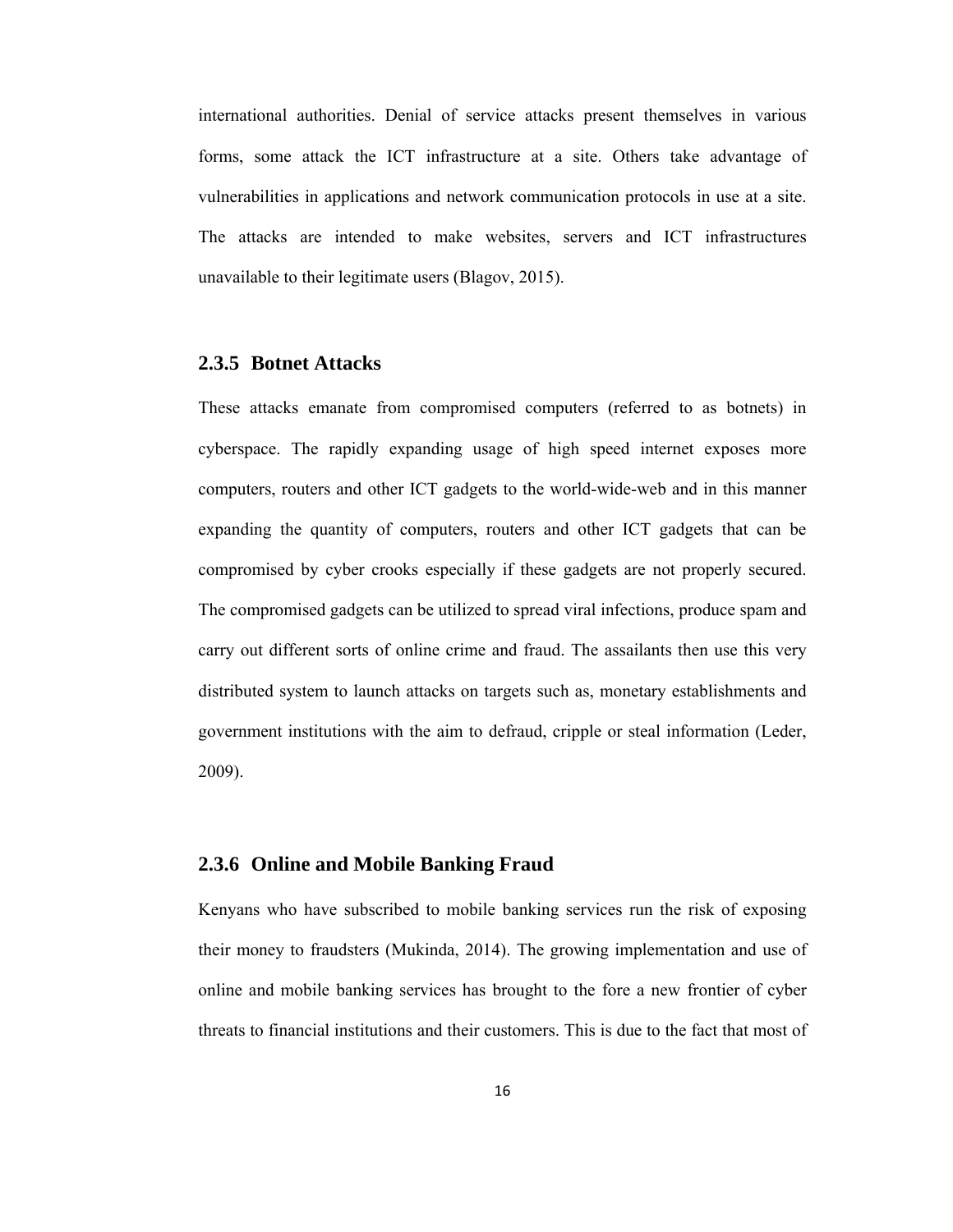these financial institutions are implementing already vulnerable web and mobile applications. In a Kenyan study of online banking applications, it was revealed that out of the thirty three online banking applications sampled, only two online banking sites had adequate online security deployed on their web applications. Most of the online applications studied lacked strong encryption and are prone to phishing attacks (Paula et al, 2014).

#### **2.3.7 Mobile Money Fraud**

The sustained popularity of mobile money usage in Kenya and the East Africa region in general has attracted cyber criminals who have shifted their focus to this new money transfer service. In particular the year 2013 recorded an increase in mobile money fraud targeting individual users and organizations in Kenya. The criminals involved are getting sophisticated and are fast in finding exploitable vulnerabilities in new controls implemented by mobile money merchants, financial institutions and individual users (Paula et al, 2014).

# **2.3.8 Cyber Espionage**

Cyber espionage may be defined as the theft of secret or confidential information stored digitally on computers and ICT networks. Cyber criminals financed by states or organizations deploy high level and carefully crafted techniques to access networks and steal information in a stealthy manner. Cyber espionage is being advanced by the ongoing political and economic changes in most countries in the world. Also, competing organizations are using cyber espionage attacks to obtain strategic information from their competitors (Lotrionte, 2015).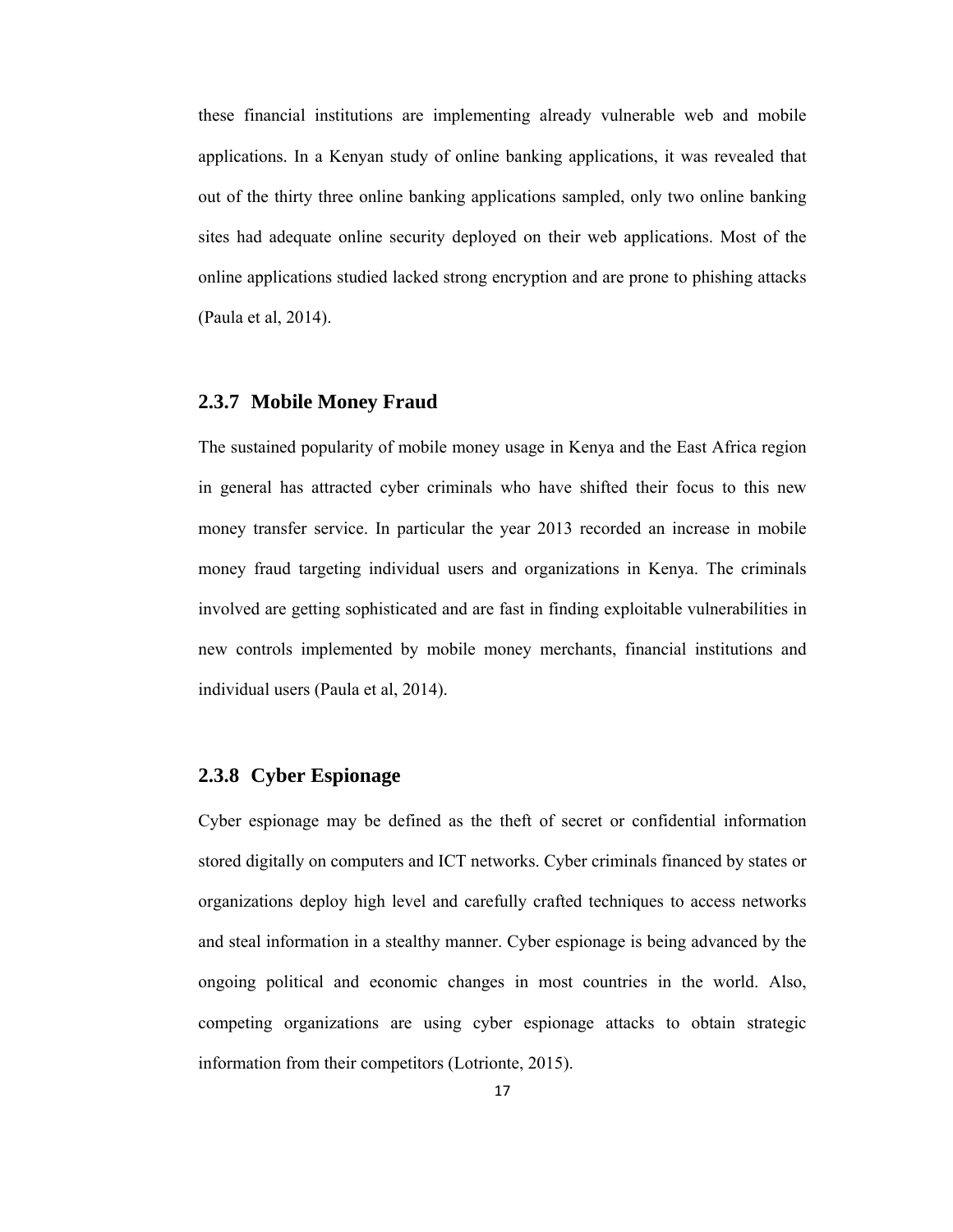#### **2.4 Cyber Threat Countermeasures**

A cyber threat countermeasure can be viewed as an action, process, technology, device or system that serves to prevent or mitigate the effects of a cyber attack against a computer, server, and network or associated device (Carnagie Mellon University, 2016).

#### **2.4.1 Countermeasures to Insider Threats**

Measures to counter insider threats include awareness training for employees to be able to identify phishing and other social media threat techniques (US Government, 2014). Give training to employees regularly to maintain high levels of knowledge skills and abilities to prevent or mitigate insider threats and to improve risk perception. Constant and targeted training will also improve usability of available security tools to minimize the incidents of system induced human errors. The training will also raise the level of employee knowledge on how they can guard themselves against becoming unintentional threats. The organization should implement adequate security practices such as two-factor authentications for system logon and inculcate employee culture that highly resonates with organizational information security mission (US Government, 2014).

#### **2.4.2 Countermeasures to VOIP /PBX Fraud**

As a countermeasure to VOIP/PBX fraud an organization needs to use virtual LAN (IEEE 802.1Q) to segregate voice and data traffic (Wei, 2012). Also implement quality of service (802.1p) to give priority to voice traffic over data traffic. This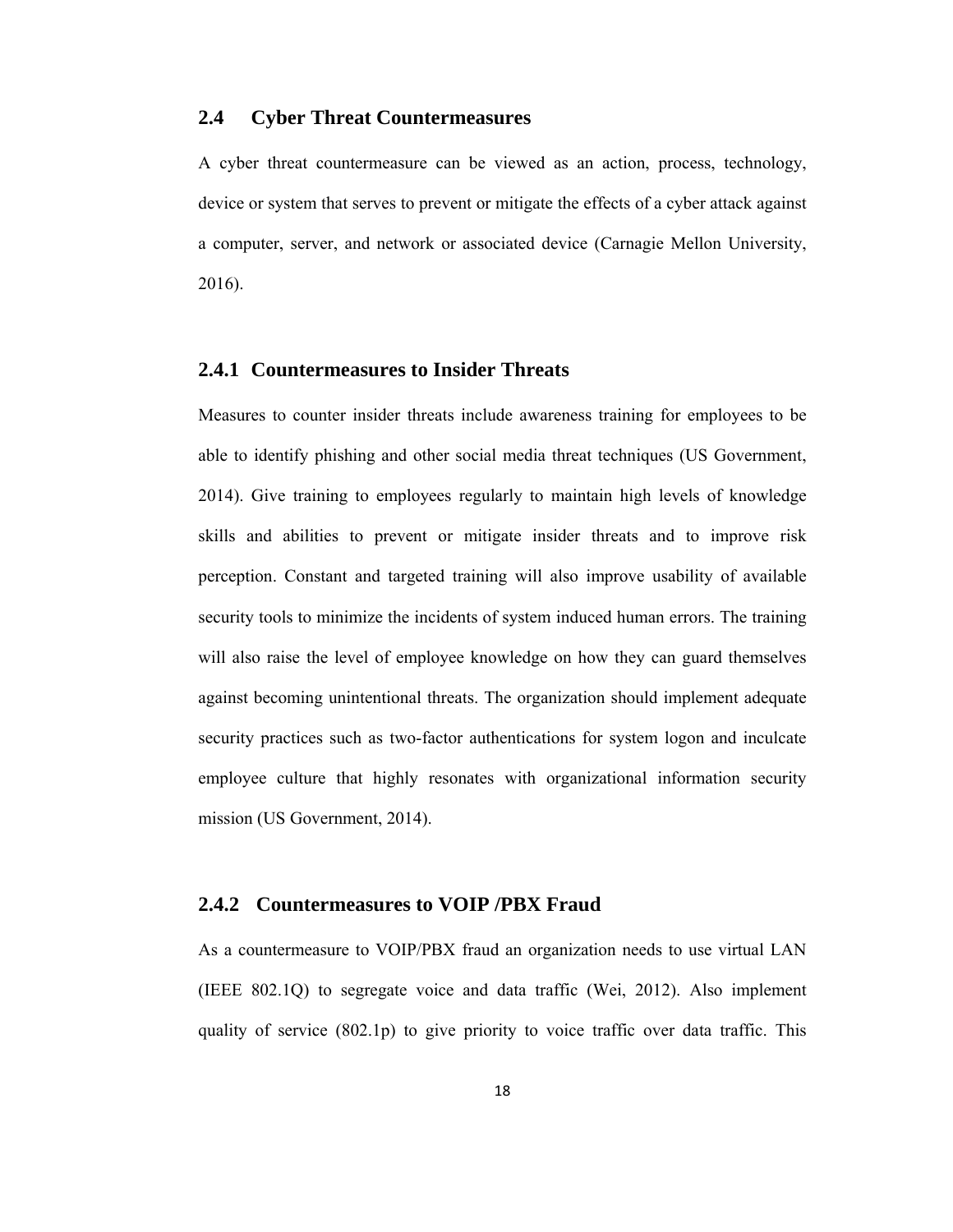design prevents internal hackers from sniffing voice traffic. The network administrator could also monitor traffic on individual voice ports on the Ethernet switch. If a voice port has unusual traffic spike, it would trigger a security alert for further investigation. Other countermeasures include disabling non-service related ports as a way of hardening the PABX/Server, restricting international calls to designated phone numbers and constantly monitor call detail records (CDRs) to identify unusual usage patterns (Yu, 2015).

#### **2.4.3 Countermeasures to Social Media Threat**

Countermeasures to social media cyber security threat can be implemented from two fronts, the people front and the policy front. People front constitutes awareness training for employees on how to handle the various social media cyber threat vectors when online. A general consensus by the public and private sectors is that strong cooperation between governments and businesses is needed to maximize cyber security effectiveness (Wilcox, 2015). From the policy perspective, countermeasures involve including measures in the organizational security policy on how to handle social media threats such as phishing and social engineering while online (Wilcox, 2015).

# **2.4.4 Countermeasures to Denial of Service**

 A denial of service (DoS) attack is a network based attempt to make a website, a service or a complete infrastructure unavailable to users in most cases by simultaneously attacking a victim from several compromised systems. To counter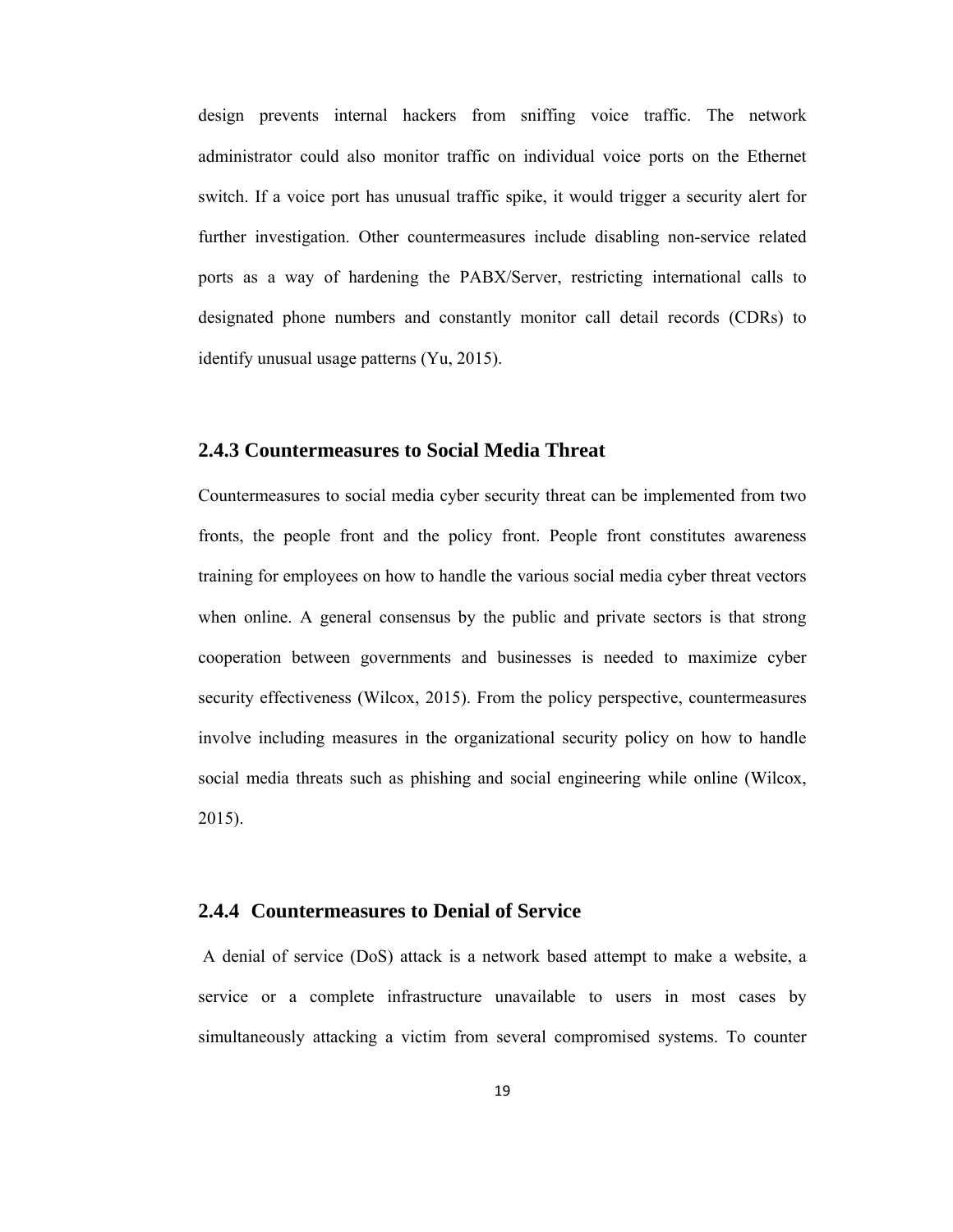DoS attack, detective security in the form of continuous monitoring of system capacity and traffic type of critical infrastructure, and services like firewalls with a view to improving detection capabilities of cyber attack is needed. Strengthen the detective security measures with preventive security measures such as segmentation of internal to external networks, segmentation of any network containing critical broadcast systems, automation of the scanning and patching of potential DoS vulnerabilities in internet facing services and load balancing and defining a DoS protection agreement with the internet service provider (ISP) (European Broadcasting Union, 2015).

 In the event of an attack use corrective security measures such as DoS protection services that allow traffic cleaning. These services can be implemented internally or outsourced from external ISP or a different third party. Security gateways should include DoS detection and protection capabilities. Additional network based countermeasures may also be considered, for example black holing., blocking attackers IP addresses, stopping IP announcing, domain name service (DNS) reconfiguration and isolation (disconnect from internet access) (European Broadcasting Union, 2015).

# **2.4.5 Countermeasures to Botnet attacks**

Countermeasures to botnet attacks can be classified into two, classical and offensive countermeasures. Classical countermeasures entails identifying a central weak point in the botnet infrastructure which is then manipulated, disrupted or blocked to incapacitate the botnet. Mostly cooperation with an ISP is required so as to access and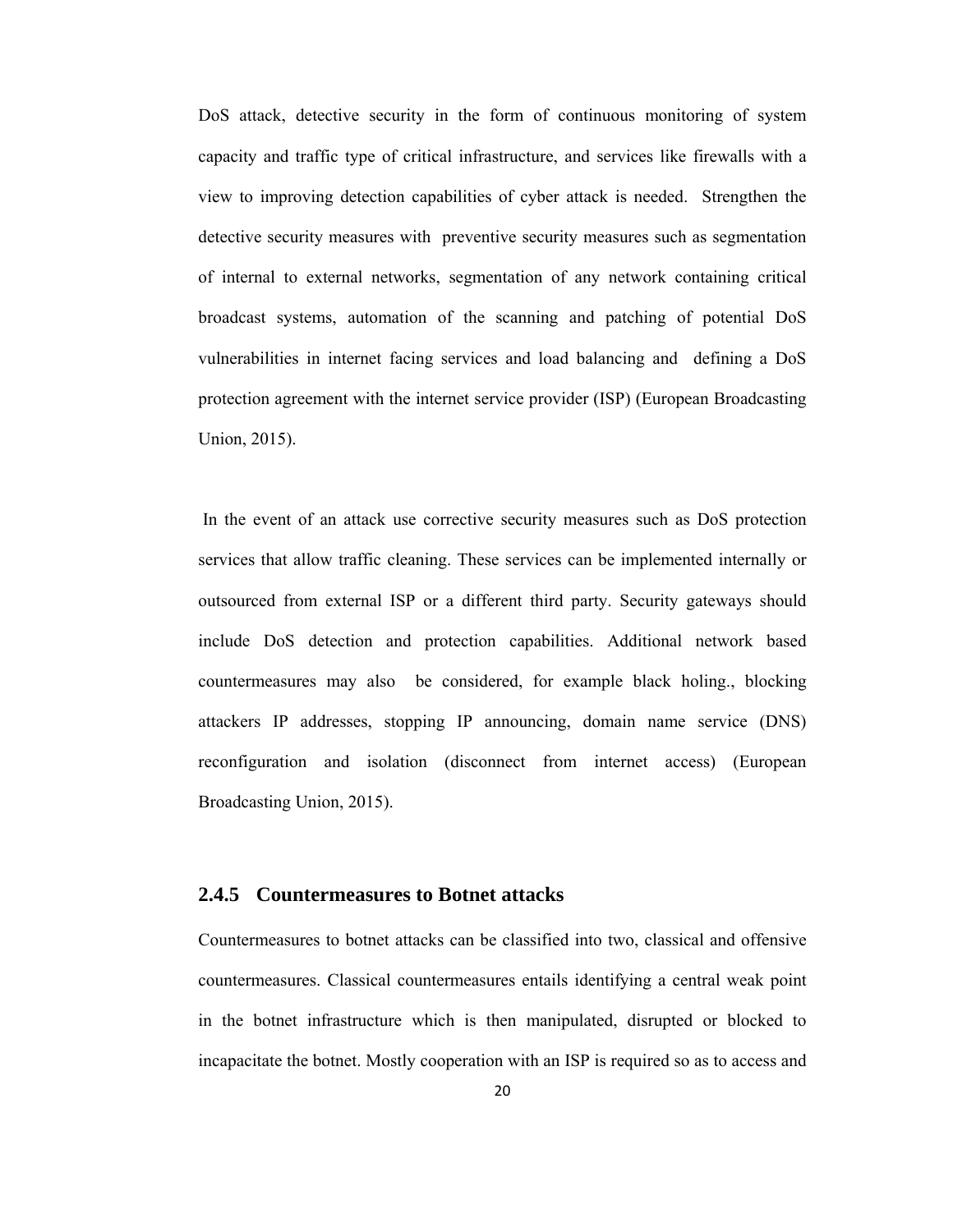shut down the central component of the botnet, which then leads to the owner losing control of the botnet (Leder & Martini, 2009).

Offensive countermeasures can be categorized into three: mitigation, manipulation and exploitation. Mitigation entails technical methods that slow botnets down by restricting the bandwidth available to it. Manipulation strategies make use of the command interface to issue commands that will cripple or disrupt the botnet. The likely solution here is to remove the DoS commands as well as the download and execute programs commands so as to allow the cleaning of infected computers. Exploitation involves finding vulnerabilities or bugs in the botnet then use them to cripple or shutdown the botnet (Leder & Martini, 2009).

#### **2.4.6 Countermeasures to Online Banking and Mobile Money Fraud**

A common countermeasure to online and mobile banking fraud is two-factor authentication. Two-factor authentication entails an identification name and a password consisting of a known and fixed part and an additional piece of information that is dynamically generated and used once with each session. The dynamically generated part can be a session code or a set of single use identifiers sent at regular intervals to each customer or automatically generated at the time of logon into a session. Some financial institutions use session codes sent to user mobile phone while others issue hardware tokens that generate random codes which customers then use in their logon sessions. Still others provide bank card reading devices which first require users to use a personal identification number (PIN) to generate confirmation codes. In most cases the codes are needed when making money transactions (Ferguson, 2015).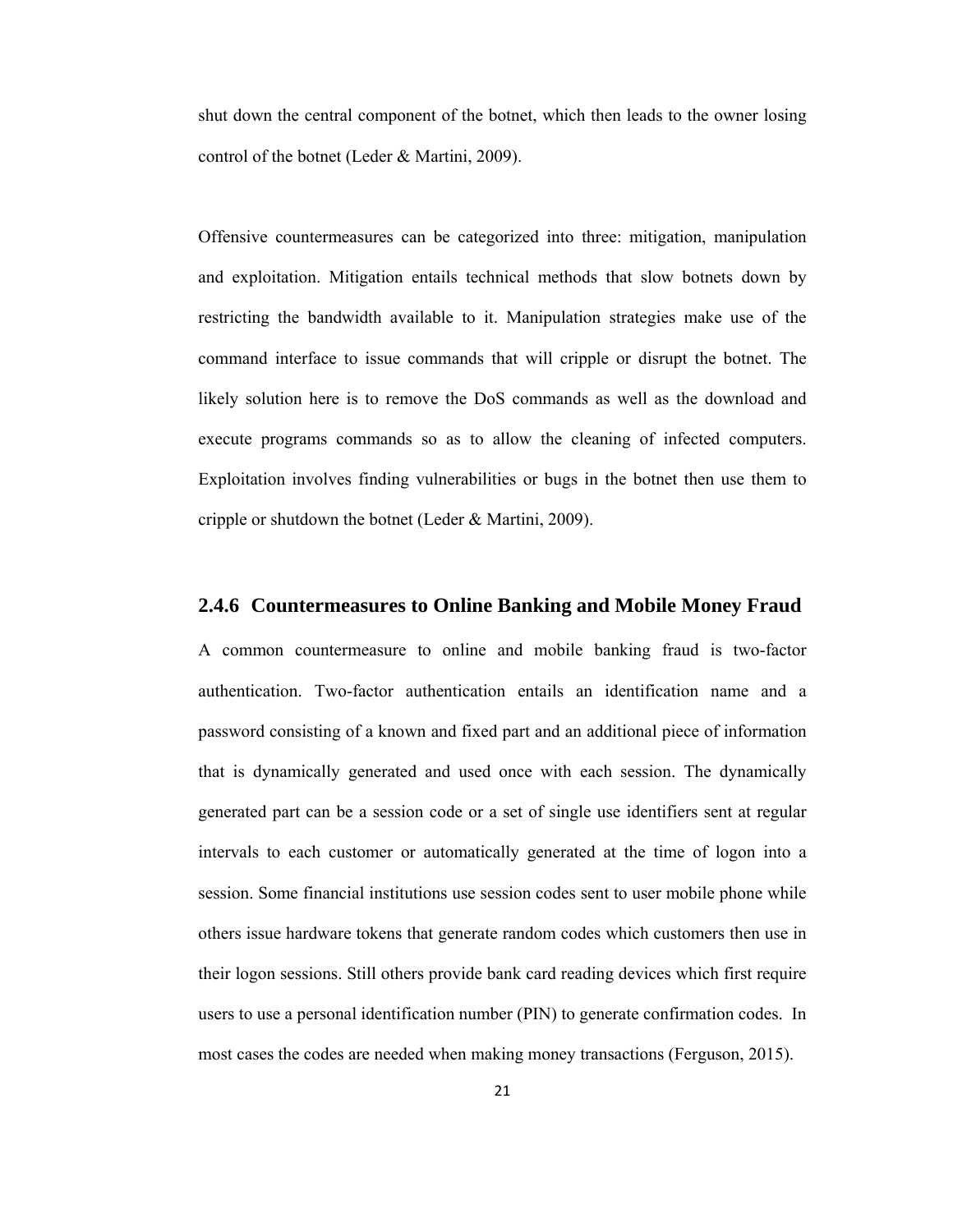Mobile money fraud countermeasures would involve training staff so that they could identify customers who are at higher risk and provide adequate advise on risk mitigation for example Personal Identification Number (PIN) generator versus static passwords, transaction limits, SMS alerts and such (Omuga, 2014), raising awareness through sustained communication campaign warning customers about con schemes and other financial crime risks and sharing experiences and exchanging information about account moles within the industry and with other stakeholders for instance, law enforcement (Omuga, 2014).

#### **2.4.7 Countermeasures to Cyber Espionage**

At government levels cyber espionage is being countered using legislation and diplomatic cooperation. As for business organizations, they have to defend themselves against persistent threats to their private data and intellectual property. Advanced tools such as threat analyser provide enterprises with the protection they need to keep cyber threats at bay, protect their data and keep their reputations intact (Threat Track Security Inc, 2013).

# **2.5 Cyber Security Measurement**

The effectiveness of cyber threats countermeasures implemented by an organization can measured by the perceived level of cyber Security. The perceived level of cyber security is a sentimental measure of cyber security risk to the private sector organizations and governmental information systems from known cyber security threats which is computed by aggregating the opinions and views of information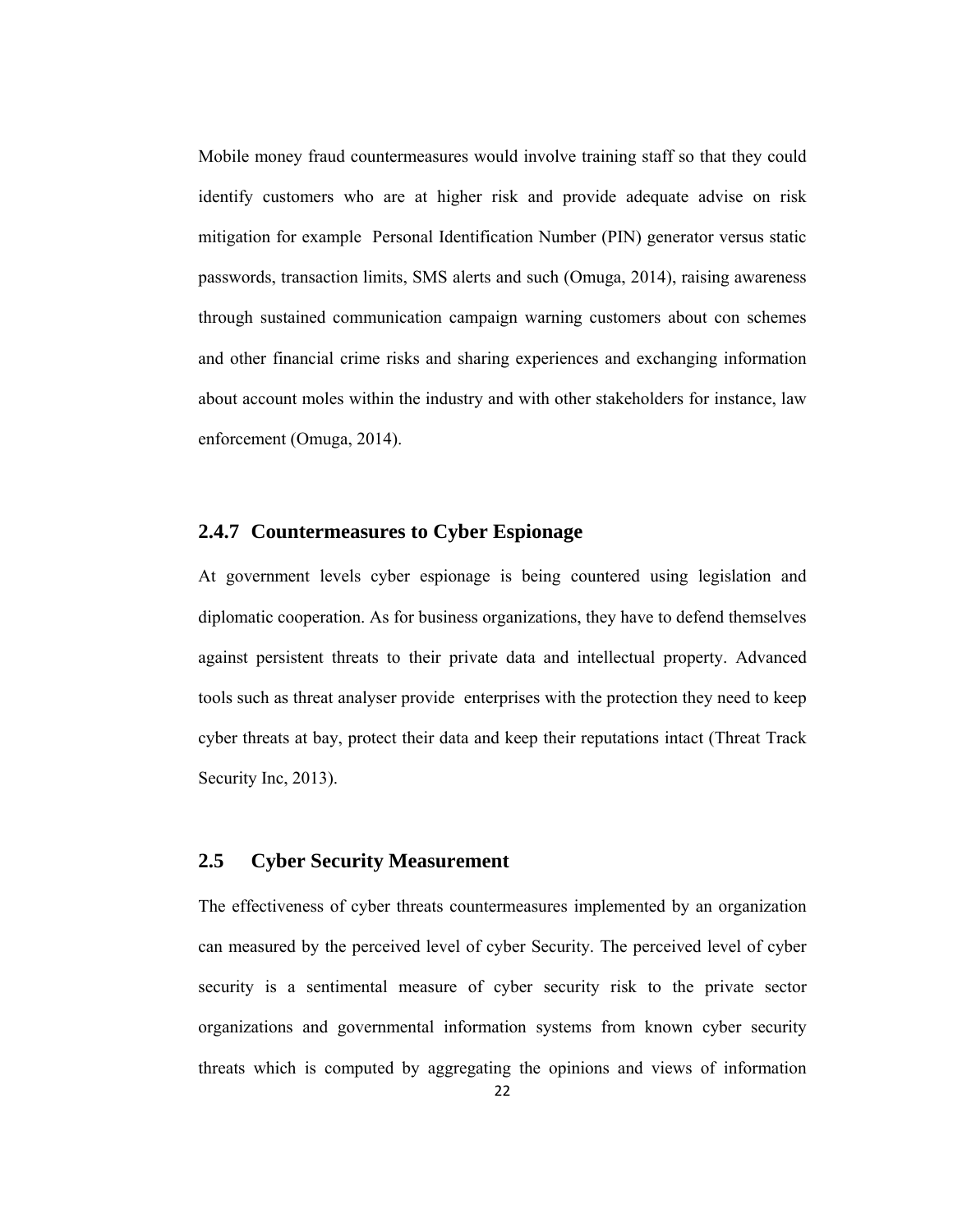security practitioners over a time period (Geer Dan, 2016). It is sentiment based in recognition of the rapid change in cyber security threats and postures, the state of cyber security metrics as a practical art, and also the degree of uncertainty in any risk centred field, like in this case, cyber security.

# **2.6 Empirical Review**

The empirical review looks at the findings of studies addressing cyber threats and cyber security in organizations that have been done in Kenyan and other countries internationally.

## **2.6.1 International Review**

Baino (2001) from Australia did a study on evaluation of security risks associated with networked information systems. The study results showed that a big portion of security lapses are as a result of system administrators not updating software patches and not keeping abreast with developments in their trade. He attributed this ineffectiveness of system administrators to culture and workload, stating that the systems administrators are in most cases responsible for taking care of numerous disparate systems. He also found out that the system administrators are also expected to be experts in increasingly complex systems comprising of various technologies, which are often beyond the comprehension of most of them.

Kreicberga (2010) in Sweden did a study on internal threat to information security countermeasures and human factor in small and medium enterprises (SMEs). The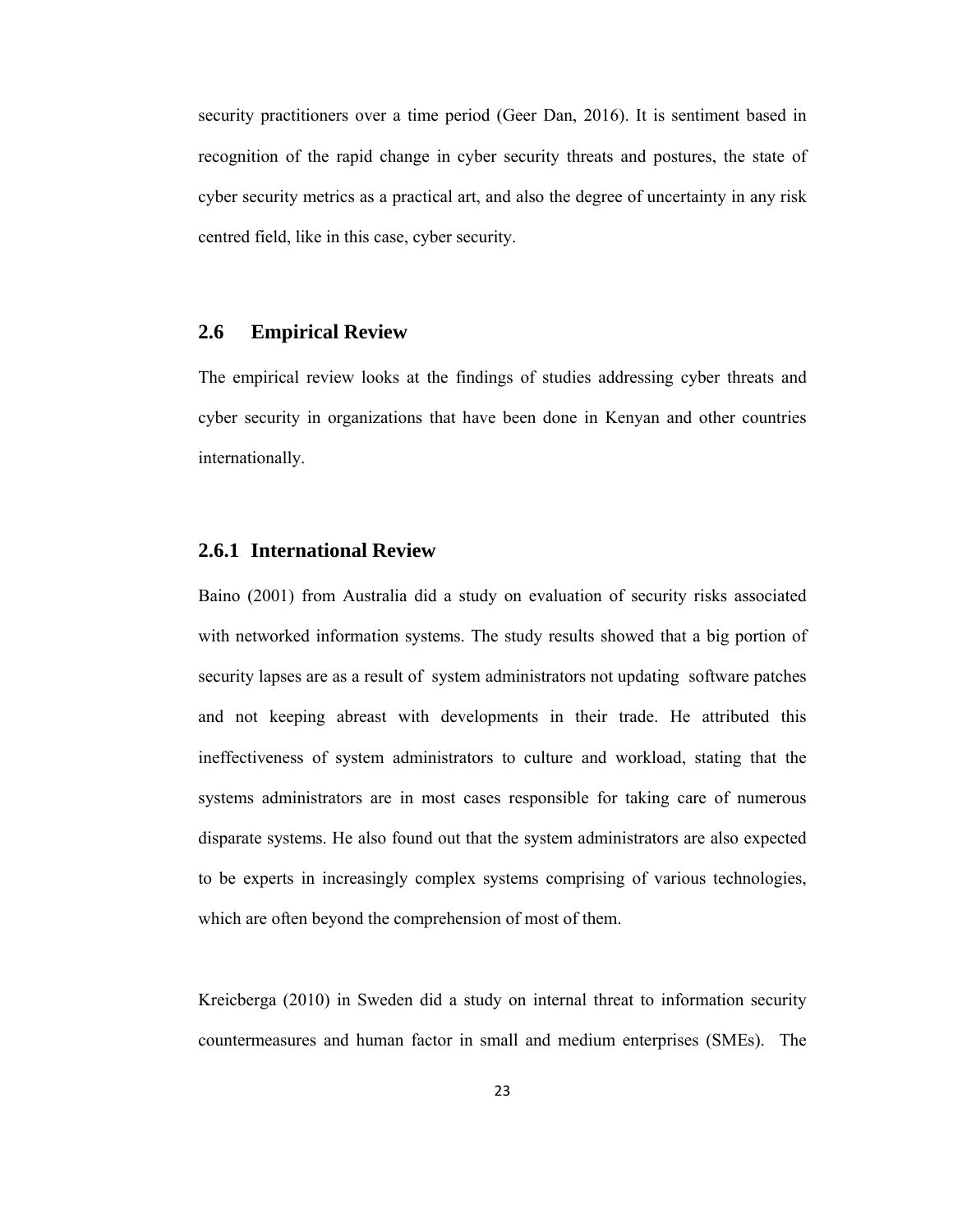results for the research were that formal policies that lack proper maintenance and awareness do not impact employee behaviour, whereas informal norms within organization have the greatest influence on information security behaviour. Technological security countermeasures are more effective and undertaken seriously if their necessity is explained as a benefit to the end users.

Tarino et al (2006) in Sweden did a study on social – technical view of ICT security issues, trends and challenges towards a culture of ICT security – the case of Tanzania. The results of the study showed that, to cultivate a culture sensitive to ICT security is not an easy task and it is not an issue that can be addressed solely by organizations. There are factors external to the organizations that also need addressing when it comes to ICT security. For instance, when it comes to training and creating awareness for ICT security, aspects such as the overall education system of a country and its support structures need to be put into consideration.

# **2.6.2 Local Review**

Makumbi et al (2012) carried out a research entitled an analysis of information technology (IT) security practices a case study of Kenyan small and medium enterprises (SMEs) in the financial Sector. The objectives of the research were to establish the level of reliance Kenyan SMEs are on ICT, establish the most prevalent security threats among Kenyan SMEs and to establish how Kenyan SMEs are protecting their computers, data, and networks from information security risks. The findings of the study were that there is awareness among the organizations investigated on the importance of information systems security and they have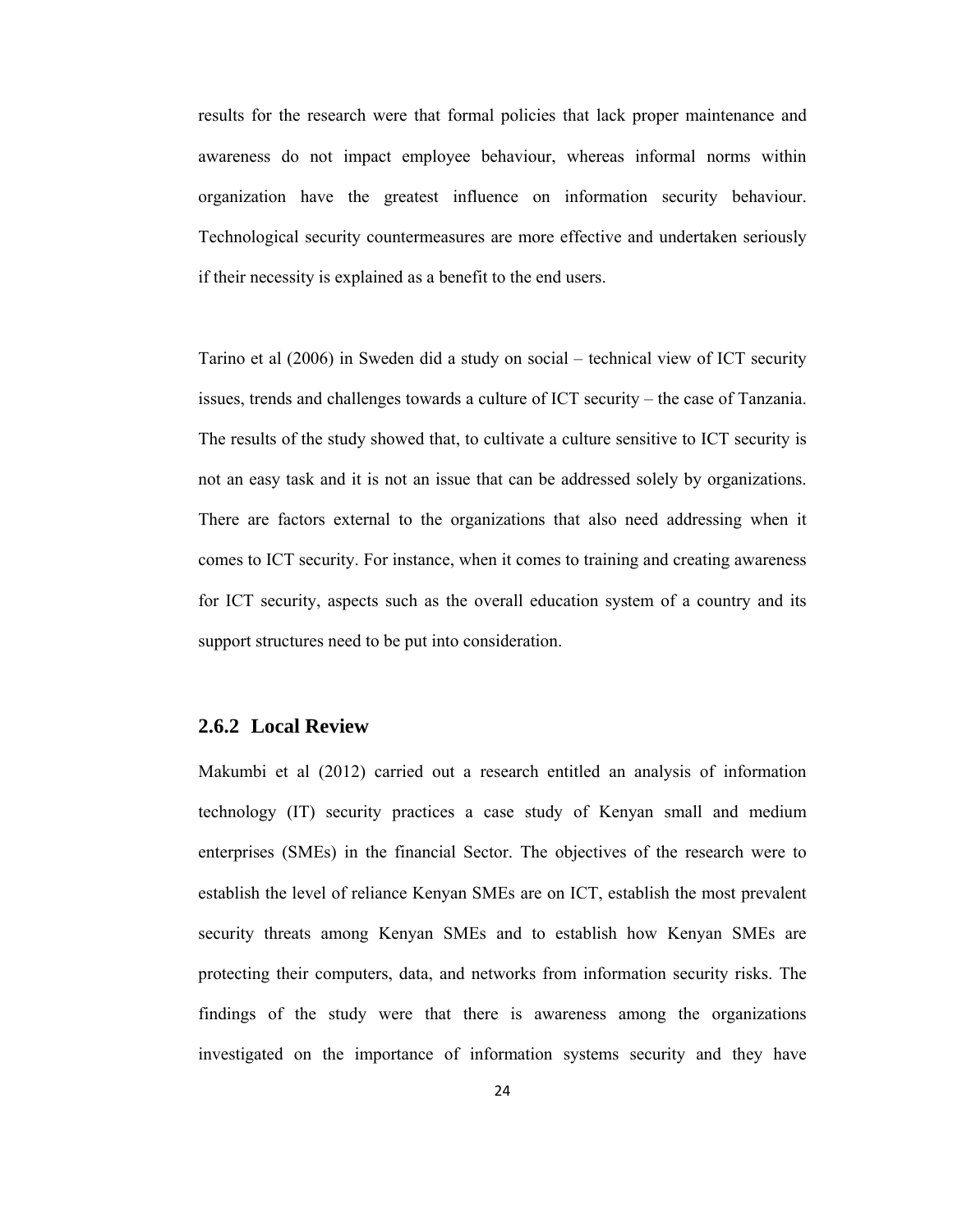endeavoured to put security measures in place based on their reliance on IT systems (Makumbi, 2012). Because of the nature of these organizations, financial fraud seems to feature prominently among the incidents that are reported, loss of computer assets seemed to be a recurring problem and systems user threat was common among the organization studied. Firewalls are the common defence employed against hacking. The study recommendations were that, such organizations should put various measures in place including segregation of duties, physical security controls and inventories of IT assets. He also recommended awareness campaigns for users to sensitize them on ICT security (Makumbi, 2012).

Nyamongo (2012) did a study on information systems security management, a case study of private chartered universities in Kenya. The findings of the research were that institutions of higher learning in Kenya are ready to adopt and improve on their information systems security management by regularly updating management on security updates. Staff training on information systems security management will go a long way in improving the university's information security system management (Nyamongo, 2012). The major challenges facing information security system management were viruses, user errors, theft of computers, system and software errors, the study concluded that institutions of higher learning should rethink their ways of handling security of their most valued assets. Therefore, there is need to adopt an effective strategy that will help institutions higher learning to achieve effective information security management (Nyamongo, 2012).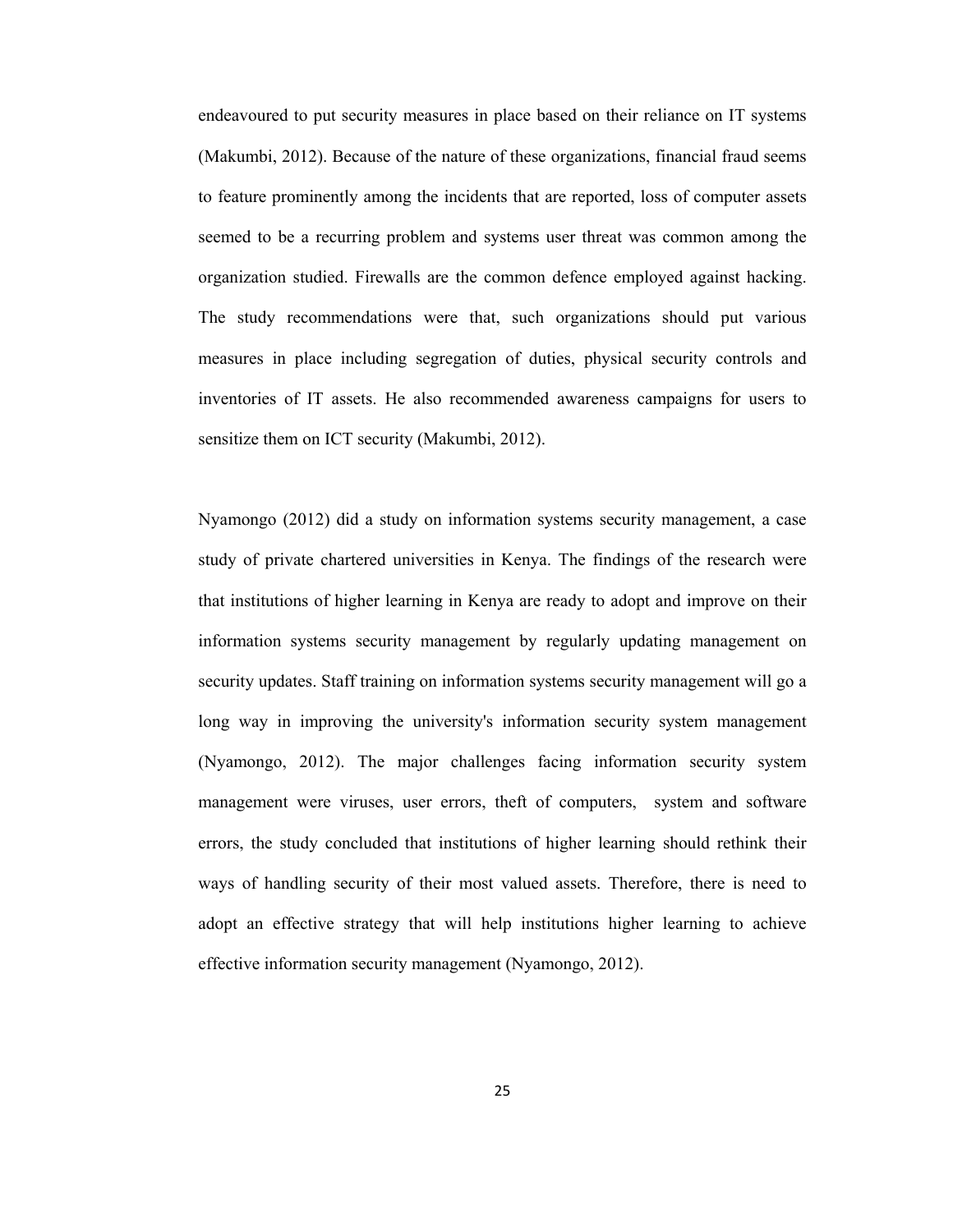Njiru (2013) carried out a study on a framework to guide information security initiatives for banking information systems, Kenyan banking sector case study. The aims of the research were to identify common vulnerabilities affecting the banking information systems, to analyse existing frameworks used to evaluate security programs and initiatives of banking systems, to define the gaps in the existing security investment frameworks, to develop a framework that will be used for evaluating security programs for banking industry and to validate the security investment framework (Njiru, 2013). The findings of the study showed that people are the largest threat to information systems while lack of proper communication, lack of skilled labour and security awareness by customers were cited as major obstacles to security effectiveness. Fraud, careless or unaware employees and internal attacks were cited as the threats that have increased banks' risk exposure. The study concluded that leadership and the alignment of people, processes and technology is what is most important in the transformation of information security (Njiru, 2013).

## **2.7 Conceptual Framework**

 The conceptual framework for this research looks at the relationship(s) between the variables being researched on. The variables being studied can be classified into two; the independent variables and the dependent variable. The independent variables are cyber threats countermeasures that the Kenyan ISO certified organizations implemented. These include cyber security policy, staff cyber security awareness training, ICT assets access controls, two-factor authentication, vulnerability patching, continuous monitoring of system capacity, continuous monitoring of incoming traffic,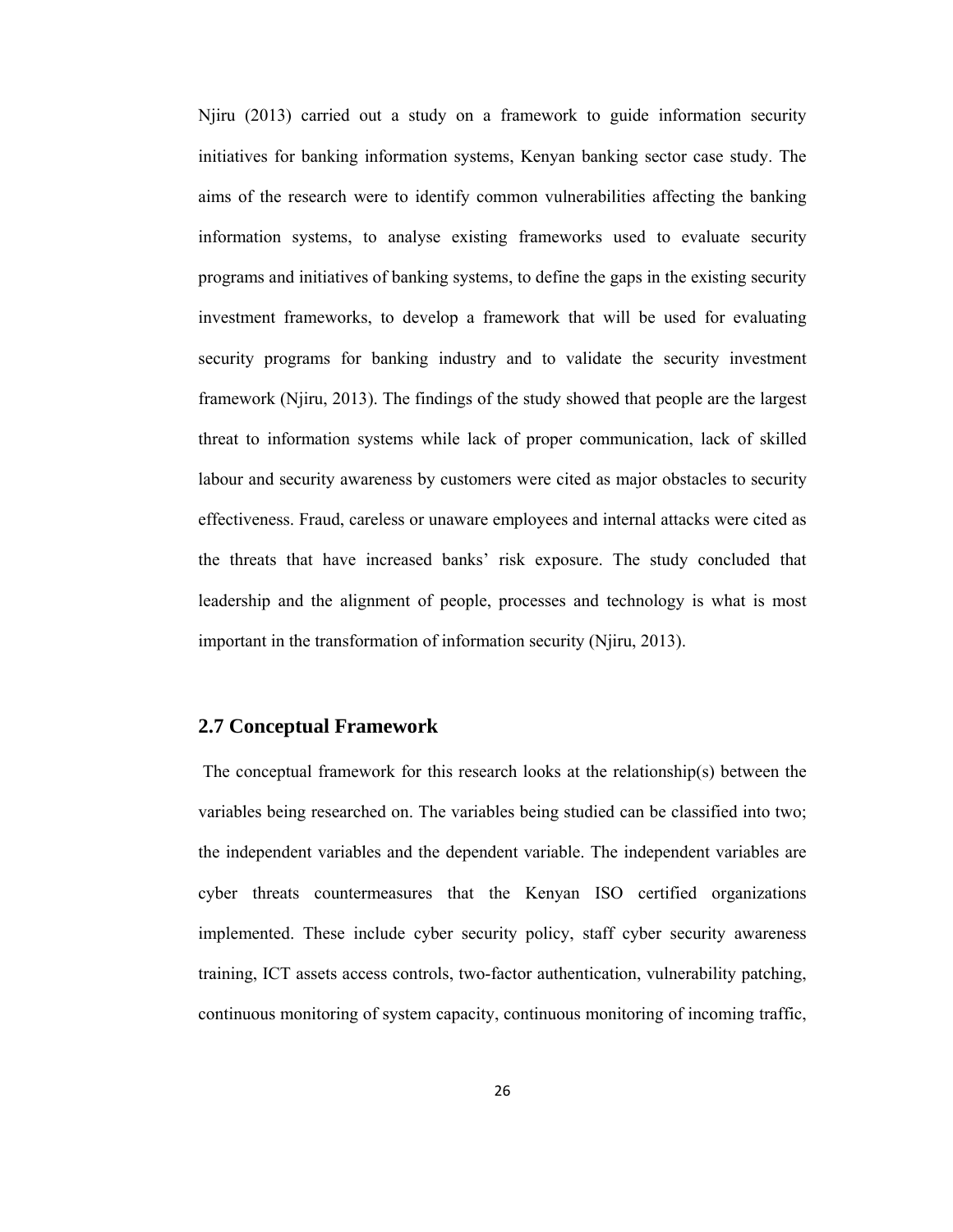segregation of voice and data traffic, segmentation of internal and external networks, carry out cyber risk assessment on critical information assets and security audits.

The dependent variable is perceived level of cyber security that is indicated by increased number of successfully blocked cyber attacks, more uptime of the organization's ICT system to users, maintenance of confidentiality of privileged information saved in the organization's computers or ICT network, maintenance of integrity of information saved in the organization's computers or ICT network and maintenance of availability of information saved in the organization's computers or ICT network as shown in Figure 2.7.

#### **Independent Variables Dependent Variable**



**Figure 2.7: Conceptual Framework** 

| <b>Perceived level of Cyber</b><br><b>Security:</b> Indicated by                                                         |
|--------------------------------------------------------------------------------------------------------------------------|
| Increased number of<br>successfully blocked cyber<br>attacks,                                                            |
| More uptime of the<br>organization's ICT system to<br>users,                                                             |
| Maintenance of confidentiality<br>of privileged information<br>stored in the organization's<br>computers or ICT Network, |
| Maintenance of integrity of<br>information stored in the                                                                 |

information stored in the organization's computers or ICT Network,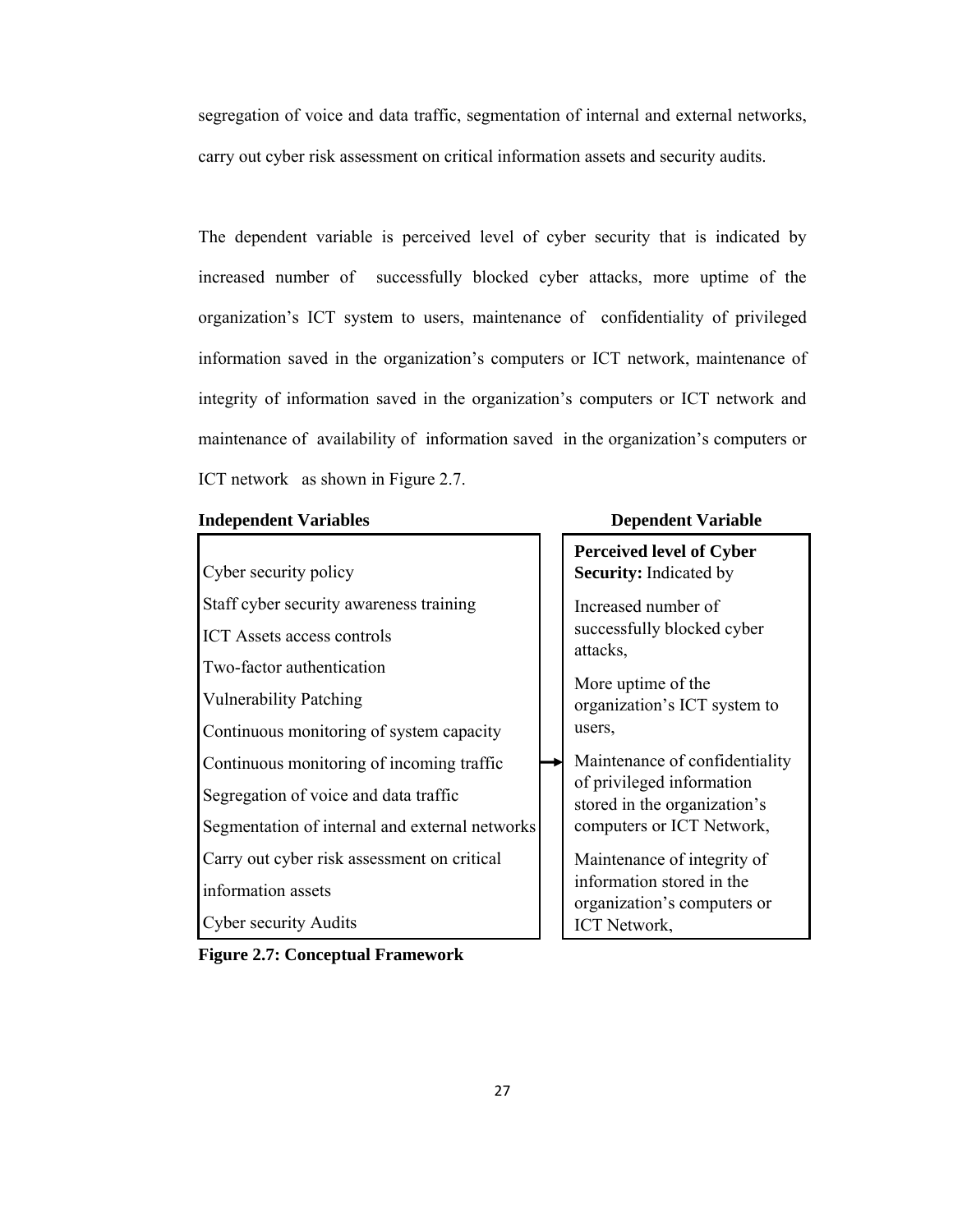# **2.8 Literature Review Summary**

This chapter has explored the available literature on cyber threats, cyber threat countermeasures and cyber security. It has explored theoretical models that are available for guiding implementation of effective cyber security. These models show that cyber security and information systems security in general is a must do for organizations so as to safeguard their cyber space and assets in it.

The chapter also explored relevant previously done studies on the topic which covered generally information systems or bits of the topic in different contexts to the one being studied. Literature on existing cyber threats facing organizations, the countermeasures in use by these organizations in Kenya and other parts of the world was explored. Also, literature on effectiveness of countermeasures was reviewed.

At the time of this study no known similar research has been done in the context of ISO certified organizations in Kenya.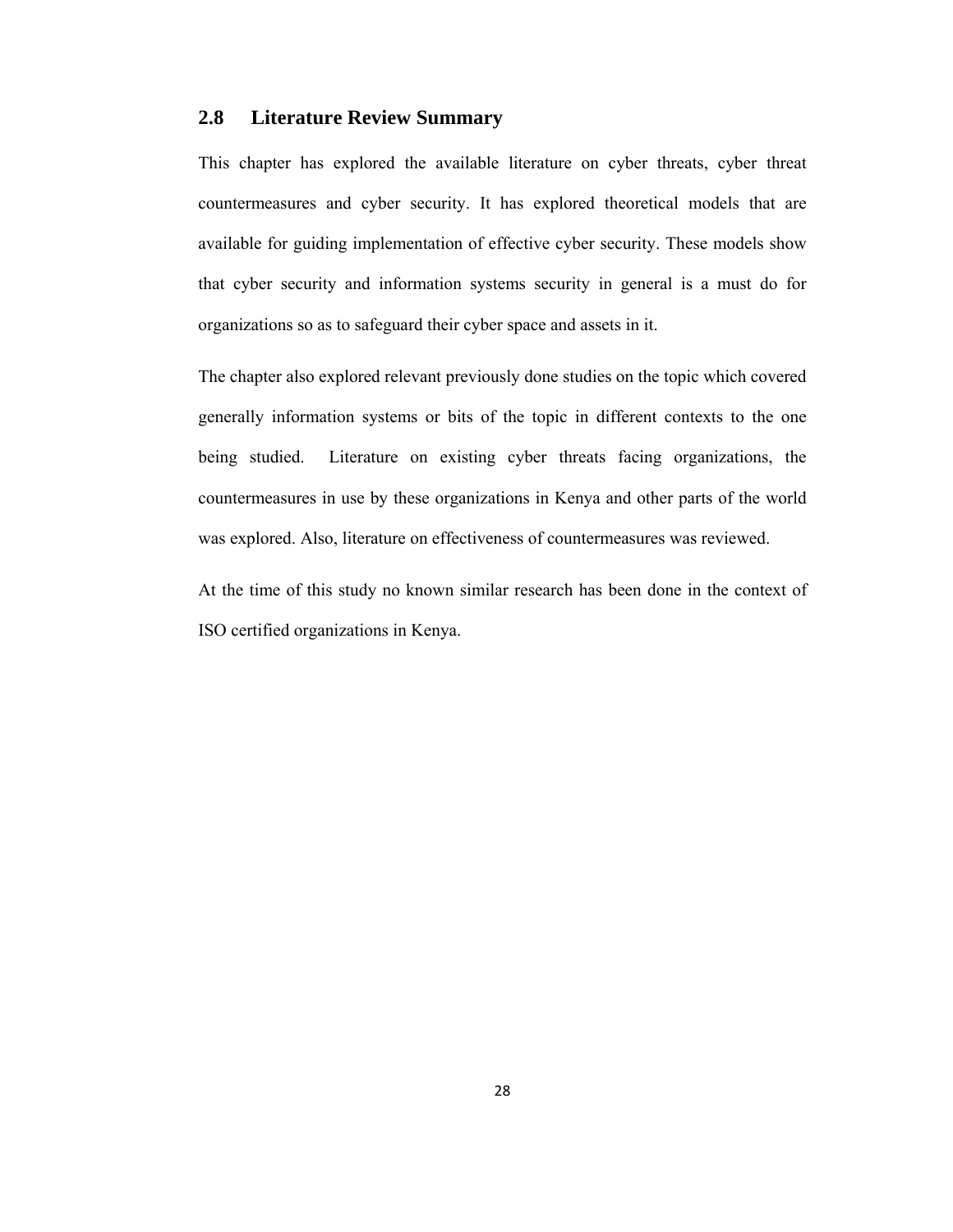#### **CHAPTER THREE**

## **RESEARCH METHODOLOGY**

## **3.1 Introduction**

This chapter explains the methodology that was applied in conducting this study. It explains the research design employed, the population studied, the targeted population sampling technique used and the sample size that was drawn from the population. The chapter also explains the research instruments that were used in data collection and data analysis techniques used.

## **3.2 Research Design**

This research is a descriptive study. A descriptive study is one in which information is collected without changing the environment to answer the question *what is?* The reason for the descriptive study design is because it involved the systematic empirical investigation of cyber threats that ISO certified Kenyan organizations are faced with, the countermeasures these organizations have implemented and establishing the level of perceived effectiveness these countermeasures are achieving.

# **3.3 Population**

A population is a total collection of all the subjects that are studied and from which, if need be, a sample is e drawn. The study covered all the ISO certified organizations in Kenya that were certified by the Kenya Bureau of standards certification body. At the time of this research Kenya Bureau of standards certification body had certified 175 organizations per their website. A random sample of 45 ISO certified organizations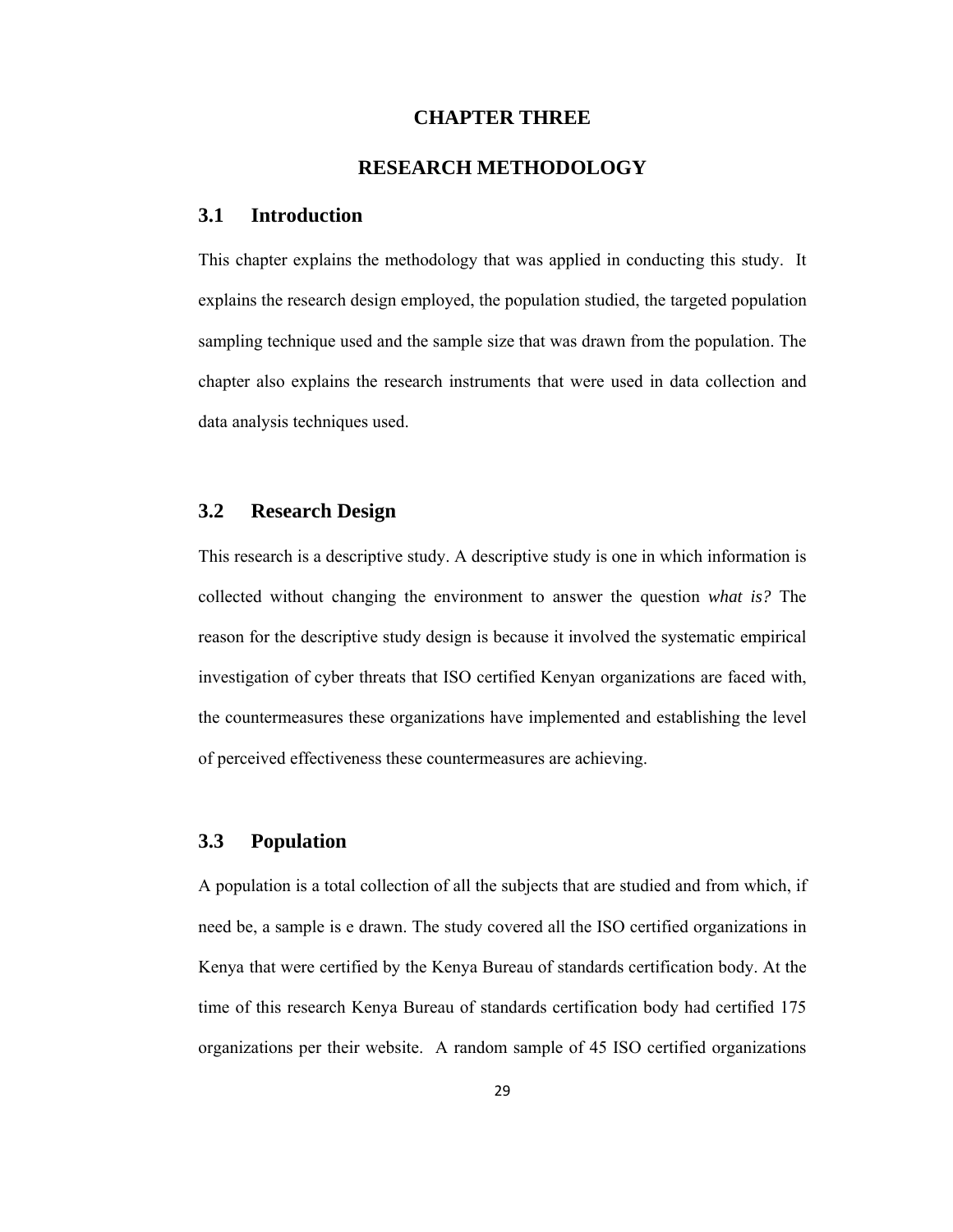was taken and studied. The source of the list of ISO certified organizations is Kenya Bureau of Standards certification body (KEBS, 2016). A complete list of the 175 organizations that comprised the population of this study is in appendix 2 of this report.

#### **3.4 Sample Design**

A simple random sample of 45 organizations was selected. The reason for choosing 45 organizations is to ensure a representative sample which is supposed to be equal to or greater than 30 organizations per statistical standards  $(N>=30)$  (Cooper, 2013). The 45 organizations were randomly picked from the sampling frame of 175 ISO certified organizations in Kenya per the Kenya Bureau of Standards certification body at the time of this research (KEBS, 2016).

# **3.5 Data Collection**

Primary data was collected through a questionnaire sent to respondents in the chosen organizations. "Drop-and- pick-later" method was used in the administration of the questionnaire for the organizations geographically near the researcher and by email to those far away. The respondents of the questionnaire were ICT managers, IT managers, Chief Information Officers (CIOs), ICT Officers, Information Security Officers, Heads of ICT and ICT Directors depending on staff responsible in each chosen organization and the knowledge they have on cyber security.

The questionnaire consisted of four sections A, B, C and D. Section A collected demographic information on the individual respondents and also information on their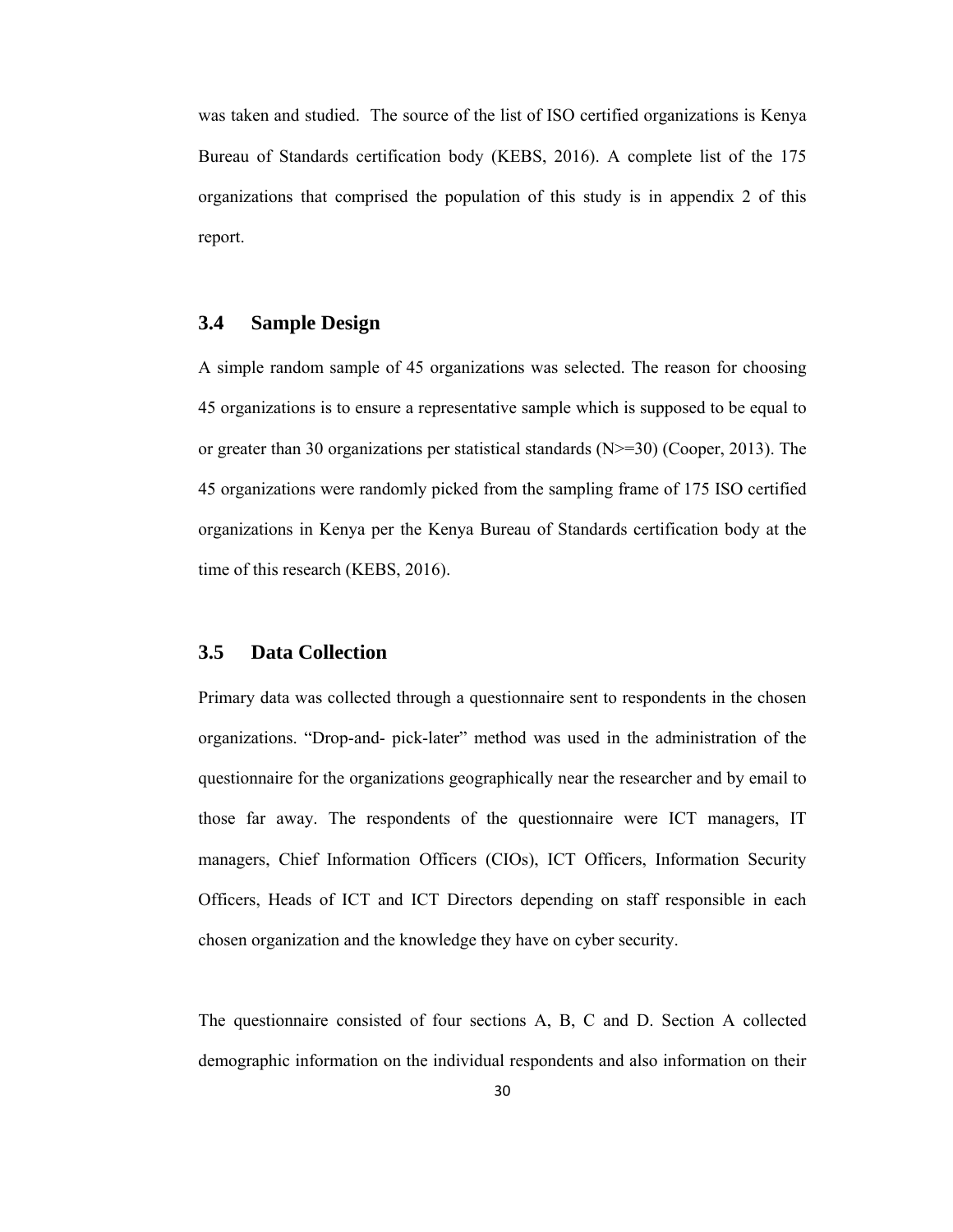organizations. Section B of the questionnaire contained list of cyber threats and respondents were o rate whether their organizations have faced the threats and extent to which they have faced such cyber threats. Section C had a list of cyber threat countermeasures that the respondent organizations are expected to have implanted. The respondents were required to indicate whether their organizations have implemented such cyber threat countermeasures and if implemented, to what extent they have implemented them. Section D had a list of cyber threat risk objectives that the cyber threat countermeasures are expected to achieve. The respondents were supposed to rate based on their opinion to what extent are the implemented cyber threat countermeasures effective in achieving the cyber threat risk objectives listed.

# **3.7 Data Analysis**

The completed copies of the questionnaire generated both quantitative and qualitative data. The returned copies of questionnaire were checked for completeness coded and summarized. The summarized data was then used to generate frequencies, percentages, weighted averages and cumulative percentages which were thereafter tabulated. Demographic data was analyzed using frequencies and percentages. Organizational data was also analyzed using frequencies and percentages. Data on cyber threats facing ISO certified organizations in Kenya was analyzed using means and standard deviations. The data on cyber threat countermeasures was analyzed using means and standard deviations. The data on effectiveness of cyber threat countermeasures implemented was analyzed using multiple regression analysis. The model used for regression analysis is as follows: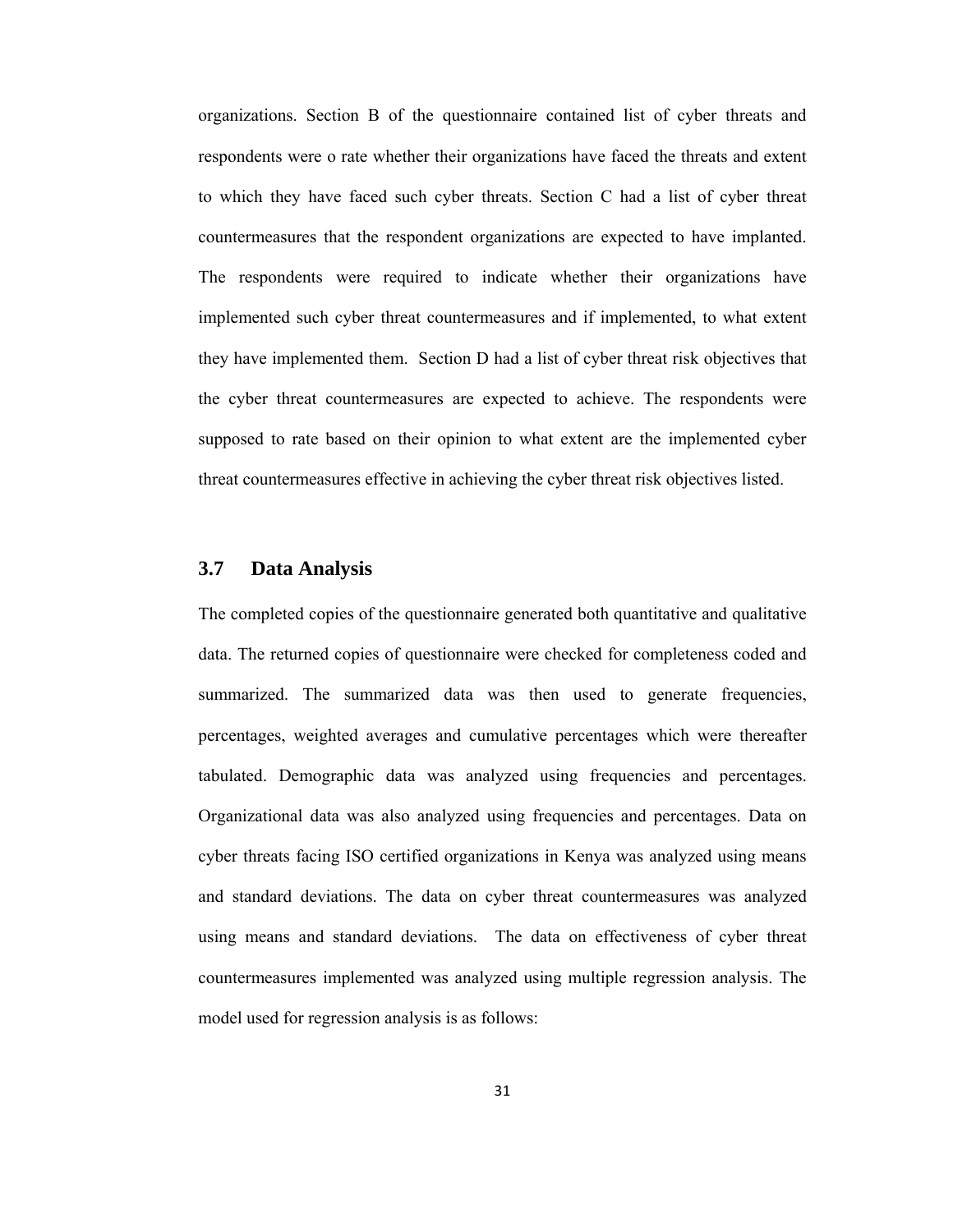### **3.7.1 Analytical Regression Model**

 $Y_1 = a + \beta_{1X1} + \beta_2 x_2 + \beta_3 x_3 + \beta_4 x_{4+} \beta_5 x_{5+} \beta_6 x_{6+e}$ 

Where  $Y_1$  represents perceived cyber security level

- a represents constant or intercept
- x1 Increased number of successfully blocked cyber attacks
- x2 More uptime of the organization's ICT system to users
- x3 Maintenance of confidentiality of privileged information stored in the organization's computers or ICT network
- x4 Maintenance of integrity of information stored in the organization's computers or ICT network
- x5 Maintenance of availability of information stored in the organization's computers or ICT network
- e Error

The β coefficient represents the strength and direction of the relationship between the variables assuming the error e will be independent of x and is normally distributed with zero mean and constant variance.

# **3.7.2 Test of significance**

It is expected that significant relationship between x and Y will be at 0.05 significance level by testing the null hypothesis β = 0. If p-value is much less that 0.05, the null hypothesis will be rejected and therefore there will be no relationship between the variables.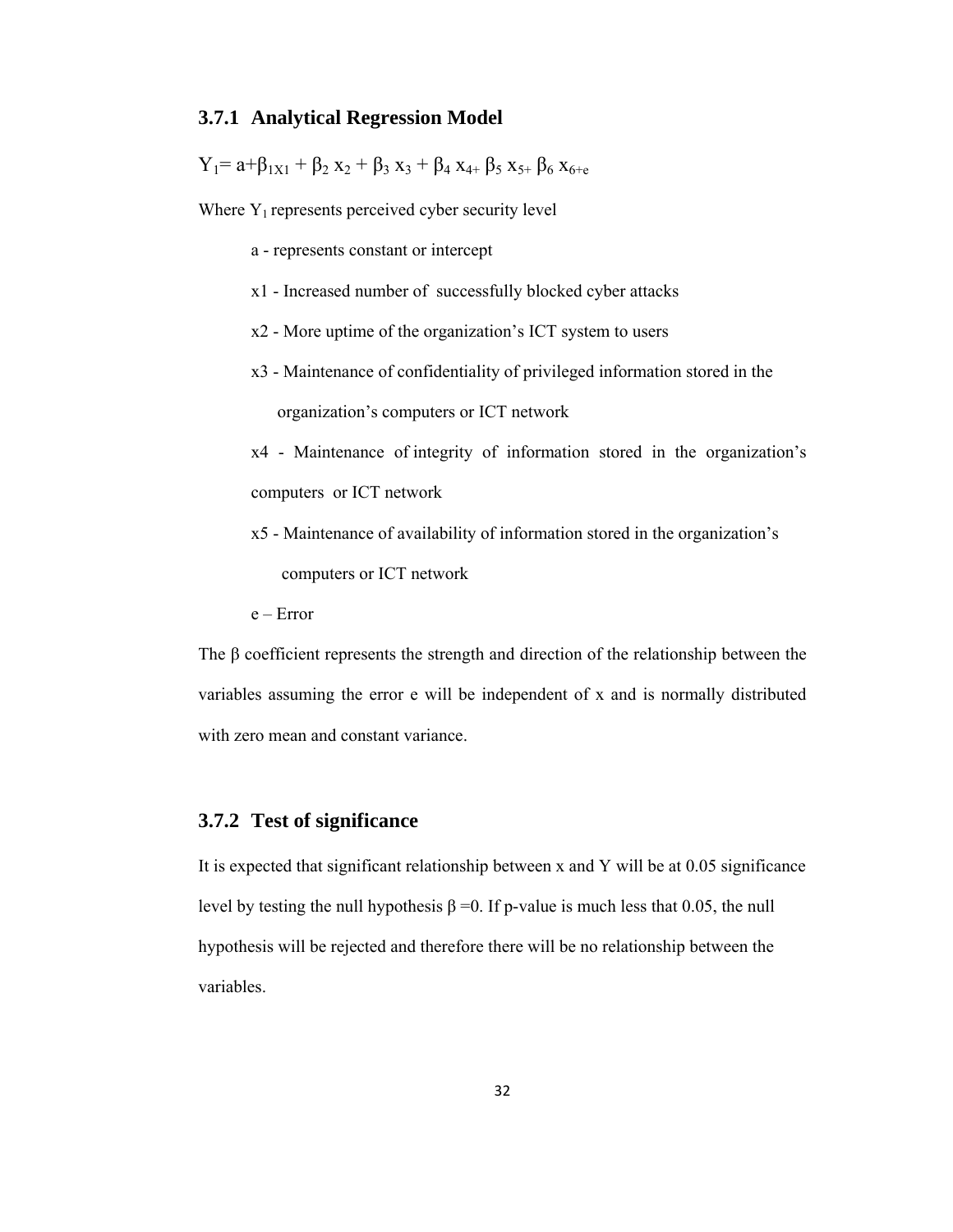### **CHAPTER FOUR**

# **DATA ANALYSIS, RESULTS AND DISCUSSION**

# **4.1 Introduction**

 This chapter contains the analysis of the data that was collected from the respondent organizations. The questionnaire administered was mainly completed by ICT security officers, chief information officers, ICT managers, IT Managers, ICT officers, ICT directors who are basically the staff charged with cyber security issues in the organizations studied (see table 2). Copies of the questionnaires were administered personally by the researcher to respondents geographically near the researcher and by email to those far away. The overall response rate was 77.8% (see table 1). Analysis was done on individual respondent demographic data, respondent organizational data, cyber threats facing ISO certified organizations in Kenya data, cyber threats countermeasures implemented by Kenyan ISO certified organizations and the effectiveness of cyber countermeasures implemented by ISO certified organizations data.

|                                            | Response<br>Percent | Response<br>$\overline{\mathrm{Count}}$ |
|--------------------------------------------|---------------------|-----------------------------------------|
| Number of copies completed and<br>returned | 77.8%               | 35                                      |
| Number of copies not returned              | 22.2%               |                                         |
| <b>Total Copies Sent to Respondents</b>    |                     |                                         |

**Table 1: Questionnaire Response Rate**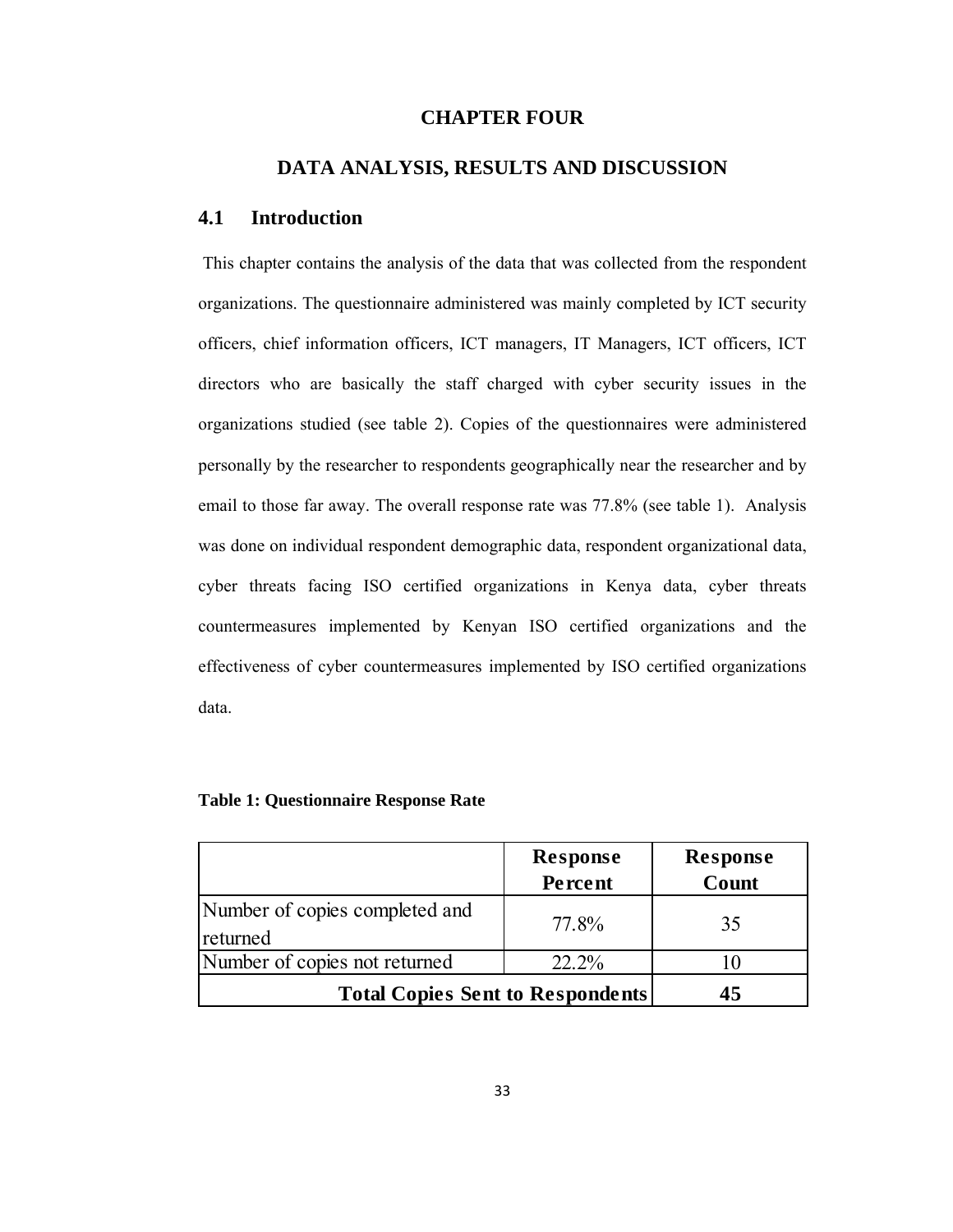# **4.2 Demographic Information**

From the respondent data summary it can be seen that the sample population had the following characteristics. The minimum work experience of the respondents was six years (see table 6). The respondents were ICT officers, ICT Managers, IT Managers, ICT officers, Information security officers, chief information officers, and heads of ICT as well as ICT directors (see Table 2).

## **Table 2: Job Title of Respondents**

| <b>Job Title</b>                    | <b>Number of Respondents Percentage</b> |      |
|-------------------------------------|-----------------------------------------|------|
| Chief Information Officer (CIO)     |                                         | 9%   |
| <b>IT Manager</b>                   |                                         | 14%  |
| <b>ICT</b> Manager                  |                                         | 29%  |
| <b>ICT</b> Officer                  |                                         | 17%  |
| <b>Information Security Officer</b> |                                         | 11%  |
| Head of ICT                         |                                         | 14%  |
| <b>ICT</b> Director                 |                                         | 6%   |
| <b>Total</b>                        | 35                                      | 100% |

# **4.2.1 Gender of Respondents**

83% of the respondents surveyed were male while 17% were female (see Table 3).

#### **Table 3: Gender of Respondents**

| <b>Sender</b> | <b>Response Percent</b> | <b>Response Count</b> |
|---------------|-------------------------|-----------------------|
| Female        | $17.1\%$                |                       |
| Male          | $82.9\%$                |                       |

# **4.2.2 Age of Respondents**

The ages of the respondents were between 31 years and 50 years (see Table 4).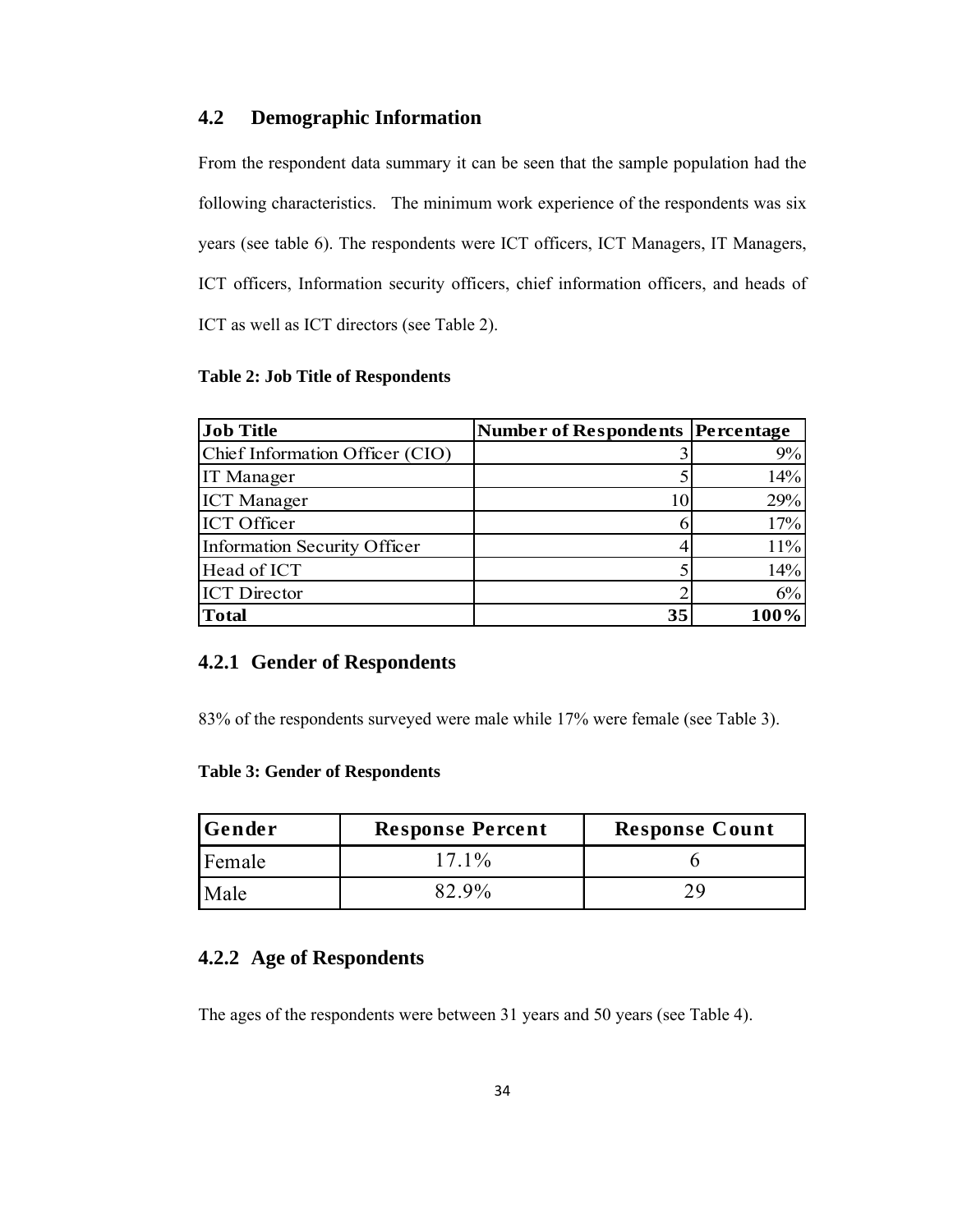## **Table 4: Respondents Age**

| <b>Answer Options</b> | <b>Response Percent</b> | <b>Response Count</b> |
|-----------------------|-------------------------|-----------------------|
| 25 years or less      | $0.0\%$                 |                       |
| $26 - 30$ years       | $0.0\%$                 |                       |
| $31 - 35$ years       | 57.1%                   | 20                    |
| $36 - 40$ years       | 28.6%                   | 10                    |
| $41 - 45$ years       | 8.6%                    |                       |
| $46 - 50$ years       | 5.7%                    |                       |
| Over 50 years         | $0.0\%$                 |                       |

# **4.2.3 Respondents Education Levels**

The respondents surveyed either had graduate degrees or postgraduate degrees (See table 5).

# **Table 5: Respondent Education Level**

| <b>Educational Level</b> | <b>Response</b> | Response |
|--------------------------|-----------------|----------|
|                          | Percent         | Count    |
| Postgraduate             | 57.1%           | 20       |
| Graduate                 | 42.9%           | 15       |
| Diploma                  | $0.0\%$         |          |
| Other (please specify)   |                 |          |

# **4.2.4 Respondent Work Experience**

The minimum work experience of the individual respondents was 6 years (See table

6).

# **Table 6: Respondent Work Experience**

| <b>Answer Options</b> | <b>Response Percent</b> | <b>Response Count</b> |
|-----------------------|-------------------------|-----------------------|
| 5 years or less       | $0.0\%$                 |                       |
| $6 - 10$ years        | 57 1%                   | 20                    |
| Above 10 years        | $42.9\%$                |                       |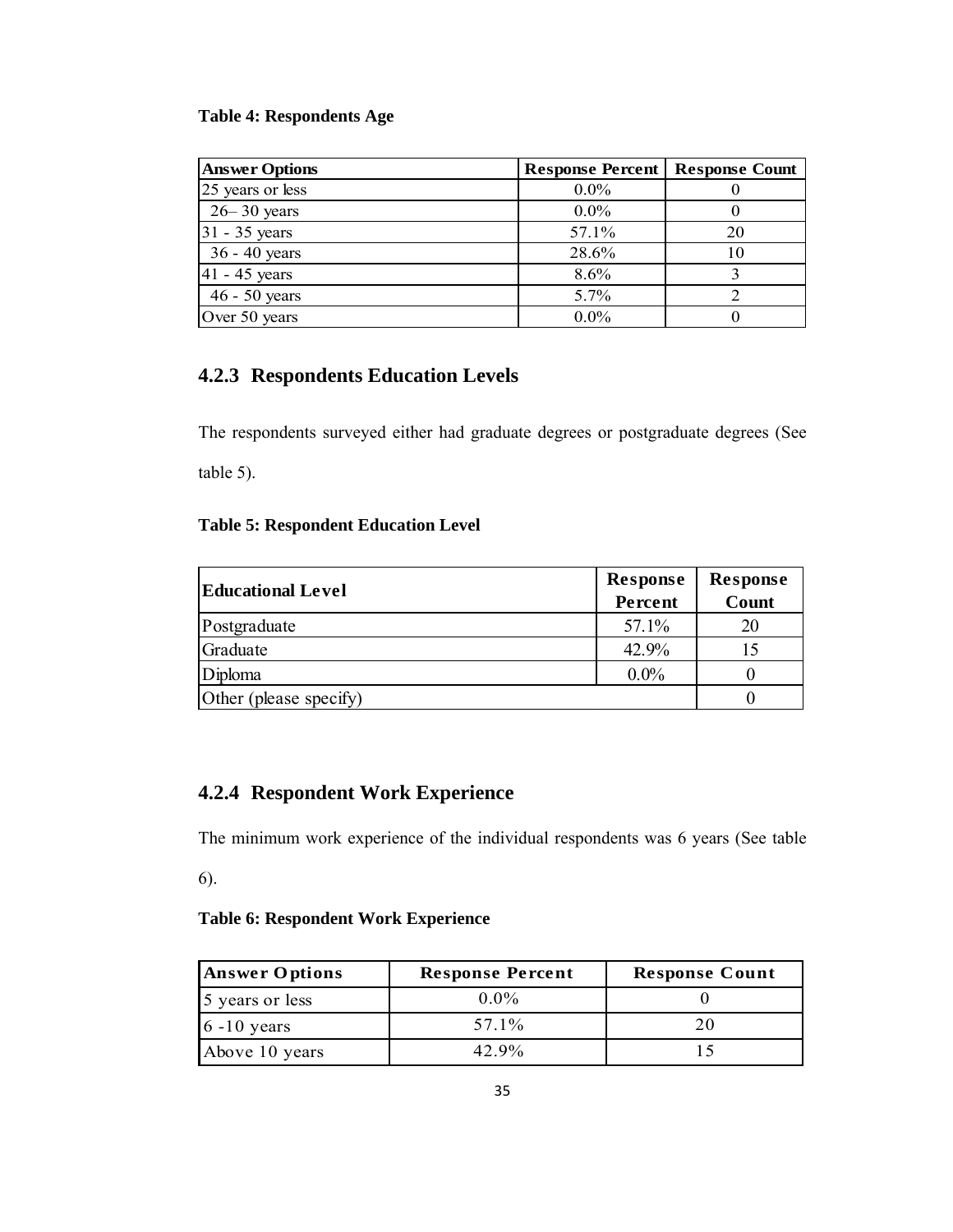The demographic information shows that the respondents surveyed had the right knowledge, work experience, education levels and were of the right seniority in the organization to handle cyber security matters.

# **4.3 Organizations Surveyed Information**

The majority of the organizations surveyed were from the industry and manufacturing sector of the Kenyan economy, 51%, (see table 7). The number of employees in these organizations is between 100 and 999 (see table 8). The asset base of the organizations surveyed is between less that 5 billion to above 10 billion (see table 9). This means that the sizes of the organization ranged from small to large organizations. The majority of the organizations surveyed were locally owned at 85.7% (see table 11) and have operated in Kenya for more than 10 years (see table 10).

**Table 7: Organization Industry of Operation**

| <b>Answer Options</b>  | <b>Response Percent</b> | <b>Response Count</b> |
|------------------------|-------------------------|-----------------------|
| Agriculture            | 2.9%                    |                       |
| Forestry and fishing   | $0.0\%$                 |                       |
| Mining and minerals    | 2.9%                    |                       |
| Industry and           | 51.4%                   | 18                    |
| manufacturing          |                         |                       |
| Energy                 | $0.0\%$                 |                       |
| Tourism                | 14.3%                   |                       |
| Financial services     | $0.0\%$                 |                       |
| Other (please specify) | 29%                     |                       |

#### **Table 8: Number of Employees in Organization**

| <b>Answer Options</b> | <b>Response Percent Response Count</b> |  |
|-----------------------|----------------------------------------|--|
| $100$ or less         | 57 1\%                                 |  |
| 101 to 999            | 31.4%                                  |  |
| Above 1000            | $11.4\%$                               |  |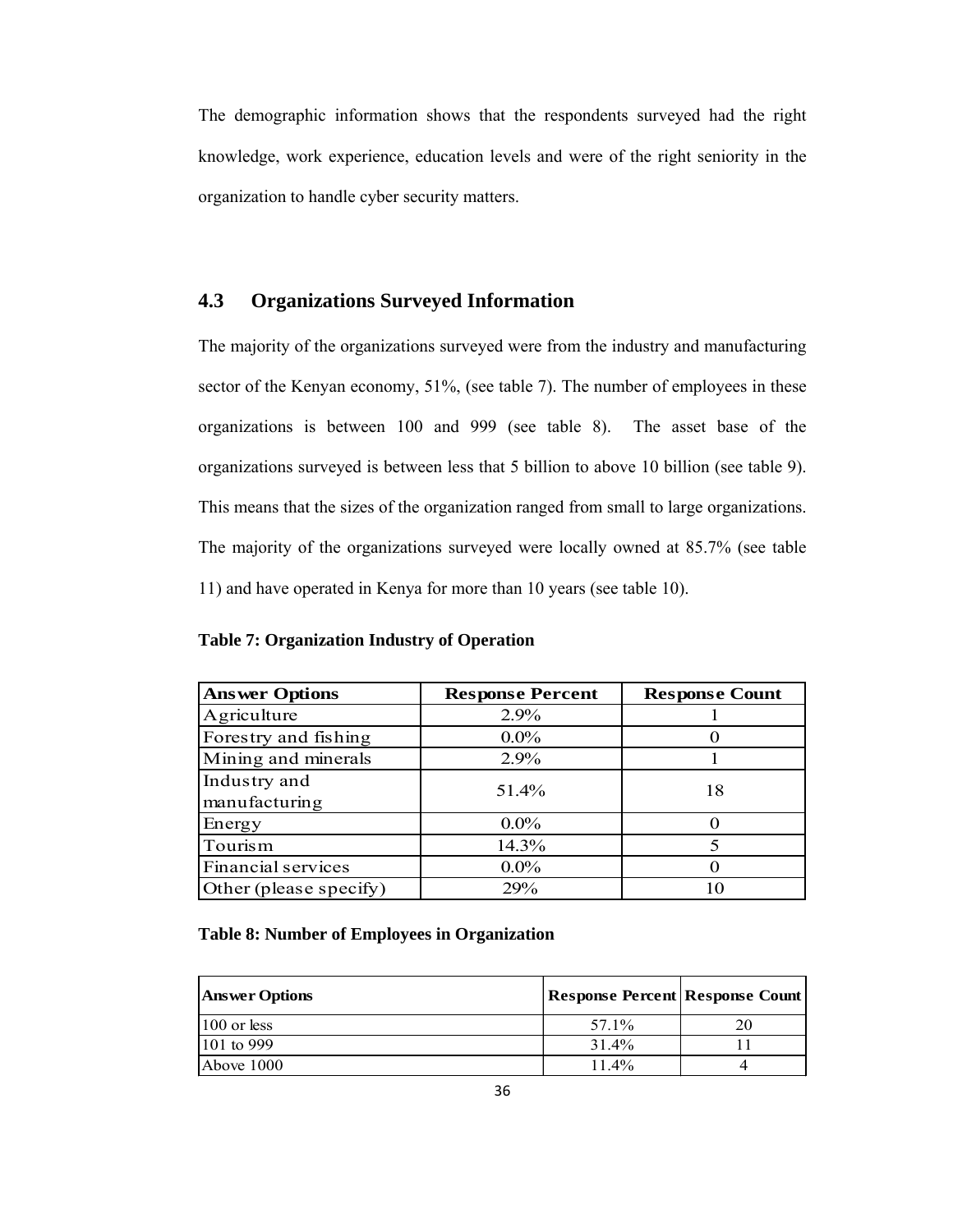#### **Table 9: Organization Asset Base**

| <b>Asset Base</b>                                   | <b>Response Percent</b> | <b>Response Count</b> |
|-----------------------------------------------------|-------------------------|-----------------------|
| Less than KES 5 billion                             | 48.6%                   |                       |
| Above KES 5 billion but less than KES 10<br>billion | 37.1%                   |                       |
| Above KES 10 billion                                | $14.3\%$                |                       |

# **Table 10: Years of Operation in Kenya**

| <b>Answer Options</b> | <b>Response Count</b> |
|-----------------------|-----------------------|
| 5 years or less       |                       |
| $6 - 10$ years        |                       |
| Above 10 years        |                       |

### **Table 11: Organization Ownership**

| <b>Answer Options</b> | Response<br>Percent | <b>Response</b><br><b>Count</b> |
|-----------------------|---------------------|---------------------------------|
| Locally owned         | 85.7%               | 30                              |
| Foreign               | $14.3\%$            |                                 |
| <b>Both</b>           | $0.0\%$             |                                 |

# **4.4 Cyber Threat s that are Faced by ISO Certified Organizations**

# **in Kenya**

The Likert scale used here should be interpreted as follows: 1 no extent, 2 little extent, 3 Moderate extent, 4 large extent, 5 very large extent. The means and standard deviations should be interpreted per this scale. From the respondent data in Table 12 it can be deduced that the following cyber threats are being faced by the organizations surveyed from a moderate to a large extent.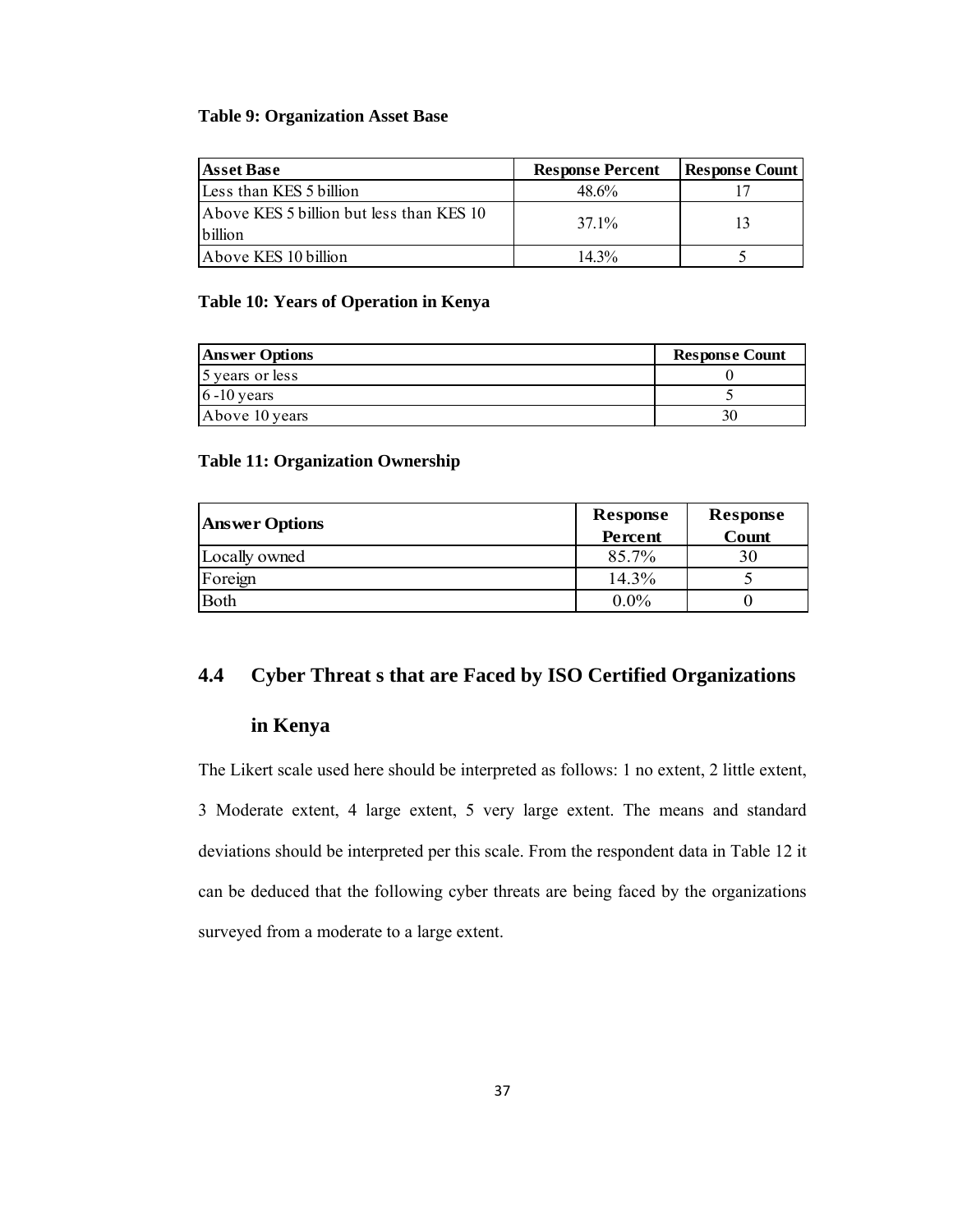# **4.4.1 Insider Threats**

 Insider cyber threats have been confirmed by the following situations being experienced by the organization from moderate to very large extent with corresponding ratings: Employees unintentionally or carelessly making mistakes that compromise cyber security (mean of 2.71 standard deviation of 0.69, employees being tricked by parties external to the organization to give out their security information for example passwords (mean of 2.14 standard deviation of 0.98, and privileged users for example, IT administrators, attacking the organization's information system for any reason, mean of 1.57 and standard deviation of 0.72 (see table 12).

## **4.4.2 Social Media Threats**

 Social media cyber threats have been confirmed by the following situations being experienced by the organization from moderate to very large extent with corresponding ratings: fake offers on the internet to share user security credentials (mean 3.28 standard deviation 1.03) and fake plug-ins posing as legitimate extensions that trick users to download and install them leading to infection and stealing of information from the infected computers, mean 3.00, standard deviation 1.19, and fake applications, that appear to be integrated for use with a social network tricking users to install them resulting in the stealing of user access credentials, mean 2.71 and standard deviation 1.27 (see Table 12).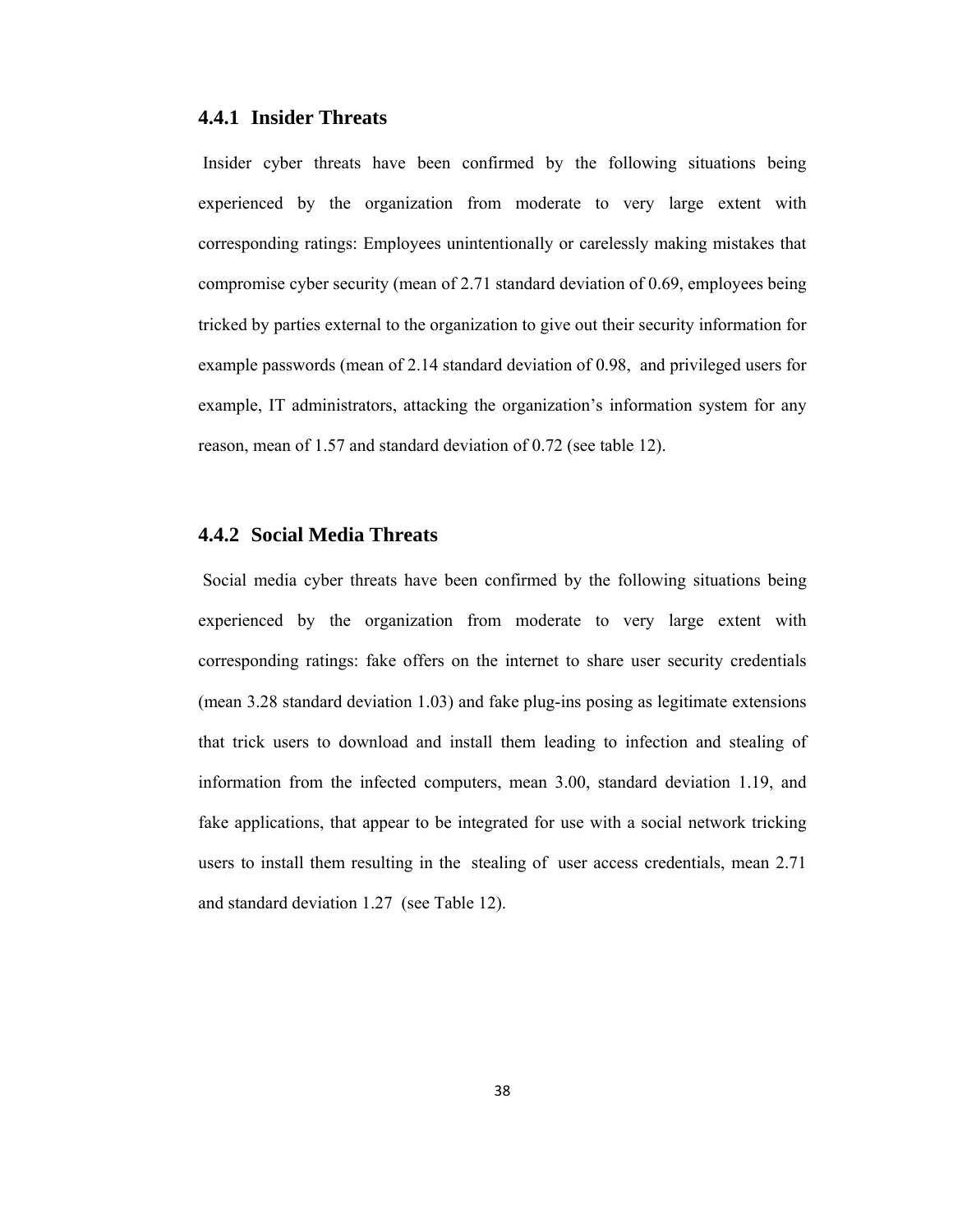#### **4.4.3 VOIP/PBX Fraud Threats**

These cyber threats have been confirmed the findings that external parties hacking into the organizations' PBX and making calls through it. This cyber threat is not common place as respondents indicated they have not experienced it mean of 1.28 and standard deviation of 0.69 (see table 12).

#### **4.4.4 Denial of Service (DoS) Threat**

 This is a common place cyber threat experienced by most organizations that were surveyed. This can deduced from the finding that they have experienced attacks that resulted in websites and servers being unavailable to legitimate users with a rating mean of 2.00 and a standard deviation of 0.53 (see Table 12)

## **4.4.5 Botnet Attacks**

This cyber threat is being experienced by the respondent organizations by the findings that computers in the organizations were spamming and or spreading viruses, mean 2.14 and standard deviation 0.83, and computers in the organization being used by third parties to conduct online fraud activities, mean 1.28 and standard deviation 0.45. ( see table 12)

## **4.4.6 Online and Mobile Banking Fraud**

This cyber threat is being faced by the ISO certified organization in Kenya. This is confirmed by the findings that attempts to access online or mobile banking platform by non authorized users have been made, mean 1.42 standard deviation 0.49, and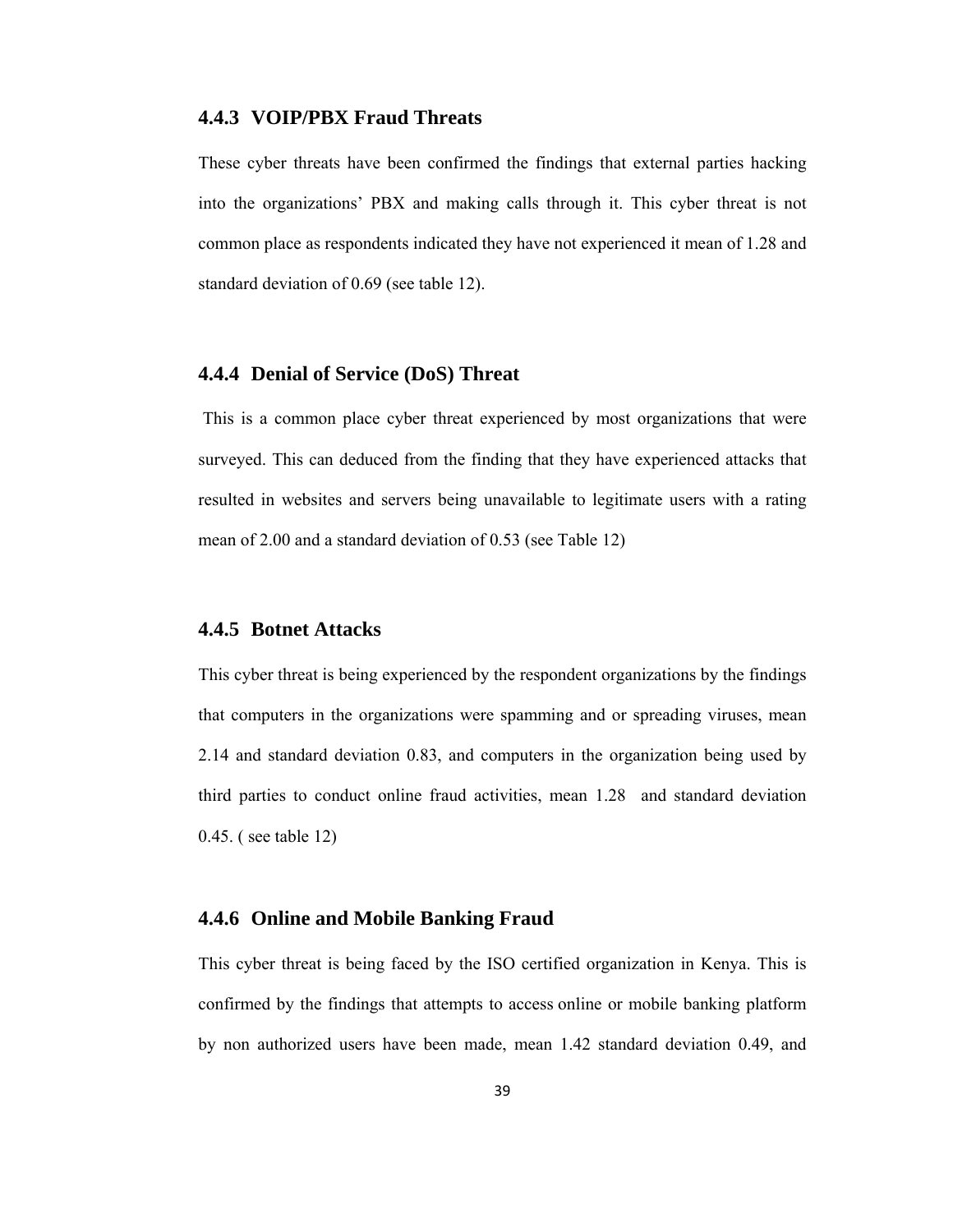money has been lost fraudulently through mobile money service, mean1.42 standard deviation 0.72. (see table 12)

# **4.4.7 Cyber Espionage**

 The cyber espionage report is confirmed by the findings that attempts to access secret or confidential information stored in the organization's computers or ICT network by unauthorized users have been experienced by the respondent organizations, mean 1.85 and standard deviation 0.63, breach of access to secret or confidential information stored either in the organizations' computers or ICT network has happened, mean 1.71 and standard deviation 1.03 and confidential information stored in the organization's computers or ICT network been stolen at any one time mean 1.28 and standard deviation 0.45.

#### **Table 12: Cyber Threats Facing Respondent Organizations**

The Likert scale used should be interpreted as follows: 1 no extent, 2 little extent, 3 Moderate extent, 4 large extent, 5 very large extent. The means and standard deviations should be interpreted per this scale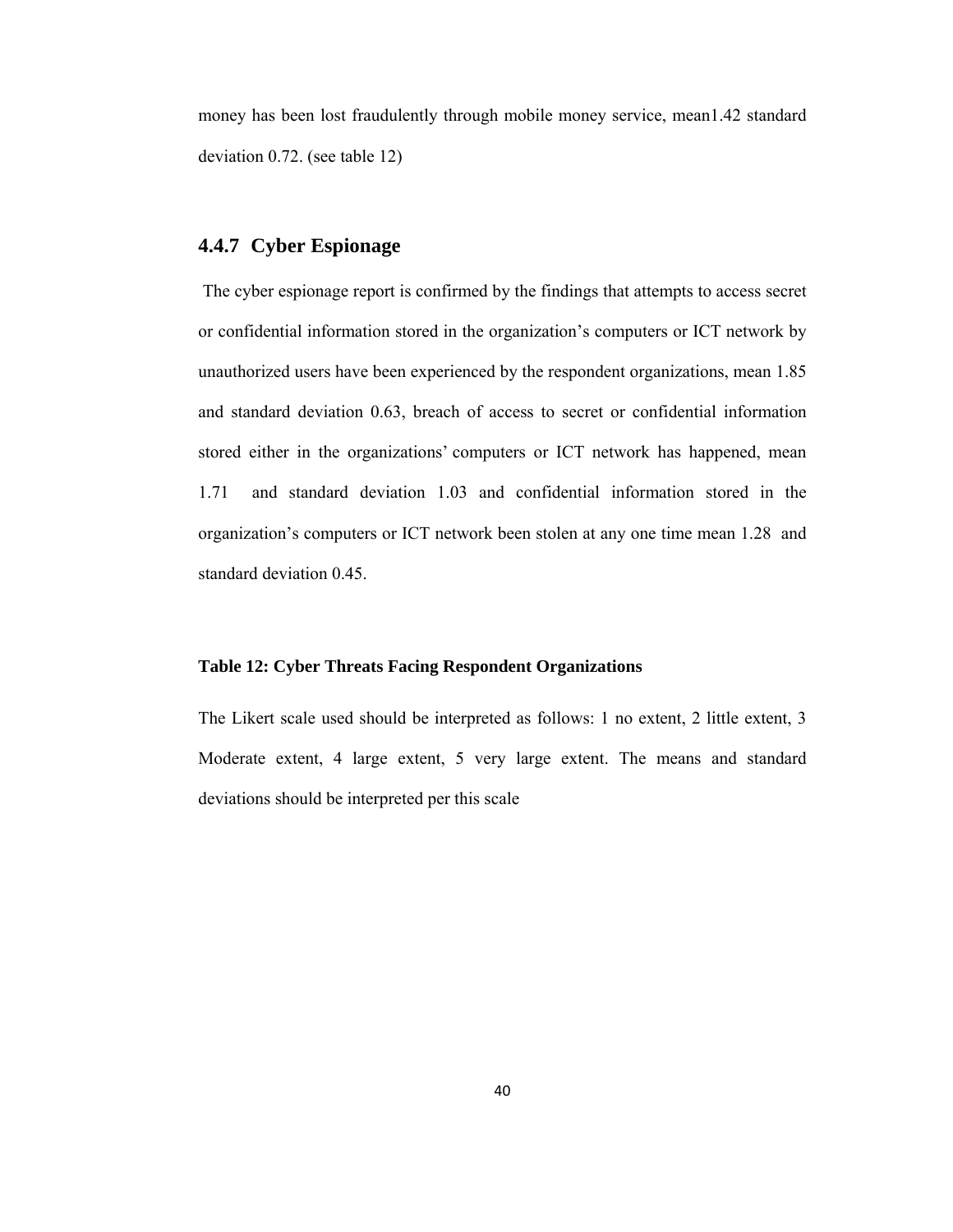| <b>Answer Options</b>                                                                                                                                                           | <b>Mean</b> | <b>Standarad</b><br><b>Deviation</b> |
|---------------------------------------------------------------------------------------------------------------------------------------------------------------------------------|-------------|--------------------------------------|
| Employees unintentionally or carelessly making mistakes that compromise<br>cyber security                                                                                       | 2.714       | 0.6999                               |
| Employees being tricked by parties external to the organization to<br>give out their security information for example passwords                                                 | 2.143       | 0.9897                               |
| Privileged users for example, IT administrators, attacking the<br>organization's information system for any reason                                                              | 1.571       | 0.7284                               |
| Fake offers on the internet to share user security credentials                                                                                                                  | 3.286       | 1.0302                               |
| Fake plug-ins posing as legitimate extensions that trick users to<br>download and install them leading to infection and stealing of<br>information from the infected machine(s) | 3.000       | 1.1952                               |
| Fake applications, that appear to be integrated for use with a social<br>network tricking users to install them resulting in the stealing of user<br>access credentials         | 2.714       | 1.2778                               |
| External parties hacking into your PBX and making calls through it                                                                                                              | 1.286       | 0.6999                               |
| An attack that resulted in websites and servers unavailable to<br>legitimate users                                                                                              | 2.000       | 0.5345                               |
| Computers in your organization spamming and or spreading viruses                                                                                                                | 2.143       | 0.8330                               |
| Computers in the organization used by third parties to conduct online<br>fraud activities                                                                                       | 1.286       | 0.4518                               |
| Attempts to access your online or mobile banking platform by non<br>authorized users                                                                                            | 1.429       | 0.4949                               |
| Lost money fraudulently through mobile money service                                                                                                                            | 1.429       | 0.7284                               |
| Attempts to access secret or confidential information stored in the<br>organization's computers or ICT network by unauthorized users                                            | 1.857       | 0.6389                               |
| Breach of access to secret or confidential information stored either in<br>the organization's computers or ICT network                                                          | 1.714       | 1.0302                               |
| Confidential information stored in the organization's computers or<br>ICT network been stolen at any one time                                                                   | 1.286       | 0.4518                               |

# **4.5 Cyber Threat Countermeasures Implemented by ISO Certified**

# **Organizations in Kenya**

From the respondents data in table 13 it can be deduced that the organizations that were surveyed have implemented the following cyber threat countermeasures: based on the percentage that rated "little extent" to "very large extent" for the countermeasure implementation as follows: cyber security policy, user awareness training on cyber security issues, two-factor user credentials (authentication),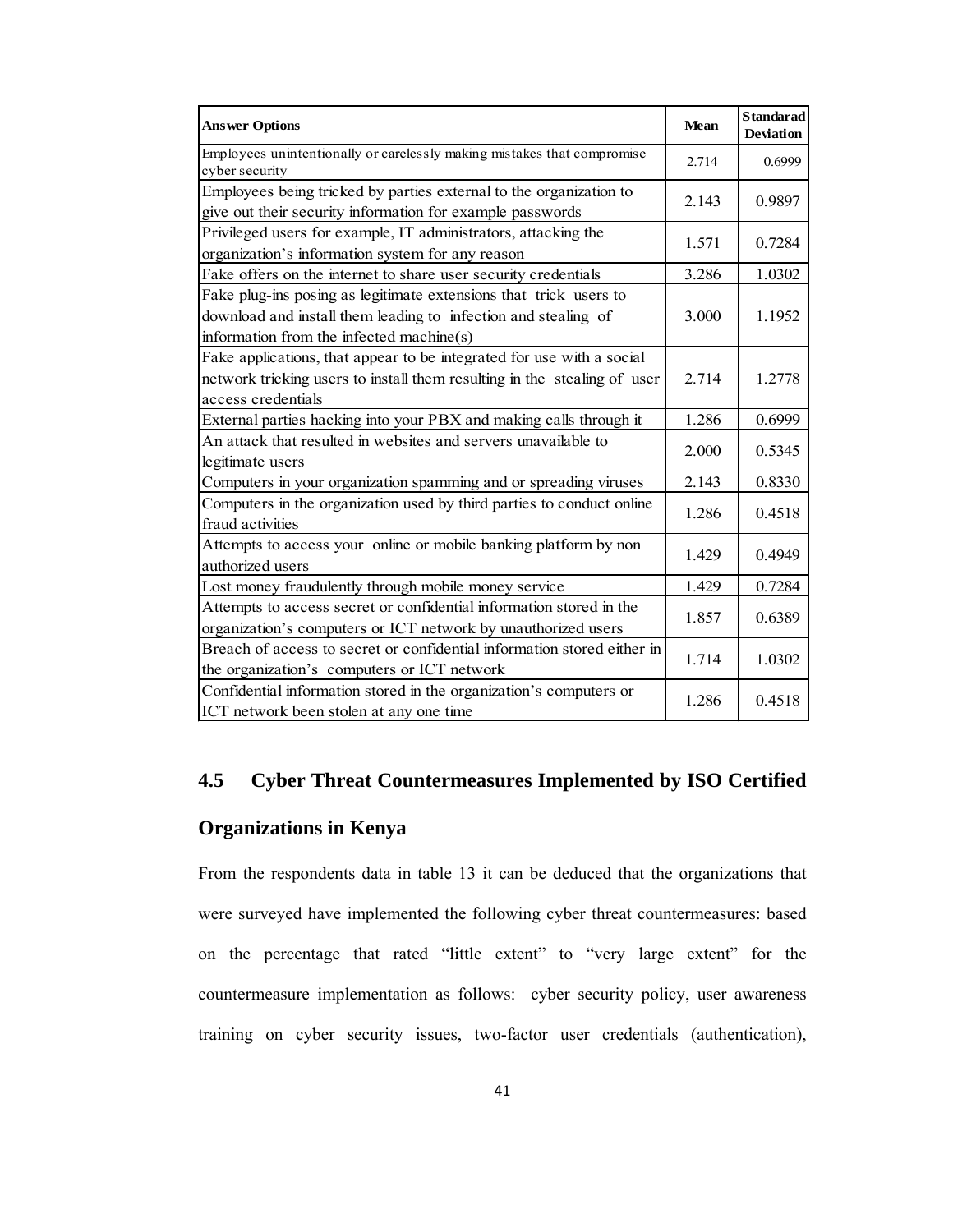maintain employee values and attitudes that align with organizational mission and ethics , segregation of voice and data traffic , disabling of non-service related or unused open PBX ports, Call Detail Record (CDR) Monitoring to identify unusual usage patterns, policy on how to deal with online social engineering or phishing attempts, continuous monitoring of inbound network traffic load on firewalls and system resources (CPUs) , segmentation of internal and external networks for critical systems , carrying out cyber risk assessment on critical assets, Legislation, carrying out cyber security or information security audits and constantly scanning and patching for software vulnerabilities All responses had a mean of more than 3.0 and standard deviation of more than 0.4.

#### **Table 13: Cyber Threat Countermeasures Implemented by Respondent**

#### **Organizations**

| <b>Answer Options</b>                                                          |        | <b>Standard</b>  |
|--------------------------------------------------------------------------------|--------|------------------|
|                                                                                | Mean   | <b>Deviation</b> |
| Cyber security policy                                                          | 3.2857 | 1.1606           |
| User awareness training on cyber security issues                               | 3.1429 | 0.8330           |
| Two factor user authentication                                                 | 3.1429 | 0.8330           |
| Maintain staff values and attitudes that align with organizational mission and | 3.5714 | 0.4949           |
| ethics                                                                         |        |                  |
| Segregate your voice and data traffic                                          | 3.4286 | 1.5908           |
| Disabling of non-service related or unused open PBX ports                      | 3.8571 | 1.3553           |
| Call Detail Record (CDR) Monitoring to identify unusual usage patterns         | 2.4286 | 1.7613           |
| Policy on how to deal with online social engineering or phishing attempts      | 3.8571 | 1.1249           |
| Continuous monitoring of inbound network traffic load on firewalls and system  | 4.4286 | 0.7284           |
| resources (CPUs)                                                               |        |                  |
| Segmentation of internal and external networks for critical systems            | 5.0000 |                  |
| Carry out cyber risk assessment on its critical assets                         | 4.1429 | 0.8330           |
| Legislation                                                                    | 3.1429 | 1.3553           |
| Carry out cyber security or information security audits                        | 4.0000 | 0.7559           |
| Constantly scanning and patching for software vulnerabilities                  | 4.2857 | 0.8806           |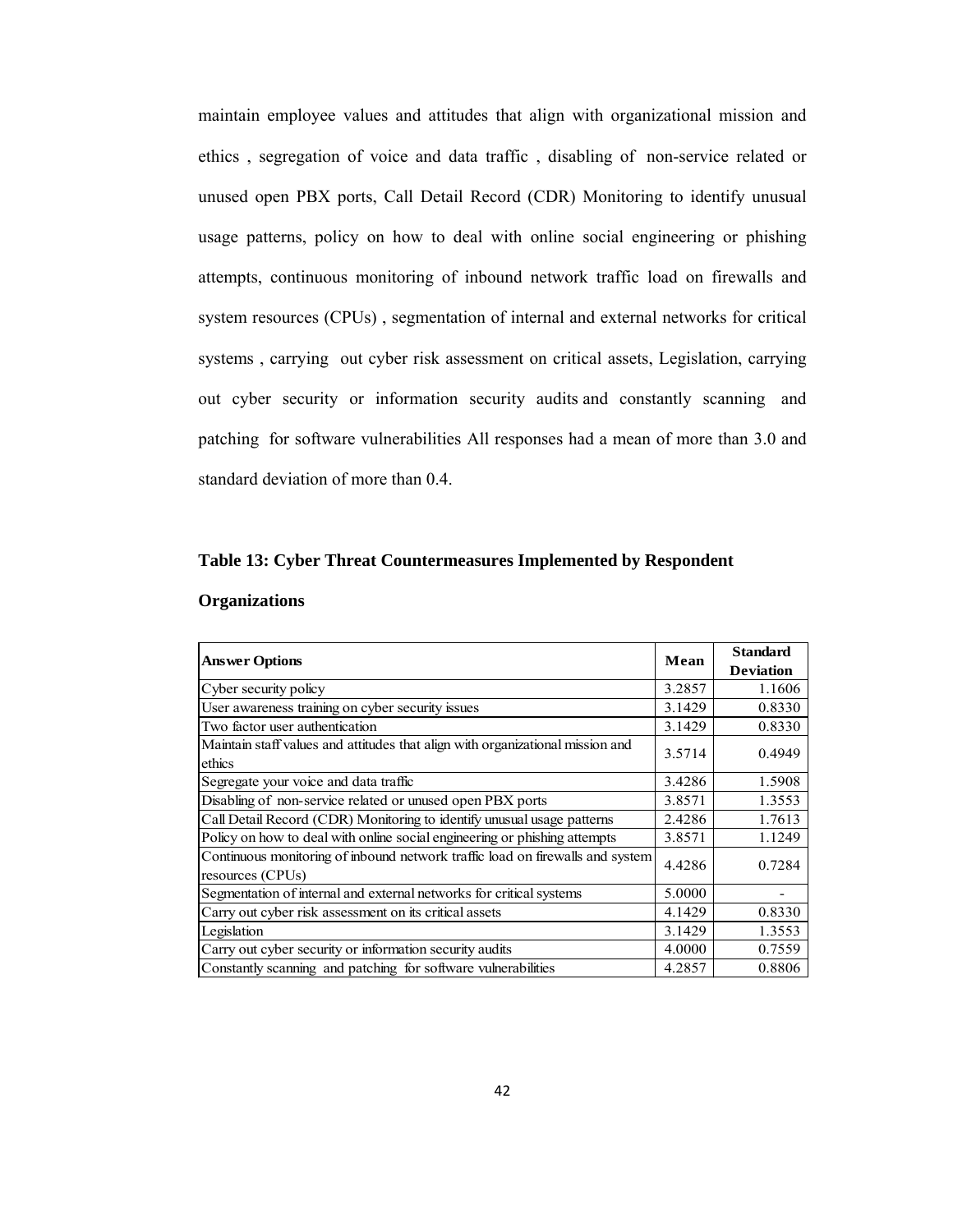# **4.6 Effectiveness of Cyber Threat Countermeasures**

From the multiple regression results in table 14 it can be deuced that the variable x4 which represents the objective maintenance of integrity of information stored in the organization's computers or ICT Network and variable x5 representing maintenance of availability of information stored in the organization's computers or ICT Network are distorting the results of the model when included in the regression model because of similar data and therefore they need to excluded in the analysis resulting in regression analysis results in table 15.

# **4.6.1 Analysis of Variance**

From the adjusted multiple regression results in table 15, it can be deduced that 97.55 % of variation in effectiveness of cyber threat countermeasures can be accounted for by the model with adjusted  $R^2$  of 0.8 (80%) of the terms falling into the regression line. The P=Values of all the variables are greater than 0.05 meaning that we reject the null hypothesis  $\beta = 0$  and conclude that  $\beta > 0$  meaning it has effect on the model. The t statistics are great than the corresponding coefficients meaning that the coefficient are great than 0 and therefore we again reject the null hypothesis that  $\beta = 0$ and conclude the independent variables have effect on the dependent variable. This leads to the conclusion that the cyber threat countermeasures implemented by the ISO certified organizations in Kenya have effect on the perceived cyber security level.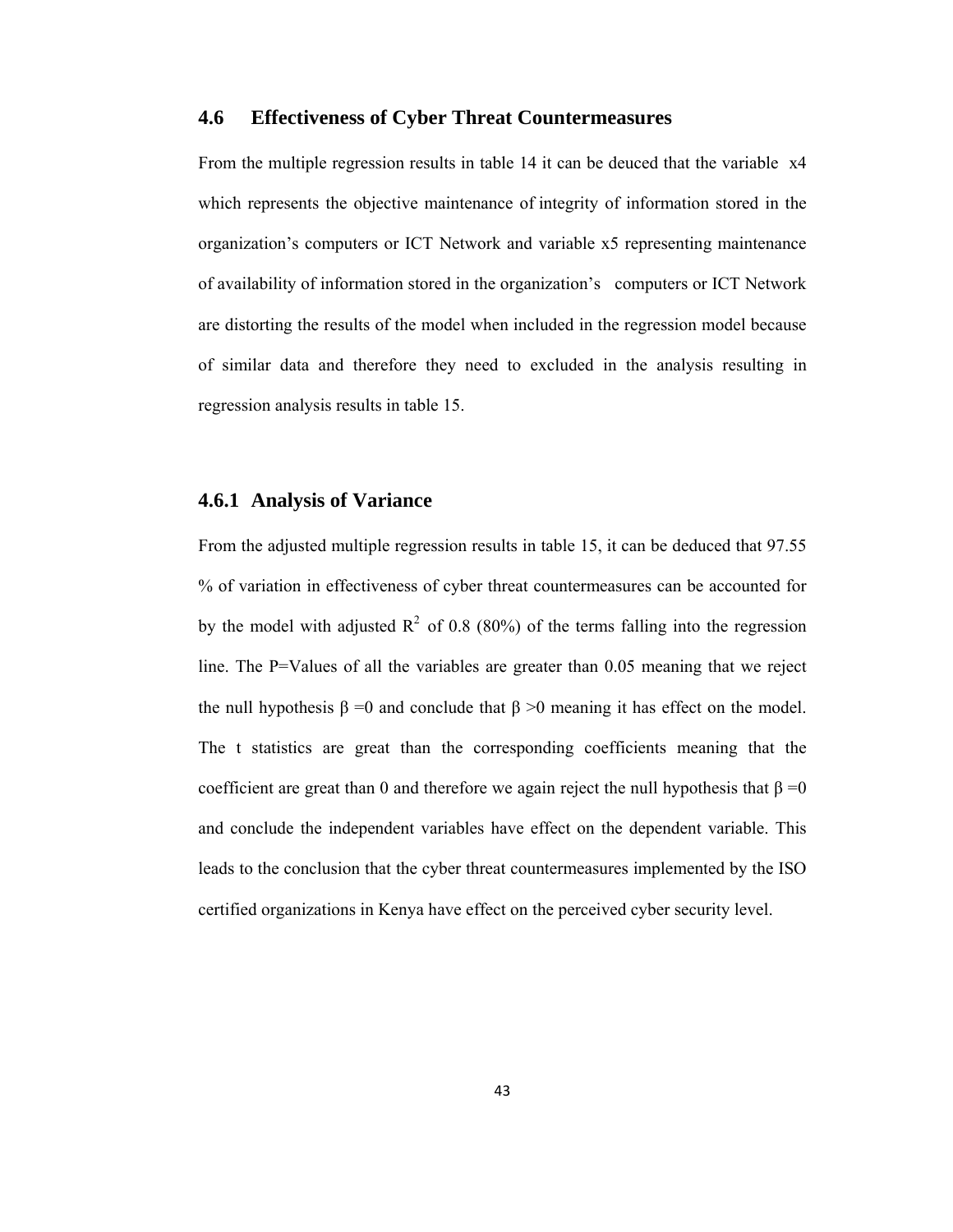# **4.6.2 Regression Coefficients and Regression Model**

From the regression analysis results (Table 15) the cyber security level can be predicted as follows:-

$$
Y_1 = 1.5 + 0.15_{X1} - 0.071x_2 + 0.135x_3
$$

Where  $Y_1$  represents perceived cyber security level

- a represents constant or intercept
- x1 Increased number of successfully blocked cyber attacks
- x2 More uptime of the organization's ICT system to users
- x3 Maintenance of confidentiality of privileged information stored in the

organization's computers or ICT network

# **Table 14: Regression Analysis for Effectiveness of Cyber Threat**

#### **Countermeasures with all Objectives**

| <b>Regression Statistics</b> |           |  |  |  |  |  |
|------------------------------|-----------|--|--|--|--|--|
| Multiple R                   | 0.9747    |  |  |  |  |  |
| R Square                     | 0.9500    |  |  |  |  |  |
| Adjusted R Square            | $-2.2000$ |  |  |  |  |  |
| <b>Standard Error</b>        | 0.7071    |  |  |  |  |  |
| Observations                 | 5.0000    |  |  |  |  |  |

ANOVA

|            |        | SS      | ΜS     |        | Significance F |
|------------|--------|---------|--------|--------|----------------|
| Regression | 6.0000 | 9.5000  | 1.5833 | 6.3333 | #NUM!          |
| Residual   | 1.0000 | 0.5000  | 0.5000 |        |                |
| Total      | 7.0000 | 10.0000 |        |        |                |

|              |           | Coefficients Standard Error | t Stat            | $P-value$ | Lower 95% |        | Upper 95%Lower 95.0%Upper 95.0% |        |
|--------------|-----------|-----------------------------|-------------------|-----------|-----------|--------|---------------------------------|--------|
| Intercept    | .5000     | 0.5000                      | 3.0000            | 0.2048    | $-4.8531$ | 7.8531 | $-4.8531$                       | 7.8531 |
| X Variable 1 | 0.0821    | 0.0971                      | 0.8461            | 0.5530    | $-1.1515$ | 1.3158 | $-1.1515$                       | 1.3158 |
| X Variable 2 | $-0.0036$ | 0.0519                      | $-0.0688$         | 0.9562    | $-0.6627$ | 0.6556 | $-0.6627$                       | 0.6556 |
| X Variable 3 | 0.1357    | 0.0585                      | 2 3 2 1 2         | 0.2590    | $-0.6072$ | 0.8786 | $-0.6072$                       | 0.8786 |
| X Variable 4 | 0.0000    |                             | 0.0000 65535 0000 | #NI IM!   | 0.0000    | 0.0000 | 0.0000                          | 0.0000 |
| X Variable 5 | 0.0000    |                             | 0.0000 65535,0000 | #NUM!     | 0.0000    | 0.0000 | 0.0000                          | 0.0000 |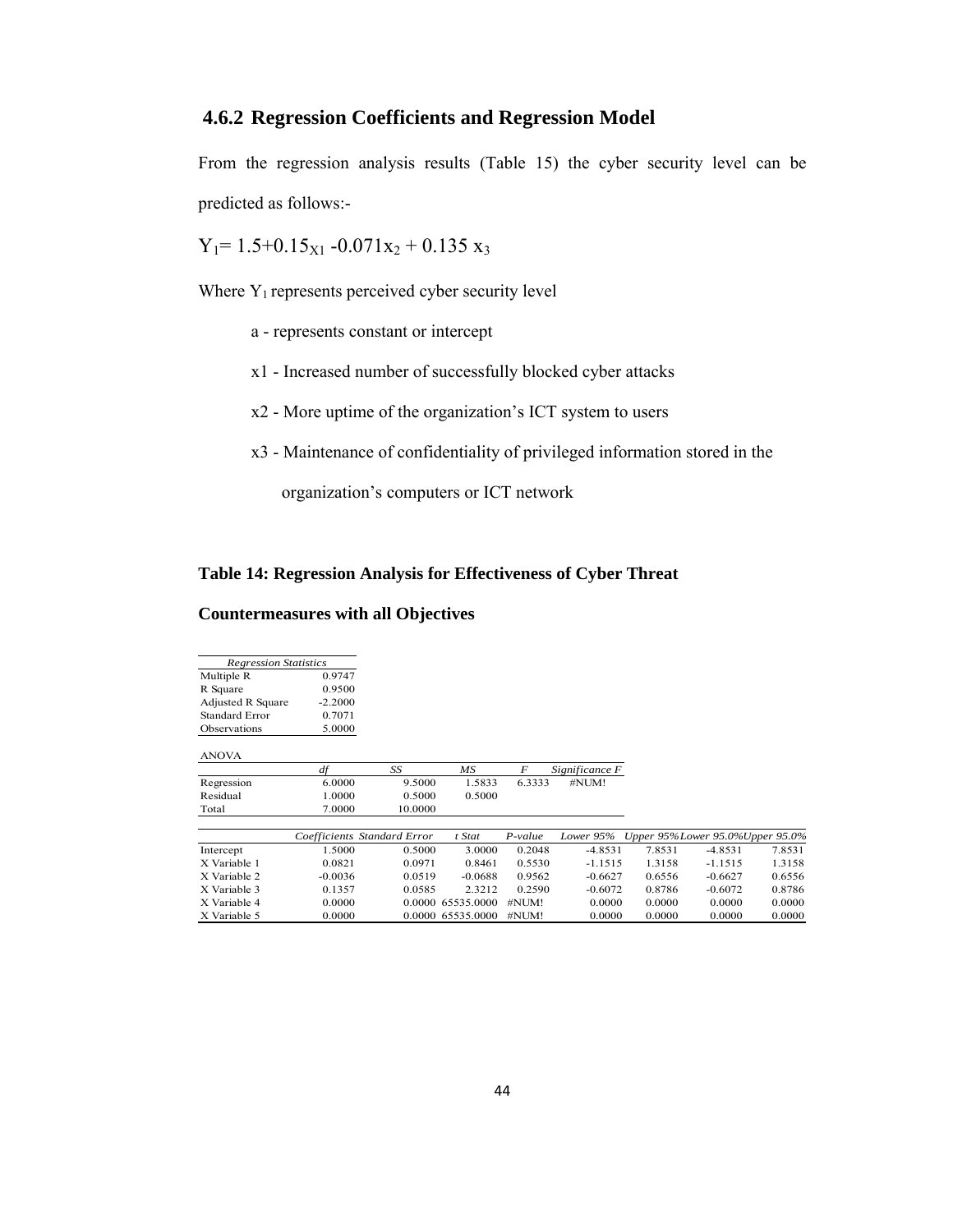#### **Table 15: Adjusted Regression Analysis for Effectiveness of the Cyber Threat**

#### **Countermeasures:**

| <b>Regression Statistics</b> |        |  |  |  |  |  |
|------------------------------|--------|--|--|--|--|--|
| Multiple R                   | 0.9747 |  |  |  |  |  |
| R Square                     | 0.9500 |  |  |  |  |  |
| <b>Adjusted R Square</b>     | 0.8000 |  |  |  |  |  |
| <b>Standard Error</b>        | 0.7071 |  |  |  |  |  |
| Observations                 | 5.0000 |  |  |  |  |  |
|                              |        |  |  |  |  |  |

ANOVA

| ANOVA      |        |         |        |        |                |
|------------|--------|---------|--------|--------|----------------|
|            |        | SS      | МS     |        | Significance F |
| Regression | 3.0000 | 9.5000  | 3.1667 | 6.3333 | 0.2823         |
| Residual   | 1.0000 | 0.5000  | 0.5000 |        |                |
| Total      | 4.0000 | 10.0000 |        |        |                |
|            |        |         |        |        |                |

|              | Coefficient Standard Error |        | t Stat    | P-value |           | Lower 95% Upper 95%Lower 95.0%Upper 95.0% |           |        |
|--------------|----------------------------|--------|-----------|---------|-----------|-------------------------------------------|-----------|--------|
| Intercept    | .5000                      | 0.5000 | 3.0000    | 0.2048  | $-4.8531$ | 7.8531                                    | $-4.8531$ | 7.8531 |
| X Variable 1 | 0.1500                     | 0.0866 | .7321     | 0.3333  | $-0.9504$ | 1.2504                                    | $-0.9504$ | 1.2504 |
| X Variable 2 | $-0.0714$                  | 0.0606 | $-1.1785$ | 0.4480  | $-0.8415$ | 0.6987                                    | $-0.8415$ | 0.6987 |
| X Variable 3 | 0.1357                     | 0.0585 | 2.3212    | 0.2590  | $-0.6072$ | 0.8786                                    | $-0.6072$ | 0.8786 |

# **4.7 Discussion**

It is of utmost importance that Kenyan ISO certified organizations implement robust cyber security systems as they rely heavily on the use of ICT systems to serve their customers efficiently per the stringent requirements of ISO certification. The ICT systems they use are networked and connected to the internet through the high speed national and ultimately international fibre optic network exposing them to cyber attacks. The first objective of this study was to establish the cyber security threats faced by ISO certified organizations in Kenya. Based on the findings of this study, Kenyan ISO certified organizations are faced by insider cyber threats, social media cyber threats, VOIP/PBX fraud, denial of service (DoS), botnet attacks, online and mobile banking fraud, mobile money fraud and cyber espionage.

Faced by the cyber threats established in this study, the Kenyan ISO certified organizations have to implement and maintain effective cyber threat countermeasures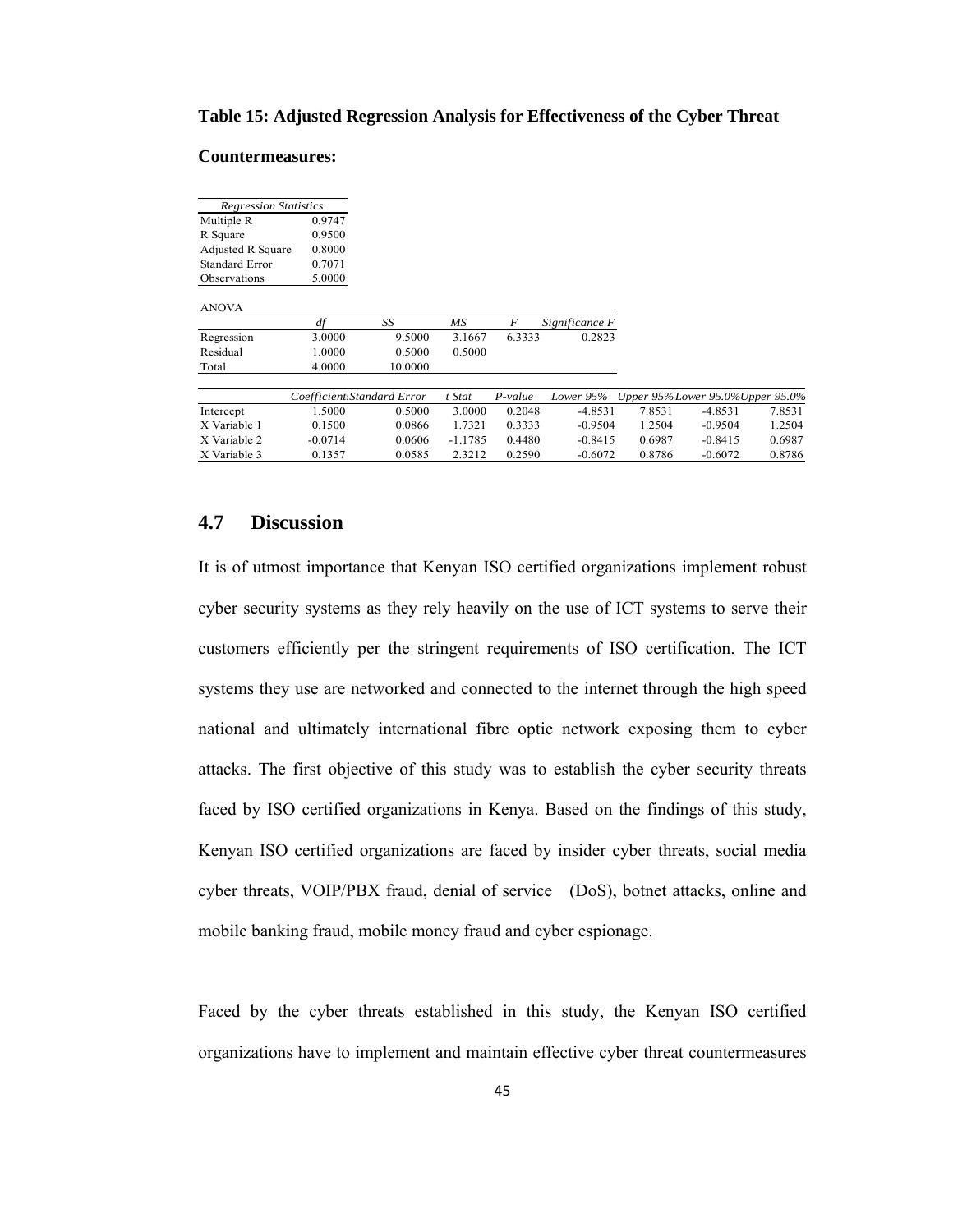as advocated for by available cyber security literature and theory. The results of this study show that most ISO certified organizations have implemented from "little extent" to "very large extent" cyber threat countermeasures for the cyber threats identified by this research. The findings to support this are summarized in table 13. However, there are some organizations that do not have a cyber security policy, have not segregated their voice and data traffic in their networks, have not disabled nonservice related or unused open PBX ports do not carry out call detail record (CDR) monitoring to identify unusual usage patterns and do not use legislation as a cyber threat countermeasure.

The study results also show that the cyber threat countermeasures that the organizations have implemented are effective in increasing the number of successfully blocked cyber attacks, reduction in number of successful cyber attack incidences, ensuring more uptime of the organization's ICT system to users, maintenance of confidentiality of privileged information saved in the organization's computers or ICT Network, maintenance of integrity of information saved in the organization's computers or ICT Network and maintenance of availability of information saved in the organization's computers or ICT Network. This is based on the fact that the respondents rated that the cyber threat countermeasures implemented in their organizations were able to achieve the listed risk mitigation objectives.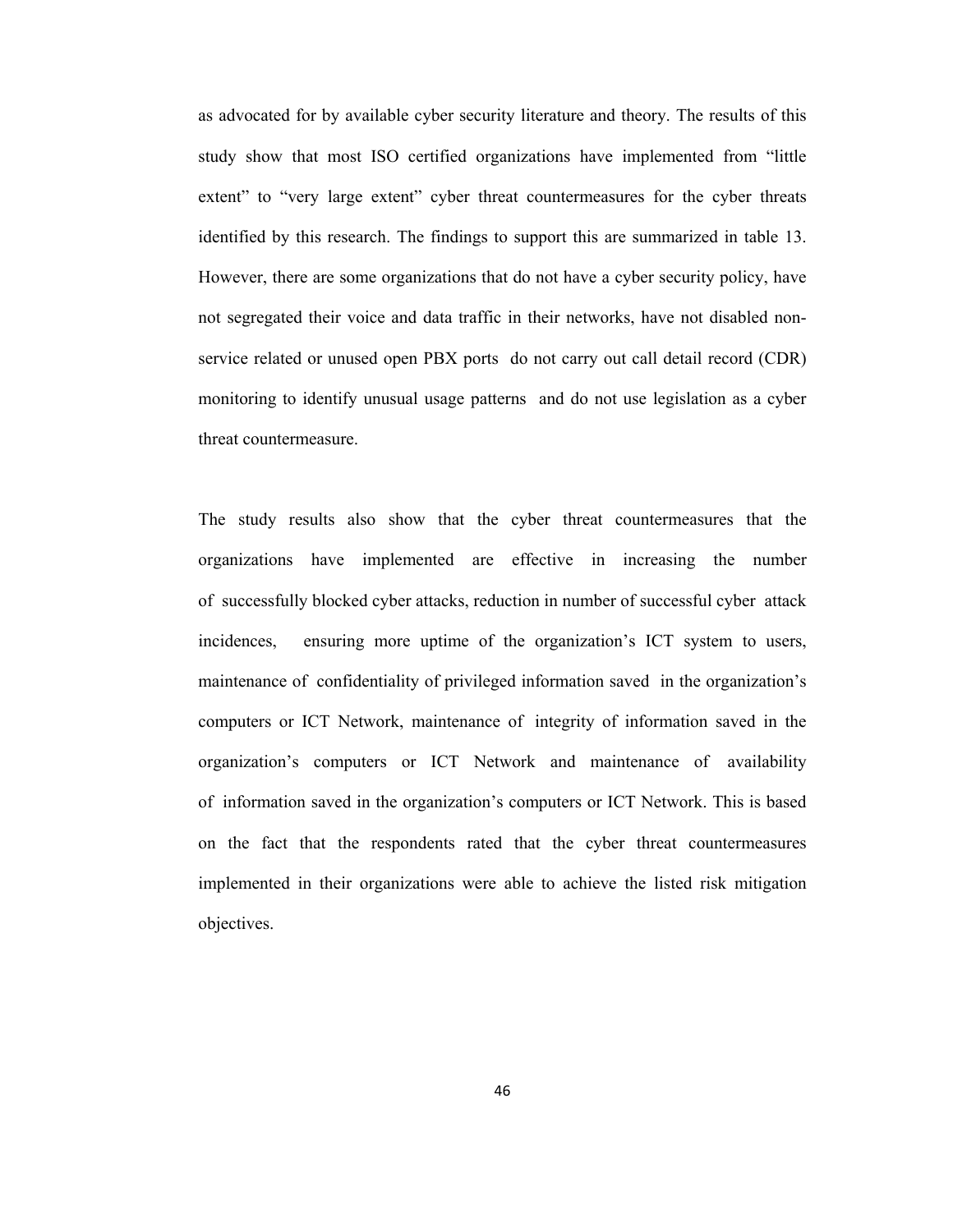#### **CHAPTER FIVE**

# **CONCLUSIONS AND RECOMMENDATIONS**

# **5.1 Introduction**

This chapter contains a summary of the conclusions drawn from the data analysis, contributions the study has made to theory and practice, recommendations for further research and limitations of the study.

# **5.2 Contributions**

This research work has immensely contributed to achieving the objectives it was designed for. The study is of importance to ISO certified and even the non ISO certified organizations in Kenya as it gives these organizations practical insights into cyber threats and cyber security management, especially in the area of implementing more effective cyber threat countermeasures. The insights, if adopted, will give the organizations better returns on investment in their cyber security investments and also avoid losses that can result from a cyber attack eventuality.

The study provides cyber security decision makers, cyber security managers and other cyber security stakeholders with a better insight of how their perceptions, concerns, priorities and most importantly how their current defensive postures stack up against those of other security professionals in the industry.

The study contributes to the body of knowledge on cyber threats and cyber security. It avails to academicians, scholars and researchers additional written material on the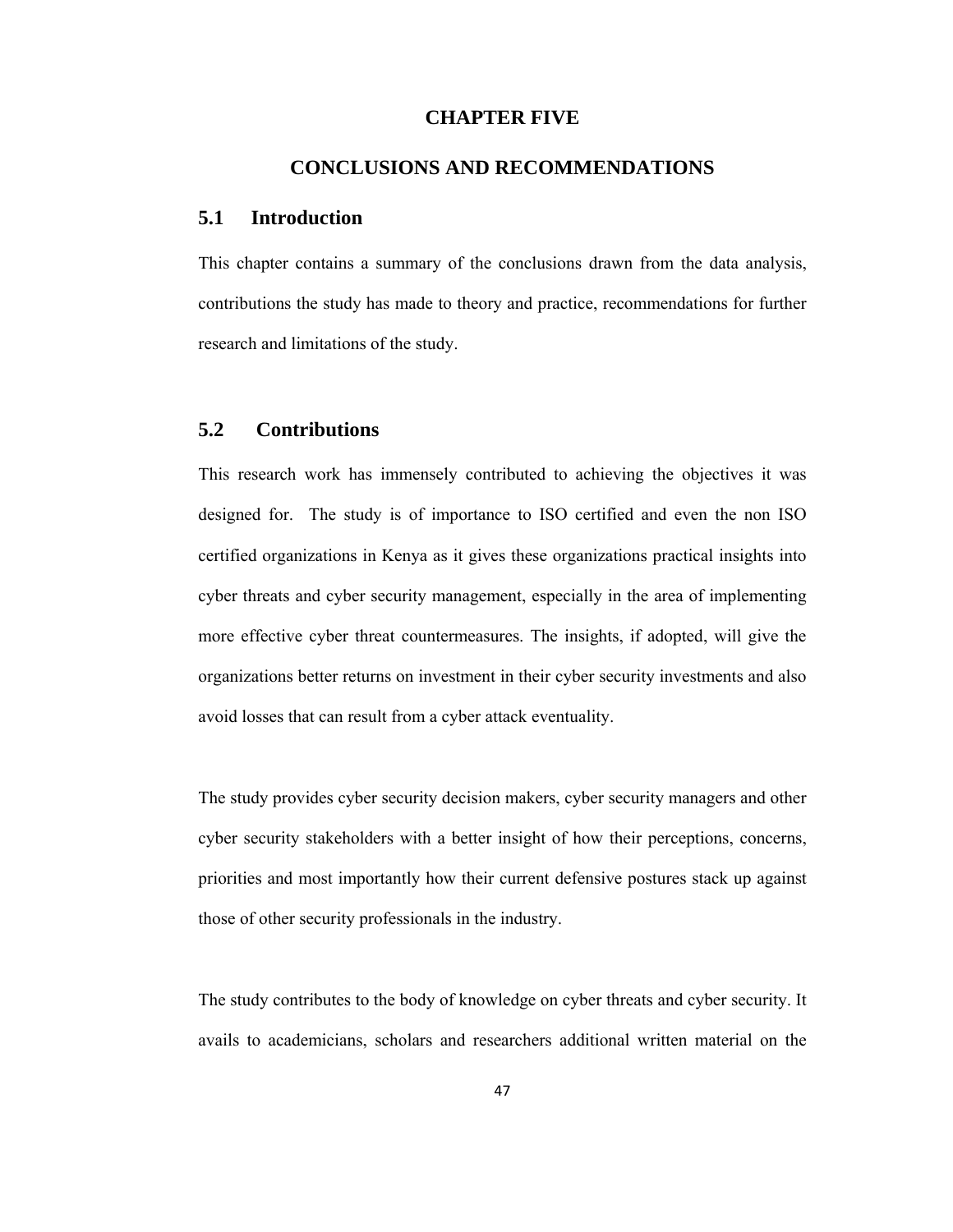concepts of cyber threats, cyber threat countermeasures, cyber security and effectiveness of cyber threat countermeasures that organizations implement or plan to implement.

The study also provides developers of cyber security technologies and products with some of the answers they need to better align their solutions with the concerns and requirements of their potential customers.

# **5.3 Conclusions**

The main objective of this study was to establish the cyber threats that Kenyan ISO certified organizations face. The study has brought to the fore the cyber threats that ISO certified organizations are facing. This information is useful to both ISO certified and non certified organizations in knowing the threats they are up against.

Another objective of the study was to establish the cyber threat countermeasures that the Kenyan ISO certified organizations have implemented. The study has clearly identified the cyber threat countermeasures that these organizations have implemented. This information is useful to both ISO certified and non ISO certified organizations when it comes to implementing cyber threat countermeasures for effective cyber security levels.

 The last but certainly not the list objective was to establish how effective the countermeasures implemented by ISO certified organizations in Kenya. The study has brought out the information on the effectiveness of the cyber threat countermeasures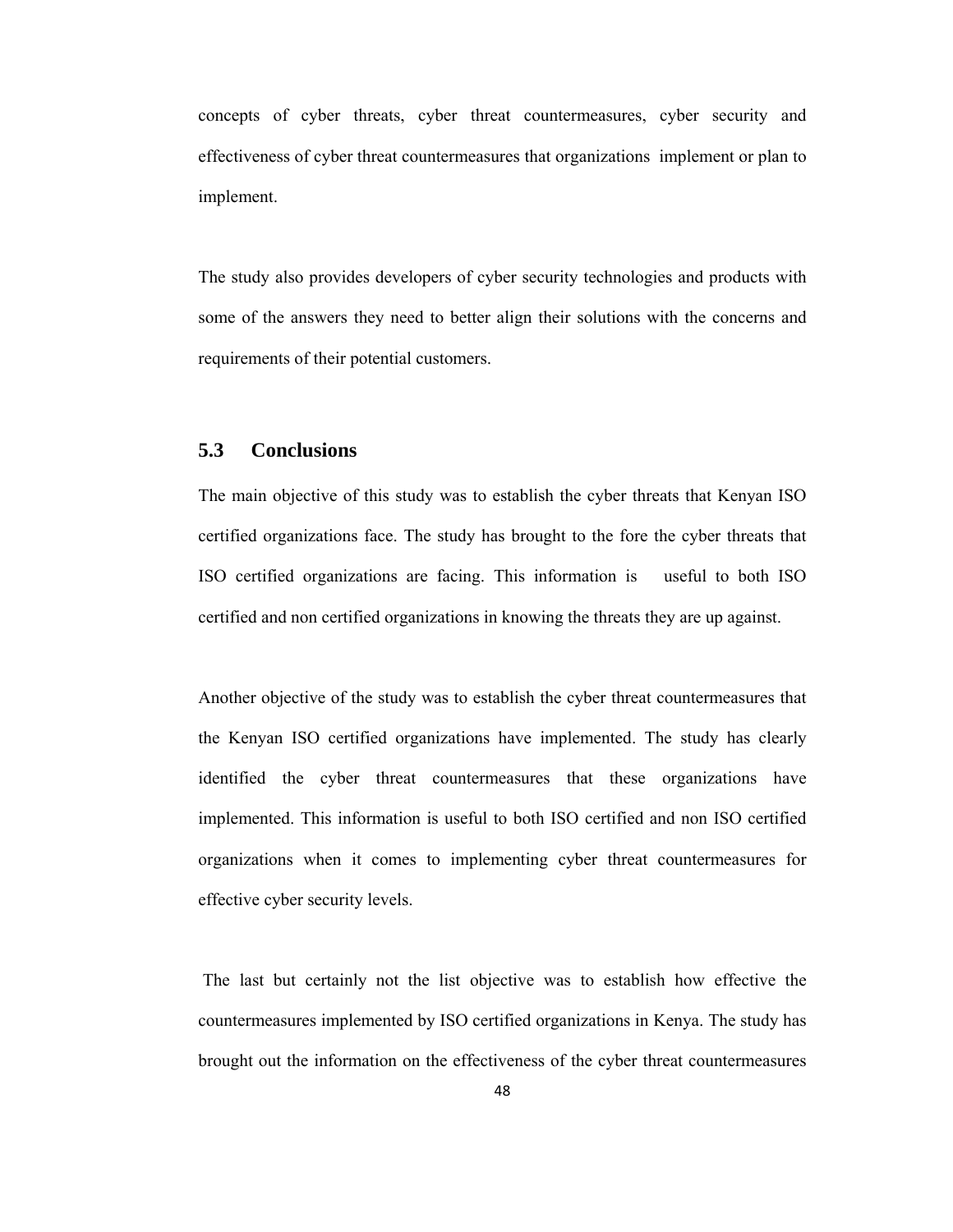implemented by these organizations. This information is important to the ISO certified and non ISO certified organizations in Kenya when it comes to making decisions on what countermeasures to implement to get a good return on investment in their cyber security investments.

 The study findings indicate that although the ISO certified organizations in Kenya are faced by the identified cyber threats, some of them have not implemented adequate cyber threats countermeasures. Some of the ISO certified organizations in Kenya do not have in place a cyber security policy which is a critical and must have guideline and source of reference point for implementing and maintaining a robust cyber security system.

## **5.4 Limitations of the Study**

This research was conducted on a sample of the ISO certified organizations in Kenya and not in all ISO certified organizations due to budget and time constraints. Another constrain to this research is that it focused mainly on key cyber threats in ISO certified organizations in Kenya. The research did not look at cyber threats associated with the acquiring of ICT systems and applications development which are also critical for effective cyber security management.

# **5.5 Recommendations**

Although most of the Kenyan ISO certified organizations have implemented cyber threat countermeasures to moderate, large and very large extent, there are still a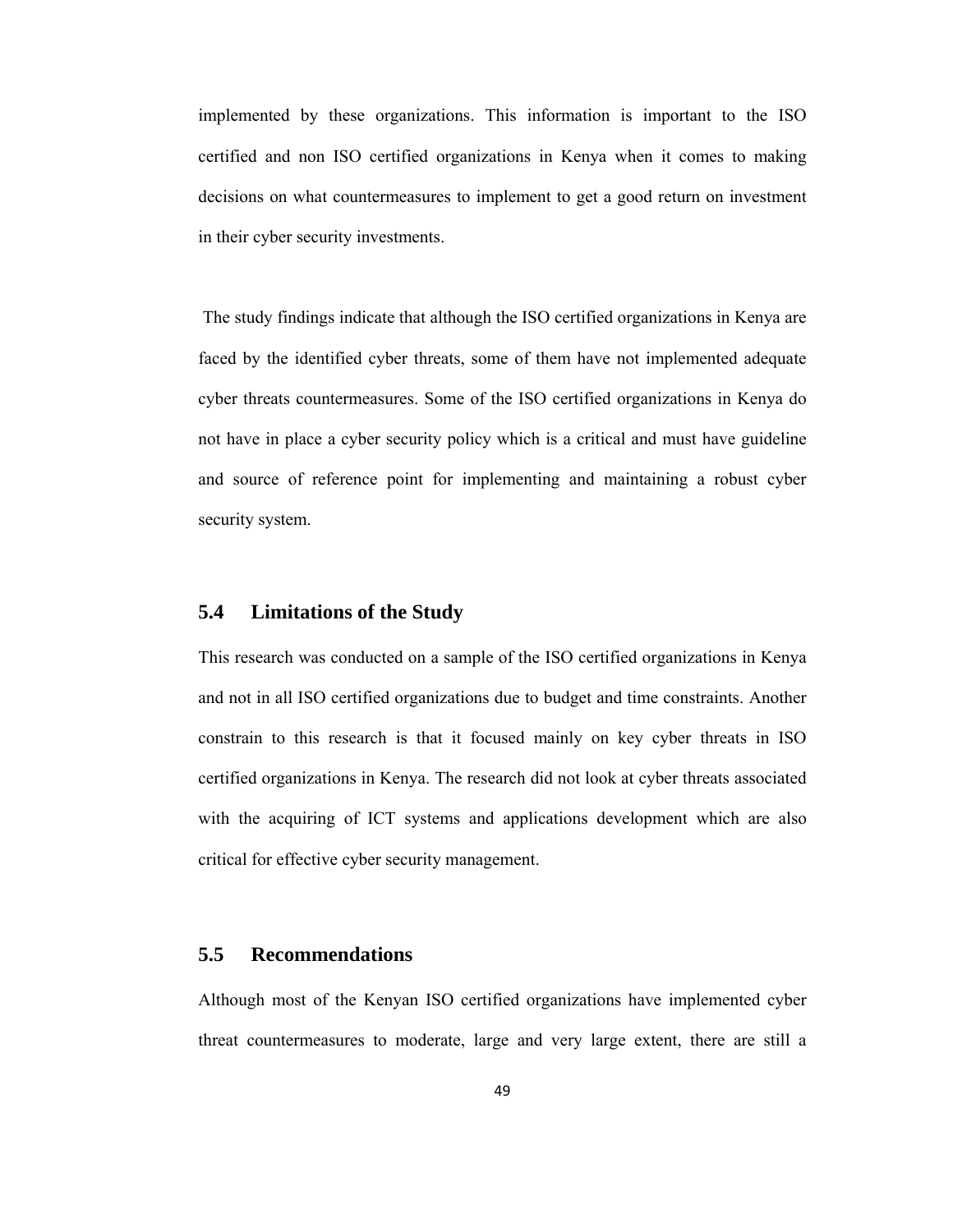number that have not adequately implemented the countermeasures. This study research has established that there are weaknesses and or omissions in the implementation of cyber threat cyber countermeasures and therefore the study recommends the following:

Cyber security policy is the blue print which gives guidelines and acts as reference for strong cyber security system. Therefore all the ISO certified organization s in Kenya should have a comprehensive and current cyber security policy which also has a section or chapter on how to deal with online social engineering and phishing.

ISO certified organizations in Kenya should have a comprehensive, active, current and continuous user training awareness on cyber security issues program. The program is a very strong and vital countermeasure against insider threats.

The fact that a significant number of ISO certified organizations in Kenya have implemented the two factor authentication cyber security measure to a little extent is a demonstration of weak access controls to their ICT assets. These organizations should implement this countermeasure to a large or very large extent so as to harden the access to their ICT assets in cyber space.

The ISO certified organizations should separate their voice and data traffic in and out of their cyber space so as to have better monitoring of the two to identify unusual patterns that could indicate cyber attacks and therefore be able to take remedial measures in time.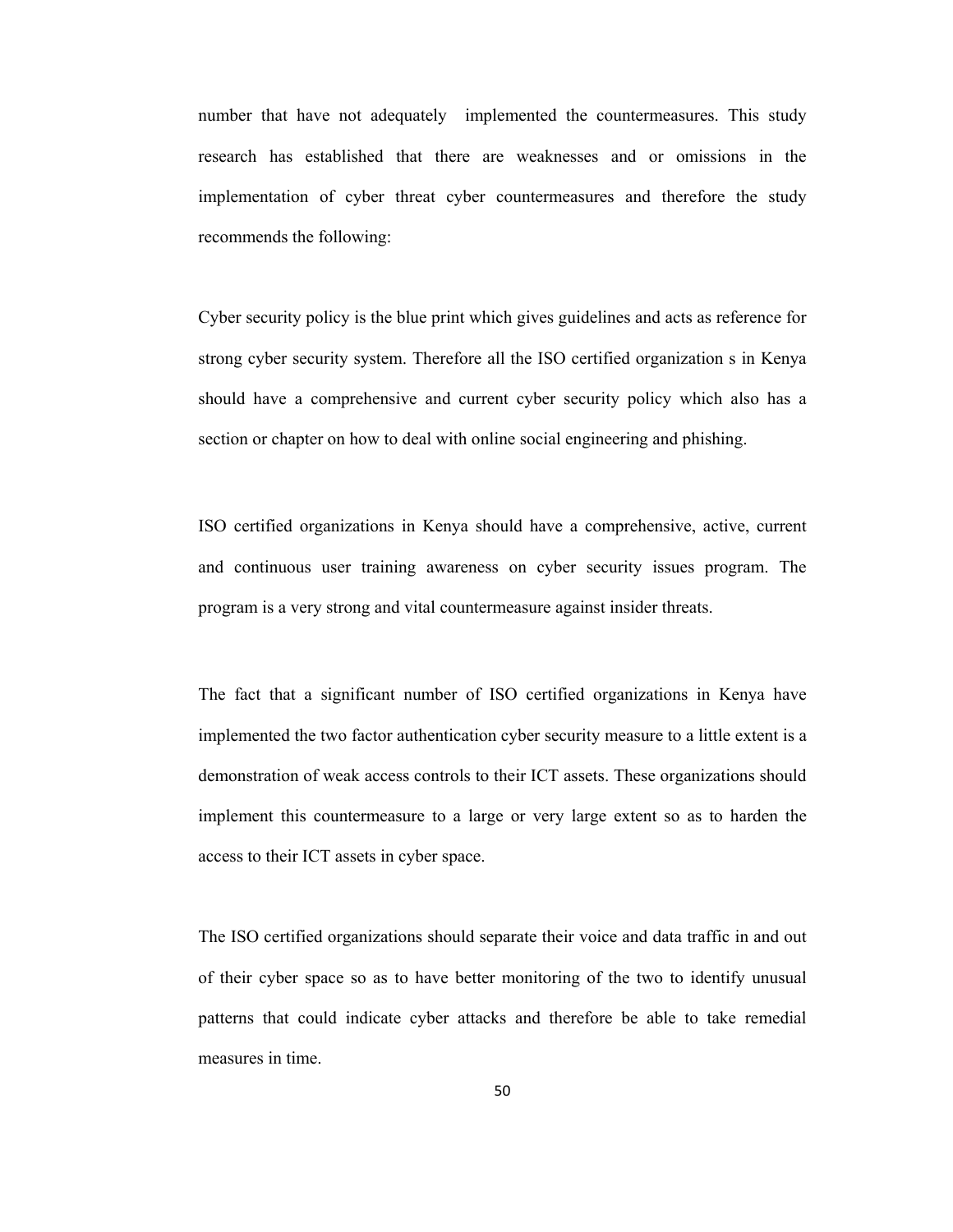Call Detail Record (CDR) monitoring is a crucial safeguard against VOIP and PBX fraud. The research recommends that all the ISO certified organizations in Kenya implement this cyber threat countermeasure to curb the VOIP/PBX fraud threat and also to avoid losses that can be caused by such an eventuality.

A number of the ISO certified organizations surveyed have not included legislation as a cyber threat countermeasure. Legislation is a critical safeguard especially against cyber espionage. Therefore there is need for the ISO certified organizations in Kenya to implement legislation as a cyber threat countermeasure and also partner with the relevant government departments and agencies for the countermeasure to work effectively.

# **5.6 Suggestions for Further Research**

Given the time constraint at hand for the researcher, the research could not cover a detailed study on cyber threats as well as the cyber threat countermeasures as topics. The researcher therefore recommends further detailed research into the two topics jointly or separately to obtain further insights into cyber threats and cyber threat countermeasures implemented by the ISO certified organizations in Kenya.

 The research could not also carry out detailed study on individual cyber threats as well as individual cyber threat countermeasures and their individual effectiveness to countering the cyber threats. Therefore the researcher recommends further detailed study on individual cyber threats and also individual cyber threat countermeasures and their individual contributions to cyber security effectiveness.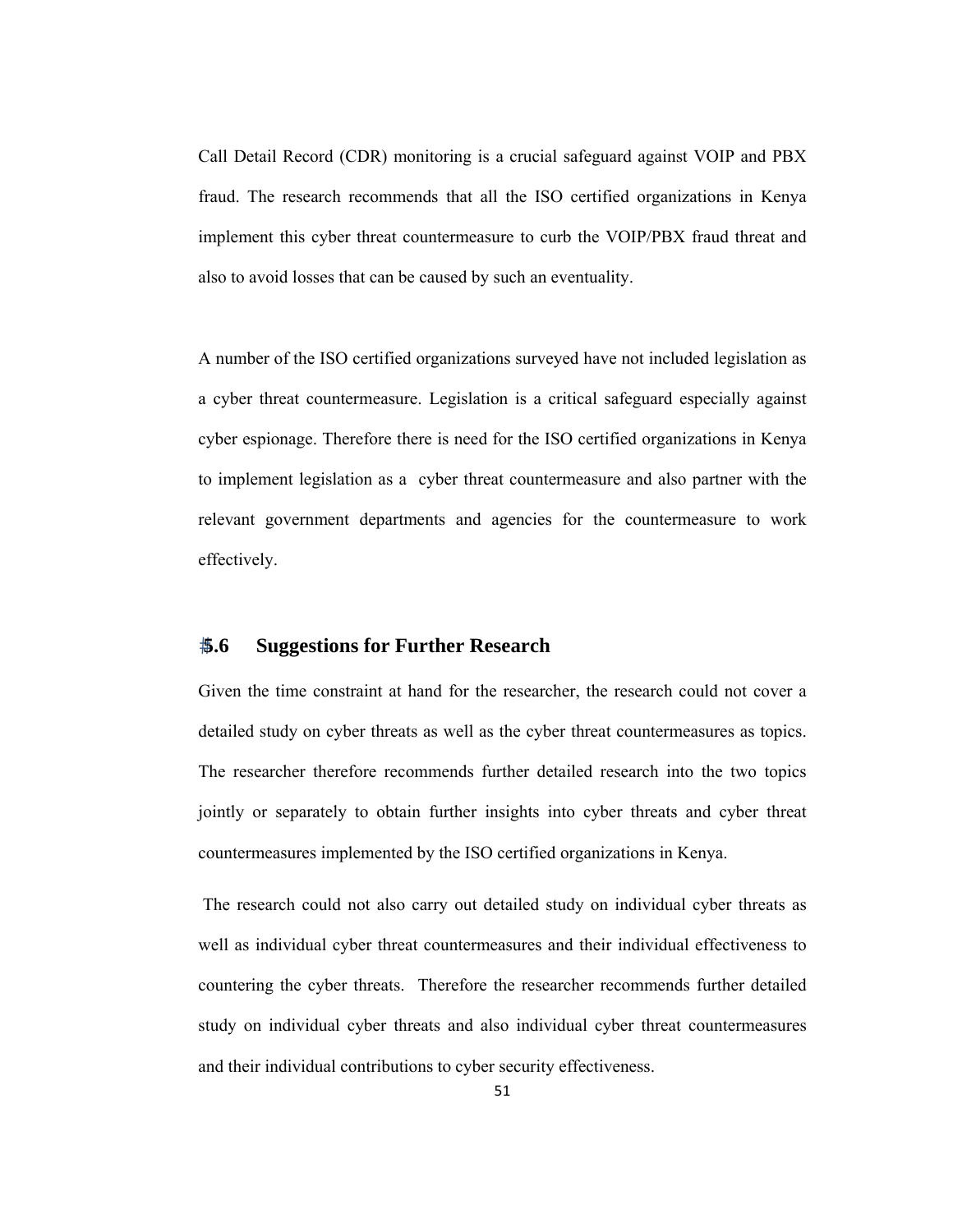#### **REFERENCES**

ACS Registrars. (2010). *ISO 9001- Benefits of ISO 9001Certicatio, ISO Acreditation*. Retrieved from http://www.iso9001.com/benefitsofiso9001.asp

Anderson, J. P. (1972, October). *Computer Security Technology Planning Study.* Retrieved 08 10, 2010, from National Institute of Standards and Technology, Information Technology Laborartory: http://csrc.nist.gov/publications/history/ande72.pdf

Baino, P. (2001). *Evaluation of Security Rrisks Associated with Networked Information Systems.* Melbourne: Royal Melbourne Institute of Technology University.

BERR. (2008). *2008 Information Security Breaches Survey.* London: Department for Business Enterprise and Regulatory Reform, United Kingdom.

Blagov, M. (2015). *What is a Distributed Denial of Service (DDoS) Attack:DoS and DDoS Explained: Incapsula*. Retrieved from www.incapsula.com: https://www.incapsula.com/ddos/ddos-attacks/denial-of-service.html

Businesslink.gov.uk. (2010). *IT security: the basics*. Retrieved June 30, 2010, from Business Link: http://www.businesslink.gov.uk

Carlson, T. (2001, October). *Information Security Manangement: understanding ISO 17799.* Retrieved from http://www.gta.ufrj.br/ensino/cpe728/03 ins info\_security\_iso\_17799\_1101.pdf

Carnagie Mellon University. (2016). *CERT Division*. Retrieved from http://www.cert.org/

Combs, O. (2013). *ISO 9001 As A business Management Tool | Quality Digest*. Retrieved from Quality Digest: http://www.qualitydigest.com/inside/quality-insiderarticle/iso-9001-business-management-tool.html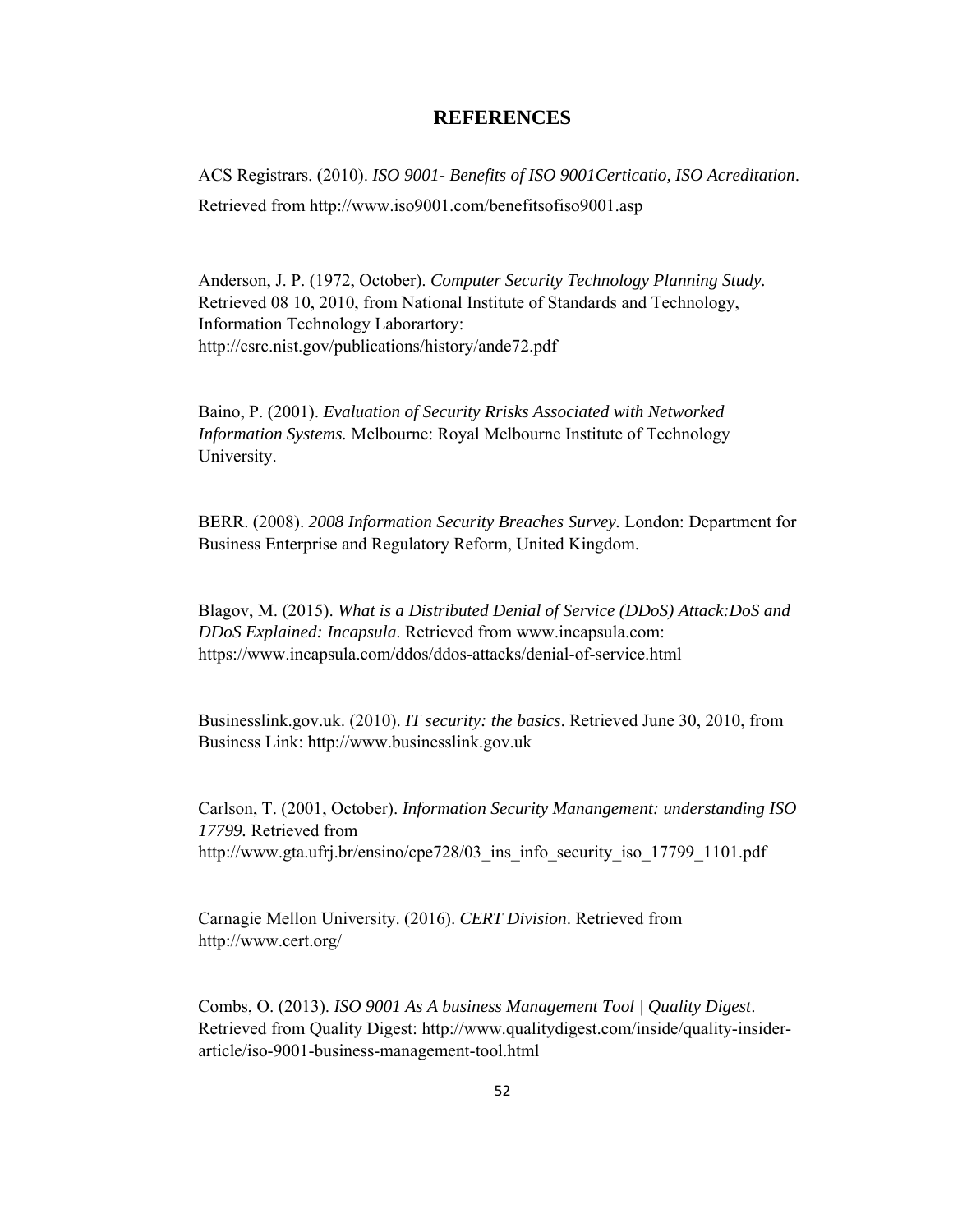Computer World. (2001, February 19). *Suspicious server probles multiply*. Retrieved from www.computerworld.com:

http://www.computerworld.com/article/2591768/security0/suspicious-server-probesmultiply.html

Cooper, D. P. (2013). *Business Research Methods.* McGraw Hill.

Curry, S. e. (2013). *Big data fuels intelligence driven security.* Security Division. San Diego: EMC Corporation.

Cyberedge Group. (2014). *2014 Cyberthreat Defense Report, North America & Europe.* Annapolis: Cyberedge Group.

EMC Corporation. (2012). *Getting Ahead of Advanced Threats, Achieving Inrtelligence-Driven Information Security.* Massachusetts: EMC Corportaion.

European Broadcasting Union. (2015). *Mitigation of Distributed Denial of Service (DDoS) (DDoS) Attacks.* Geneva: The European Broadcasting Union.

Ferguson, R. (2015). *The Word Is Not Enough – Online banking fraud.* Cork, Ireland: Trend Micro Incorporated.

Geer Dan, P. M. (2016, August 31). *The Index*. Retrieved from Cyber Security Iindex Organization: http://www.cybersecurityindex.org/index.php

George, T. (2015, October). *Next Big Cybercrime Vector: Social Media*. Retrieved from Security Week: www.securityweek.com

Government of Kenya. (2014). *Cyber Security Startegy.* Ministry of Information Communications and Technology. Nairobi: Govenment Press.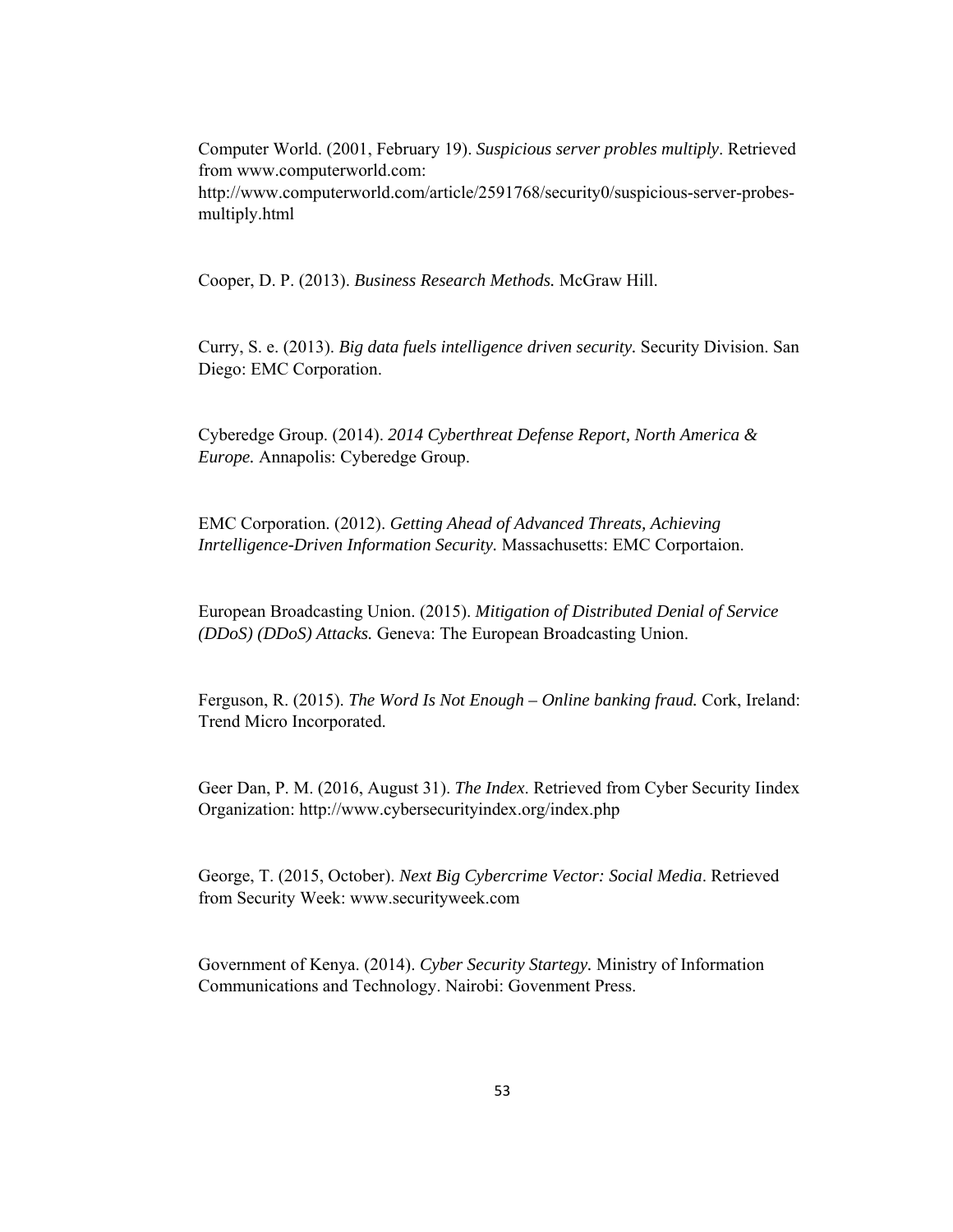Gurvirender P.S. Tejay, S. M. (2012). Investigating the Effectiveness of IS Security Countermeasures Towards Cyber Attacker Deterrence. *2012 45th Hawaii International Conference on System Scienc* (pp. 1-10). Hawaii: Nova Southeastern University.

Gurvirender, P. T. (2012). Investigating the Effectiveness of IS Security Countermeasures Towards Cyber Attacker Deterrence. *2012 45th Hawaii International Conference on System Scienc* (pp. 1-10). Hawaii: Nova Southeastern University.

Heidi, W. M. (2015). *Countering Social Engineering through Social Media: An Enterprise Security Perspective.* Australia: Charles Sturt University.

ISACA. (2009). *An Introduction to the Business Model for Information Security.* Illinois: ISACA.

ISO Quality Systems Limited. (2015). *ISO 9001 certification, Quality Mnangement System, ISO Quality Systems Limited*. Retrieved from www.isoqsltd.com: http://www.isoqsltd.com/iso-certification/iso-9001-quality-management-certification/

IT Governance Ltd. (2015). *what-is-cybersecurity.aspx.* Retrieved from http://www.itgovernance.co.uk: http://www.itgovernance.co.uk/what-iscybersecurity.aspx

IT News Africa. (2010, January 25). *New Security Threats Invade Africa in 2010*. Retrieved 08 04, 2010, from IT News Africa: http://www.itnewsafrica.com/

Javanainen, M. (2015). *ISO 9001:2015 and Enterprise Information Management | Quality Digest*. Retrieved from Quality Digest: http://www.qualitydigest.com/inside/standards-column/090115-iso-90012015-andenterprise-information-management.html

Jethwani, K., & Surbhi, G. (2015). *Cyber Crime: Issues and Challenges.* Delhi: International Journal of Emerging Research in Management &Technology.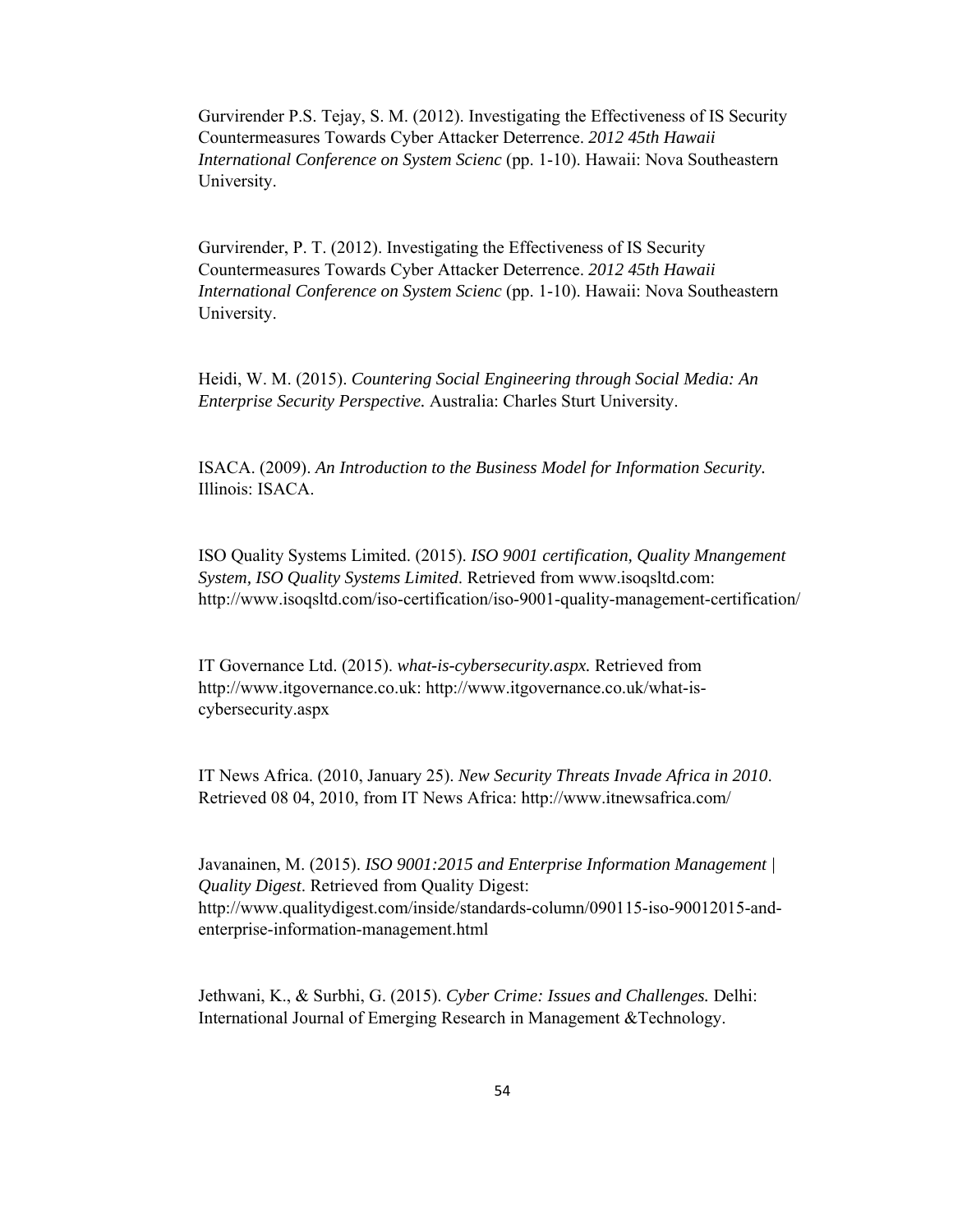KEBS. (2016, August 19). *KEBS - Standards, Training, Testing and Certification*. Retrieved from Kenya Bureau of Standards Web site: http://www.kebs.org/index.php?opt=certification&view=qms\_firms

Kitheka, P. M. (2013). *Information Security Management Systems in Public Universities in Kenya: A Gap Analysis Between Common Practices and Industry Best Practices.* Nairobi: University of Nairobi.

Kreicberga, L. (2010). *Internal Threat to Information Security-Countermeasures and human factor within SME.* Kiruna: Lulea University of Technology.

Kumar, D. A. (2011). A study on ISO 9001 Quality Management System: Reason behind the failure of ISO Certified Organizations,. *Global Journal of Management and Business Research, Vol. XI (XI),* , 43-50.

Leder. (2009). *Proactive Botnet Countermeasures An Offensive Approach.* Bonn: Institute of Computer Science IV, University of Bonn, Germany.

Leder, F., & Martini, W. (2009). *Proactive Botnet Countermeasures An Offensive Approach.* Bonn: Institute of Computer Science IV, University of Bonn, Germany.

Letiwa, P. (2010, June 20). Cyber Criminals on the prowl target unsuspecting victims. *Daily Nation* , 6-7.

Lotrionte, C. (2015). Countering State-Sponsored Cyber Economic Espionage Under International Law. *Journal of Law Cyber Warfare* , 443 - 540.

Makumbi, e. a. (2012). *An Analysis of Information Technology (IT) Security Practices: A Case Study of Kenyan Small and Medium Enterprises (SMEs) in the Financial Sector.* Nairobi: University of Nairobi.

Miller et al, R. M. (2015). *Dealing with insider threats to cyber-security.* Atlanta: CA Technologies, Security Management.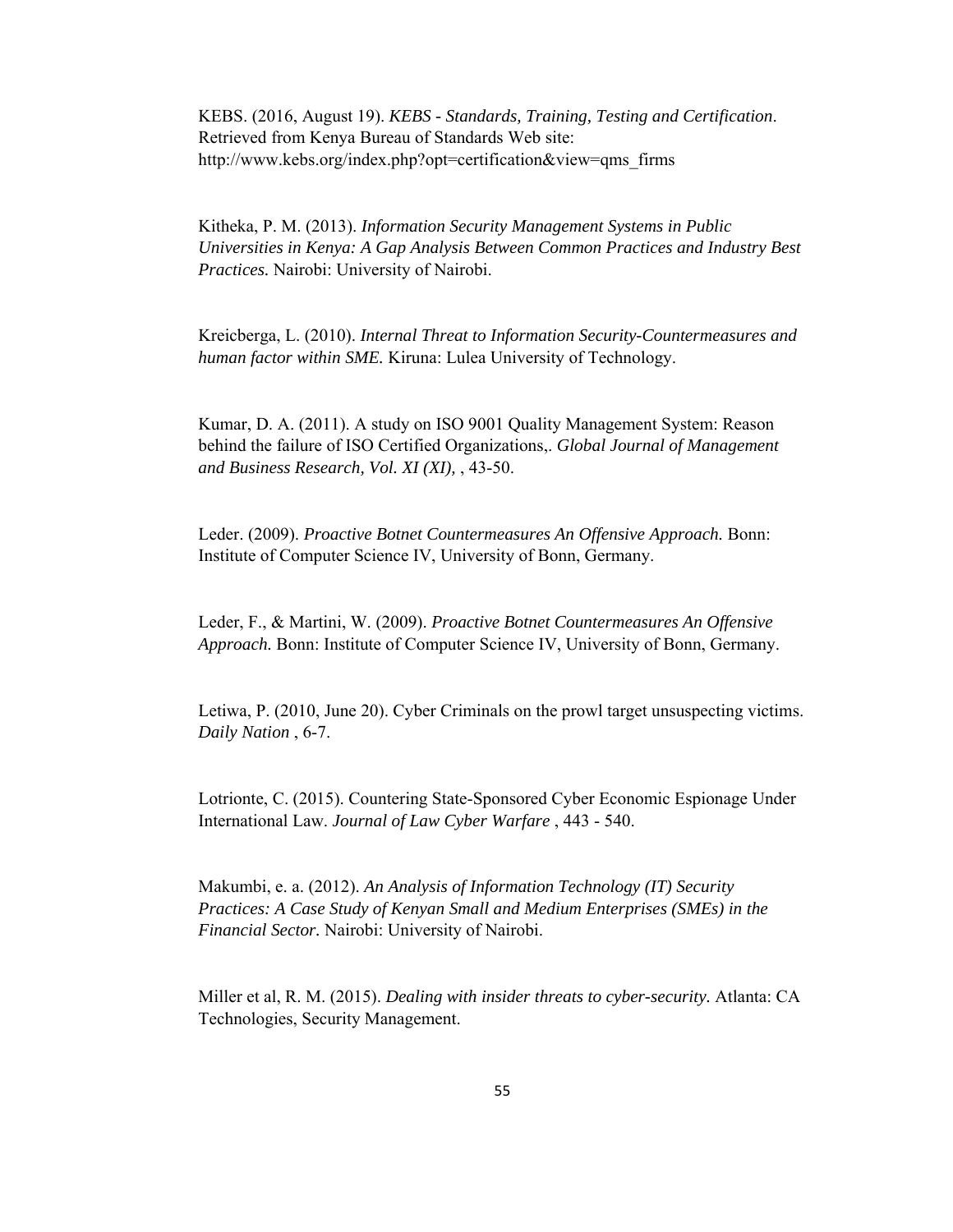Mukinda, F. (2014). *Fraudsters find easy cash in mobile banking.* Nairobi: DAILY NATION Newspaper.

*Murdoch University - IT Security*. (2010). Retrieved June 30, 2010, from Murdoch University in Perth Australia: http://www.murdoch.edu.au/

Ngalyuka, C. (2013). *The Relationship Between ICT Utilization and Fraud Losses in Commercial Banks in Kenya.* Nairobi: University Of Nairobi.

Ngunjiri, P. (2010, March 22-28). Beware Kenyans, hackers are on the prowl. *The East African* , 41.

Njiru, S. W. (2013). *A Framework to Guide Information Security Initiatives for Banking Information Systems, Kenyan Banking Sector Case Study.* Nairobi.

Nyabiage, J. (2010, May Tuesday 22). Kenya Records upsurge in cybercrime. *Daily Nation* .

Nyamongo, D. M. (2012). *Information Systems Security Management A Case Study of Private Chartered Universities in Kenya.* Nairobi: Strathmore University.

Omuga, S. (2014). *Mobile money fraud.* Nairobi.

Paula, e. a. (2014). *Kenya Cyber Security Report 2014, Rethinking Cybersecurity – "An Integrated Approach:Processes, Intelligence and Monitoring.".* Nairobi: Serianu Limited.

PriceWaterHouseCoopers. (2008, April). *eng/publications/berr\_information\_security\_breaches\_survey\_2008.html*. Retrieved 08 04, 2010, from Security Survey: http://www.pwc.co.uk/eng/publications/berr\_information\_security\_breaches\_survey\_ 2008.html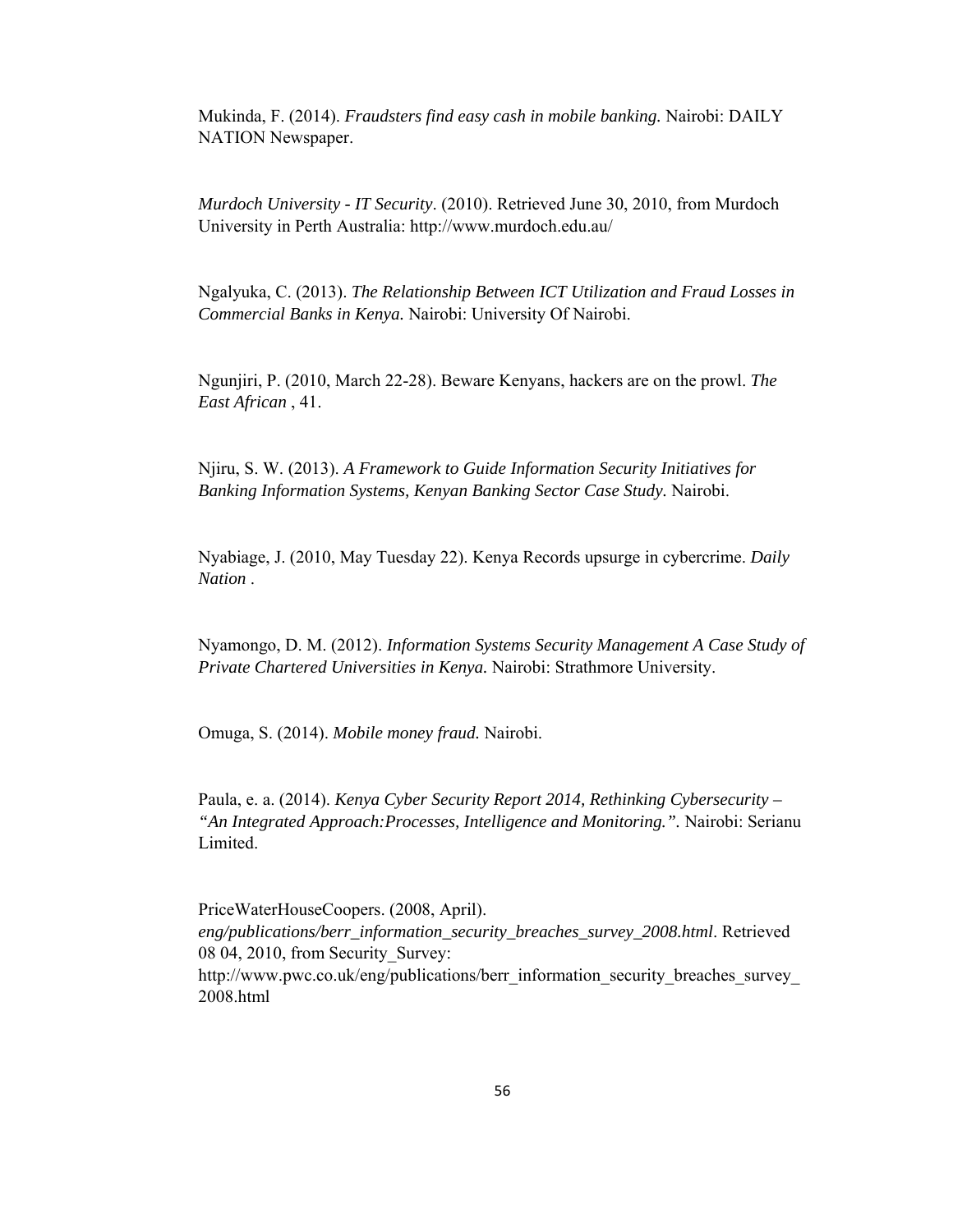Rjaibi, N. R. (2015). Monitoring the Effectiveness of Security. *Institut Supérieur de Gestion de Tunis publication* (pp. 327 -336). Tunis: Institut Supérieur de Gestion de Tunis.

Robinson et al, N. L. (2013). *Cyber-security threat characterisation, A rapid comparative analysis.* Stockholm: RAND Corporation.

Salim, H. (2014). *Cyber Safety:A Systems Thinking and Systems Theory Approach to Managing Cyber Security Risks.* Massachusetts : Massachusetts Institute of Technology.

Saulius, P. (2012). *What factors explain why there is not a common and comprehensive global response to cyber threats?* Leiden University.

Tarimo, C. N. (2005). An Approach To Enhance ICTInfrastructures' Security Through Legal, Regulatory Influence. In J. E. HS Venter (Ed.), *ISSA 2005 New Knowledge Today Conference.* Sandton, South Africa.

Threat Track Security Inc. (2013). *Enterprises Must Prepare to Combat Cyber Espionage.* Clearwater, Florida: hreatTrack Security, Inc.

Threat Track Security, Inc. (2013). *Enterprises Must Prepare to Combat Cyber Espionage.* Clearwater, Florida: hreatTrack Security, Inc.

Tom, C. (2001). *Information Security Management: Understanding ISO 17799.* Santa Clara: International Network Services.

US Government. (2014). *Combating the Insider Threat.* New York: National Cybersecurity and Communications Integration Centre.

Vatis, M. (2009). *Trends in Cyber Vulnerabilities, Threats, and Countermeasures.*

Wei, X. K. (2012). Security Implementation for a VoIP Server. *Conference on Computer Science & Service System*, (pp. 983 -985).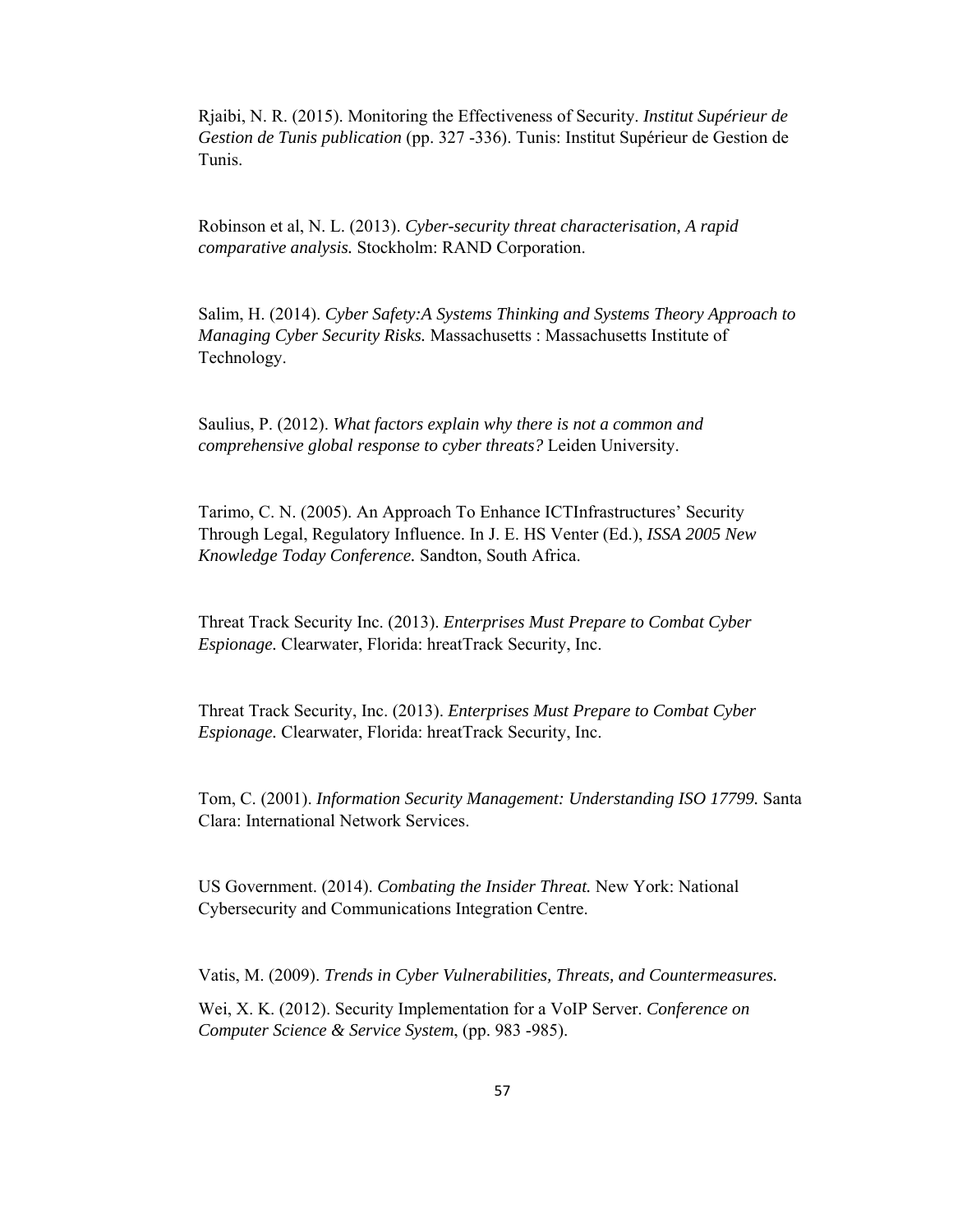Wilcox, H. M. (2015). *Countering Social Engineering through Social Media: An Enterprise Security Perspective.* Sydney: Charles Sturt University, Australia.

Yu, J. (2015). Prevention of Toll Frauds against IP-PBX. *International Conference on Security and Management*, (pp. 259 - 254). Chicago.

Zegers, N. (2006). *A Methodolgy for Improving Information Security Incident Identification and Response.* Rotteram: Erasmus Universiteit Rotterdam.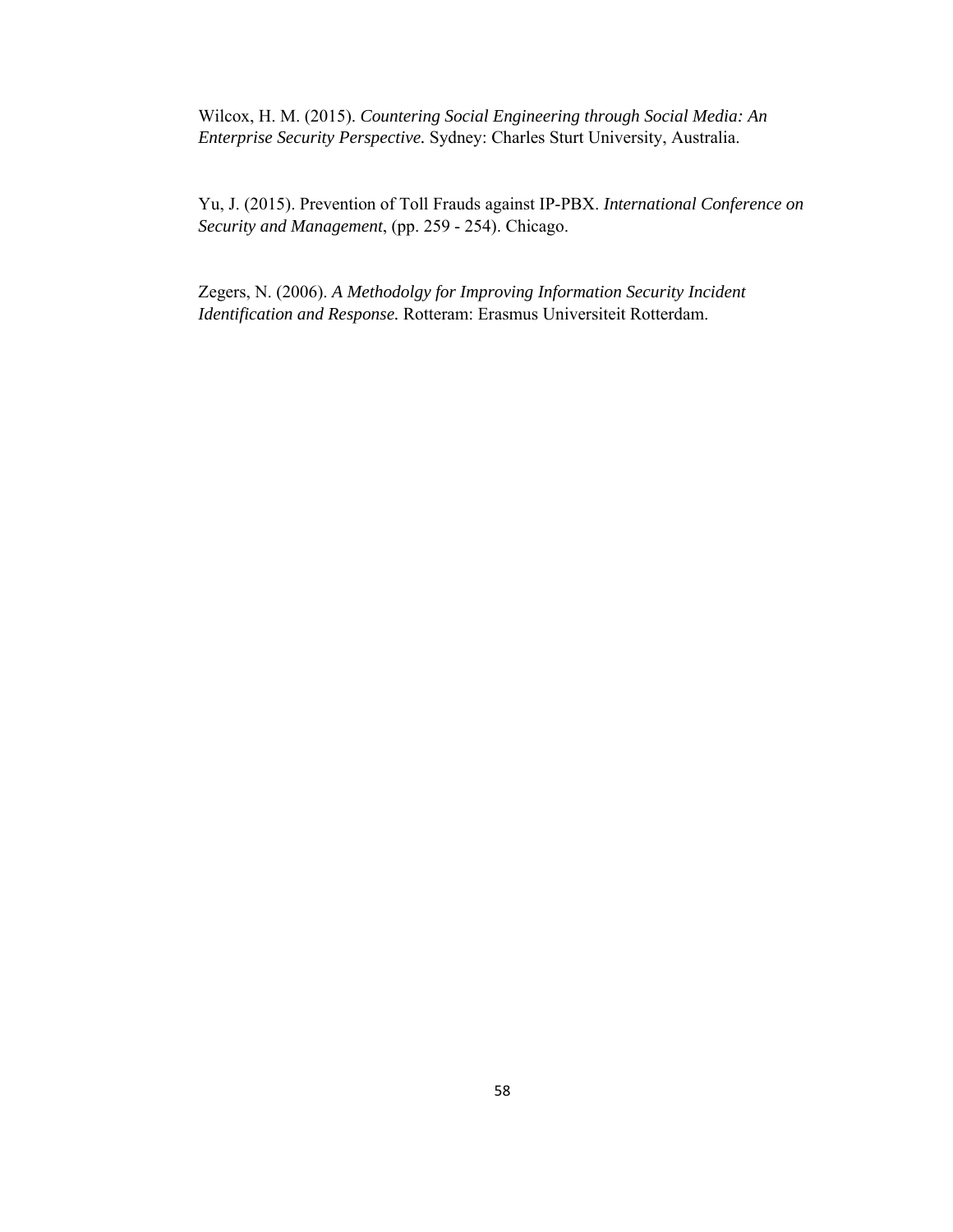# **APPENDIX 1: QUESTIONNAIRE**

*This questionnaire is designed to assist in collecting data to determine cyber threats, countermeasures and effectiveness of countermeasures in ISO certified organizations in Kenya. Kindly note that the findings of this research are solely for academic purposes and all the responses will be treated with utmost confidentiality* 

# **SECTION A:**

## **(i) Demographic Information**

Tick as appropriate

| $\mathbf{1}$ | Gender                        | Male I                                                                    | Female  |
|--------------|-------------------------------|---------------------------------------------------------------------------|---------|
|              |                               | 2. Age bracket $25$ years or less                                         |         |
|              |                               |                                                                           |         |
|              |                               |                                                                           |         |
|              |                               | $36 - 40$ years                                                           |         |
|              |                               | 41 - 45 years                                                             |         |
|              |                               | 46 - 50 years                                                             |         |
|              |                               |                                                                           |         |
| 3.           |                               | Education Level : Postgraduate $\Box$ Graduate $\Box$                     | Diploma |
|              |                               |                                                                           |         |
| 4.           |                               |                                                                           |         |
|              | Above 10 years                | 5. Years of work experience: 5 years or less $\Box$ 6-10 years $\Box$     |         |
|              | (ii) Organization Information |                                                                           |         |
|              |                               | 1.0 In which industry does your organization operate? Tick as appropriate |         |
|              |                               |                                                                           |         |
|              |                               |                                                                           |         |
|              |                               |                                                                           |         |
|              |                               | Industry and manufacturing                                                |         |
|              |                               |                                                                           |         |
|              |                               |                                                                           |         |
|              |                               |                                                                           |         |
|              | Other Specify                 |                                                                           |         |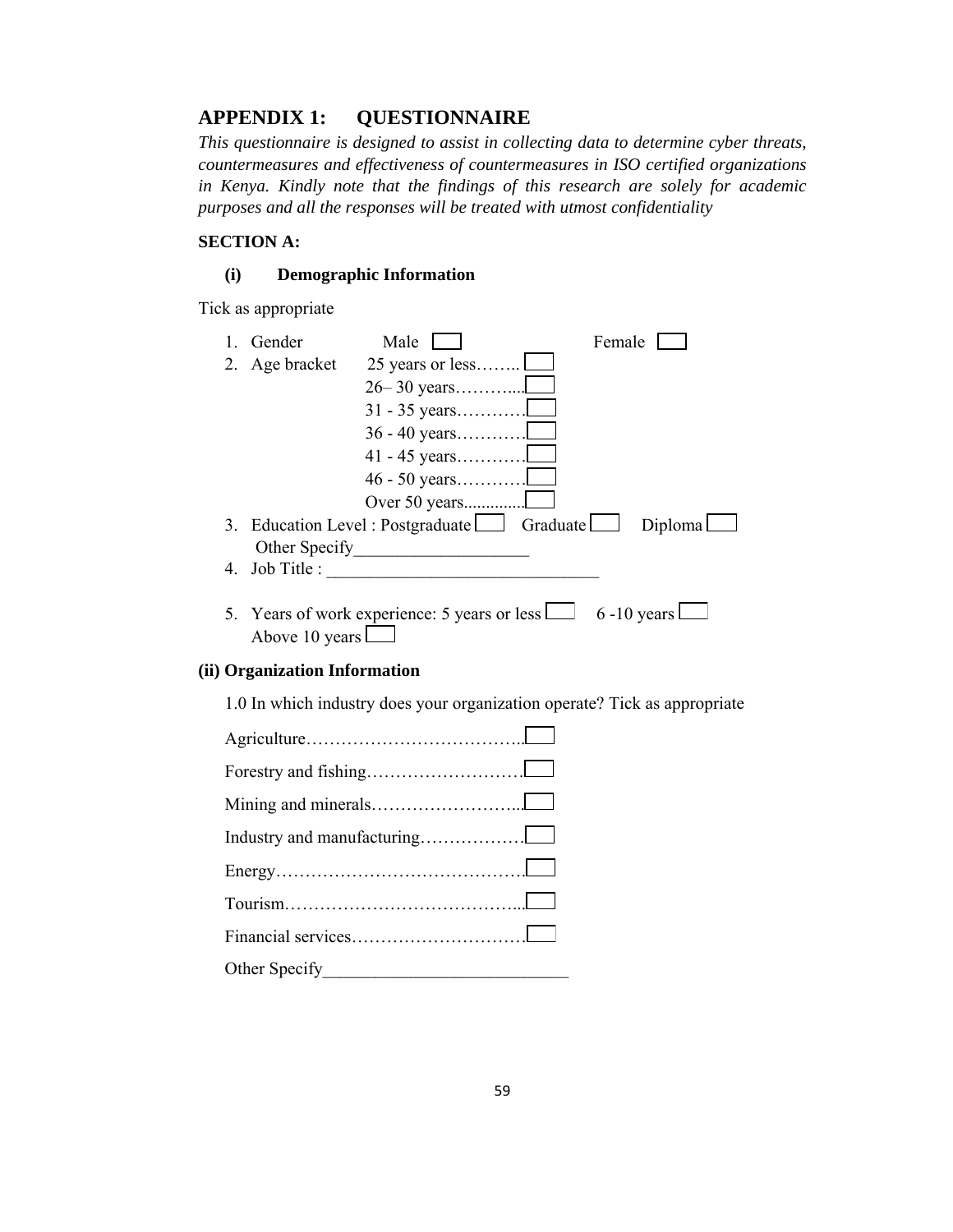| 2.0 | Number of employees in your organization (Tick as appropriate)              |
|-----|-----------------------------------------------------------------------------|
|     |                                                                             |
|     |                                                                             |
|     |                                                                             |
| 3.0 | Asset base                                                                  |
|     |                                                                             |
|     | 3.2 Above KES 5 Billion but less than KES 10 Billion                        |
|     |                                                                             |
|     | 4.0 How long has the organization been operating in Kenya?<br>vears         |
|     | 5.0 Is the organization locally owned or foreign multi-national subsidiary? |
|     |                                                                             |
|     |                                                                             |
|     |                                                                             |
|     |                                                                             |

# **SECTION B: Cyber Threats**

To what extent has your organization experienced each of the following situations? Tick to indicate using the scale given.

|    |                             | N <sub>0</sub> | Little | Moderate | Large  | Very   |
|----|-----------------------------|----------------|--------|----------|--------|--------|
|    |                             | Extent         | Extent | Extent   | Extent | large  |
|    |                             |                |        |          |        | Extent |
| 1. | Employees                   |                |        |          |        |        |
|    | unintentionally or          |                |        |          |        |        |
|    | carelessly making           |                |        |          |        |        |
|    | mistakes that compromise    |                |        |          |        |        |
|    | cyber security              |                |        |          |        |        |
| 2. | Employees being tricked     |                |        |          |        |        |
|    | by parties external to the  |                |        |          |        |        |
|    | organization to give out    |                |        |          |        |        |
|    | their security information  |                |        |          |        |        |
|    | for example passwords       |                |        |          |        |        |
| 3. | Privileged users for        |                |        |          |        |        |
|    | example, IT                 |                |        |          |        |        |
|    | administrators, attacking   |                |        |          |        |        |
|    | the organization's          |                |        |          |        |        |
|    | information system for      |                |        |          |        |        |
|    | any reason                  |                |        |          |        |        |
| 4. | Fake offers on the internet |                |        |          |        |        |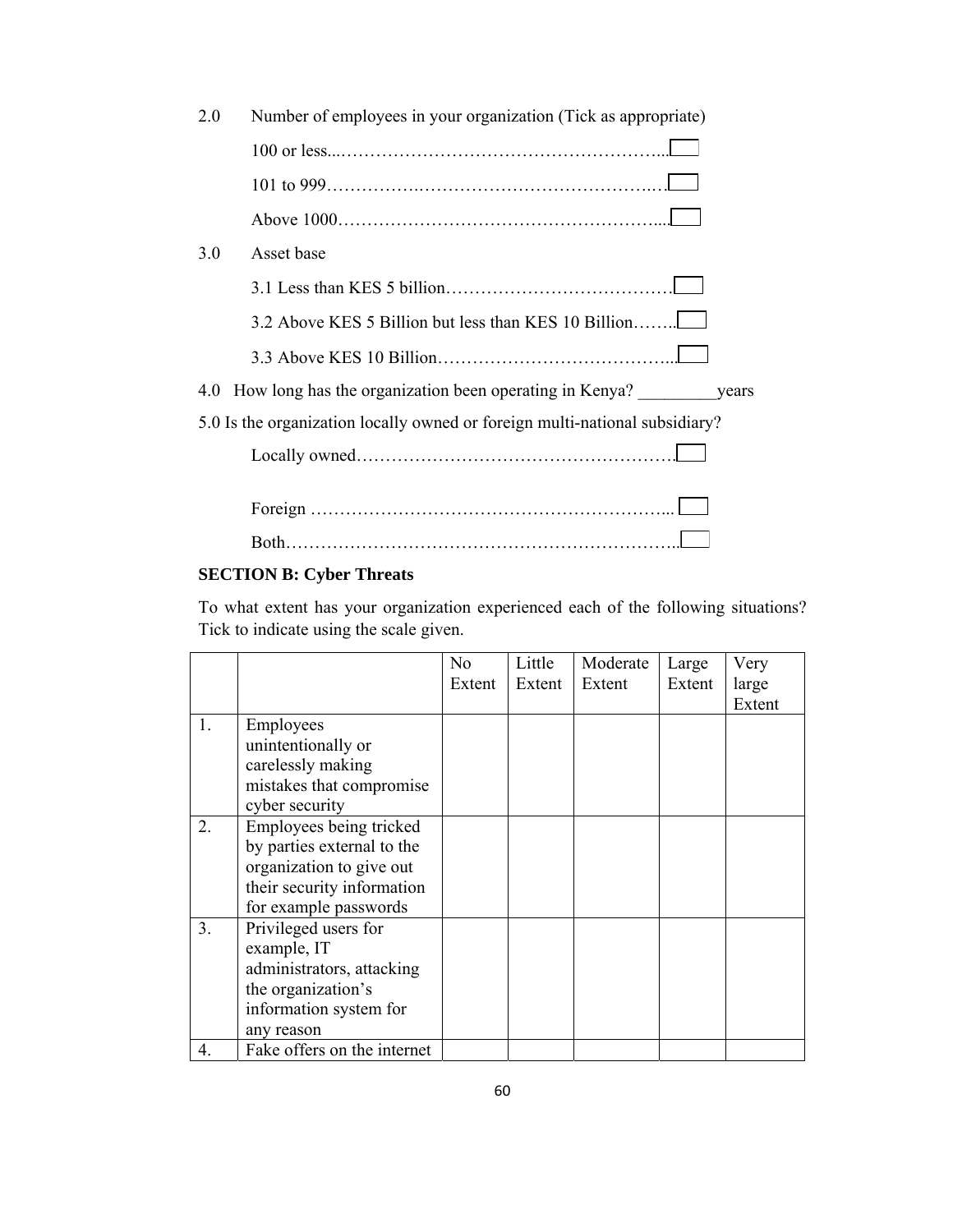|     | to share user security<br>credentials                 |  |  |  |
|-----|-------------------------------------------------------|--|--|--|
| 5.  |                                                       |  |  |  |
|     | Fake plug-ins posing as<br>legitimate extensions that |  |  |  |
|     | trick users to download                               |  |  |  |
|     | and install them leading to                           |  |  |  |
|     |                                                       |  |  |  |
|     | infection and stealing of<br>information from the     |  |  |  |
|     | infected machine(s)                                   |  |  |  |
| 6.  | Fake applications, that                               |  |  |  |
|     | appear to be integrated for                           |  |  |  |
|     | use with a social network                             |  |  |  |
|     | tricking users to install                             |  |  |  |
|     | them resulting in the                                 |  |  |  |
|     | stealing of user access                               |  |  |  |
|     | credentials                                           |  |  |  |
| 7.  | External parties hacking                              |  |  |  |
|     | into your PBX and                                     |  |  |  |
|     | making calls through it                               |  |  |  |
| 8.  | An attack that resulted in                            |  |  |  |
|     | websites and servers                                  |  |  |  |
|     | unavailable to legitimate                             |  |  |  |
|     | users                                                 |  |  |  |
| 9.  | Computers in your                                     |  |  |  |
|     | organization spamming                                 |  |  |  |
|     | and or spreading viruses                              |  |  |  |
| 10. | Computers in the                                      |  |  |  |
|     | organization used by third                            |  |  |  |
|     | parties to conduct online                             |  |  |  |
|     | fraud activities                                      |  |  |  |
| 11. | Attempts to access your                               |  |  |  |
|     | online or mobile banking                              |  |  |  |
|     | platform by non                                       |  |  |  |
|     | authorized users                                      |  |  |  |
| 12. | Attempts to access mobile                             |  |  |  |
|     | money points of service                               |  |  |  |
|     | by unauthorized users                                 |  |  |  |
| 13. | Lost money fraudulently                               |  |  |  |
|     | through mobile money                                  |  |  |  |
|     | service                                               |  |  |  |
| 14. | Attempts to access secret                             |  |  |  |
|     | or confidential                                       |  |  |  |
|     | information stored in the                             |  |  |  |
|     | organization's computers                              |  |  |  |
|     | or ICT network by                                     |  |  |  |
|     | unauthorized users                                    |  |  |  |
| 15. | Breach of access to secret                            |  |  |  |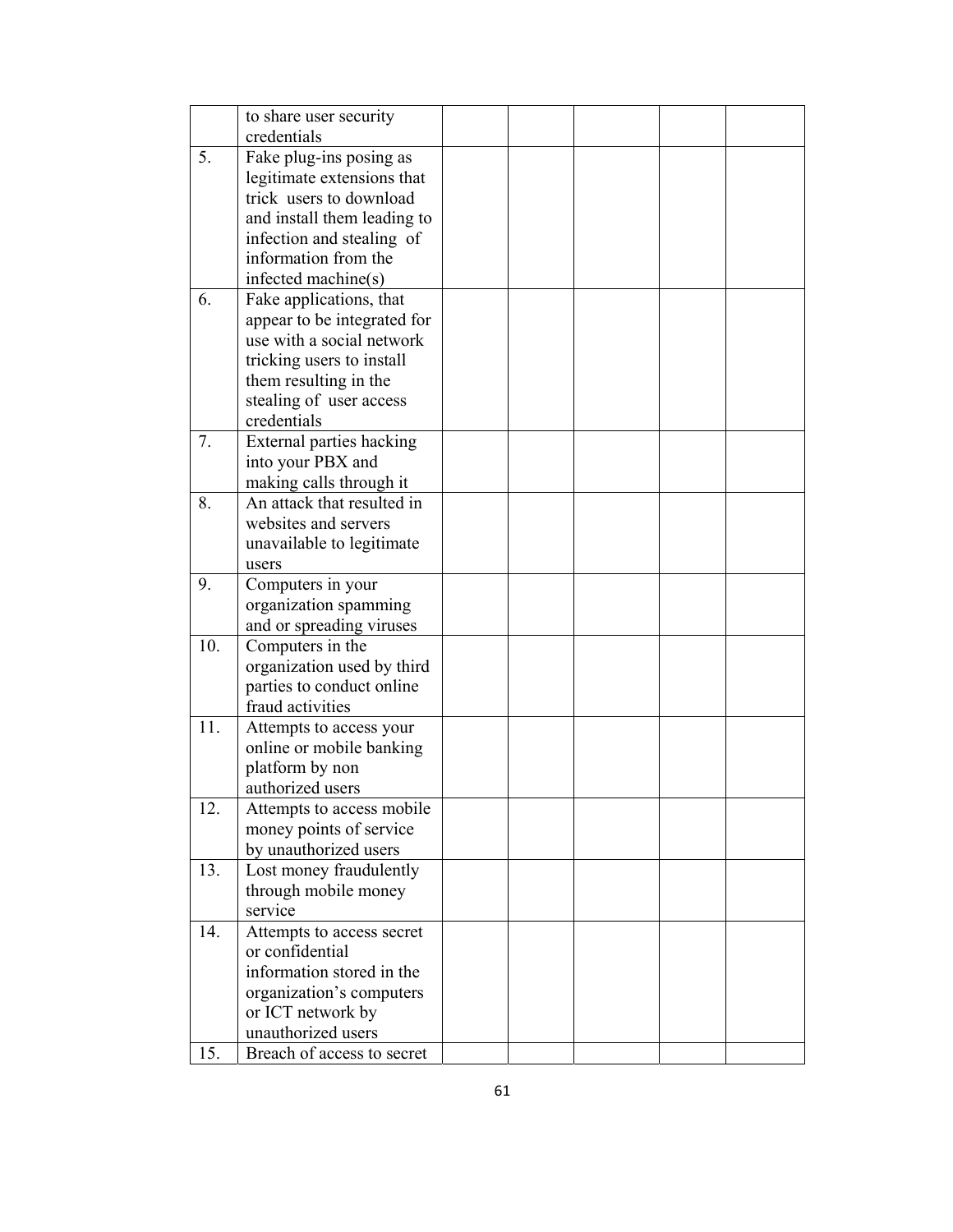|     | or confidential           |  |  |  |
|-----|---------------------------|--|--|--|
|     | information stored either |  |  |  |
|     | in the organization's     |  |  |  |
|     | computers or ICT network  |  |  |  |
| 16. | Confidential information  |  |  |  |
|     | stored in the             |  |  |  |
|     | organization's computers  |  |  |  |
|     | or ICT network been       |  |  |  |
|     | stolen at any one time    |  |  |  |
|     | Other: specify and rate   |  |  |  |

# **SECTION C: Cyber threat Countermeasures**

To what extent has your organization implemented each of the following cyber security countermeasures? Tick as appropriate using the scale given

|                  | Countermeasure            | N <sub>0</sub> | Little | Moderate | Large  | Very   |
|------------------|---------------------------|----------------|--------|----------|--------|--------|
|                  |                           | Extent         | Extent | Extent   | Extent | large  |
|                  |                           |                |        |          |        | Extent |
| 1.               | Cyber security policy     |                |        |          |        |        |
| 2.               | User awareness training   |                |        |          |        |        |
|                  | on cyber security issues  |                |        |          |        |        |
| 3.               | Two factor user           |                |        |          |        |        |
|                  | authentications           |                |        |          |        |        |
| $\overline{4}$ . | Maintain staff values and |                |        |          |        |        |
|                  | attitudes that align with |                |        |          |        |        |
|                  | organizational mission    |                |        |          |        |        |
|                  | and ethics                |                |        |          |        |        |
| 5.               | Segregate your voice and  |                |        |          |        |        |
|                  | data traffic              |                |        |          |        |        |
| 6.               | Disabling of non-service  |                |        |          |        |        |
|                  | related or unused open    |                |        |          |        |        |
|                  | PBX ports                 |                |        |          |        |        |
| 7.               | Call Detail Record (CDR)  |                |        |          |        |        |
|                  | Monitoring to identify    |                |        |          |        |        |
|                  | unusual usage patterns    |                |        |          |        |        |
| 8.               | Policy on how to deal     |                |        |          |        |        |
|                  | with online social        |                |        |          |        |        |
|                  | engineering or phishing   |                |        |          |        |        |
|                  | attempts                  |                |        |          |        |        |
| 9.               | Continuous monitoring of  |                |        |          |        |        |
|                  | inbound network traffic   |                |        |          |        |        |
|                  | load on firewalls and     |                |        |          |        |        |
|                  | system resources (CPUs)   |                |        |          |        |        |
| 10.              | Segmentation of internal  |                |        |          |        |        |
|                  | and external networks for |                |        |          |        |        |
|                  | critical systems          |                |        |          |        |        |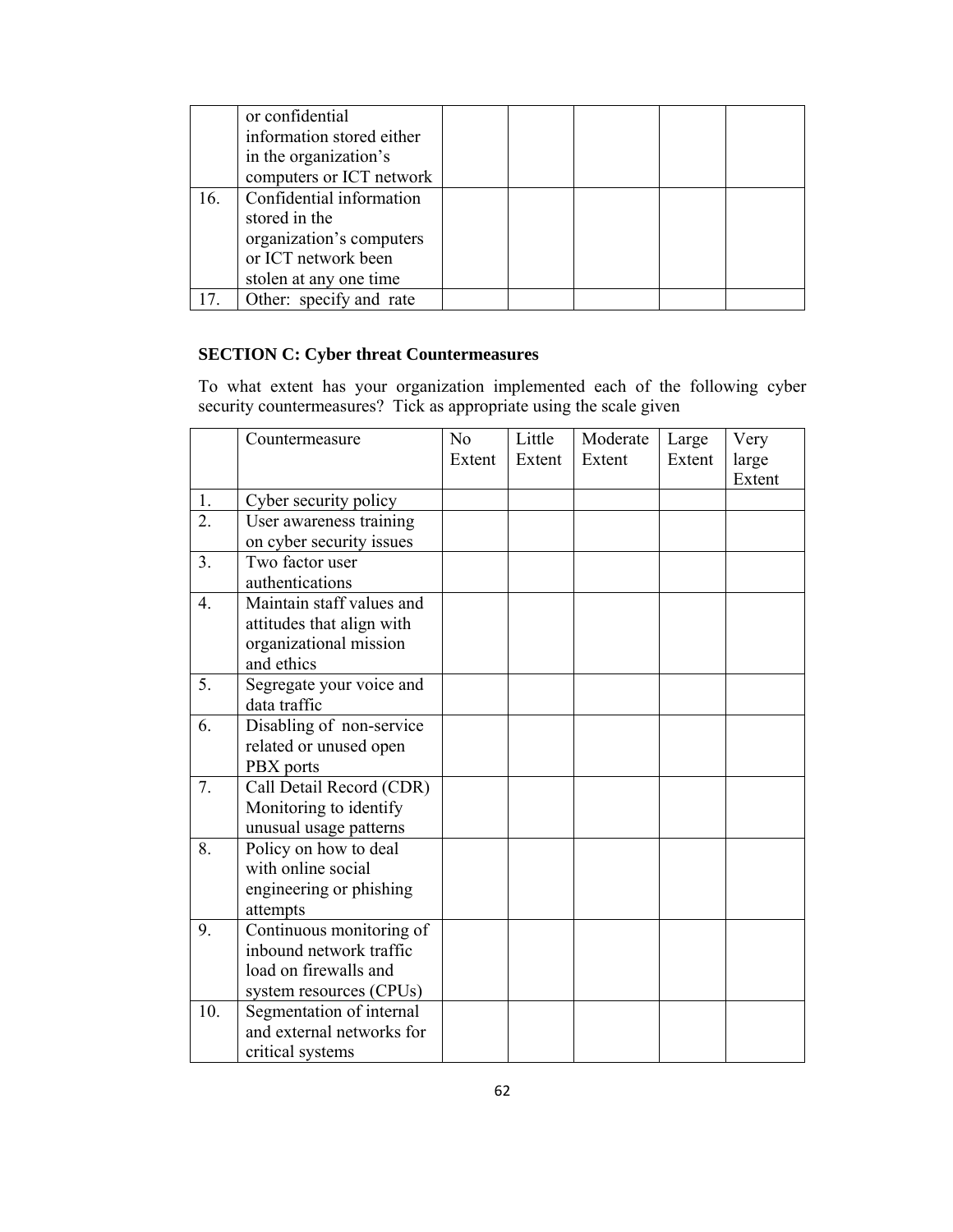| 11. | Carry out cyber risk<br>assessment on its critical<br>assets        |  |  |  |
|-----|---------------------------------------------------------------------|--|--|--|
| 14. | Legislation                                                         |  |  |  |
| 15. | Carry out cyber security<br>or information security<br>audits       |  |  |  |
| 16. | Constantly scanning and<br>patching for software<br>vulnerabilities |  |  |  |
| 17. | Other: specify and rate                                             |  |  |  |

## **SECTION D: Effectiveness of cyber threat countermeasures implemented by organization**

To what extent has the cyber threat countermeasures applied in the organization been effective in achieving each of the following risk mitigation objectives?

|                |                               | No     | Little | Moderat  | Large  | Very   |
|----------------|-------------------------------|--------|--------|----------|--------|--------|
|                |                               | Extent | Extent | e Extent | Extent | large  |
|                |                               |        |        |          |        | Extent |
| 1.             | Increased number of           |        |        |          |        |        |
|                | successfully blocked cyber    |        |        |          |        |        |
|                | attacks                       |        |        |          |        |        |
| 2.             | More uptime of the            |        |        |          |        |        |
|                | organization's ICT system     |        |        |          |        |        |
|                | to users                      |        |        |          |        |        |
| 3 <sub>1</sub> | Maintenance of                |        |        |          |        |        |
|                | confidentiality of privileged |        |        |          |        |        |
|                | information stored in the     |        |        |          |        |        |
|                | organization's computers or   |        |        |          |        |        |
|                | <b>ICT Network</b>            |        |        |          |        |        |
| 4.             | Maintenance of integrity of   |        |        |          |        |        |
|                | information stored in the     |        |        |          |        |        |
|                | organization's computers or   |        |        |          |        |        |
|                | <b>ICT Network</b>            |        |        |          |        |        |
| 5.             | Maintenance of availability   |        |        |          |        |        |
|                | of information stored in the  |        |        |          |        |        |
|                | organization's computers or   |        |        |          |        |        |
|                | <b>ICT Network</b>            |        |        |          |        |        |
| 6.             | Other: Specify and rate       |        |        |          |        |        |

## **Thank you for completing the questionnaire**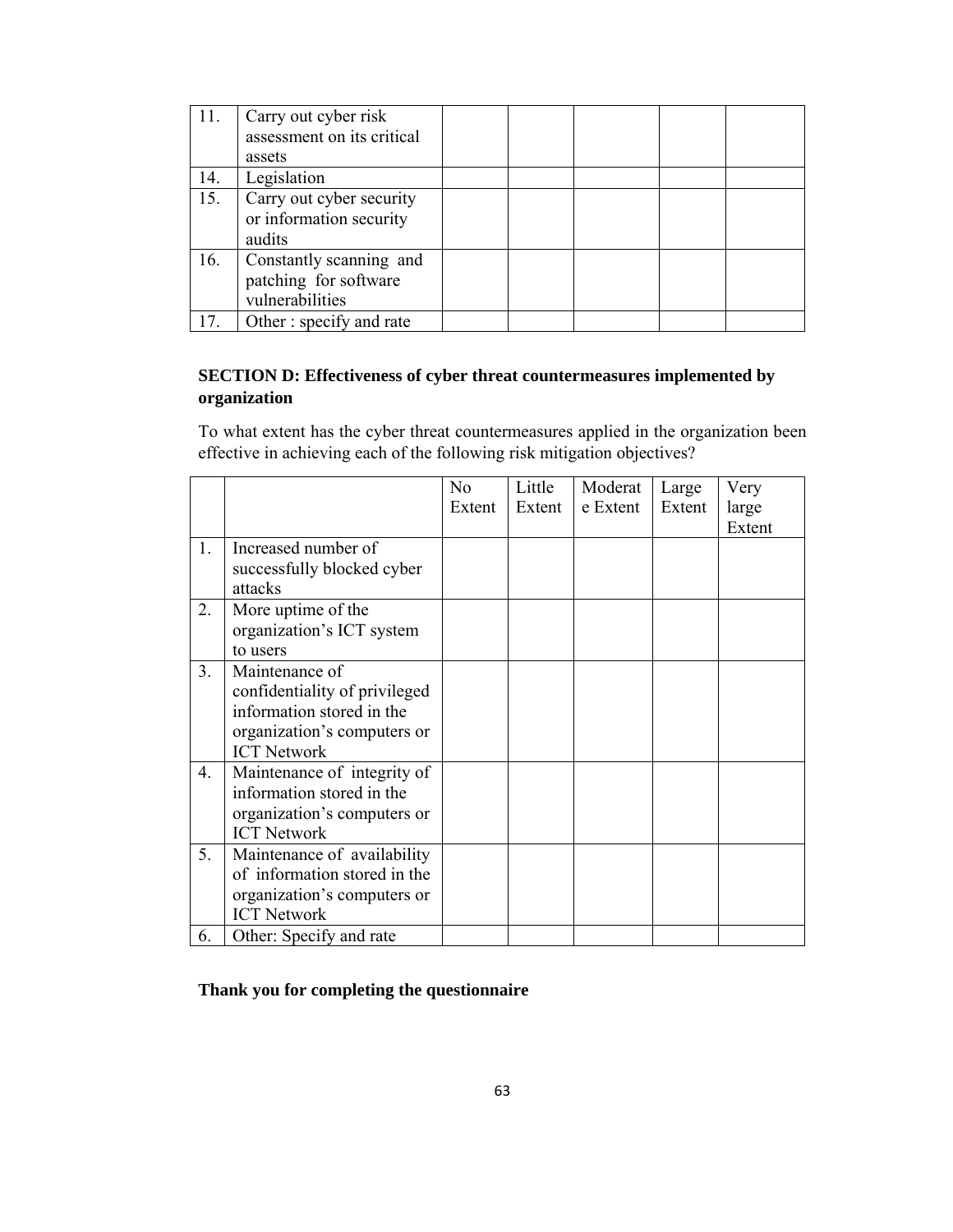| EBS                                                                                          | <b>Standards</b>                                                | <b>Kenya Bureau of</b>                   |                    | <b>XXI</b> STAFF EMAIL                                                                                                                                                                                               |                       | <b>TOLL FREE 0800221350</b>                      |
|----------------------------------------------------------------------------------------------|-----------------------------------------------------------------|------------------------------------------|--------------------|----------------------------------------------------------------------------------------------------------------------------------------------------------------------------------------------------------------------|-----------------------|--------------------------------------------------|
|                                                                                              | Standards for Quality life                                      |                                          |                    |                                                                                                                                                                                                                      |                       | Sample Test Results UC Kenya Standards Catalogue |
| About Us<br>Home                                                                             | <b>Standards Development</b>                                    | Metrology                                |                    | Quality Assurance & Inspection<br><b>Testing Services</b><br>NQI Training & Membership                                                                                                                               |                       | <b>Certification Body</b>                        |
| <b>ISO 9001</b>                                                                              |                                                                 | ISO 9001:2008 Quality Management Systems |                    |                                                                                                                                                                                                                      |                       |                                                  |
|                                                                                              | Firm Name<br>University of                                      | Postal address<br>P O Box 2030-          | Cert No<br>QMS/189 | <b>Scope of Certification</b><br>Provision of higher education, research and extension services at                                                                                                                   | Date of Issue         | Date of Expiry                                   |
|                                                                                              | Kabianga                                                        | 20200, KERICHO                           |                    | the main campus, Kericho town and Kapkatet satellite campuses                                                                                                                                                        | 15th August 2012      | 3rd August 2018                                  |
| GET ISO 9001 CERTIFIED                                                                       | African Marine &<br>General Eng,                                | P.O. BOX 90462,<br><b>MOMBASA</b>        | QMS/006            | The provision of ship building, ship repair, marine and general<br>engineering construction and services                                                                                                             | 1st May 2007          | 25th Sept.2016                                   |
| <b>Certified Firms Lists</b><br>$\Rightarrow$ ISO 9001 QMS                                   | Agricultural                                                    | P O Box 47101-                           | QMS/133            | Crop and animal production                                                                                                                                                                                           |                       |                                                  |
| ⇒ISO 14001 EMS<br>$\Rightarrow$ ISO 27001                                                    | Development<br>Corporation                                      | 00100, NAIROBI                           |                    |                                                                                                                                                                                                                      | 13th December<br>2011 | 30th November2017                                |
| $\Rightarrow$ HACCP<br>$\Rightarrow$ ISO 22000 FSMS                                          | Alcordia Limited                                                | P.O. Box 99738-<br><b>MOMBASA</b>        | QMS/227            | Cargo Survey at the point of Importation/Exportation. Inspection,<br>and Verification                                                                                                                                | 16th April 2014       | 15th April 2017                                  |
| $\Rightarrow$ OHSAS 18001<br>$\Rightarrow$ KS 2573                                           | ASP Company Ltd                                                 | P.O. Box 56038-<br>00200, NAIROBI        | QMS/030            | Design and manufacture of steel pipes and fittings for civil,<br>mechanical and structural application                                                                                                               | 6th June 2008         | 9th September 2017                               |
| $\Rightarrow$ FSSC<br>$\Rightarrow$ Suspended Firms                                          | Bomas of Kenya<br>Limited                                       | P O Box 40689-<br>00100, NAIROBI         | QMS/167            | Preservation, maintenance and promotion of Kenyan cultures<br>and provision of cultural tourism and conferencing services                                                                                            | 29th June 2012        | 31st August 2018                                 |
| <b>Suspended Firms</b><br>⇒List Firms                                                        | Brand Kenya Board P O Box 40500-                                | 00100, NAIROBI                           | QMS/165            | Building a globally competitive country brand                                                                                                                                                                        | 20th June 2012        | 18th June 2018                                   |
| <b>Certification Policies</b>                                                                | Bukura Agricultural<br>College                                  | P O Box 23-<br>50105, BUKURA             | QMS/170            | Training certificate and diploma students in Agriculture and<br>related disciplines (excluding commercial farming)                                                                                                   | 29th June 2012        | 29th June 2018                                   |
| $\Rightarrow$ Use Of Marks<br>$\Rightarrow$ Confidentiality                                  | <b>Bumbe Technical</b>                                          | P O Box 440-                             | QMS/200            | Provision of Technical, Industrial, Vocational and                                                                                                                                                                   | 5th September         | 4th September 2016                               |
| $\blacksquare \Rightarrow$ Certification Fees                                                | Training Institute<br>Bushiangala                               | 50406, FUNYULA<br>P.O. Box 2227-         | QMS/243            | Entrepreneurship Training<br>Provision of technical, industrial, vocational and entrepreneurship                                                                                                                     | 2013                  |                                                  |
| and Terms of Payment<br>$\blacksquare \Rightarrow$ Handling Audit                            | <b>Technical Training</b><br>Institute                          | 50100, KAKAMEGA                          |                    | training                                                                                                                                                                                                             | 30th June 2015        | 29th June 2018                                   |
| <b>Nonconformities</b><br>$\Rightarrow$ Handling Enquiries,                                  | <b>Capital Markets</b><br>Athority                              | P.O. Box 74800 -<br>00200, NAIROBI       | QMS/058            | Provision of regulatory and facilitative services for the<br>development of capital markets in Kenya                                                                                                                 | 8th December 2009     | 14th September<br>2018                           |
| <b>Complaints and</b><br><b>Appeals</b>                                                      | Capital Markets<br>Authority                                    | P.O. Box 74800 -<br>00200, NAIROBI       | QMS/058            | Provision of regulatory and facilitative services for the<br>development of capital markets in Kenya                                                                                                                 | 8th December 2009     | 14th September<br>2018                           |
| $\Rightarrow$ Granting, Refusing,<br><b>Maintaining, Renewing,</b><br>suspending, Restoring, | Catholic University<br>of Eastern Africa                        | P.O. Box 62157-<br>00200, NAIROBI        | QMS/146            | Research, teaching (curriculum implementation) and community<br>service                                                                                                                                              | 2nd August 2011       | 1st August 2017                                  |
| Withdrawing,<br><b>Expanding and</b>                                                         | Central Glass<br>Industries Ltd                                 | P.O. BOX 49835-<br>00100 NAIROBI         | QMS/017            | Manufacture, Printing, Packaging and warehousing of glass<br>containers                                                                                                                                              | 12th November<br>2009 | 14th September<br>2018                           |
| <b>Reducing of scope of</b><br>certification                                                 | Central Glass<br>Industries Ltd,                                | P.O. BOX 49835-<br>00100 NAIROBI         | QMS/017            | Provision of regulatory and facilitative services for the                                                                                                                                                            | 12th November<br>2009 | 14th September<br>2018                           |
| $\Rightarrow$ Management of<br><b>Impartiality</b>                                           | Centre for<br>mathematics,                                      | P.O. Box 24214-<br>00502, NAIROBI        | <b>QMS 248</b>     | development of capital markets in Kenya<br>Provision of capacity building for mathematics and science<br>teachers and Education Managers through in-service education                                                |                       |                                                  |
| NB: Click on the respective<br>polices above to download.                                    | Science and<br>Technology<br>Education in Aftrica<br>(CEMASTEA) |                                          |                    | and training                                                                                                                                                                                                         | 30th June 2014        | 29th June 2017                                   |
|                                                                                              | Chalbi Business<br>Solutions Limited                            | P.O Box 1823-<br>00606 NAIROBI           | QMS/252            | Provision of information technology products and services                                                                                                                                                            | 9th October 2014      | 8th October 2017                                 |
|                                                                                              | Coca-Cola Juices<br>Kenya Ltd                                   | P.O. Box 78511-<br>00507, NAIROBI        | QMS/129            | Manufacture of beverages of the Coca-Cola Company from the<br>receipt of raw materials to warehousing and distribution of the<br>final product                                                                       | 17th May 2011         | 15th October 2017                                |
|                                                                                              | Coffee Research<br>Foundation                                   | P O Box 4-00232,<br><b>RUIRU</b>         | QMS/102            | Coffee Research and dissemination of information to coffee<br>farmers to improve productivity and quality                                                                                                            | 26th July 2010        | 10th September<br>2016                           |
|                                                                                              | Commission for<br>University<br>Education                       | P.O. Box 54999-<br>00200, NAIROBI        | QMS/122            | Planning, coordination, resource mobilization, regulation, quality<br>assurance, accreditation, recognition and equation of<br>qualifications, library and information services for University<br>Education in Kenya | 2nd August 2011       | 30th March 2018                                  |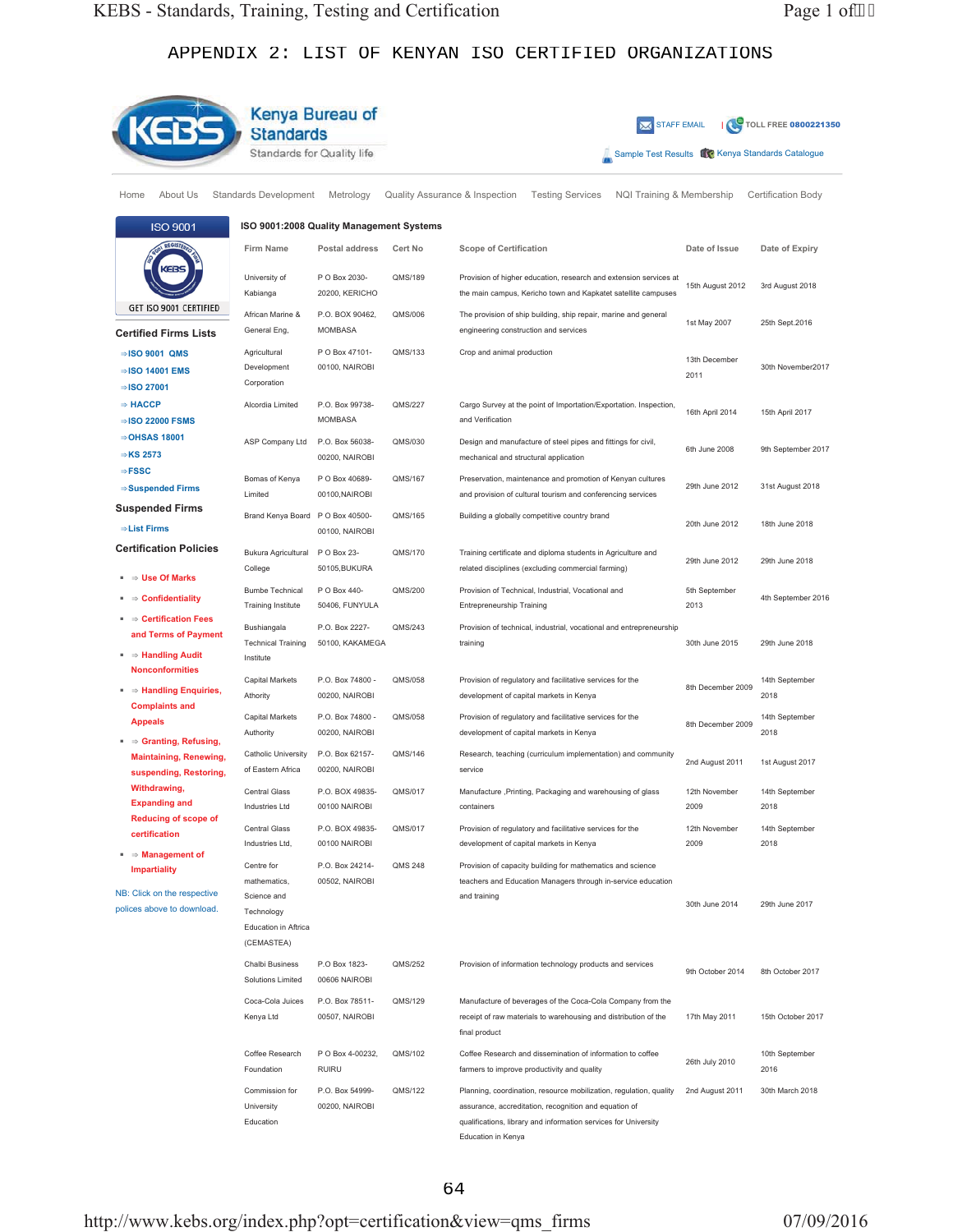|                                                                                                        | Kenya Bureau of<br><b>Standards</b><br>Standards for Quality life                             |                                              |                                | <b>XX</b> STAFF EMAIL                                                                                                                                                 | Sample Test Results UC Kenya Standards Catalogue | TOLL FREE 0800221350      |
|--------------------------------------------------------------------------------------------------------|-----------------------------------------------------------------------------------------------|----------------------------------------------|--------------------------------|-----------------------------------------------------------------------------------------------------------------------------------------------------------------------|--------------------------------------------------|---------------------------|
|                                                                                                        |                                                                                               |                                              |                                |                                                                                                                                                                       |                                                  |                           |
| Home<br>About Us                                                                                       | <b>Standards Development</b>                                                                  | Metrology                                    | Quality Assurance & Inspection | <b>Testing Services</b><br>NQI Training & Membership                                                                                                                  |                                                  | <b>Certification Body</b> |
| <b>ISO 9001</b>                                                                                        | ISO 9001:2008 Quality Management Systems                                                      |                                              |                                |                                                                                                                                                                       |                                                  |                           |
|                                                                                                        | <b>Firm Name</b>                                                                              | Postal address                               | Cert No                        | <b>Scope of Certification</b>                                                                                                                                         | Date of Issue                                    | Date of Expiry            |
| GET ISO 9001 CERTIFIED                                                                                 | Cooperative<br>University College<br>of Kenya                                                 | P.O. Box 24814-<br>00502, NAIROBI            | QMS 246                        | Provision of cooperative education, training, research,<br>consultancy and conference facilities at the main campus                                                   | 11th July 2014                                   | 10th July 2017            |
| Certified Firms Lists<br>$\Rightarrow$ ISO 9001 QMS<br>⇒ISO 14001 EMS<br>$\Rightarrow$ ISO 27001       | <b>CPF Financial</b><br>Services Ltd<br>(Formerly Laptrust<br>Administration<br>Services Ltd) | P.O. Box 28938-<br>00200, NAIROBI            | QMS/145                        | Retirement benefits and financial services                                                                                                                            | 30th June 2011                                   | 29th June 2018            |
| $\Rightarrow$ HACCP<br>$\Rightarrow$ ISO 22000 FSMS                                                    | Dalcom Kenya<br>Limited                                                                       | P.O. Box 17491-<br>00100, NAIROBI            | QMS/276                        | Manufacture, assembly, distribution and installation of motor<br>vehicle speed limiters and recorders                                                                 | 18th December<br>2015                            | 17th December<br>2018     |
| $\Rightarrow$ OHSAS 18001<br>$\Rightarrow$ KS 2573<br>$\Rightarrow$ FSSC                               | Dalcom Kenya<br>Limited                                                                       | P.O. Box 17491-<br>00100, NAIROBI            | QMS/276                        | Manufacture, assembly, distribution and installation of motor<br>vehicle speed limiters and recorders                                                                 | 18th December<br>2015                            | 17th December<br>2018     |
| $\Rightarrow$ Suspended Firms<br><b>Suspended Firms</b>                                                | Defence Forces<br>Memorial Hospital                                                           | P O Box 62938-<br>00200, NAIROBI             | QMS/216                        | Administration and Clinical Services                                                                                                                                  | 15th January 2014                                | 14th January 2017         |
| $\Rightarrow$ List Firms                                                                               | East African<br><b>Breweries Ltd</b>                                                          | P.O. BOX 30161-<br>00100 NAIROBI             | QMS/004                        | Production and marketing of alcoholic and non-alcoholic<br>beverages                                                                                                  | 20th July 2006                                   | 17th June 2016            |
| <b>Certification Policies</b><br>$\Rightarrow$ Use Of Marks                                            | East African<br>Maltings Ltd                                                                  | P.O. Box 41412-<br>00100, NAIROBI            | QMS/015                        | Production of barley seed, malting barley, barley malt and barley<br>varieties                                                                                        | 20th July 2006                                   | 24th November<br>2017     |
| $\Rightarrow$ Confidentiality<br>$\blacksquare \Rightarrow$ Certification Fees<br>and Terms of Payment | East African<br>Portland Cement<br>Company Limited                                            | P.O. Box 20-<br>002004, ATHI<br><b>RIVER</b> | QMS/085                        | Limestone and Kunkur mining and Clinker and Cement<br>Production                                                                                                      | 26th June 2009                                   | 30th June 2018            |
| $\Rightarrow$ Handling Audit<br><b>Nonconformities</b>                                                 | East African School<br>of Aviation                                                            | P.O. Box 30689-<br>00200, NAIROBI            | QMS/142                        | <b>Aviation Training</b>                                                                                                                                              | 1st April 2011                                   | 30th March 2018           |
| $\Rightarrow$ Handling Enquiries,<br><b>Complaints and</b>                                             | <b>Egerton University</b>                                                                     | P O Box 536<br>Egerton                       | QMS/111                        | Provision of Higher Education, research, Consultancy, Medical<br>Services, Hotel and Conferencing facilities at the Njoro Campus                                      | 16th June 2010                                   | 25th September<br>2016    |
| <b>Appeals</b><br>$\Rightarrow$ Granting, Refusing,                                                    | Egoji Teachers<br>College                                                                     | P O Private Bag,<br>Egoji                    | QMS/191                        | Provision of training for P1 Teachers                                                                                                                                 | 14th May 2013                                    | 14th September<br>2018    |
| <b>Maintaining, Renewing,</b><br>suspending, Restoring,<br><b>Withdrawing,</b><br><b>Expanding and</b> | Eldoret Polytechnic                                                                           | P.O. Box 4461-<br>30100, ELDORET             | <b>QMS 159</b>                 | Provision of training services in technical, industrial, vocational<br>and entrepreneurship at the Main Campus located along Eldoret- 30th June 2014<br>Kapsabet Road |                                                  | 29th June 2017            |
| <b>Reducing of scope of</b><br>certification                                                           | Embu University<br>College                                                                    | P.O. Box 6-60100,<br><b>EMBU</b>             | QMS/261                        | Provision of training, research and extension                                                                                                                         | 2nd December<br>2014                             | 1st December 2017         |
| $\Rightarrow$ Management of<br><b>Impartiality</b>                                                     | Energy Regulatory<br>Commission                                                               | P O Box 42681-<br>00100 NAIROBI              | QMS/116                        | Regulation of the electric power, Petroleum and Renewable<br>Energy sectors in Kenya                                                                                  | 28th June 2010                                   | 18th August 2016          |
| NB: Click on the respective<br>polices above to download.                                              | Ewaso Ng'iro South<br>Development<br>Authority                                                | P.O. Box 213-<br>20500, NAROK                | QMS/245                        | Basin planning actities, coservation, water projects and<br>community projects                                                                                        | 20th June 2014                                   | 19th June 2017            |
|                                                                                                        | Friends College<br>Kaimosi (Kaimosi<br>Institute of<br>Research &<br>Technology               | P O Box 150-<br>50309, KAIMOSI               | QMS/207                        | Provision of Technical, Industrial, Vocational and<br>Entrepreneurship Training at the main campus (excludes the<br>farm)                                             | 25th March 2013                                  | 14th September<br>2018    |
|                                                                                                        | General Motors<br>East Africa Ltd                                                             | P.O. BOX 30527-<br>00100, NAIROBI            | QMS/013                        | Motor vehicle manufacturing, sales and distribution and<br>associated after sales services                                                                            | 16th June 2009                                   | 10th August 2018          |
|                                                                                                        | Geothermal<br>Development<br>Company                                                          | P O Box 100746-<br>00101, NAIROBI            | QMS/149                        | Exploration, resource assessment, drilling reservoir management<br>and steam harnessing                                                                               | 26th June 2012                                   | 25th June 2018            |
|                                                                                                        |                                                                                               | P O Box 100746-<br>00101, NAIROBI            | QMS/149                        | Exploration, resource assessment, drilling reservoir management 26th June 2012<br>and steam harnessing                                                                |                                                  | 25th June 2018            |

http://www.kebs.org/index.php?opt=certification&pageno=2&view=qms\_firms 07/09/2016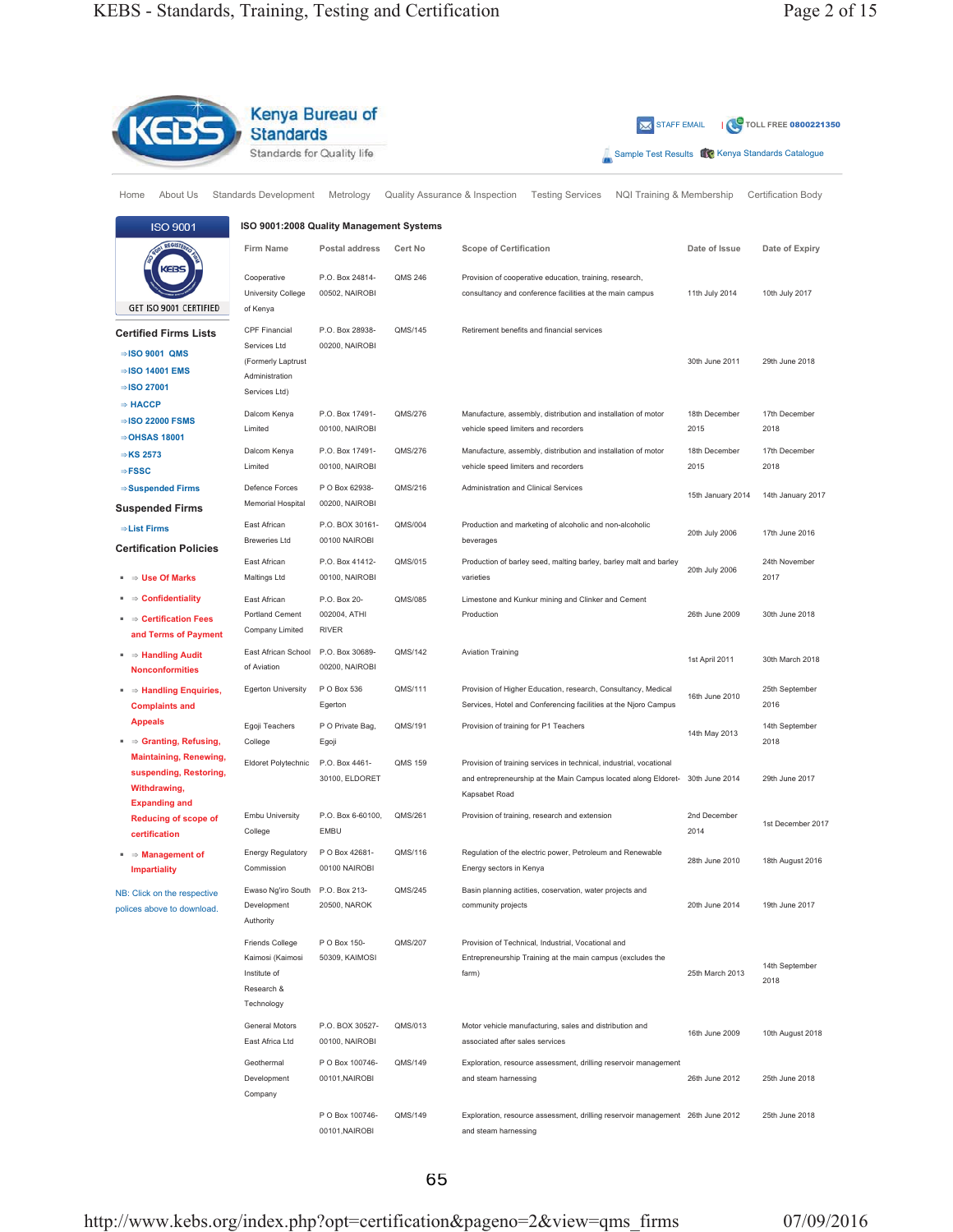|                                                                                                                                                   | Development<br>Company<br>GlaxoSmithKline<br>Total number of firms: 175 | P.O. BOX 78392 -<br>00507, NAIROBI                                                                  | QMS/005                                             | products<br>FIRST   PREVIOUS (Page 2 of 9) NEXT   LAST |          | Manufacture of analgesic, nutritional and oral healthcare                                                                                      | 8th December 2009 6th May 2016 |
|---------------------------------------------------------------------------------------------------------------------------------------------------|-------------------------------------------------------------------------|-----------------------------------------------------------------------------------------------------|-----------------------------------------------------|--------------------------------------------------------|----------|------------------------------------------------------------------------------------------------------------------------------------------------|--------------------------------|
| <b>Physical Location:</b><br>Certification Body<br>Kenya Bureau of Standards Headquarters<br>Popo Road, Off Mombasa Road<br>South C area, Nairobi |                                                                         | Postal Address:<br>P.O. Box 54974-00200<br>Nairobi<br>Email - General enquiries<br>cbstaff@kebs.org |                                                     | Telephone:<br>Office: (254 20) 6948506                 |          | <b>Specific Contacts</b><br><b>Caroline Outa</b><br>Head of the KEBS Certification Body<br>Tel: (254 20) 6948324/263<br>E-mail: outac@kebs.org |                                |
| <b>Useful links</b>                                                                                                                               | <b>Our services</b>                                                     |                                                                                                     |                                                     | <b>Industry sectors</b>                                |          | <b>About KEBS</b>                                                                                                                              | <b>Other KEBS websites</b>     |
| Codex                                                                                                                                             |                                                                         | Standards Development                                                                               | <b>Technical Committees</b><br>Food and Agriculture |                                                        |          | <b>Corporate Responsibility</b>                                                                                                                | <b>ISO Webstore</b>            |
| <b>PVoC</b>                                                                                                                                       | and Harmonization                                                       |                                                                                                     |                                                     |                                                        | Careers  |                                                                                                                                                | Notify Kenya TBT               |
| Standards Levy                                                                                                                                    | Testing                                                                 |                                                                                                     | Chemical                                            |                                                        |          | News and Events                                                                                                                                | Car Inspection Details         |
| Bio-Safety                                                                                                                                        |                                                                         | Measurments (Calibration)                                                                           | <b>Textile and Leather</b>                          |                                                        |          | Press Release                                                                                                                                  | Contact us                     |
| Non-Destructive Testing                                                                                                                           |                                                                         | <b>Enforcment of Standards</b>                                                                      | Civil                                               |                                                        |          | <b>Public Notices</b>                                                                                                                          |                                |
| <b>Banned Products</b>                                                                                                                            | Product Inspection                                                      |                                                                                                     | Electrotechnical                                    |                                                        |          | Media Center                                                                                                                                   | Landline: (+ 254 20)6948000    |
| <b>Upcoming Training</b>                                                                                                                          |                                                                         | <b>Education and Training</b>                                                                       | Mechanical                                          |                                                        | Speeches |                                                                                                                                                | Mobile:                        |
| Entropy Login                                                                                                                                     | Management System                                                       |                                                                                                     | Services                                            |                                                        |          | <b>Bids Tenders</b>                                                                                                                            | +254722202137                  |
|                                                                                                                                                   | Certification                                                           |                                                                                                     | <b>Trade Affairs</b>                                |                                                        |          | Expression of Interests                                                                                                                        | +254734600471                  |
|                                                                                                                                                   | <b>Product Certification</b>                                            |                                                                                                     |                                                     |                                                        |          | Service Charter                                                                                                                                | PVoC: +254724255242            |
|                                                                                                                                                   | <b>Training Courses</b>                                                 |                                                                                                     |                                                     |                                                        |          | <b>Complaints Contacts</b>                                                                                                                     | Email: info@kebs.org           |
|                                                                                                                                                   |                                                                         |                                                                                                     |                                                     |                                                        |          |                                                                                                                                                | Fax: (+254 20) 6948575         |

© Kenya Bureau Of Standards 2014| Frequently Asked Questions | Compliments and Complaints | Other KEBS contacts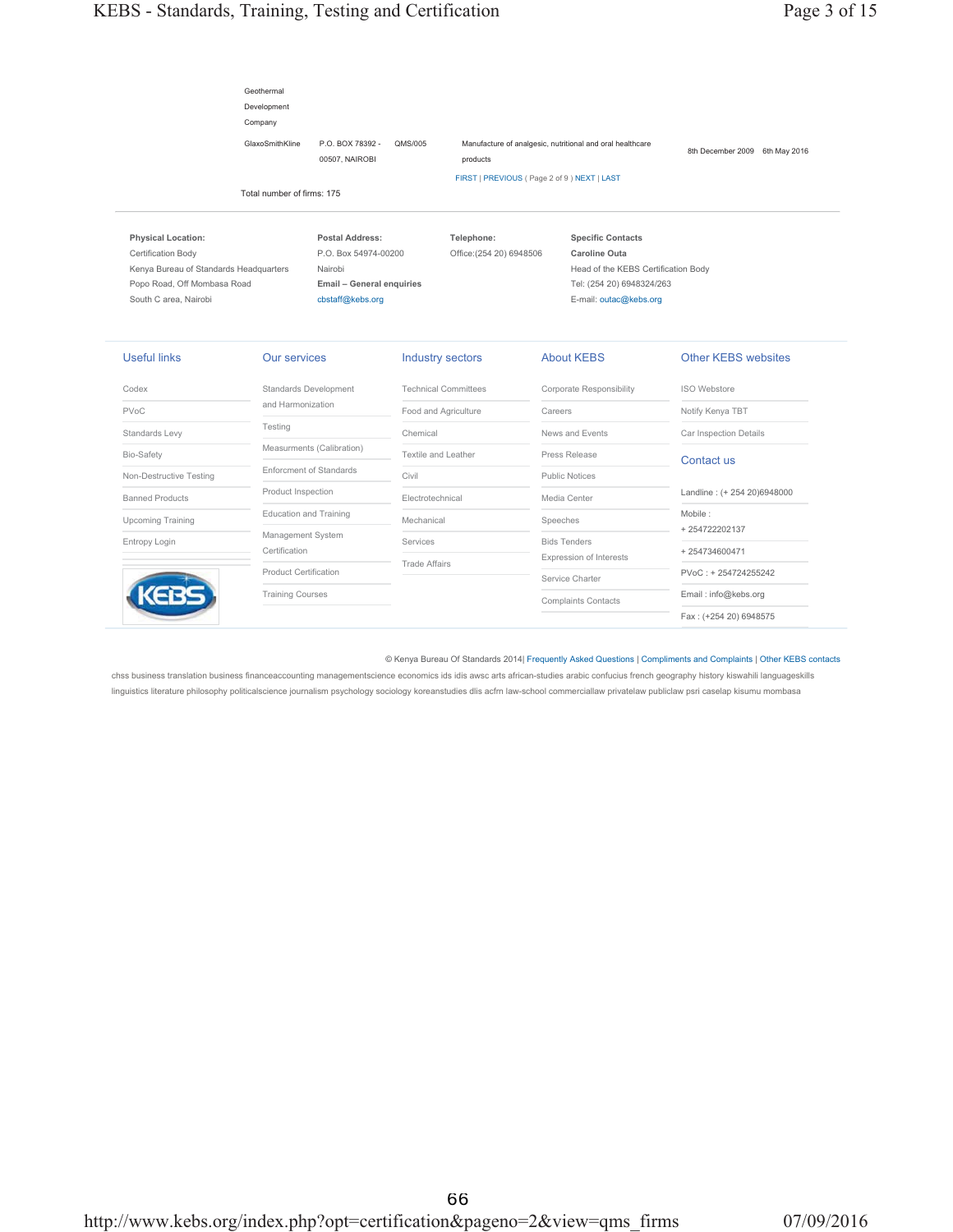|                                                                                                                                                   | <b>Standards</b>                                                                       | Kenya Bureau of                                                                                                   |                |                                                                                                         | <b>XX</b> STAFF EMAIL                                                                                                                   |                                                  | TOLL FREE 0800221350      |
|---------------------------------------------------------------------------------------------------------------------------------------------------|----------------------------------------------------------------------------------------|-------------------------------------------------------------------------------------------------------------------|----------------|---------------------------------------------------------------------------------------------------------|-----------------------------------------------------------------------------------------------------------------------------------------|--------------------------------------------------|---------------------------|
|                                                                                                                                                   | Standards for Quality life                                                             |                                                                                                                   |                |                                                                                                         |                                                                                                                                         | Sample Test Results UC Kenya Standards Catalogue |                           |
| About Us<br>Home                                                                                                                                  | <b>Standards Development</b>                                                           | Metrology                                                                                                         |                | Quality Assurance & Inspection                                                                          | <b>Testing Services</b><br>NQI Training & Membership                                                                                    |                                                  | <b>Certification Body</b> |
| <b>ISO 9001</b>                                                                                                                                   |                                                                                        | ISO 9001:2008 Quality Management Systems                                                                          |                |                                                                                                         |                                                                                                                                         |                                                  |                           |
|                                                                                                                                                   | <b>Firm Name</b>                                                                       | Postal address                                                                                                    | <b>Cert No</b> | <b>Scope of Certification</b>                                                                           |                                                                                                                                         | Date of Issue                                    | Date of Expiry            |
| GET ISO 9001 CERTIFIED                                                                                                                            | Tanzania Steel<br>Pipes Ltd                                                            | P.O. Box 5476, Dar<br>es salaam<br>TANZANIA                                                                       | QMS/078        | Design and manufacture of steel pipes and fittings for civil,<br>mechanical and structural applications |                                                                                                                                         | 18th May 2009                                    | 25th May 2018             |
| <b>Certified Firms Lists</b>                                                                                                                      | Tea Research                                                                           | P O Box 820-                                                                                                      | QMS/160        |                                                                                                         | Tea research and dissemination of information to tea farmers                                                                            |                                                  |                           |
| ⇒ISO 9001 QMS<br>$\Rightarrow$ ISO 14001 EMS<br>$\Rightarrow$ ISO 27001<br>$\Rightarrow$ HACCP                                                    | Institute - Kenya<br>Agricultural and<br>Livestock Research<br>Organization<br>(KALRO) | 20200, KERICHO                                                                                                    |                |                                                                                                         |                                                                                                                                         | 20th June 2012                                   | 21st September<br>2018    |
| $\Rightarrow$ ISO 22000 FSMS<br>$\Rightarrow$ OHSAS 18001<br>$\Rightarrow$ KS 2573                                                                | The Mater Hospital                                                                     | P.O. BOX 30325-<br>00100 NAIROBI                                                                                  | QMS/042        | Development house, Buruburu, Thika and Embakasi satellite<br>clinics                                    | The provision of healthcare services at the main hospital and at                                                                        | 3rd February 2010                                | 14th September<br>2018    |
| $\Rightarrow$ FSSC<br>$\Rightarrow$ Suspended Firms                                                                                               | The Nairobi<br>Hospital                                                                | P O Box 30026-<br>00100, NAIROBI                                                                                  | QMS/163        | Provision of Health Care Services and nursing Education                                                 |                                                                                                                                         | 13th April 2012                                  | 12th April 2018           |
| <b>Suspended Firms</b><br>$\Rightarrow$ List Firms                                                                                                | Thika Technical<br><b>Training Institute</b>                                           | P.O. Box 91-00100,<br><b>THIKA</b>                                                                                | QMS/126        | training (TIVET)                                                                                        | Provision of technical, industrial, vocational and entrepreneurship                                                                     | 25th July 2011                                   | 26th January 2018         |
| <b>Certification Policies</b>                                                                                                                     | <b>Trident Plumbers</b><br>Ltd                                                         | P.O. Box 7335-<br>00300, NAIROBI                                                                                  | QMS 237        | Mechanical services for constrution within Nairobi                                                      |                                                                                                                                         | 30th June 2014                                   | 29th June 2017            |
| $\Rightarrow$ Use Of Marks<br>$\Rightarrow$ Confidentiality                                                                                       | <b>Tropikal Brands</b><br>(Africa) Ltd                                                 | P.O. Box 49465-<br>00100, NAIROBI                                                                                 | QMS/235        | Manufacture and trade in household care products, foods,<br>personal care and auto care products        |                                                                                                                                         | 31st July 2014                                   | 30th July 2017            |
| $\Rightarrow$ Certification Fees<br>and Terms of Payment                                                                                          | University of<br>Nairobi                                                               | P.O. BOX 30197-<br>00100, NAIROBI                                                                                 | QMS/064        | Provision of Higher Education                                                                           |                                                                                                                                         | 6th April 2009                                   | 22nd July 2017            |
| $\Rightarrow$ Handling Audit<br><b>Nonconformities</b><br>$\Rightarrow$ Handling Enquiries,<br><b>Complaints and</b>                              | University of<br>Nairobi Enterprises<br>and Services Ltd                               | P O Box 68241-<br>00200 NAIROBI                                                                                   | QMS/097        | Provision of Financial management services, restaurant and<br>bookstores                                | conferencing facilities, consultancy services and the operation of                                                                      | 14th May 2010                                    | 18th July 2016            |
| <b>Appeals</b><br>$\Rightarrow$ Granting, Refusing,                                                                                               | Vermont Flowers<br>(EPZ) Ltd                                                           | P.O. Box 27719-<br>00506, NAIROBI                                                                                 | QMS/51         | arrangements                                                                                            | Perservation of natural flowers, foliages and creation of floral                                                                        | 1st August 2007                                  | 14th October 2017         |
| <b>Maintaining, Renewing,</b><br>suspending, Restoring,<br>Withdrawing,                                                                           | <b>Water Resources</b><br>Management<br>Authority                                      | P O Box 45250-<br>00100, NAIROBI                                                                                  | QMS/180        | Management and regulation of water use                                                                  |                                                                                                                                         | 21st February 2013                               | 14th May 2018             |
| <b>Expanding and</b><br><b>Reducing of scope of</b><br>certification                                                                              | Water Services<br><b>Regulatory Board</b>                                              | P.O. Box 41621-<br>00100, NAIROBI                                                                                 | QMS/076        | Regulation of Water services in Kenya                                                                   |                                                                                                                                         | 18th May 2009                                    | 11th Sept. 2016           |
| $\Rightarrow$ Management of<br><b>Impartiality</b>                                                                                                | <b>Water Services</b><br><b>Trust Fund</b>                                             | P.O. Box 49699-<br>00100, NAIROBI                                                                                 | QMS/123        | rural and urban areas in Kenya                                                                          | Financing of water services and water resources to underserved                                                                          | 30th May 2011                                    | 21st June 2018            |
| NB: Click on the respective                                                                                                                       | Wote Technical<br><b>Training Institute</b>                                            | P.O. Box 377-<br>90300, MAKUENI                                                                                   | <b>QMS 247</b> | training located at Wote, Makueni County                                                                | Provision of technical industrial, vocational and entrepreneurship                                                                      | 30th June 2014                                   | 29th June 2017            |
| polices above to download.                                                                                                                        | Youth Enterprise<br>Development Fund<br>Board                                          | P.O. Box 48610-<br>00100, NAIROBI                                                                                 | QMS/266        | employment opportunities                                                                                | Empowering the Kenyan Youth through provision of affordable<br>financial services, business development services and facilitating       | 21st September<br>2015                           | 20th September<br>2018    |
|                                                                                                                                                   | Total number of firms: 175                                                             |                                                                                                                   |                | FIRST   PREVIOUS ( Page 9 of 9 ) NEXT   LAST                                                            |                                                                                                                                         |                                                  |                           |
| <b>Physical Location:</b><br>Certification Body<br>Kenya Bureau of Standards Headquarters<br>Popo Road, Off Mombasa Road<br>South C area, Nairobi |                                                                                        | <b>Postal Address:</b><br>P.O. Box 54974-00200<br>Nairobi<br><b>Email - General enquiries</b><br>cbstaff@kebs.org |                | Telephone:<br>Office: (254 20) 6948506                                                                  | <b>Specific Contacts</b><br>Caroline Outa<br>Head of the KEBS Certification Body<br>Tel: (254 20) 6948324/263<br>E-mail: outac@kebs.org |                                                  |                           |

http://www.kebs.org/index.php?opt=certification&pageno=9&view=qms\_firms 07/09/2016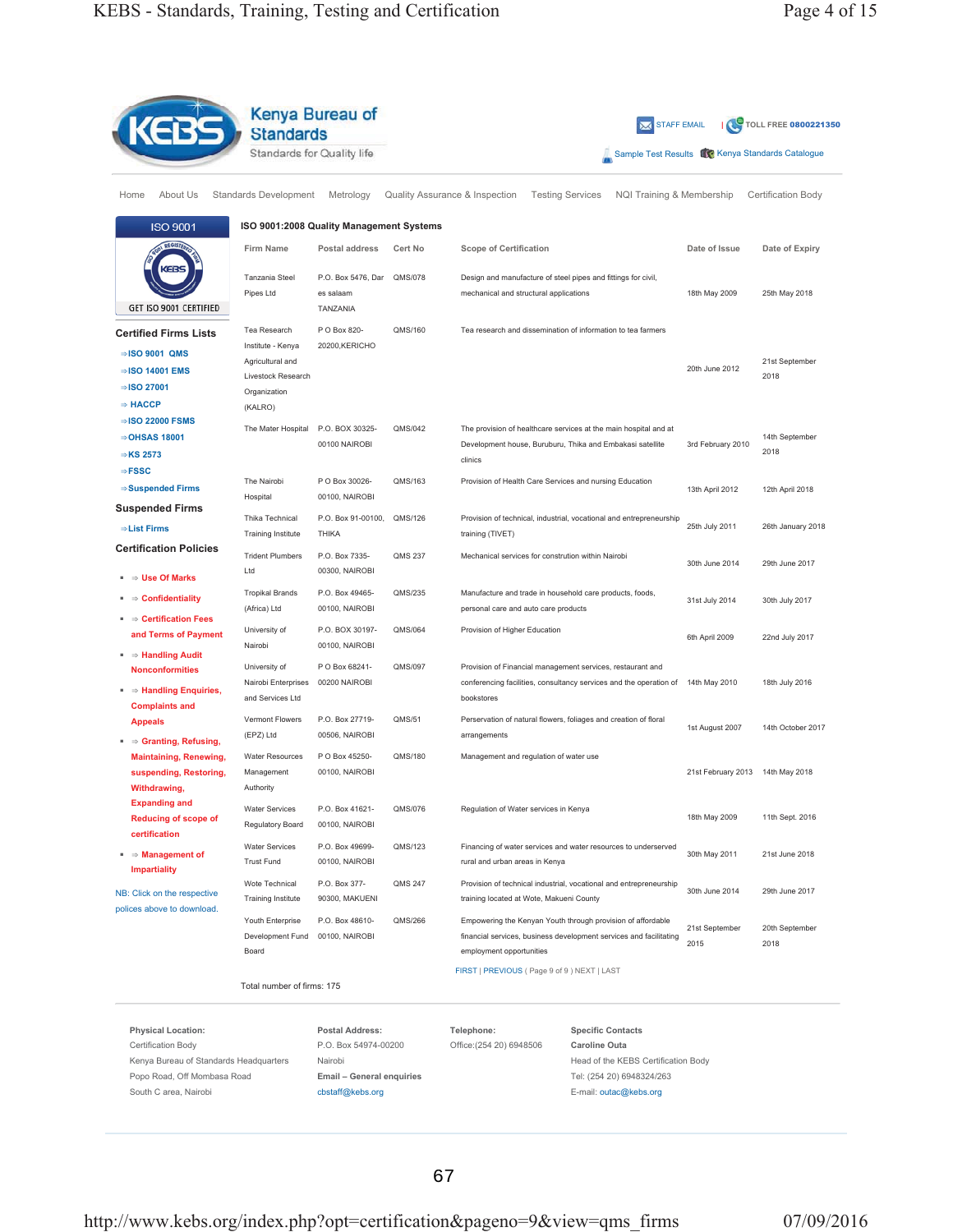|                                                                                                                           | Kenya Bureau of<br><b>Standards</b><br>Standards for Quality life |                                                   |                                | <b>STAFF EMAIL</b>                                                                                                                                                  | Sample Test Results UC Kenya Standards Catalogue | TOLL FREE 0800221350      |
|---------------------------------------------------------------------------------------------------------------------------|-------------------------------------------------------------------|---------------------------------------------------|--------------------------------|---------------------------------------------------------------------------------------------------------------------------------------------------------------------|--------------------------------------------------|---------------------------|
| Home<br>About Us                                                                                                          | <b>Standards Development</b>                                      | Metrology                                         | Quality Assurance & Inspection | <b>Testing Services</b><br>NQI Training & Membership                                                                                                                |                                                  | <b>Certification Body</b> |
| <b>ISO 9001</b>                                                                                                           | ISO 9001:2008 Quality Management Systems                          |                                                   |                                |                                                                                                                                                                     |                                                  |                           |
|                                                                                                                           | <b>Firm Name</b>                                                  | Postal address                                    | Cert No                        | <b>Scope of Certification</b>                                                                                                                                       | Date of Issue                                    | Date of Expiry            |
|                                                                                                                           | Pest Control<br>Products Board                                    | P.O. Box 13794-<br>00800                          | QMS/130                        | Regulation of pest control products in importation, exportation,<br>manufacturing, distribution, sale, use and disposal                                             | 26th June 2012                                   | 14th September<br>2018    |
| GET ISO 9001 CERTIFIED                                                                                                    | Polucon Services                                                  | P.O. BOX 99344                                    | QMS/044                        | Inspection, Cargo survey and laboratory Testing services                                                                                                            | 10th February 2006                               | 3rd April 2018            |
| <b>Certified Firms Lists</b>                                                                                              | Ltd                                                               | <b>MOMBASA</b>                                    |                                |                                                                                                                                                                     |                                                  |                           |
| $\Rightarrow$ ISO 9001 QMS<br>$\Rightarrow$ ISO 14001 EMS                                                                 | Privatization<br>Commission                                       | P O Box 434542-<br>00200 NAIROBI                  | QMS/114                        | Provision of Services for the Privatization of Public Assets and<br>Operations, including State Corporations                                                        | 30th June 2010                                   | 14th September<br>2018    |
| $\Rightarrow$ ISO 27001<br>$\Rightarrow$ HACCP                                                                            | <b>Public Procurement</b><br>Oversight Authority                  | P.O. Box 58535-<br>00200, NAIROBI                 | QMS/273                        | Regulation of the Public Procurement Systems in Kenya                                                                                                               | 7th June 2016                                    | 14th September<br>2018    |
| $\Rightarrow$ ISO 22000 FSMS<br>⇒OHSAS 18001                                                                              | Railway Training<br>Institute                                     | P.O. Box 42226-<br>00100, NAIROBI                 | QMS/233                        | Provision of Technical Industrial, Vocational and<br>Entrepreneurship Training at the Main Campus                                                                   | 15th May 2014                                    | 14th May 2017             |
| $\Rightarrow$ KS 2573<br>$\Rightarrow$ FSSC                                                                               | <b>Retirement Benefits</b><br>Authority                           | P.O. BOX 57733,<br><b>NAIROBI</b>                 | QMS/047                        | Provision of Retirement benefits regulatory services in Kenya                                                                                                       | 15th May 2009                                    | 21st July 2016            |
| ⇒Suspended Firms<br><b>Suspended Firms</b><br>$\Rightarrow$ List Firms                                                    | Rift Valley Institute<br>of Science &<br>Technology               | P O Box 7182-<br>20100, NAKURU                    | QMS/171                        | Provision of Technical and Vocational Education and Training<br>(TVET)                                                                                              | 10th January 2013                                | 14th September<br>2018    |
| <b>Certification Policies</b><br>$\Rightarrow$ Use Of Marks                                                               | <b>Rift Valley</b><br><b>Technical Training</b>                   | P O Box 244-<br>30100, ELDORET                    | QMS/121                        | Training services in Technical, Industrial, Vocational &<br>Entrepreneurship Training (T.I.V.E.T)                                                                   | 20th September<br>2010                           | 13th November<br>2016     |
| $\Rightarrow$ Confidentiality                                                                                             | Institute                                                         |                                                   |                                |                                                                                                                                                                     |                                                  |                           |
| $\blacksquare \Rightarrow$ Certification Fees<br>and Terms of Payment                                                     | Rift Valley Water<br>Services Board                               | P.O. Box 2451 -<br>20100, NAKURU,<br><b>KENYA</b> | QMS/143                        | Management of the provision of water and sanitation services in<br>the Rift Valley Region                                                                           | 19th August 2011                                 | 18th August 2017          |
| $\blacksquare \Rightarrow$ Handling Audit<br><b>Nonconformities</b>                                                       | Rural Electrification<br>Authority                                | P O Box 34585-<br>00100 NAIROBI                   | QMS/135                        | Design and construction of electricity lines at Headquarters,<br>Mombasa road, Mariakani, Eldoret, Kisumu and Nyeri                                                 | 28th June 2011                                   | 23rd July 2017            |
| $\Rightarrow$ Handling Enquiries,<br><b>Complaints and</b><br><b>Appeals</b>                                              | Sangalo Institute of<br>Science &<br>Technology                   | P O Box 158-<br>50200, BUNGOMA                    | QMS/223                        | Provision of Technical, Industrial, Vocational and<br>Entrepreneurship Training (TIVET)                                                                             | 13th Janaury 2014                                | 12th January 2017         |
| $\blacksquare \Rightarrow$ Granting, Refusing,<br><b>Maintaining, Renewing,</b><br>suspending, Restoring,<br>Withdrawing, | Shamberere<br><b>Technical Training</b><br>Institute              | P.O. Box 1316-<br>50100,<br><b>KAKAMEGA</b>       | QMS/242                        | Provision of technical, industrial, vocational and entrepreneurship<br>training                                                                                     | 30th June 2015                                   | 29th June 2018            |
| <b>Expanding and</b><br><b>Reducing of scope of</b><br>certification                                                      | Sigalagala National<br>Polytechnic                                | P.O. Box 2966-<br>50100,<br><b>KAKAMEGA</b>       | QMS/259                        | Provision of technical, vocational and entrepreneurship training                                                                                                    | 14th September<br>2015                           | 13th September<br>2018    |
| $\Rightarrow$ Management of<br><b>Impartiality</b>                                                                        | Sondhi Trading<br>Company                                         | P.O. BOX 80066-<br>80100, MOMBASA                 | QMS/046                        | Import, export and wholesale trade of assorted products                                                                                                             | 17th October 2009                                | 14th September<br>2018    |
| NB: Click on the respective<br>polices above to download.                                                                 | South Eatern<br>Kenya University                                  | P.O. Box 170-<br>90200                            | QMS/260                        | Provision of teaching, research, extension, innovation and<br>entrepreneurship                                                                                      | 25th November<br>2014                            | 24th November<br>2017     |
|                                                                                                                           | South Nyanza<br>Sugar Company<br>(SONY SUGAR)                     | P.O. Box 107,<br>SARE AWENDO                      | QMS/095                        | Manufacturing, marketing and supply of Sugar and associated<br>products                                                                                             | 17th August 2009                                 | 31st August 2018          |
|                                                                                                                           | Southern<br><b>Engineering Ltd</b>                                | P.O. Box 84162<br><b>MOMBASA</b>                  | QMS/027                        | Ship building, ship repairs and general engineering                                                                                                                 | 29th April 2010                                  | 1st September 2016        |
|                                                                                                                           | St. John's Teachers<br><b>Training College</b>                    | P.O. Box 8-01000,<br>THIKA                        | QMS/274                        | Provision of Education and Training of P1 Primary Teachers                                                                                                          | 19th May 2016                                    | 18th May 2019             |
|                                                                                                                           | <b>Steel Structures</b><br>Limited                                | P.O. Box 49862-<br>00100, NAIROBI                 | QMS/284                        | Design, Fabrication and Erection of Structural Steel                                                                                                                | 16th July 2016                                   | 14th September<br>2018    |
|                                                                                                                           | Tana Water<br>Services Board                                      | P O Box 1292-<br>10100, NYERI                     | QMS/073                        | Provision of affordable, reliable and sustainable water and<br>sanitation services through contracted water service providers<br>within their areas of jurisdiction | 6th July 2012                                    | 5th July 2018             |

http://www.kebs.org/index.php?opt=certification&pageno=8&view=qms\_firms 07/09/2016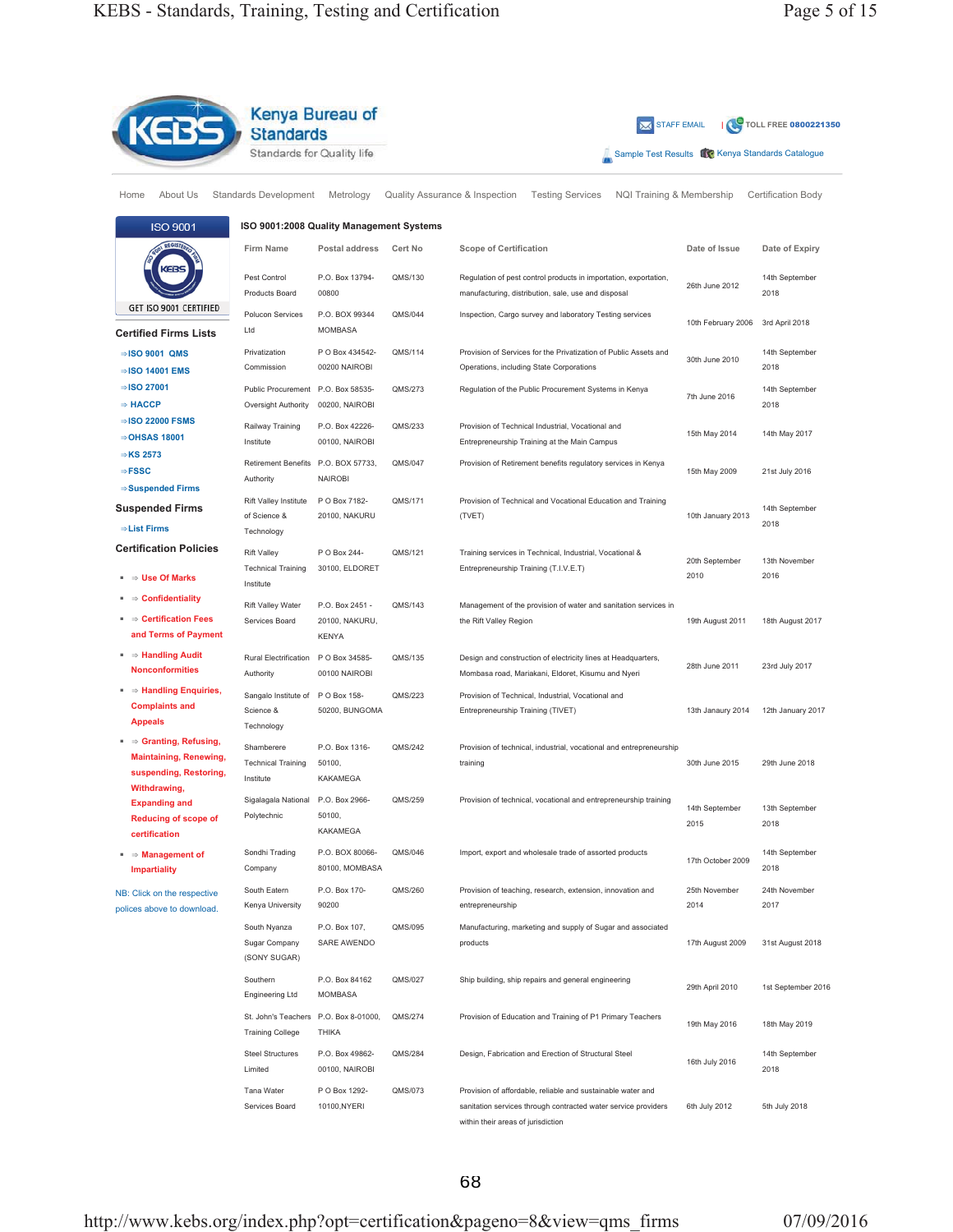Total number of firms: 175

### FIRST | PREVIOUS ( Page 8 of 9 ) NEXT | LAST

| <b>Physical Location:</b>              | Postal Address:           | Telephone:               | <b>Specific Contacts</b>            |
|----------------------------------------|---------------------------|--------------------------|-------------------------------------|
| Certification Body                     | P.O. Box 54974-00200      | Office: (254 20) 6948506 | Caroline Outa                       |
| Kenya Bureau of Standards Headquarters | Nairobi                   |                          | Head of the KEBS Certification Body |
| Popo Road, Off Mombasa Road            | Email - General enquiries |                          | Tel: (254 20) 6948324/263           |
| South C area, Nairobi                  | cbstaff@kebs.org          |                          | E-mail: outac@kebs.org              |
|                                        |                           |                          |                                     |

| <b>Useful links</b>      | <b>Our services</b>            | <b>Industry sectors</b>     | <b>About KEBS</b>          | <b>Other KEBS websites</b>  |
|--------------------------|--------------------------------|-----------------------------|----------------------------|-----------------------------|
| Codex                    | Standards Development          | <b>Technical Committees</b> | Corporate Responsibility   | <b>ISO Webstore</b>         |
| <b>PVoC</b>              | and Harmonization              | Food and Agriculture        | Careers                    | Notify Kenya TBT            |
| Standards Levy           | Testing                        | Chemical                    | News and Events            | Car Inspection Details      |
| <b>Bio-Safety</b>        | Measurments (Calibration)      | Textile and Leather         | Press Release              | Contact us                  |
| Non-Destructive Testing  | <b>Enforcment of Standards</b> | Civil                       | <b>Public Notices</b>      |                             |
| <b>Banned Products</b>   | Product Inspection             | Electrotechnical            | Media Center               | Landline: (+ 254 20)6948000 |
| <b>Upcoming Training</b> | Education and Training         | Mechanical                  | Speeches                   | Mobile:                     |
| Entropy Login            | Management System              | Services                    | <b>Bids Tenders</b>        | +254722202137               |
|                          | Certification                  | <b>Trade Affairs</b>        | Expression of Interests    | +254734600471               |
| (EBS                     | <b>Product Certification</b>   |                             | Service Charter            | PVoC: +254724255242         |
|                          | <b>Training Courses</b>        |                             | <b>Complaints Contacts</b> | Email: info@kebs.org        |
|                          |                                |                             |                            | Fax: (+254 20) 6948575      |

#### © Kenya Bureau Of Standards 2014| Frequently Asked Questions | Compliments and Complaints | Other KEBS contacts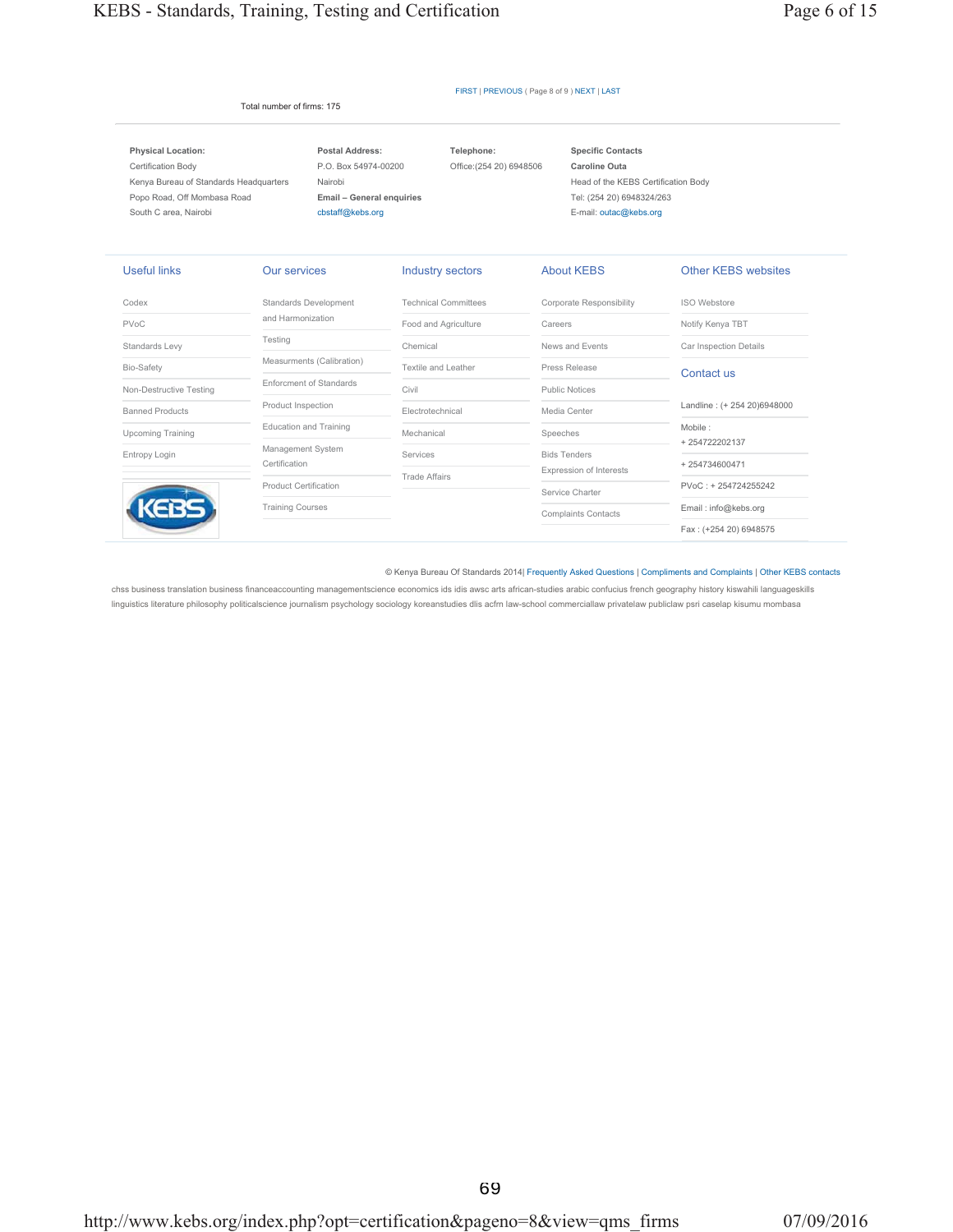|                                                                                              | <b>Standards</b>                                                  | <b>Kenya Bureau of</b>                      |                                |                                                                                                   | <b>XX</b> STAFF EMAIL     |                                                  | TOLL FREE 0800221350      |
|----------------------------------------------------------------------------------------------|-------------------------------------------------------------------|---------------------------------------------|--------------------------------|---------------------------------------------------------------------------------------------------|---------------------------|--------------------------------------------------|---------------------------|
|                                                                                              | Standards for Quality life                                        |                                             |                                |                                                                                                   |                           | Sample Test Results 40 Kenya Standards Catalogue |                           |
| About Us<br>Home                                                                             | <b>Standards Development</b>                                      | Metrology                                   | Quality Assurance & Inspection | <b>Testing Services</b>                                                                           | NQI Training & Membership |                                                  | <b>Certification Body</b> |
| <b>ISO 9001</b>                                                                              |                                                                   | ISO 9001:2008 Quality Management Systems    |                                |                                                                                                   |                           |                                                  |                           |
|                                                                                              | <b>Firm Name</b>                                                  | Postal address                              | Cert No                        | <b>Scope of Certification</b>                                                                     |                           | Date of Issue                                    | Date of Expiry            |
|                                                                                              | Nakumatt Holdings<br>Ltd                                          | P.O. BOX 78355-<br>00507, NAIROBI           | QMS/050                        | Retailing of Household and Consumer goods                                                         |                           | 17th March 2010                                  | 14th September<br>2018    |
| GET ISO 9001 CERTIFIED                                                                       | National AIDS                                                     | P O Box 61307-                              | QMS/086                        | Coordination of the National Response to HIV and AIDS in                                          |                           | 3rd June 2010                                    | 29th Sept. 2016           |
| <b>Certified Firms Lists</b>                                                                 | Control Council                                                   | 00200 NAIROBI                               |                                | Kenya                                                                                             |                           |                                                  |                           |
| $\Rightarrow$ ISO 9001 QMS                                                                   | National Biosafety                                                | P O Box 28251-                              | QMS/214                        | Regulation of the development, transfer, handling and use of                                      |                           |                                                  | 14th September            |
| $\Rightarrow$ ISO 14001 EMS                                                                  | Authority                                                         | 00100, NAIROBI                              |                                | Genetically Modified Organisms (GMOs) at the NBA<br>Headquarters                                  |                           | 15th May 2013                                    | 2018                      |
| $\Rightarrow$ ISO 27001                                                                      |                                                                   |                                             |                                |                                                                                                   |                           |                                                  |                           |
| $\Rightarrow$ HACCP<br>$\Rightarrow$ ISO 22000 FSMS                                          | National Campaign<br>Against Drug                                 | P.O. Box 10774-<br>00100, NAIROBI           | QMS 192                        | Campaign against alcohol and drug abuse carried out by the<br><b>Head Office</b>                  |                           |                                                  |                           |
| $\Rightarrow$ OHSAS 18001                                                                    | Abuse Authority                                                   |                                             |                                |                                                                                                   |                           | 30th June 2014                                   | 29th June 2017            |
| $\Rightarrow$ KS 2573                                                                        | (NACADA)                                                          |                                             |                                |                                                                                                   |                           |                                                  |                           |
| $\Rightarrow$ FSSC                                                                           | National Cereals                                                  | P.O. Box 30586-                             | QMS/255                        | Operational & administrative activities, grain intake, drying,                                    |                           |                                                  |                           |
| $\Rightarrow$ Suspended Firms                                                                | and Produce Board                                                 | 00100, NAIROBI                              |                                | fumigation, weighing services, storage and sale activities                                        |                           | 9th July 2015                                    | 8th July 2018             |
| <b>Suspended Firms</b>                                                                       | National                                                          | P O BOX 30623-                              | QMS/206                        | Provision of quality advice, coordination and promotion of                                        |                           |                                                  |                           |
| $\Rightarrow$ List Firms                                                                     | Commission for                                                    | 00100, NAIROBI                              |                                | research, science, technology and innovation in Kenya                                             |                           |                                                  |                           |
| <b>Certification Policies</b>                                                                | Science,<br>Technology &                                          |                                             |                                |                                                                                                   |                           | 10th June 2013                                   | 9th June 2016             |
| $\Rightarrow$ Use Of Marks                                                                   | Innovation                                                        |                                             |                                |                                                                                                   |                           |                                                  |                           |
| $\Rightarrow$ Confidentiality                                                                | National Hospital<br>Insurance Fund                               | P.O. Box 30443-<br>00100, NAIROBI           | QMS/062                        | Provision of Health Insurance in Kenya                                                            |                           | 22nd July 2008                                   | 16th April 2018           |
| $\blacksquare \Rightarrow$ Certification Fees<br>and Terms of Payment                        | National Housing                                                  | P.O. Box 30257-                             | QMS/081                        | Design and Supervision of housing development for sale and/or                                     |                           |                                                  |                           |
| $\blacksquare \Rightarrow$ Handling Audit<br><b>Nonconformities</b>                          | Corporation                                                       | 00100, NAIROBI                              |                                | rental, advance of housing loans and manufacture of expanded<br>polystyrene (EPS) building panels |                           | 20th September<br>2010                           | 14th September<br>2018    |
| $\Rightarrow$ Handling Enquiries,                                                            | National Irrigation                                               | P.O. Box 30372-                             | QMS/136                        | Development, promotion and improvement of irrigation                                              |                           | 23rd November                                    |                           |
| <b>Complaints and</b>                                                                        | Board                                                             | 00100                                       |                                | insfrastructure for irrigated agriculture and research in irrigation<br>and irrigated crops       |                           | 2011                                             | 30th March 2018           |
| <b>Appeals</b>                                                                               | National Social                                                   | P O BOX 30599-                              | QMS/181                        | Provision of social security to all Kenyans through payment of                                    |                           |                                                  |                           |
| $\Rightarrow$ Granting, Refusing,<br><b>Maintaining, Renewing,</b><br>suspending, Restoring, | Security Fund -<br>Board of Trustees                              | 00100, NAIROBI                              |                                | the : age, withdrawal surviors, invalidity, emigration and funeral<br>grant                       |                           | 15th January 2013                                | 14th January 2019         |
| Withdrawing,                                                                                 | National Water                                                    | P.O. Box 56038-                             | QMS/059                        | Provision of hydro engineering services, construction of dams                                     |                           |                                                  |                           |
| <b>Expanding and</b>                                                                         | Conservation &                                                    | 00200, NAIROBI                              |                                | driling and equipping of bore holes and flood control works in                                    |                           | 8th October 2008                                 | 14th September            |
| <b>Reducing of scope of</b>                                                                  | Pipeline                                                          |                                             |                                | Kenya                                                                                             |                           |                                                  | 2018                      |
| certification                                                                                | Corporation                                                       |                                             |                                |                                                                                                   |                           |                                                  |                           |
| $\Rightarrow$ Management of                                                                  | New Kenya                                                         | P.O. Box 30131 -                            | QMS/240                        | Production, Marketing and sale of fresh milk, fermented milk,                                     |                           |                                                  |                           |
| <b>Impartiality</b>                                                                          | Cooperative<br>Creameries Ltd                                     | 00100, NAIROBI                              |                                | long life milk, butter, ghee, cheese and milk powder                                              |                           | 9th May 2015                                     | 8th May 2018              |
| NB: Click on the respective                                                                  |                                                                   |                                             |                                |                                                                                                   |                           |                                                  |                           |
| polices above to download.                                                                   | Nkabune Technical<br>Training Institute                           | P O Box 330-60200<br>Meru                   | QMS/117                        | Provision of Technical, Industrial, Vocational and<br><b>Entrepreneurship Training</b>            |                           | 31st January 2011                                | 30th January 2017         |
|                                                                                              |                                                                   | P O Box 329-70100, QMS/226                  |                                | Provision of Technical, Industrial, Vocational and                                                |                           |                                                  |                           |
|                                                                                              | North Eastern<br>Province Technical                               | <b>GARISSA</b>                              |                                | Entrepreneurship Training (TIVET)                                                                 |                           | 11th December<br>2013                            | 10th December<br>2016     |
|                                                                                              | <b>Treaing Institute</b>                                          |                                             |                                |                                                                                                   |                           |                                                  |                           |
|                                                                                              | Nyandarua Institute P O Box 2033-<br>of Science and<br>Technology | 20300, NYAHURURU                            | QMS/173                        | Provision of Technical, Industrial, Vocational and<br>Entrepreneurship training                   |                           | 28th February 2013                               | 14th September<br>2018    |
|                                                                                              | Nyayo Tea Zones                                                   | P.O. Box 48552-                             | QMS/079                        | Growing and sale of green leaf tea and forest products                                            |                           |                                                  |                           |
|                                                                                              | Development<br>Corporation                                        | 00400, NAIROBI.                             |                                |                                                                                                   |                           | 16th June 2009                                   | 12th August 2015          |
|                                                                                              | Nyeri Technical<br>Training Institute                             | P.O. Box 465-10100, QMS/139<br><b>NYERI</b> |                                | Provision of Teaching, Industrial, Vocational and<br>Entrepreneurship Training (TIVET)            |                           | 30th June 2011                                   | 2nd November 2017         |
|                                                                                              | Nzoia Sugar Co.                                                   |                                             | QMS/072                        | Manufacture of Sugar and its by-products                                                          |                           | 11th August 2009                                 | 15th October 2018         |

http://www.kebs.org/index.php?opt=certification&pageno=7&view=qms\_firms 07/09/2016 70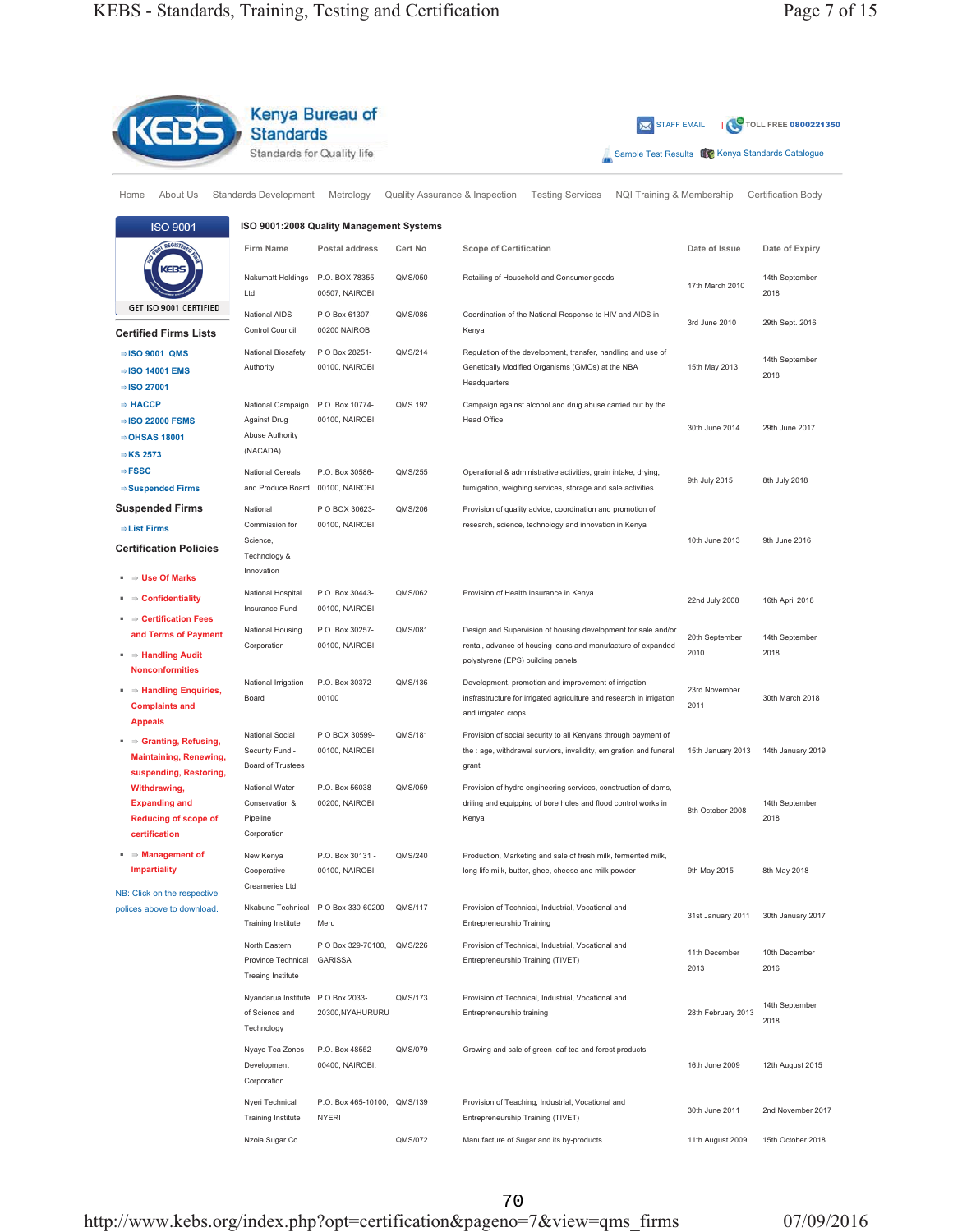## KEBS - Standards, Training, Testing and Certification Page 8 of 15

|                                                                                                                                                   | Ol'lessos Technical<br><b>Training Institute</b><br>P.C. Kinyanjui<br><b>Technical Training</b><br>Institute<br>Total number of firms: 175 | <b>BUNGOMA</b><br>P O Box 210-30302.<br>LESSOS<br>P O Box 21280-<br>00505, NAIROBI                         | QMS/168<br>QMS/132                                  | Entrepreneurship training<br><b>Entrepreneurship Training</b><br>FIRST   PREVIOUS ( Page 7 of 9 ) NEXT   LAST |          | Provision of Technical, Industrial, Vocational and<br>Provision of Technical, Industrial, Vocational and                                       | 18th December<br>2012<br>20th May 2011         | 14th September<br>2018<br>19th May 2017 |
|---------------------------------------------------------------------------------------------------------------------------------------------------|--------------------------------------------------------------------------------------------------------------------------------------------|------------------------------------------------------------------------------------------------------------|-----------------------------------------------------|---------------------------------------------------------------------------------------------------------------|----------|------------------------------------------------------------------------------------------------------------------------------------------------|------------------------------------------------|-----------------------------------------|
| <b>Physical Location:</b><br>Certification Body<br>Kenya Bureau of Standards Headquarters<br>Popo Road, Off Mombasa Road<br>South C area, Nairobi |                                                                                                                                            | <b>Postal Address:</b><br>P.O. Box 54974-00200<br>Nairobi<br>Email - General enquiries<br>cbstaff@kebs.org |                                                     | Telephone:<br>Office: (254 20) 6948506                                                                        |          | <b>Specific Contacts</b><br><b>Caroline Outa</b><br>Head of the KEBS Certification Body<br>Tel: (254 20) 6948324/263<br>E-mail: outac@kebs.org |                                                |                                         |
| <b>Useful links</b>                                                                                                                               | <b>Our services</b>                                                                                                                        |                                                                                                            |                                                     | <b>Industry sectors</b>                                                                                       |          | <b>About KEBS</b>                                                                                                                              | <b>Other KEBS websites</b>                     |                                         |
| Codex                                                                                                                                             | Standards Development                                                                                                                      |                                                                                                            | <b>Technical Committees</b><br>Food and Agriculture |                                                                                                               |          | <b>Corporate Responsibility</b>                                                                                                                | <b>ISO Webstore</b>                            |                                         |
| PVoC                                                                                                                                              | and Harmonization                                                                                                                          |                                                                                                            |                                                     |                                                                                                               | Careers  |                                                                                                                                                | Notify Kenya TBT                               |                                         |
| Standards Levy                                                                                                                                    | Testing                                                                                                                                    |                                                                                                            | Chemical                                            |                                                                                                               |          | News and Events                                                                                                                                | Car Inspection Details                         |                                         |
| Bio-Safety                                                                                                                                        |                                                                                                                                            | Measurments (Calibration)                                                                                  | Textile and Leather                                 |                                                                                                               |          | Press Release                                                                                                                                  | Contact us                                     |                                         |
| Non-Destructive Testing                                                                                                                           | <b>Enforcment of Standards</b>                                                                                                             |                                                                                                            | Civil                                               |                                                                                                               |          | <b>Public Notices</b>                                                                                                                          |                                                |                                         |
| <b>Banned Products</b>                                                                                                                            | Product Inspection                                                                                                                         |                                                                                                            | Electrotechnical                                    |                                                                                                               |          | Media Center                                                                                                                                   | Landline: (+ 254 20)6948000                    |                                         |
| <b>Upcoming Training</b>                                                                                                                          | <b>Education and Training</b>                                                                                                              |                                                                                                            | Mechanical                                          |                                                                                                               | Speeches |                                                                                                                                                | Mobile:                                        |                                         |
| Management System<br>Entropy Login                                                                                                                |                                                                                                                                            |                                                                                                            | Services                                            |                                                                                                               |          | <b>Bids Tenders</b>                                                                                                                            | +254722202137                                  |                                         |
|                                                                                                                                                   | Certification                                                                                                                              |                                                                                                            | <b>Trade Affairs</b>                                |                                                                                                               |          | Expression of Interests                                                                                                                        | +254734600471                                  |                                         |
|                                                                                                                                                   | Product Certification                                                                                                                      |                                                                                                            |                                                     |                                                                                                               |          | Service Charter                                                                                                                                | PVoC: +254724255242                            |                                         |
|                                                                                                                                                   |                                                                                                                                            |                                                                                                            |                                                     |                                                                                                               |          |                                                                                                                                                |                                                |                                         |
|                                                                                                                                                   | <b>Training Courses</b>                                                                                                                    |                                                                                                            |                                                     |                                                                                                               |          | <b>Complaints Contacts</b>                                                                                                                     | Email: info@kebs.org<br>Fax: (+254 20) 6948575 |                                         |

#### © Kenya Bureau Of Standards 2014| Frequently Asked Questions | Compliments and Complaints | Other KEBS contacts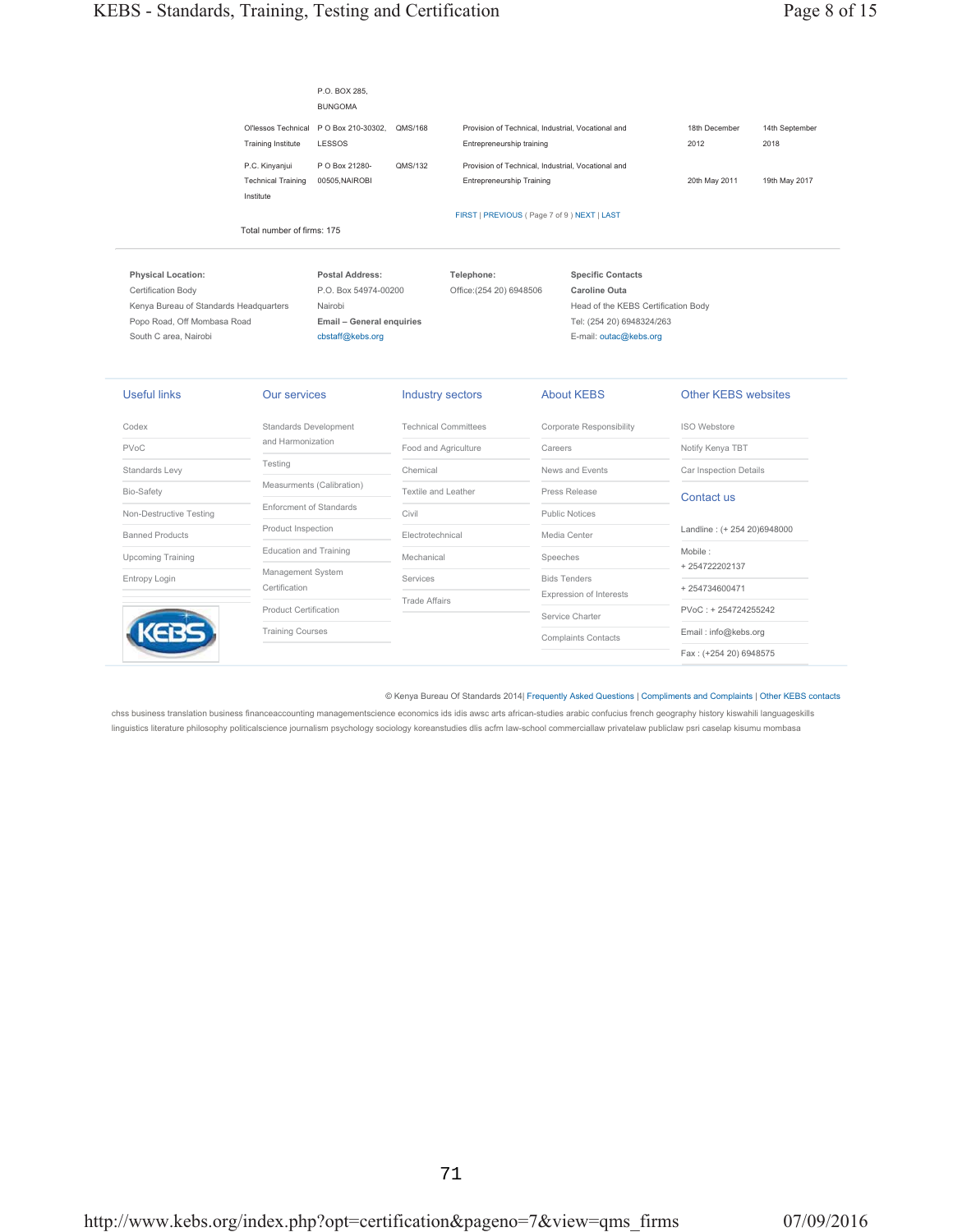|                                                                                                                                                                                                             | <b>Standards</b>                                                                                              | Kenya Bureau of                   |                                | <b>XX</b> STAFF EMAIL                                                                                                                                                                        |                                                  | TOLL FREE 0800221350      |
|-------------------------------------------------------------------------------------------------------------------------------------------------------------------------------------------------------------|---------------------------------------------------------------------------------------------------------------|-----------------------------------|--------------------------------|----------------------------------------------------------------------------------------------------------------------------------------------------------------------------------------------|--------------------------------------------------|---------------------------|
|                                                                                                                                                                                                             | Standards for Quality life                                                                                    |                                   |                                |                                                                                                                                                                                              | Sample Test Results UC Kenya Standards Catalogue |                           |
| Home<br>About Us                                                                                                                                                                                            | <b>Standards Development</b>                                                                                  | Metrology                         | Quality Assurance & Inspection | <b>Testing Services</b><br>NQI Training & Membership                                                                                                                                         |                                                  | <b>Certification Body</b> |
| <b>ISO 9001</b>                                                                                                                                                                                             | ISO 9001:2008 Quality Management Systems                                                                      |                                   |                                |                                                                                                                                                                                              |                                                  |                           |
|                                                                                                                                                                                                             | Firm Name                                                                                                     | Postal address                    | <b>Cert No</b>                 | <b>Scope of Certification</b>                                                                                                                                                                | Date of Issue                                    | Date of Expiry            |
| GET ISO 9001 CERTIFIED                                                                                                                                                                                      | Masinde Muliro<br>University of<br>Science &<br>Technology                                                    | P O Box 190-<br>50100, KAKAMEGA   | QMS/188                        | Provision of Higher Education, Research Consultancy and<br>extension at Kakakmega main campus, Bungoma and Webuye<br>Campuses and Nairobi Study Centre                                       | 26th September<br>2013                           | 25th September<br>2016    |
| <b>Certified Firms Lists</b>                                                                                                                                                                                |                                                                                                               |                                   |                                |                                                                                                                                                                                              |                                                  |                           |
| $\Rightarrow$ ISO 9001 QMS<br>$\Rightarrow$ ISO 14001 EMS                                                                                                                                                   | Mathenge<br><b>Technical Training</b>                                                                         | P O Box 665-<br>10106, OTHAYA     | QMS/144                        | Provision of technical, vocational and entrepreneurship training<br>(TVET)                                                                                                                   | 18th July 2011                                   | 17th July 2017            |
| $\Rightarrow$ ISO 27001                                                                                                                                                                                     | Institute                                                                                                     |                                   |                                |                                                                                                                                                                                              |                                                  |                           |
| $\Rightarrow$ HACCP<br>$\Rightarrow$ ISO 22000 FSMS                                                                                                                                                         | Matili Technical<br><b>Training Institute</b>                                                                 | P.O. Box 76 -<br>50204, KIMILILI  | QMS/244                        | Provision of technical, industrial, vocational and entrepreneurship<br>training                                                                                                              | 30th June 2015                                   | 29th June 2018            |
| $\Rightarrow$ OHSAS 18001<br>$\Rightarrow$ KS 2573                                                                                                                                                          | Mawego Technical<br><b>Training Insitute</b>                                                                  | P.O. Box 289-<br>40222, OYUGIS    | QMS/275                        | Provision of technical, industrial, vocational and entrepreneurship<br>training (TIVET)                                                                                                      | 17th February 2016                               | 14th September<br>2018    |
| $\Rightarrow$ FSSC                                                                                                                                                                                          | Mbaraki Port                                                                                                  |                                   | QMS/043                        |                                                                                                                                                                                              |                                                  |                           |
| $\Rightarrow$ Suspended Firms                                                                                                                                                                               | Warehouses (K) Ltd                                                                                            | P.O. BOX 80066-<br>80100, MOMBASA |                                | Collection of rents and maintaining leases, maintenance of<br>company assests, clearing and forwarding services                                                                              | 1st December 2008                                | 14th September<br>2018    |
| <b>Suspended Firms</b><br>$\Rightarrow$ List Firms                                                                                                                                                          | Merchants<br><b>Technical Services</b>                                                                        | P.O. Box 40242-<br>80100, MOMBASA | QMS/272                        | Inspection, cargo survey, fumigation services for import and<br>export goods                                                                                                                 | 16th October 2015                                | 15th October 2018         |
| <b>Certification Policies</b>                                                                                                                                                                               | Meru University of                                                                                            | P O Box 972-                      | QMS/217                        | Provision of University education and research                                                                                                                                               |                                                  |                           |
| $\Rightarrow$ Use Of Marks                                                                                                                                                                                  | Science &<br>Technology                                                                                       | 60200, MERU                       |                                |                                                                                                                                                                                              |                                                  | 20th May 2016             |
| $\Rightarrow$ Confidentiality                                                                                                                                                                               | Michuki Technical                                                                                             | P O Box 4-10202,                  | QMS/150                        |                                                                                                                                                                                              |                                                  |                           |
| $\blacksquare \Rightarrow$ Certification Fees                                                                                                                                                               | <b>Training Institute</b>                                                                                     | KANGEMA                           |                                | Provision of Technical, Industrial, Vocational and<br>Entrepreneurship Training (TIVET)                                                                                                      | 28th May 2012                                    | 24th May 2018             |
| and Terms of Payment<br>$\Rightarrow$ Handling Audit<br><b>Nonconformities</b>                                                                                                                              | Ministry of Health -<br>Tuberculosis,<br>Leprosy and Lung<br>Disease Unit                                     | P O Box 20781-<br>00202, NAIROBI  | QMS/184                        | Development of policy guidelines, ensuring commodity security<br>and coordination of the implementation of acitivities for leprosy,<br>tuberculosis and lung diseases prevention and control | 23rd October 2013                                | 22nd October 2016         |
| $\Rightarrow$ Handling Enquiries,<br><b>Complaints and</b><br><b>Appeals</b><br>$\blacksquare$ $\Rightarrow$ Granting, Refusing,<br><b>Maintaining, Renewing,</b><br>suspending, Restoring,<br>Withdrawing, | Ministry of East<br>AfricanAffairs,<br>Commerce and<br>Tourism, Stae<br>Department of East<br>African Affairs | P.O Box 8846-<br>00200 NAIROBI    | QMS/251                        | Provision of Rgeional Integrtaion                                                                                                                                                            | 8tH August 2014                                  | 7th August 2017           |
| <b>Expanding and</b>                                                                                                                                                                                        | Moi Teaching and                                                                                              | P.O. BOX 3-30100,                 | QMS/075                        | Provision of healthcare delivery, Training and health research                                                                                                                               | 27th March 2009                                  | 24th June 2018            |
| <b>Reducing of scope of</b>                                                                                                                                                                                 | Referral Hospital                                                                                             | <b>ELDORET</b>                    |                                |                                                                                                                                                                                              |                                                  |                           |
| certification<br>$\Rightarrow$ Management of                                                                                                                                                                | Moi University                                                                                                | P.O. Box 3900,<br><b>ELDORET</b>  | QMS/099                        | Provision of higher education                                                                                                                                                                | 4th December 2009                                | 14th September<br>2018    |
| <b>Impartiality</b><br>NB: Click on the respective                                                                                                                                                          | Mount Kenya<br>University                                                                                     | P O Box 342-<br>00100, THIKA      | QMS/210                        | Teaching, Research & Consultancy and Community service                                                                                                                                       | 19th December<br>2012                            | 14th September<br>2018    |
| polices above to download.                                                                                                                                                                                  |                                                                                                               |                                   |                                |                                                                                                                                                                                              |                                                  |                           |
|                                                                                                                                                                                                             | Muhoroni Sugar<br>Comapny                                                                                     | P.O. Box 2,<br><b>MUHORONI</b>    | QMS/061                        | Sugarcane production and manufacture and sale of sugar and<br>associated products                                                                                                            | 14th July 2008                                   | 18th January 2018         |
|                                                                                                                                                                                                             | Multimedia<br>University of Kenya                                                                             | P.O. Box 15653-<br>00503, NAIROBI | QMS/280                        | Training, research, technology and innovation at the Main<br>Campus                                                                                                                          | 23rd February 2016                               | 14th September<br>2018    |
|                                                                                                                                                                                                             | Murang'a University 75-10200,<br>College                                                                      | <b>MURANG'A</b>                   | QMS/164                        | Training, Research and Innovations                                                                                                                                                           | 5th March 2012                                   | 14th September<br>2018    |
|                                                                                                                                                                                                             | Mwalimu National<br>SACCO Ltd                                                                                 | P.O. Box 62641-<br>00200, NAIROBI | QMS/084                        | mobilization of funds from customers and provision of credit<br>services and other financial services                                                                                        | 20th July 2009                                   | 19th July 2018            |
|                                                                                                                                                                                                             | Nairobi City Water<br>& Sewerage<br>Company Ltd                                                               | P.O. Box 30656-<br>00100, NAIROBI | QMS/063                        | Water Supply                                                                                                                                                                                 | 14th July 2009                                   | 12th May 2017             |
|                                                                                                                                                                                                             | Nairobi Technical<br>Training Institute                                                                       | P O Box 30039-<br>00100, NAIROBI  | QMS/194                        | Provision of Technical, Industrial, Vocational and<br>Entrepreneurship Training (TIVET)                                                                                                      | 28th February 2013                               | 14th September<br>2018    |

http://www.kebs.org/index.php?opt=certification&pageno=6&view=qms\_firms 07/09/2016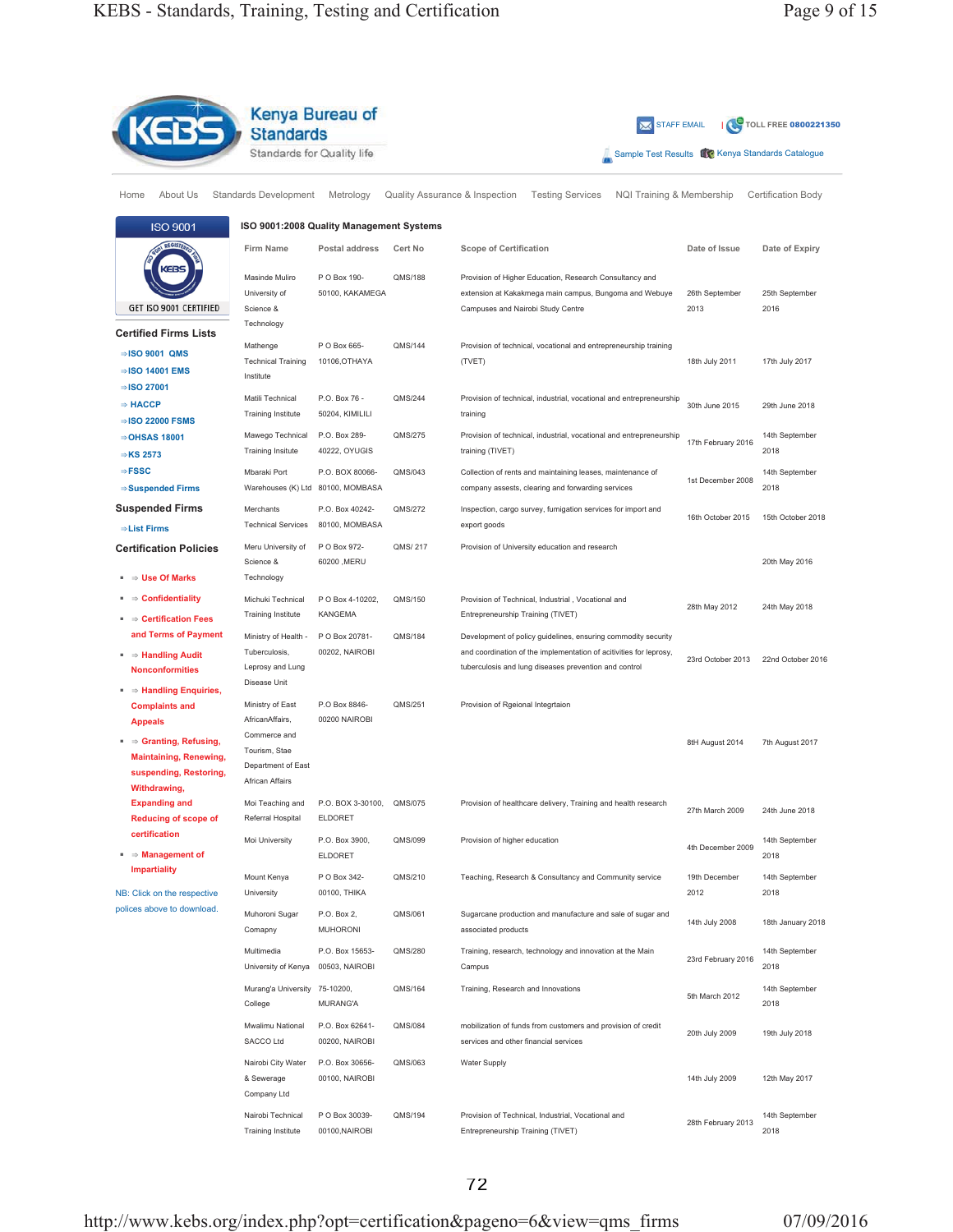Nakumatt Holdings P.O. BOX 78355- Ltd 00507, NAIROBI

Retailing of Household and Consumer goods 17th March 2010 7th April 2016

FIRST | PREVIOUS ( Page 6 of 9 ) NEXT | LAST

Total number of firms: 175

| <b>Physical Location:</b>              | Postal Address:           | Telephone:               | <b>Specific Contacts</b>            |
|----------------------------------------|---------------------------|--------------------------|-------------------------------------|
| Certification Body                     | P.O. Box 54974-00200      | Office: (254 20) 6948506 | Caroline Outa                       |
| Kenya Bureau of Standards Headquarters | Nairobi                   |                          | Head of the KEBS Certification Body |
| Popo Road, Off Mombasa Road            | Email - General enquiries |                          | Tel: (254 20) 6948324/263           |
| South C area, Nairobi                  | cbstaff@kebs.org          |                          | E-mail: outac@kebs.org              |
|                                        |                           |                          |                                     |
|                                        |                           |                          |                                     |

| Useful links             | Our services                   | Industry sectors            | <b>About KEBS</b>          | <b>Other KEBS websites</b>  |
|--------------------------|--------------------------------|-----------------------------|----------------------------|-----------------------------|
| Codex                    | Standards Development          | <b>Technical Committees</b> | Corporate Responsibility   | <b>ISO Webstore</b>         |
| PVoC                     | and Harmonization              | Food and Agriculture        | Careers                    | Notify Kenya TBT            |
| Standards Levy           | Testing                        | Chemical                    | News and Events            | Car Inspection Details      |
| Bio-Safety               | Measurments (Calibration)      | Textile and Leather         | Press Release              | Contact us                  |
| Non-Destructive Testing  | <b>Enforcment of Standards</b> | Civil                       | <b>Public Notices</b>      |                             |
| <b>Banned Products</b>   | Product Inspection             | Electrotechnical            | Media Center               | Landline: (+ 254 20)6948000 |
| <b>Upcoming Training</b> | <b>Education and Training</b>  | Mechanical                  | Speeches                   | Mobile:                     |
| Entropy Login            | Management System              | Services                    | <b>Bids Tenders</b>        | +254722202137               |
|                          | Certification                  | <b>Trade Affairs</b>        | Expression of Interests    | +254734600471               |
|                          | <b>Product Certification</b>   |                             | Service Charter            | PVoC: +254724255242         |
| <b>KEBS</b>              | <b>Training Courses</b>        |                             | <b>Complaints Contacts</b> | Email: info@kebs.org        |
|                          |                                |                             |                            | Fax: (+254 20) 6948575      |

#### © Kenya Bureau Of Standards 2014| Frequently Asked Questions | Compliments and Complaints | Other KEBS contacts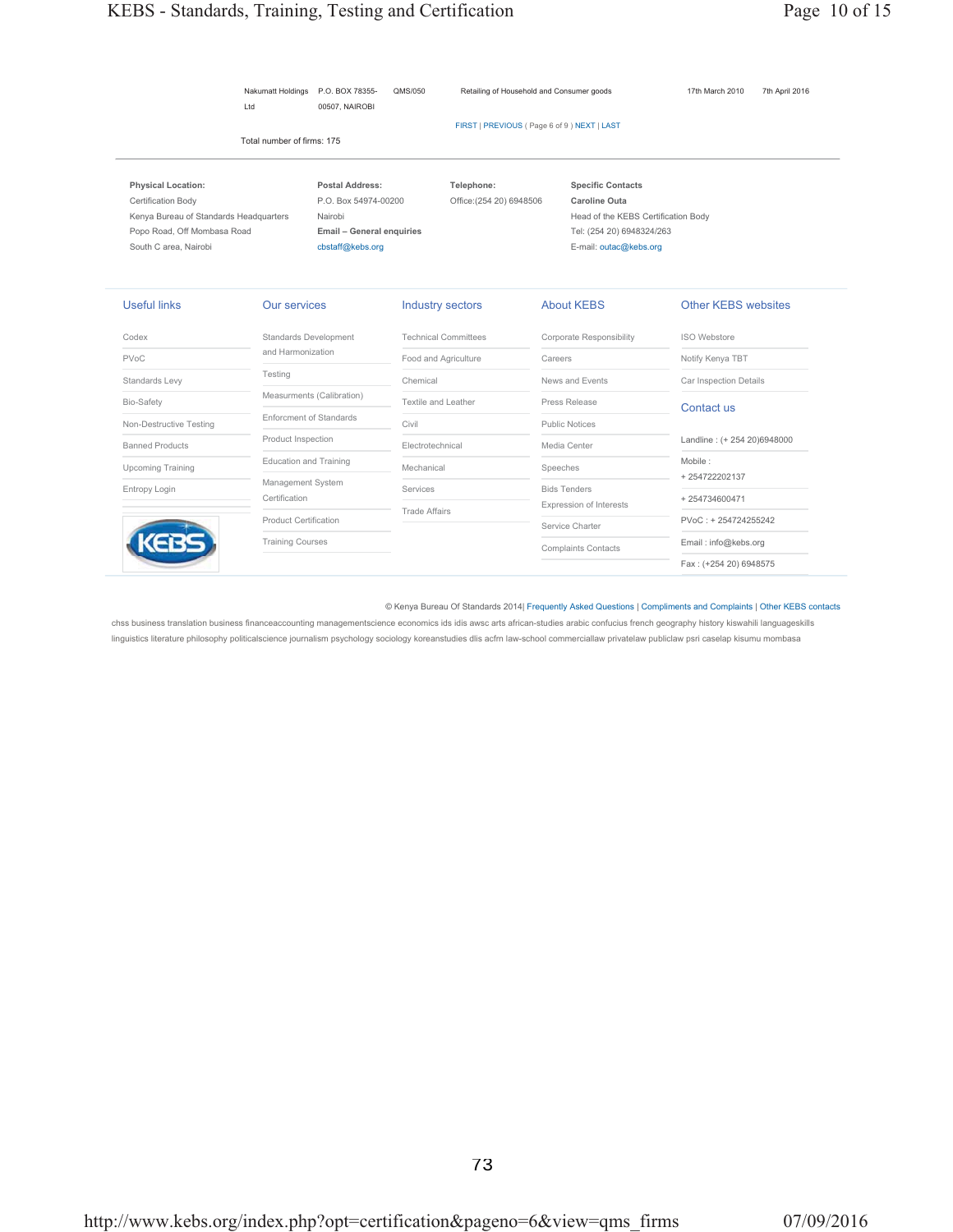|                                                                              | <b>Standards</b><br>Standards for Quality life           | <b>Kenya Bureau of</b>                          |                                |                                                                                                              | <b>XX</b> STAFF EMAIL     | Sample Test Results UC Kenya Standards Catalogue | TOLL FREE 0800221350      |
|------------------------------------------------------------------------------|----------------------------------------------------------|-------------------------------------------------|--------------------------------|--------------------------------------------------------------------------------------------------------------|---------------------------|--------------------------------------------------|---------------------------|
|                                                                              |                                                          |                                                 |                                |                                                                                                              |                           |                                                  |                           |
| Home<br>About Us                                                             | Standards Development                                    | Metrology                                       | Quality Assurance & Inspection | <b>Testing Services</b>                                                                                      | NQI Training & Membership |                                                  | <b>Certification Body</b> |
| <b>ISO 9001</b>                                                              | ISO 9001:2008 Quality Management Systems                 |                                                 |                                |                                                                                                              |                           |                                                  |                           |
|                                                                              | <b>Firm Name</b>                                         | Postal address                                  | Cert No                        | <b>Scope of Certification</b>                                                                                |                           | Date of Issue                                    | Date of Expiry            |
|                                                                              | Kenya Urban<br>Roads Authority                           | P.O. Box 41727-<br>00100, NAIROBI               | QMS.236                        | Construction, maintenance and improvement of urban roads                                                     |                           | 11th June 2015                                   | 10th June 2018            |
| GET ISO 9001 CERTIFIED<br>Certified Firms Lists                              | Kenya Utalii<br>College                                  | P.O. Box 31052-<br>00600, NAIROBI               | QMS/120                        | Education, training, research and consultancy in tourism and<br>hospitality                                  |                           | 9th October 2014                                 | 8th October 2017          |
|                                                                              | Kenya Water                                              | P O Box 60013-                                  | QMS/092                        | Provision of training, research and consultancy for water and                                                |                           |                                                  |                           |
| $\Rightarrow$ ISO 9001 QMS<br>$\Rightarrow$ ISO 14001 EMS                    | Institute                                                | 00200, NAIROBI                                  |                                | sanitation sector and provision of conference services                                                       |                           | 31st March 2010                                  | 18th June 2016            |
| $\Rightarrow$ ISO 27001                                                      | Kenyatta National                                        | P O Box 20723-                                  | QMS/148                        | Provision of Specialized Healthcare Services                                                                 |                           |                                                  |                           |
| $\Rightarrow$ HACCP                                                          | Hospital                                                 | 00202, NAIROBI                                  |                                |                                                                                                              |                           | 2nd April 2012                                   | 23rd April 2018           |
| $\Rightarrow$ ISO 22000 FSMS                                                 | <b>KEPHIS</b>                                            | P O Box 49592-                                  | QMS/083                        | Agriculture regulatory services : Plant variety protection, seed                                             |                           |                                                  |                           |
| $\Rightarrow$ OHSAS 18001                                                    |                                                          | 00100, NAIROBI                                  |                                | certification and phytosanitary services and other support                                                   |                           | 30th June 2009                                   | 25th August 2018          |
| $\Rightarrow$ KS 2573                                                        |                                                          |                                                 |                                | services                                                                                                     |                           |                                                  |                           |
| $\Rightarrow$ FSSC<br>⇒Suspended Firms<br><b>Suspended Firms</b>             | Kiambu Institute of<br>Science &<br>Technology           | P O Box 414-00900, QMS/177<br><b>KIAMBU</b>     |                                | Provision of Technical, Industrial, Vocational and<br>Entrepreneurship training                              |                           | 7th November 2012                                | 14th September<br>2018    |
| $\Rightarrow$ List Firms                                                     | Kibabii Diploma                                          | P.O. Box 931-                                   | QMS/256                        | Provision of teacher training                                                                                |                           |                                                  |                           |
| <b>Certification Policies</b>                                                | <b>Teachers' Training</b><br>College                     | 50200, BUNGOMA                                  |                                |                                                                                                              |                           | 30th June 2015                                   | 29th June 2018            |
| $\Rightarrow$ Use Of Marks<br>$\Rightarrow$ Confidentiality                  | Kiirua Technical<br><b>Training Institute</b>            |                                                 | QMS/212                        | Technical Vocational Education Training (TVET)                                                               |                           | 25th June 2013                                   | 24th June 2016            |
| $\Rightarrow$ Certification Fees<br>and Terms of Payment                     | Kisiwa Technical<br><b>Training Institute</b>            | P.O. Box 657-<br>50200, BUNGOMA                 | QMS/241                        | Provision of technical, industrial, vocational and<br>entrepreneurship training                              |                           | 30th June 2015                                   | 29th June 2018            |
| $\Rightarrow$ Handling Audit<br><b>Nonconformities</b>                       |                                                          | Kisumu Polytechnic P O Box 143-40100,<br>KISUMU | QMS/222                        | Provision of training in Science, Technology, Innovation,<br>Research and Entrepreneurship                   |                           | 19th August 2013                                 | 18th August 2016          |
| $\Rightarrow$ Handling Enquiries,<br><b>Complaints and</b><br><b>Appeals</b> | Kisumu Water and<br>Sewerage                             | P.O.Box 3210-<br>40100, KISUMU                  | QMS/157                        | Provision of potable water services                                                                          |                           | 13thDecember 2011                                | 15th July 2018            |
| $\Rightarrow$ Granting, Refusing,<br><b>Maintaining, Renewing,</b>           | Company<br>Kitale Technical<br><b>Training Institute</b> | P O Box 2162-<br>30200, KITALE                  | QMS/153                        | Provision of Technical, Industrial, Vocational and<br>Entrepreneurship Training                              |                           | 20th June 2012                                   | 19th June 2015            |
| suspending, Restoring,<br>Withdrawing,                                       | Lake Basin                                               | P O Box 1516-                                   | QMS/195                        | Sustainable integrated community development and Extension                                                   |                           |                                                  |                           |
| <b>Expanding and</b><br><b>Reducing of scope of</b>                          | Development<br>Authority                                 | 40100, KISUMU                                   |                                | services                                                                                                     |                           | 14th December<br>2012                            | 14th September<br>2018    |
| certification                                                                | Lake Basin                                               | P.O. Box 7037-                                  | QMS/141                        | Rice milling and marketing carried out at the Kibos Rice Mill in                                             |                           |                                                  |                           |
| $\Rightarrow$ Management of<br><b>Impartiality</b>                           | Development<br>Company                                   | 40100, KISUMU,<br><b>KENYA</b>                  |                                | Kisumu                                                                                                       |                           | 28th June 2011                                   | 7th August 2017           |
| NB: Click on the respective<br>polices above to download.                    | Lake Victoria North<br><b>Water Services</b><br>Board    | P.O. Box 673-<br>50100, KAKAMEGA                | QMS/091                        | Provision of quality and affordable water sanitation services.                                               |                           | 20th July 2009                                   | 18th October 2018         |
|                                                                              | Lake Victoria South<br><b>Water Services</b><br>Board    | P O Box 3325-<br>40100, KISUMU                  | QMS/176                        | Development of water and sanitation infrastructure within Lake<br>Victoria South Water Services Board's area |                           | 28th June 2013                                   | 27th June 2016            |
|                                                                              | Maasai Mara<br>University                                | P.O. Box 861 -<br>20500, NAROK                  | QMS/253                        | Provision of university education, research, extension and<br>consultancy services at the Main Campus        |                           | 30th October 2014                                | 29th October 2017         |
|                                                                              | Machakos<br>Teachers' Training<br>College                | P O Box 124-90100, QMS/225<br><b>MACHAKOS</b>   |                                | Provision of Primary Teacher Training                                                                        |                           | 5th September 2013                               | 4th September<br>2016     |
|                                                                              | Machakos<br>University College                           | P O Box 136-<br>90100, MACHAKOS                 | QMS/154                        | Provision of Higher Education                                                                                |                           | 8th May 2012                                     | 3rd August 2018           |
|                                                                              | Maseno University                                        | P.O. Box Private<br>Bag, MASENO                 | QMS/113                        | Provision of higher education, research, hotel and conferencing<br>services                                  |                           | 1st January 2011                                 | 26th January 2018         |

http://www.kebs.org/index.php?opt=certification&pageno=5&view=qms\_firms 07/09/2016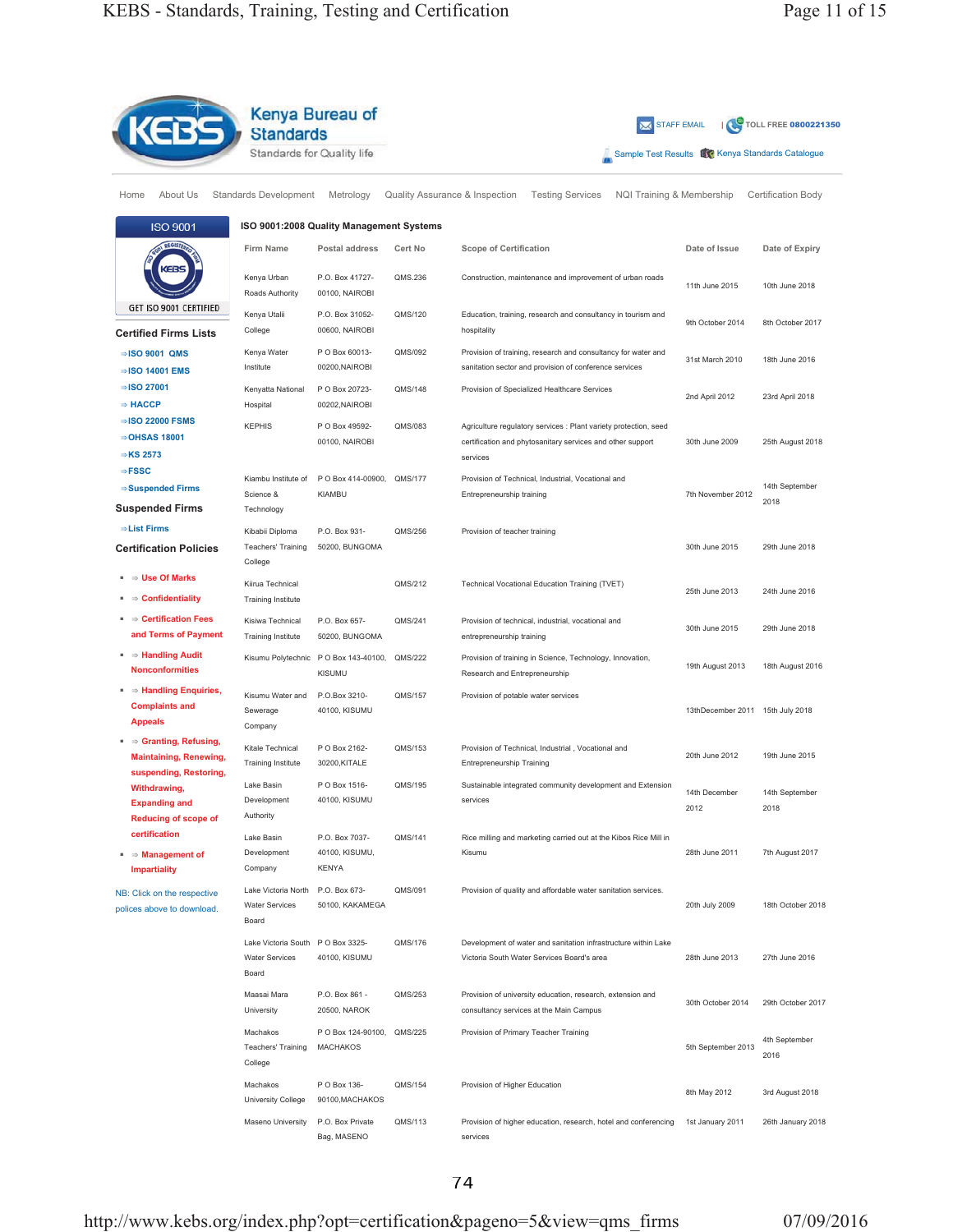|                                                           | <b>Standards</b>                                        | Kenya Bureau of                   |                                |                                                                                                                                                                                        | <b>XX</b> STAFF EMAIL     |                                                  | TOLL FREE 0800221350      |
|-----------------------------------------------------------|---------------------------------------------------------|-----------------------------------|--------------------------------|----------------------------------------------------------------------------------------------------------------------------------------------------------------------------------------|---------------------------|--------------------------------------------------|---------------------------|
|                                                           | Standards for Quality life                              |                                   |                                |                                                                                                                                                                                        |                           | Sample Test Results UC Kenya Standards Catalogue |                           |
| About Us<br>Home                                          | <b>Standards Development</b>                            | Metrology                         | Quality Assurance & Inspection | <b>Testing Services</b>                                                                                                                                                                | NQI Training & Membership |                                                  | <b>Certification Body</b> |
| <b>ISO 9001</b>                                           | ISO 9001:2008 Quality Management Systems                |                                   |                                |                                                                                                                                                                                        |                           |                                                  |                           |
|                                                           | <b>Firm Name</b>                                        | Postal address                    | Cert No                        | <b>Scope of Certification</b>                                                                                                                                                          |                           | Date of Issue                                    | Date of Expiry            |
|                                                           | Kenya Industrial<br>Estates Ltd                         | P.O. Box 78029-<br>00507, NAIROBI | QMS/112                        | Development of Industrial Incubators, provision of credit and<br>provision of business development services in Kenya                                                                   |                           | 7th September 2011                               | 30th March 2018           |
| GET ISO 9001 CERTIFIED                                    | Kenya Industrial                                        | P O Box 51648-                    | QMS/128                        | To grant Industrial Property Rights and Promote Innovation for                                                                                                                         |                           | 7th August 2013                                  | 6th August 2016           |
| <b>Certified Firms Lists</b>                              | Property Institute                                      | 00200, NAIROBI                    |                                | Social and Economic Development                                                                                                                                                        |                           |                                                  |                           |
| $\Rightarrow$ ISO 9001 QMS                                | Kenya Industrial<br>Research &                          | P O Box 30650-<br>00100, NAIROBI  | QMS/190                        | Provision of Research, Technology and Innovation Services for<br>Government and Clients                                                                                                |                           |                                                  |                           |
| $\Rightarrow$ ISO 14001 EMS<br>⇒ISO 27001                 | Development                                             |                                   |                                |                                                                                                                                                                                        |                           | 2nd October 2013                                 | 1st October 2016          |
| $\Rightarrow$ HACCP                                       | Institute - KIRDI                                       |                                   |                                |                                                                                                                                                                                        |                           |                                                  |                           |
| $\Rightarrow$ ISO 22000 FSMS                              | Kenya Insitute of                                       | P.O. Box 48413-                   | QMS/203                        | Training in Special Needs, Assessment of Children with Special                                                                                                                         |                           |                                                  |                           |
| $\Rightarrow$ OHSAS 18001                                 | Special Education                                       | 00100                             |                                | Needs and Disabilities, Production of Specialized Materials and                                                                                                                        |                           | 2nd April 2014                                   | 1st April 2017            |
| $\Rightarrow$ KS 2573                                     |                                                         |                                   |                                | Assistive Devices and Reasearch in Special Needs                                                                                                                                       |                           |                                                  |                           |
| $\Rightarrow$ FSSC<br>$\Rightarrow$ Suspended Firms       | Kenya Literature<br>Bureau                              | P.O. BOX 30022-<br>00100, NAIROBI | QMS/055                        | Sales, Marketing, Publishing and Printing of books                                                                                                                                     |                           | 28th October 2007                                | 15th December<br>2016     |
| <b>Suspended Firms</b>                                    | Kenya Medical                                           | P.O. Box 30195-                   | QMS/069                        | Training of Health Professionals                                                                                                                                                       |                           |                                                  | 14th September            |
| ⇒List Firms                                               | Training College,                                       | 00100, NAIROBI                    |                                |                                                                                                                                                                                        |                           | 17th June 2009                                   | 2018                      |
| <b>Certification Policies</b>                             | Kenya National<br><b>Highways Authority</b>             | P O Box 49712-<br>00100, NAIROBI  | QMS/224                        | Design, Construction and Maintenance of National trunk roads<br>(Class A, B and C)                                                                                                     |                           | 3rd July 2013                                    | 2nd July 2016             |
| $\Rightarrow$ Use Of Marks                                | Kenya Ordnance                                          | 6634-30100,                       | QMS/036                        | Manufacture of military hardware and related products                                                                                                                                  |                           |                                                  |                           |
| $\Rightarrow$ Confidentiality                             | factories                                               | <b>ELDORET</b>                    |                                |                                                                                                                                                                                        |                           | 30th September<br>2009                           | 14th September<br>2018    |
| $\Rightarrow$ Certification Fees                          | Corporation                                             |                                   |                                |                                                                                                                                                                                        |                           |                                                  |                           |
| and Terms of Payment                                      | Kenya Ports                                             | P.O. Box 95009,                   | QMS/087                        | Facilitation of sea-borne trade by providing marine operation,                                                                                                                         |                           | 18th March 2009                                  |                           |
| $\Rightarrow$ Handling Audit                              | Authority                                               | <b>MOMBASA</b>                    |                                | cargo handling and short- term warehousing services                                                                                                                                    |                           |                                                  | 4th May 2018              |
| <b>Nonconformities</b>                                    | Kenya Railways                                          | P O Box 30121-                    | QMS/115                        | Management of concession(s) and non-conceded assets,                                                                                                                                   |                           |                                                  |                           |
| $\Rightarrow$ Handling Enquiries,                         | Corporation                                             | 00100, NAIROBI                    |                                | promotion, facilitation and development of metropolitan and                                                                                                                            |                           | 20th August 2010                                 | 7th October 2016          |
| <b>Complaints and</b>                                     |                                                         |                                   |                                | national railway networks carried out at the KRC headquarters                                                                                                                          |                           |                                                  |                           |
| <b>Appeals</b>                                            | Kenya Roads                                             | P O Box 73718-                    | QMS/089                        | Management of the Kenya Roads Board Fund and Oversight of                                                                                                                              |                           |                                                  | 14th September            |
| $\Rightarrow$ Granting, Refusing,                         | Board                                                   | 00200 NAIROBI                     |                                | the Rehabilitation, Development and Maintenanance of the road<br>network in Kenya                                                                                                      |                           | 25th June 2010                                   | 2018                      |
| <b>Maintaining, Renewing,</b><br>suspending, Restoring,   |                                                         |                                   |                                |                                                                                                                                                                                        |                           |                                                  |                           |
| Withdrawing,                                              | Kenya Rural Roads P.O. Box 48451-<br>Authority          | 00100, NAIROBI                    | QMS/254                        | Development, rehabilitation, maintenance and management of<br>rural roads                                                                                                              |                           | 19th June 2015                                   | 18th June 2018            |
| <b>Expanding and</b>                                      |                                                         |                                   |                                |                                                                                                                                                                                        |                           |                                                  |                           |
| <b>Reducing of scope of</b><br>certification              | Kenya Rural Roads P.O. Box 48151-<br>Authority          | 00100, NAIROBI                    | QMS/254                        | Development, rehabilitation, maintenance and management of<br>rural roads                                                                                                              |                           | 19th June 2015                                   | 18th June 2018            |
|                                                           |                                                         |                                   |                                |                                                                                                                                                                                        |                           |                                                  |                           |
| $\Rightarrow$ Management of<br><b>Impartiality</b>        | Kenya School of<br>Government                           | P.O. Box 23030-<br>00604, NAIROBI | QMS/066                        | Provision training, research and consultancy                                                                                                                                           |                           | 29th June 2012                                   | 14th September<br>2018    |
| NB: Click on the respective<br>polices above to download. | Kenya School of<br>Law                                  | P O Box 30369-<br>0010, NAIROBI   | QMS/101                        | Provision of training programme (ATP), Continuing professional<br>development(CPD), Training of Paralegals, Provision of<br>consultancy services and hosting of conferences and social |                           | 1st February 2009                                | 14th aeptember<br>2018    |
|                                                           |                                                         |                                   |                                | functions                                                                                                                                                                              |                           |                                                  |                           |
|                                                           | Kenya Seed<br>Company Ltd                               | P.O. BOX 553-<br>30200, KITALE    | QMS/052                        | Research, production, processing and distribution of certified<br>seed                                                                                                                 |                           | 1st July 2007                                    | 6th August 2016           |
|                                                           | Kenya Tea Packers P.O. Box 413-<br>Ltd (KETEPA)         | 20200, KERICHO                    | QMS 219                        | Sourcing, blending and distribution of tea, purification and bottling<br>of drinking water and production of iced tea                                                                  |                           | 8th April 2014                                   | 7th April 2017            |
|                                                           | Kenya Technical<br><b>Teachers College</b>              | P O Box 44600-<br>00100, NAIROBI  | QMS/137                        | Provision of training services in technical teacher education and<br>technology                                                                                                        |                           | 13th June 2011                                   | 12th June 2017            |
|                                                           | Kenya Union of<br>Savings and Credit<br>Corporation Ltd | P.O. Box 28403-<br>00200, NAIROBI | QMS/279                        | Provision of SACCOs through advocacy, provision of education,<br>training, research and consultancy and provision of financial<br>services to SACCOs                                   |                           | 5th November 2015                                | 4th November 2018         |
|                                                           |                                                         | P.O. Box 28403-<br>00200, NAIROBI | QMS/279                        |                                                                                                                                                                                        |                           | 5th November 2015 4th November 2018              |                           |

http://www.kebs.org/index.php?opt=certification&pageno=4&view=qms\_firms 07/09/2016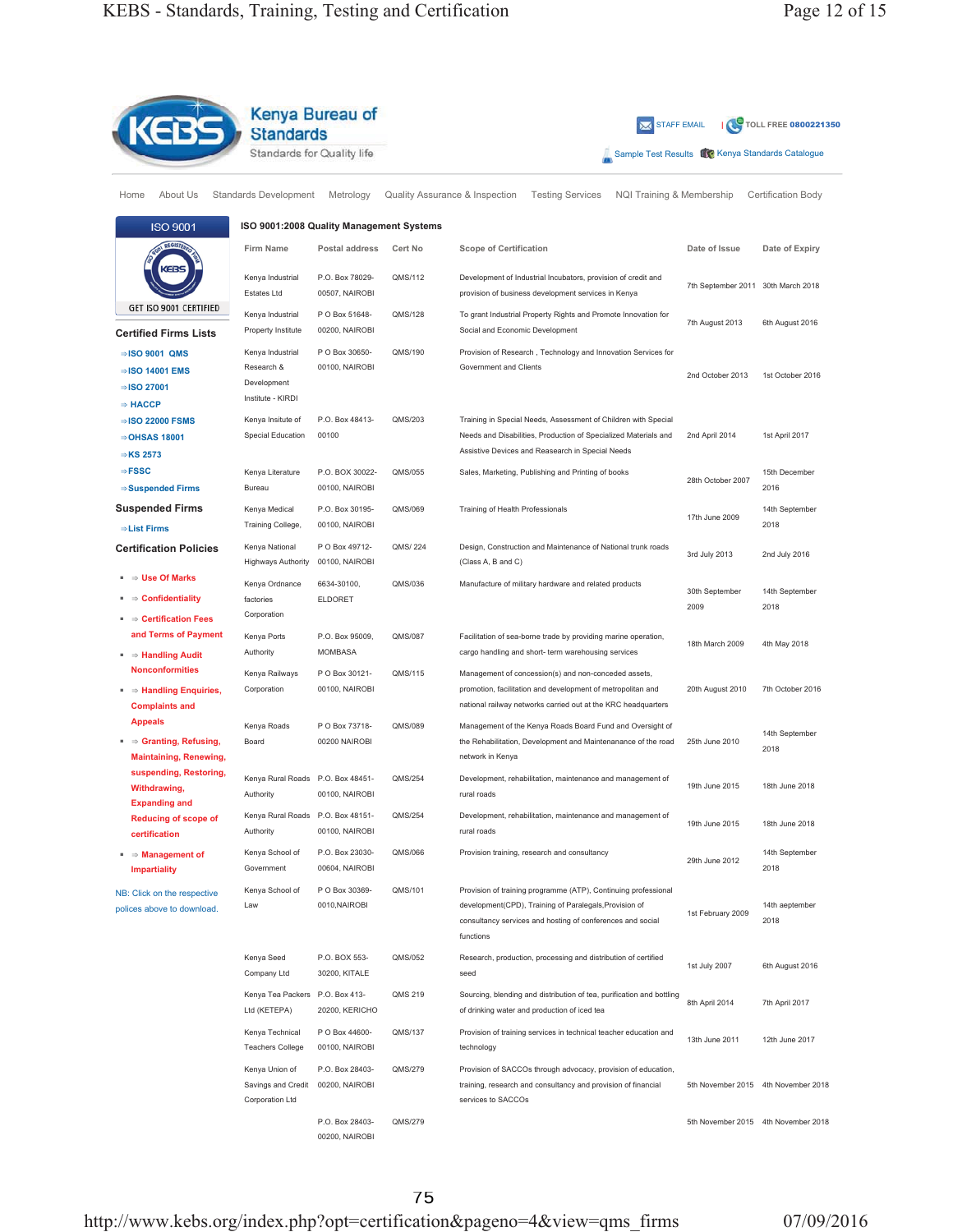- Kenya Union of Savings and Credit
- Corporation Ltd

Provision of SACCOs through advocacy, provision of education, training, research and consultancy and provision of financial services to SACCOs

FIRST | PREVIOUS ( Page 4 of 9 ) NEXT | LAST

Total number of firms: 175

| <b>Physical Location:</b>              | Postal Address:                  | Telephone:               | <b>Specific Contacts</b>            |
|----------------------------------------|----------------------------------|--------------------------|-------------------------------------|
| Certification Body                     | P.O. Box 54974-00200             | Office: (254 20) 6948506 | Caroline Outa                       |
| Kenya Bureau of Standards Headquarters | Nairobi                          |                          | Head of the KEBS Certification Body |
| Popo Road, Off Mombasa Road            | <b>Email - General enquiries</b> |                          | Tel: (254 20) 6948324/263           |
| South C area, Nairobi                  | cbstaff@kebs.org                 |                          | E-mail: outac@kebs.org              |

| <b>Useful links</b>     | Our services                       | Industry sectors            | <b>About KEBS</b>          | Other KEBS websites            |
|-------------------------|------------------------------------|-----------------------------|----------------------------|--------------------------------|
| Codex                   | Standards Development              | <b>Technical Committees</b> | Corporate Responsibility   | <b>ISO Webstore</b>            |
| <b>PVoC</b>             | and Harmonization                  | Food and Agriculture        | Careers                    | Notify Kenya TBT               |
| Standards Levy          | Testing                            | Chemical                    | News and Events            | Car Inspection Details         |
| Bio-Safety              | Measurments (Calibration)          | Textile and Leather         | Press Release              | Contact us                     |
| Non-Destructive Testing | <b>Enforcment of Standards</b>     | Civil                       | <b>Public Notices</b>      |                                |
| <b>Banned Products</b>  | Product Inspection                 | Electrotechnical            | Media Center               | Landline: (+ 254 20)6948000    |
| Upcoming Training       | Education and Training             | Mechanical                  | Speeches                   | Mobile:                        |
| Entropy Login           | Management System<br>Certification | Services                    | <b>Bids Tenders</b>        | +254722202137<br>+254734600471 |
| <b>EBS</b>              | <b>Product Certification</b>       | <b>Trade Affairs</b>        | Expression of Interests    |                                |
|                         |                                    |                             | Service Charter            | PVoC: +254724255242            |
|                         | <b>Training Courses</b>            |                             | <b>Complaints Contacts</b> | Email: info@kebs.org           |
|                         |                                    |                             |                            | Fax: (+254 20) 6948575         |

#### © Kenya Bureau Of Standards 2014| Frequently Asked Questions | Compliments and Complaints | Other KEBS contacts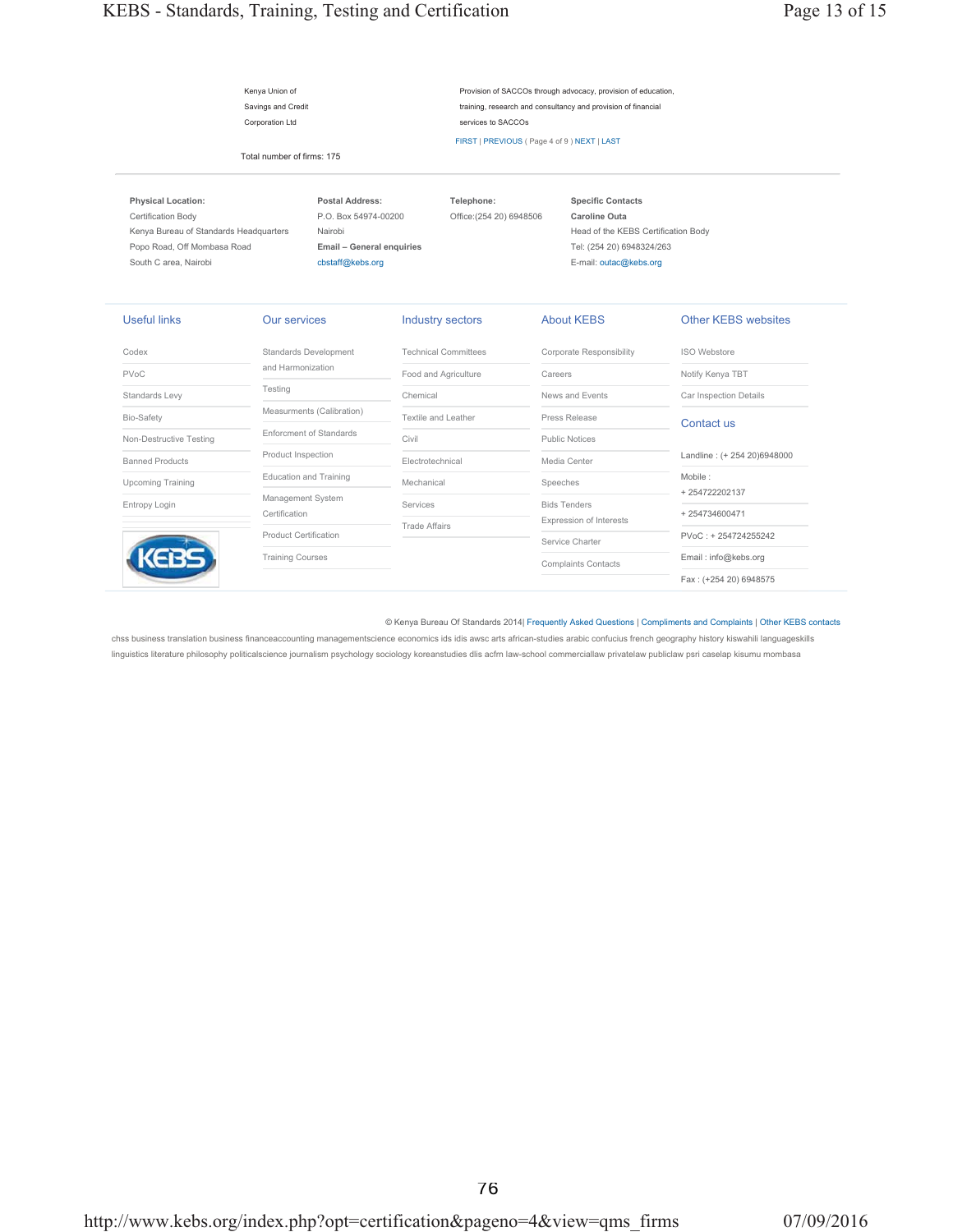|                                                                                                                           | <b>Kenya Bureau of</b><br><b>Standards</b><br>Standards for Quality life         |                                   |                                |                                                                                                                                                                                                                                                                                   | <b>XX</b> STAFF EMAIL     | Sample Test Results <b>10</b> Kenya Standards Catalogue | TOLL FREE 0800221350                  |
|---------------------------------------------------------------------------------------------------------------------------|----------------------------------------------------------------------------------|-----------------------------------|--------------------------------|-----------------------------------------------------------------------------------------------------------------------------------------------------------------------------------------------------------------------------------------------------------------------------------|---------------------------|---------------------------------------------------------|---------------------------------------|
| Home<br>About Us                                                                                                          | <b>Standards Development</b>                                                     | Metrology                         | Quality Assurance & Inspection | <b>Testing Services</b>                                                                                                                                                                                                                                                           | NQI Training & Membership |                                                         | <b>Certification Body</b>             |
| ISO 9001                                                                                                                  | ISO 9001:2008 Quality Management Systems                                         |                                   |                                |                                                                                                                                                                                                                                                                                   |                           |                                                         |                                       |
|                                                                                                                           | Firm Name                                                                        | Postal address                    | Cert No                        | <b>Scope of Certification</b>                                                                                                                                                                                                                                                     |                           | Date of Issue                                           | Date of Expiry                        |
|                                                                                                                           | Gusii Institute of<br>Technology                                                 | P O Box 222, KISII                | QMS/205                        | Provision of traing in research, science, technology, innovation<br>and entrepreneurial training in socio-economic development                                                                                                                                                    |                           | 15th May 2013                                           | 14th May 2016                         |
| GET ISO 9001 CERTIFIED                                                                                                    | H.B. Fuller Kenya                                                                | P.O. BOX 134548-                  | QMS/049                        | Manufacture ofindustrial and construction adhesives, importation                                                                                                                                                                                                                  |                           |                                                         | 14th September                        |
| <b>Certified Firms Lists</b>                                                                                              | Limited                                                                          | 00800, NAIROBI                    |                                | and sale of industrial adhesives and provision of toll<br>manufacturing services                                                                                                                                                                                                  |                           | 19th February 2007                                      | 2018                                  |
| $\Rightarrow$ ISO 9001 QMS                                                                                                |                                                                                  |                                   |                                |                                                                                                                                                                                                                                                                                   |                           |                                                         |                                       |
| $\Rightarrow$ ISO 14001 EMS                                                                                               | Hass Petroleum (K)<br>Ltd                                                        | P,O, Box 76337-<br>00508, NAIROBI | QMS/231                        | Marketing of petroleum and petroleum products - LPG and<br>lubricants in Kenya                                                                                                                                                                                                    |                           | 4th August 2015                                         | 3rd August 2018                       |
| $\Rightarrow$ ISO 27001<br>$\Rightarrow$ HACCP                                                                            |                                                                                  |                                   |                                |                                                                                                                                                                                                                                                                                   |                           |                                                         |                                       |
| $\Rightarrow$ ISO 22000 FSMS                                                                                              | <b>Higher Education</b><br>Loans Board                                           | P.O. Box 69489-<br>00400, NAIROBI | QMS/093                        | Provision of loans, bursaries and scholarships to Kenyan<br>Students pursuing higher education                                                                                                                                                                                    |                           | 16th June 2009                                          | 25th June 2018                        |
| $\Rightarrow$ OHSAS 18001                                                                                                 | (HELB)                                                                           |                                   |                                |                                                                                                                                                                                                                                                                                   |                           |                                                         |                                       |
| $\Rightarrow$ KS 2573<br>$\Rightarrow$ FSSC                                                                               | Insurance<br>Regulatory                                                          | P O Box 43505-<br>00100, NAIROBI  | QMS/186                        | Regulation of the insurance industry in Kenya                                                                                                                                                                                                                                     |                           | 29th June 2012                                          | 14th September<br>2018                |
| $\Rightarrow$ Suspended Firms                                                                                             | Authority                                                                        |                                   |                                |                                                                                                                                                                                                                                                                                   |                           |                                                         |                                       |
| <b>Suspended Firms</b><br>$\Rightarrow$ List Firms                                                                        | International Supply<br>Chain Solutions Ltd 00200                                | P O Box 7041-                     | QMS/100                        | Management services - training, consultancy, executive search<br>and selection                                                                                                                                                                                                    |                           | 14th December<br>2009                                   | 14th September<br>2018                |
| <b>Certification Policies</b><br>$\Rightarrow$ Use Of Marks                                                               | Intertek<br>International<br>Tanzania                                            | 77428, DAR ES<br>SALAAM           | QMS/211                        | Inspection and Testing Services for Proleum, Petro-chemicals<br>and Agricultural Products                                                                                                                                                                                         |                           | 11th September<br>2013                                  | 10th September<br>2016                |
| $\Rightarrow$ Confidentiality                                                                                             |                                                                                  |                                   | QMS/031                        |                                                                                                                                                                                                                                                                                   |                           |                                                         |                                       |
| ⇒ Certification Fees<br>and Terms of Payment                                                                              | Intertek Testing<br>Services (PTY)<br>E.A. Ltd                                   | P.O. Box 611-<br>80100, MOMBASA   |                                | Inspection and testing services for petroleum, petrochemical and<br>agricultural products and provision of environmental services                                                                                                                                                 |                           | 23rd October 2008                                       | 10th November<br>2017                 |
| $\Rightarrow$ Handling Audit<br>٠<br><b>Nonconformities</b><br>$\Rightarrow$ Handling Enquiries,<br><b>Complaints and</b> | Jaramogi Oginga<br>Odinga University<br>of Science and<br>Technology             | P O Box 210-<br>40601, BONDO      | QMS/179                        | Provision of higher education, research and outreach at the main<br>campus and Kisumu learning centre                                                                                                                                                                             |                           | 20th June 2012                                          | 14th September<br>2018                |
| <b>Appeals</b><br>$\Rightarrow$ Granting, Refusing,                                                                       | Jeremiah Nyagah<br><b>Technical Inst</b>                                         | P.O Box 1264-<br>60100, EMBU      | QMS/257                        | Provision of technical, industrial, vocational and entrepreneurship<br>training                                                                                                                                                                                                   |                           | 30th June 2015                                          | 29th June 2018                        |
| <b>Maintaining, Renewing,</b><br>suspending, Restoring,<br>Withdrawing,<br><b>Expanding and</b>                           | Jomo Kenyatta<br>University of<br>Agriculture and<br>Technology                  | P.O. Box 62000-<br>00200, NAIROBI | QMS/096                        | Provision of Higher education                                                                                                                                                                                                                                                     |                           | 29th July 2009                                          | 14th September<br>2018                |
| <b>Reducing of scope of</b><br>certification                                                                              | Kaiboi Technical<br><b>Training Institute</b>                                    | P O Box 937-<br>30100, ELDORET    | QMS/178                        | Provision of Technical, Industrial, Vocational and<br>Entrepreneurship Training (TIVET)                                                                                                                                                                                           |                           |                                                         | 5th September 2013 4th September 2016 |
| $\blacksquare \Rightarrow$ Management of<br><b>Impartiality</b>                                                           | Karatina University                                                              | P.O. Box 1957-<br>10101, KARATINA | QMS/270                        | Provision of training, research and community outreach                                                                                                                                                                                                                            |                           | 30th June 2015                                          | 30th June 2018                        |
| NB: Click on the respective<br>polices above to download.                                                                 | <b>KEMRI Production</b><br>Department                                            | P.O. Box 54840-<br>00200, NAIROBI | QMS238                         | Development and production of medical devices including<br>diagnostic kits                                                                                                                                                                                                        |                           | 5th November 2014                                       | 4th November 2017                     |
|                                                                                                                           | Kenya Accountants<br>& Secretaries<br>National<br>Examinations<br>Board (KASNEB) | P O Box 41362-<br>00100, NAIROBI  | QMS/187                        | Development of syllabuses, conduct of professional and<br>technician examinations and certification of candidates in<br>finance, accountancy, governance and management, information<br>technology and related disciplines and accreditation of relevant<br>training institutions |                           | 19th July 2013                                          | 18th July 2016                        |
|                                                                                                                           | Kenya Civil Aviation P.O. Box 30163-<br>Authority                                | 00100, NAIROBI                    | QMS/107                        | Air navigation services and air safety security and regulation in<br>Kenya                                                                                                                                                                                                        |                           | 1st April 2011                                          | 20th April 2018                       |
|                                                                                                                           | Kenya Education<br>Management<br>Institute                                       | P O Box 62592-<br>00200, NAIROBI  | QMS/108                        | Provision of training in education management                                                                                                                                                                                                                                     |                           | 8th November 2011                                       | 12th January 2018                     |
|                                                                                                                           | Kenya Electricity<br>Transmission<br>Company Limited                             | P O Box 34942-<br>00100, NAIROBI  | QMS/182                        | Planning, designing, construction, operation and maintenance of<br>electricity transmission infrastructure                                                                                                                                                                        |                           | 10th June 2013                                          | 9th June 2016                         |

http://www.kebs.org/index.php?opt=certification&pageno=3&view=qms\_firms 07/09/2016